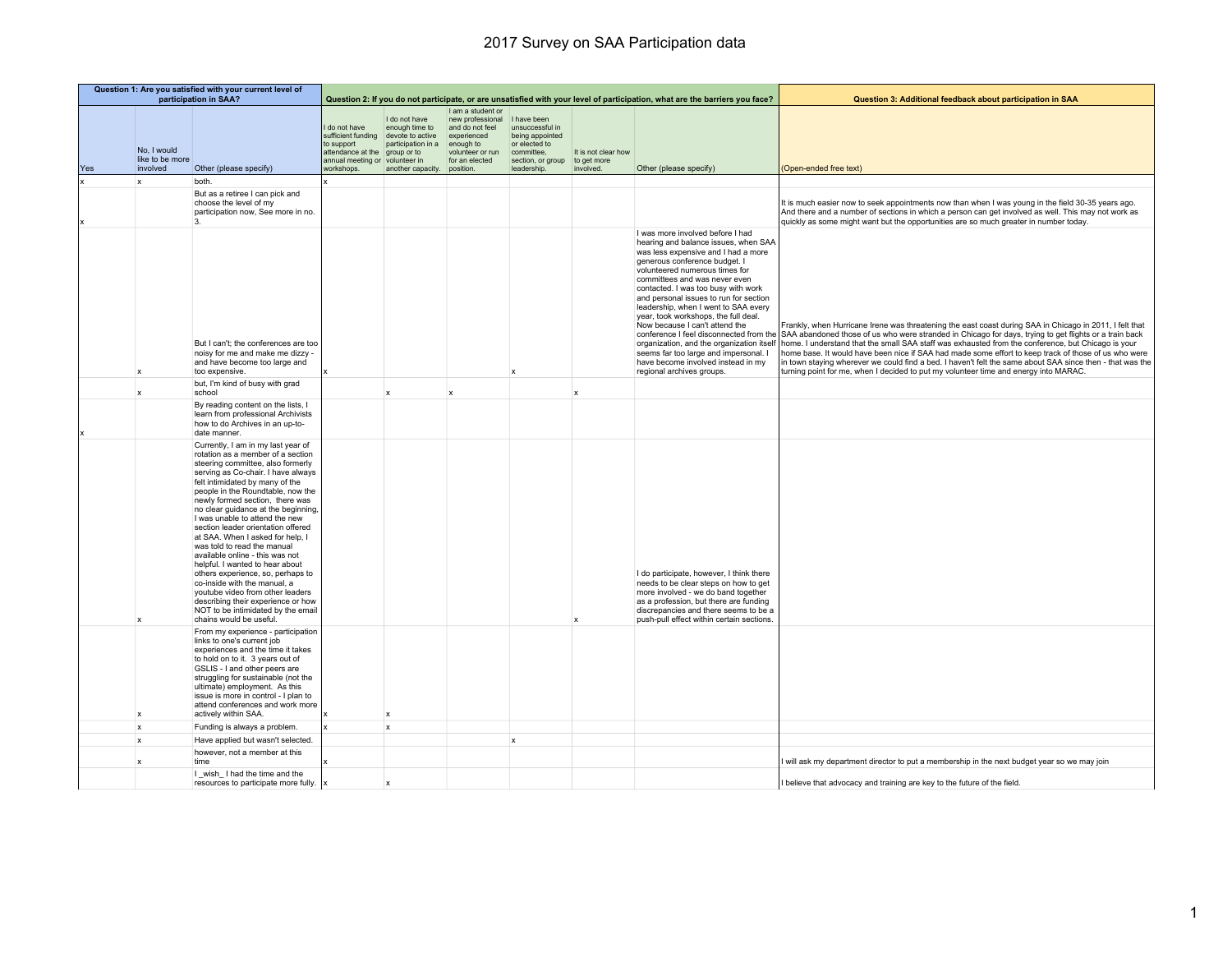|     | Question 1: Are you satisfied with your current level of<br>participation in SAA? |                                                                                                                                                                                                                                                                                                                 |                                                                                                                      |                                                                                                                         |                                                                                                                            |                                                                                                                      |                                                 | Question 2: If you do not participate, or are unsatisfied with your level of participation, what are the barriers you face?                                                                                                                                                                                                                                                                                                                                     | Question 3: Additional feedback about participation in SAA                                                                                                                                                                                                                                                                                                                                                  |
|-----|-----------------------------------------------------------------------------------|-----------------------------------------------------------------------------------------------------------------------------------------------------------------------------------------------------------------------------------------------------------------------------------------------------------------|----------------------------------------------------------------------------------------------------------------------|-------------------------------------------------------------------------------------------------------------------------|----------------------------------------------------------------------------------------------------------------------------|----------------------------------------------------------------------------------------------------------------------|-------------------------------------------------|-----------------------------------------------------------------------------------------------------------------------------------------------------------------------------------------------------------------------------------------------------------------------------------------------------------------------------------------------------------------------------------------------------------------------------------------------------------------|-------------------------------------------------------------------------------------------------------------------------------------------------------------------------------------------------------------------------------------------------------------------------------------------------------------------------------------------------------------------------------------------------------------|
| Yes | No, I would<br>like to be more<br>involved                                        | Other (please specify)                                                                                                                                                                                                                                                                                          | do not have<br>sufficient funding<br>to support<br>attendance at the<br>annual meeting or volunteer in<br>workshops. | I do not have<br>enough time to<br>devote to active<br>participation in a<br>group or to<br>another capacity. position. | I am a student or<br>new professional<br>and do not feel<br>experienced<br>enough to<br>volunteer or run<br>for an elected | I have been<br>unsuccessful in<br>being appointed<br>or elected to<br>committee,<br>section, or group<br>leadership. | It is not clear how<br>to get more<br>involved. | Other (please specify)                                                                                                                                                                                                                                                                                                                                                                                                                                          | (Open-ended free text)                                                                                                                                                                                                                                                                                                                                                                                      |
| Ιx  |                                                                                   | I am 73 years old; have no<br>intention to upgrade my position;<br>am in a small religious community<br>archives to which I am a dedicated<br>"paper archivist;" am overwhelmed<br>by digital archives discussions and<br>software; attendance at 2 digital<br>workshops didn't help me to feel<br>differently. |                                                                                                                      |                                                                                                                         |                                                                                                                            |                                                                                                                      |                                                 | I tire more quickly than I used to and<br>have to make choices regarding new<br>commitments.                                                                                                                                                                                                                                                                                                                                                                    | find that ACWR conferences better suit my needs. I try to learn from the questions & answers on the<br>"Ione arrangers" list serve and from articles in SAA publications.                                                                                                                                                                                                                                   |
| Ιx  |                                                                                   | I am a member of several sections<br>and roundtables and serve on a<br>section subcommittee. I have<br>attended every SAA annual<br>meeting since 2002.                                                                                                                                                         |                                                                                                                      |                                                                                                                         |                                                                                                                            |                                                                                                                      |                                                 |                                                                                                                                                                                                                                                                                                                                                                                                                                                                 |                                                                                                                                                                                                                                                                                                                                                                                                             |
|     | $\boldsymbol{\mathsf{x}}$                                                         | I am an overseas member and it s<br>not easy for me to participate<br>onsite events or courses in the<br>States.                                                                                                                                                                                                |                                                                                                                      |                                                                                                                         |                                                                                                                            |                                                                                                                      |                                                 |                                                                                                                                                                                                                                                                                                                                                                                                                                                                 | More online courses n workshops                                                                                                                                                                                                                                                                                                                                                                             |
|     |                                                                                   | I am currently serving as a section<br>chair and have enjoyed being<br>actively involved with SAA. I would<br>like to continue being actively<br>involved once my term ends but<br>suspect that I will not immediately<br>be able to do so                                                                      |                                                                                                                      |                                                                                                                         |                                                                                                                            |                                                                                                                      |                                                 | While I have sufficient funding from my<br>employer to attend the annual meeting,<br>it eats up my entire fund for the year,<br>cutting me off from not only SAA<br>workshops and other offerings, but<br>from participating in other organizations<br>as well. I need to attend the upcoming<br>SAA meeting as a Section Chair but<br>know that I will be taking the next few<br>years off from the SAA meeting to be<br>able to attend other groups meetings. | SAA is too expensive for the amount of money most archivists make, both in terms of dues and the cost<br>to attend the annual meeting. The expense has always been my biggest barrier to participating at the<br>level that I would like to and will be for the foreseeable future                                                                                                                          |
| l x |                                                                                   | I am mostly satisfied, but I have<br>spent years trying to volunteer<br>without really ever getting selected<br>for more than 1 or 2 things in the<br>last 11 years. It's very<br>disheartening                                                                                                                 |                                                                                                                      |                                                                                                                         |                                                                                                                            |                                                                                                                      |                                                 |                                                                                                                                                                                                                                                                                                                                                                                                                                                                 | It seems like SAA favors the older members who are in huge institutions while the rest of us feel ignored<br>or less-than. I know that this isn't the intent, but it makes me feel marginalized within the profession.                                                                                                                                                                                      |
| lx  |                                                                                   | I am not very involved, but my<br>employer will not let me go to the<br>conferences anyway they are too<br>expensive, so I am focusing on my<br>local association.                                                                                                                                              |                                                                                                                      | $\mathbf{x}$                                                                                                            |                                                                                                                            |                                                                                                                      |                                                 | I am in school to learn a new career,<br>and do not have time to devote.                                                                                                                                                                                                                                                                                                                                                                                        | When I was a new professional, I was pretty gung-ho. After awhile though, it became clear to me that<br>people really don't understand what we do, and are even less likely to pay well enough to handle a<br>student loan for it. I think SAA should spend the future trying to educate the public about Archives so that<br>archivists can get better jobs where they are more respected and better paid. |
|     |                                                                                   | I am on a Roundtable Steering<br>Committee that has a conference<br>call every couple months. I don't<br>feel that I contribute very much.                                                                                                                                                                      |                                                                                                                      |                                                                                                                         |                                                                                                                            |                                                                                                                      |                                                 | I am new to SAA - 3 years. It has<br>taken a couple years to learn the<br>ropes. Now things are changing so I<br>don't feel like I'm stable footing.                                                                                                                                                                                                                                                                                                            | Maybe there could be a session on the org of SAA and how to make the most of your involvement. Is<br>that in the session for new members? I'll look for that next year. Thank you.                                                                                                                                                                                                                          |
|     |                                                                                   | I am on a section steering<br>committee & I attend yearly. Yet I<br>feel a bit disengaged.                                                                                                                                                                                                                      |                                                                                                                      |                                                                                                                         |                                                                                                                            |                                                                                                                      |                                                 |                                                                                                                                                                                                                                                                                                                                                                                                                                                                 | I've had a hard time developing relationships with archivists through SAA. Not clear why.                                                                                                                                                                                                                                                                                                                   |
|     |                                                                                   | I am retired from my previous job<br>and now work from home for a<br>non-profit so I like the webinars<br>and other programs that keep me<br>up-to-date on technology.                                                                                                                                          |                                                                                                                      |                                                                                                                         |                                                                                                                            |                                                                                                                      |                                                 |                                                                                                                                                                                                                                                                                                                                                                                                                                                                 |                                                                                                                                                                                                                                                                                                                                                                                                             |
|     |                                                                                   | I am satisfied for now. After current<br>commitments I may want to get<br>more involved.                                                                                                                                                                                                                        |                                                                                                                      |                                                                                                                         |                                                                                                                            |                                                                                                                      |                                                 |                                                                                                                                                                                                                                                                                                                                                                                                                                                                 | SAA seems cliquish and more about who you know than your level of experience and skills. I know other<br>archivists who feel the same.                                                                                                                                                                                                                                                                      |
|     |                                                                                   | I am satisfied with my current level<br>of participation, but it is a struggle<br>to participate on account of<br>insufficient funding, lack of time,<br>uneven institutional support where<br>professional activity, participation<br>and continuing education is not<br>always valued.                        |                                                                                                                      |                                                                                                                         |                                                                                                                            |                                                                                                                      |                                                 |                                                                                                                                                                                                                                                                                                                                                                                                                                                                 |                                                                                                                                                                                                                                                                                                                                                                                                             |
|     |                                                                                   | I am satisfied with the opportunity<br>to participate. I do know that there<br>are others who have expressed<br>disappointment about inability to<br>be appointed/elected to committee,<br>section, or group leadership.                                                                                        |                                                                                                                      |                                                                                                                         |                                                                                                                            |                                                                                                                      |                                                 | I was elected Chair of my section prior<br>to encountering a situation at work<br>where we are down two people and my<br>responsibilities have temporarily<br>increased greatly. I wish that I had<br>more time to devote to my role as Chair<br>(and I will, in about a month).                                                                                                                                                                                |                                                                                                                                                                                                                                                                                                                                                                                                             |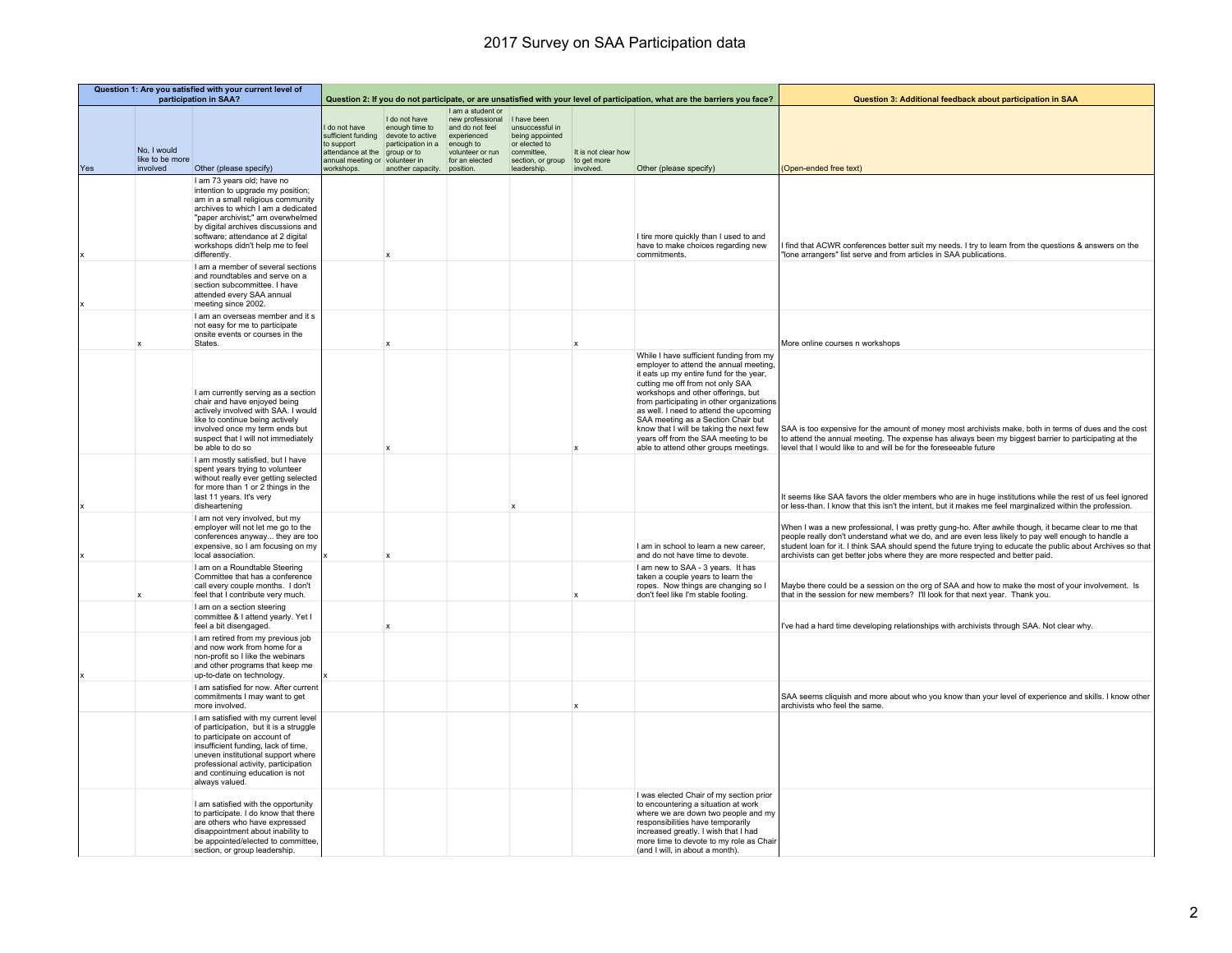|     |                                            | Question 1: Are you satisfied with your current level of<br>participation in SAA?                                                                                                                                                                                                                                                                                            |                                                                                                                        |                                                                                                               | Question 2: If you do not participate, or are unsatisfied with your level of participation, what are the barriers you face?             |                                                                                                                      |                                                 | Question 3: Additional feedback about participation in SAA                                                                                                                                                                                                                                                                                                                                                                                                                                                                                                                                                                                                                                                        |                                                                                                                                                                                                                                                                                                                                                                                                                                                                                                                                                                                                                                                                          |
|-----|--------------------------------------------|------------------------------------------------------------------------------------------------------------------------------------------------------------------------------------------------------------------------------------------------------------------------------------------------------------------------------------------------------------------------------|------------------------------------------------------------------------------------------------------------------------|---------------------------------------------------------------------------------------------------------------|-----------------------------------------------------------------------------------------------------------------------------------------|----------------------------------------------------------------------------------------------------------------------|-------------------------------------------------|-------------------------------------------------------------------------------------------------------------------------------------------------------------------------------------------------------------------------------------------------------------------------------------------------------------------------------------------------------------------------------------------------------------------------------------------------------------------------------------------------------------------------------------------------------------------------------------------------------------------------------------------------------------------------------------------------------------------|--------------------------------------------------------------------------------------------------------------------------------------------------------------------------------------------------------------------------------------------------------------------------------------------------------------------------------------------------------------------------------------------------------------------------------------------------------------------------------------------------------------------------------------------------------------------------------------------------------------------------------------------------------------------------|
| Yes | No, I would<br>like to be more<br>involved | Other (please specify)                                                                                                                                                                                                                                                                                                                                                       | I do not have<br>sufficient funding<br>to support<br>attendance at the<br>annual meeting or volunteer in<br>workshops. | I do not have<br>enough time to<br>devote to active<br>participation in a<br>group or to<br>another capacity. | I am a student or<br>new professional<br>and do not feel<br>experienced<br>enough to<br>volunteer or run<br>for an elected<br>position. | I have been<br>unsuccessful in<br>being appointed<br>or elected to<br>committee.<br>section, or group<br>leadership. | It is not clear how<br>to get more<br>involved. | Other (please specify)                                                                                                                                                                                                                                                                                                                                                                                                                                                                                                                                                                                                                                                                                            | (Open-ended free text)                                                                                                                                                                                                                                                                                                                                                                                                                                                                                                                                                                                                                                                   |
|     |                                            | I cannot be a member, because I<br>cannot afford it.                                                                                                                                                                                                                                                                                                                         |                                                                                                                        |                                                                                                               |                                                                                                                                         |                                                                                                                      |                                                 |                                                                                                                                                                                                                                                                                                                                                                                                                                                                                                                                                                                                                                                                                                                   | The cost of conferences deters me from attending. I am unable to throw out anywhere from 250-450<br>dollars, plus hotel, and travel. I cannot even go on vacations due to my low pay as a new working<br>professional in the field and therefore cannot make it to conference to build on my professional<br>development. The cost of membership alone is unattainable for me and I stick with more regional groups<br>like MARAC. Webinars for SAA would be good for people in my situation. I miss getting my archival<br>outlook as I am no longer a student and would love to subscribe as if a magazine instead of having to<br>pay the outrageous membership fees. |
|     |                                            | I cannot participate at all beyond<br>reading emails and Outlook. The<br>price of everything is too<br>restrictive. I may not be able to<br>renew my general membership<br>again as it is just too expensive. I<br>have grocery bills. I wish I felt I got<br>anything from this group, but so far<br>all I have done is lose money.                                         |                                                                                                                        |                                                                                                               |                                                                                                                                         |                                                                                                                      |                                                 | I cannot participate at all beyond<br>reading emails and Outlook. The price<br>of everything is too restrictive.                                                                                                                                                                                                                                                                                                                                                                                                                                                                                                                                                                                                  | You should work closely with ACA to figure out how to support test-takers. Test-takers are essentially<br>hanging out to dry on their own with a daunting mountain of 200+ items to read/study.                                                                                                                                                                                                                                                                                                                                                                                                                                                                          |
|     |                                            | I currently hold an appointed<br>position in a group that I am very<br>happy with. At the same time, I<br>wish there were some additional<br>ways for me to get involved with<br>SAA. For example, I have not been<br>able to attend an annual meeting<br>yet because I do not have<br>institutional support and the<br>meetings have been too far away<br>for me to travel. |                                                                                                                        |                                                                                                               |                                                                                                                                         |                                                                                                                      |                                                 | I wish there was an easier way to<br>check when opportunities are available<br>within the organization. Currently, I visit<br>the section microsites to check if any<br>opportunities are available, but<br>generally the microsites are not up-to-<br>date. All section announcements,<br>including open steering committee<br>positions, calls for newsletter<br>submissions, research opportunities,<br>etc., should be posted in one place on<br>the SAA website. In regards to the<br>annual meeting, I wish there were<br>some ways that I could get involved<br>virtually since I have so far been<br>unable to travel to attend.                                                                          | wish that the section microsites would be kept up-to-date. Some sections are better than others about<br>posting their news. Similarly, some sections are better than others about using their listservs. As an<br>example, I think the Issues and Advocacy Section is great about using the listserv to let members know<br>about opportunities, and they keep their blog updated as well. I think that an active online presence will<br>encourage my active participation in the organization and help me to know when new opportunities are<br>available.                                                                                                            |
|     |                                            | I do participate in classes,<br>sometimes attend the annual<br>meeting and follow a number of<br>section listservs, but I would still<br>like to be more involved.                                                                                                                                                                                                           |                                                                                                                        | $\mathbf{x}$                                                                                                  |                                                                                                                                         |                                                                                                                      |                                                 | I do have funding to attend the annual<br>meeting when it is local which is<br>usually once every 4 years and I<br>sometimes have institutional support to<br>travel for the meeting, but usually only<br>1 year of the 3 when it is not local. I<br>also do not feel that my institution is<br>overly supportive of anything that is a<br>time commitment so that needs to be<br>outside of work hours and work hours<br>are long. I also have the sense that<br>there is a network of people within SAA<br>leadership who know each other and<br>while these people may be receptive to<br>newcomers or new participants, I think<br>a lot more could be done for outreach,<br>particularly at annual meetings. |                                                                                                                                                                                                                                                                                                                                                                                                                                                                                                                                                                                                                                                                          |
|     |                                            | I feel overwhelmed by the round<br>table listservs. I would like to<br>consider cutting back to one or two<br>groups so I am not bombarded<br>with messages.                                                                                                                                                                                                                 |                                                                                                                        | $\mathbf x$                                                                                                   |                                                                                                                                         |                                                                                                                      |                                                 |                                                                                                                                                                                                                                                                                                                                                                                                                                                                                                                                                                                                                                                                                                                   |                                                                                                                                                                                                                                                                                                                                                                                                                                                                                                                                                                                                                                                                          |
|     |                                            | I find SAA leadership to be<br>somewhat cliquish. I have found it<br>difficult to get involved at higher<br>levels if you do not know the right<br>people                                                                                                                                                                                                                    |                                                                                                                        |                                                                                                               |                                                                                                                                         |                                                                                                                      |                                                 |                                                                                                                                                                                                                                                                                                                                                                                                                                                                                                                                                                                                                                                                                                                   |                                                                                                                                                                                                                                                                                                                                                                                                                                                                                                                                                                                                                                                                          |
|     |                                            | I find that there aren't enough<br>opportunities that speak to my<br>work in archival education (i.e. K-<br>12 school outreach, rather than<br>academic collections and working<br>with college students). I also find it<br>difficult to pay for my membership<br>and event offerings.                                                                                      |                                                                                                                        |                                                                                                               |                                                                                                                                         |                                                                                                                      |                                                 |                                                                                                                                                                                                                                                                                                                                                                                                                                                                                                                                                                                                                                                                                                                   |                                                                                                                                                                                                                                                                                                                                                                                                                                                                                                                                                                                                                                                                          |
|     |                                            | I have been active in a variety of<br>opportunities for over 30 years and<br>have consistently found it very<br>worthwhile.                                                                                                                                                                                                                                                  |                                                                                                                        |                                                                                                               |                                                                                                                                         |                                                                                                                      |                                                 |                                                                                                                                                                                                                                                                                                                                                                                                                                                                                                                                                                                                                                                                                                                   |                                                                                                                                                                                                                                                                                                                                                                                                                                                                                                                                                                                                                                                                          |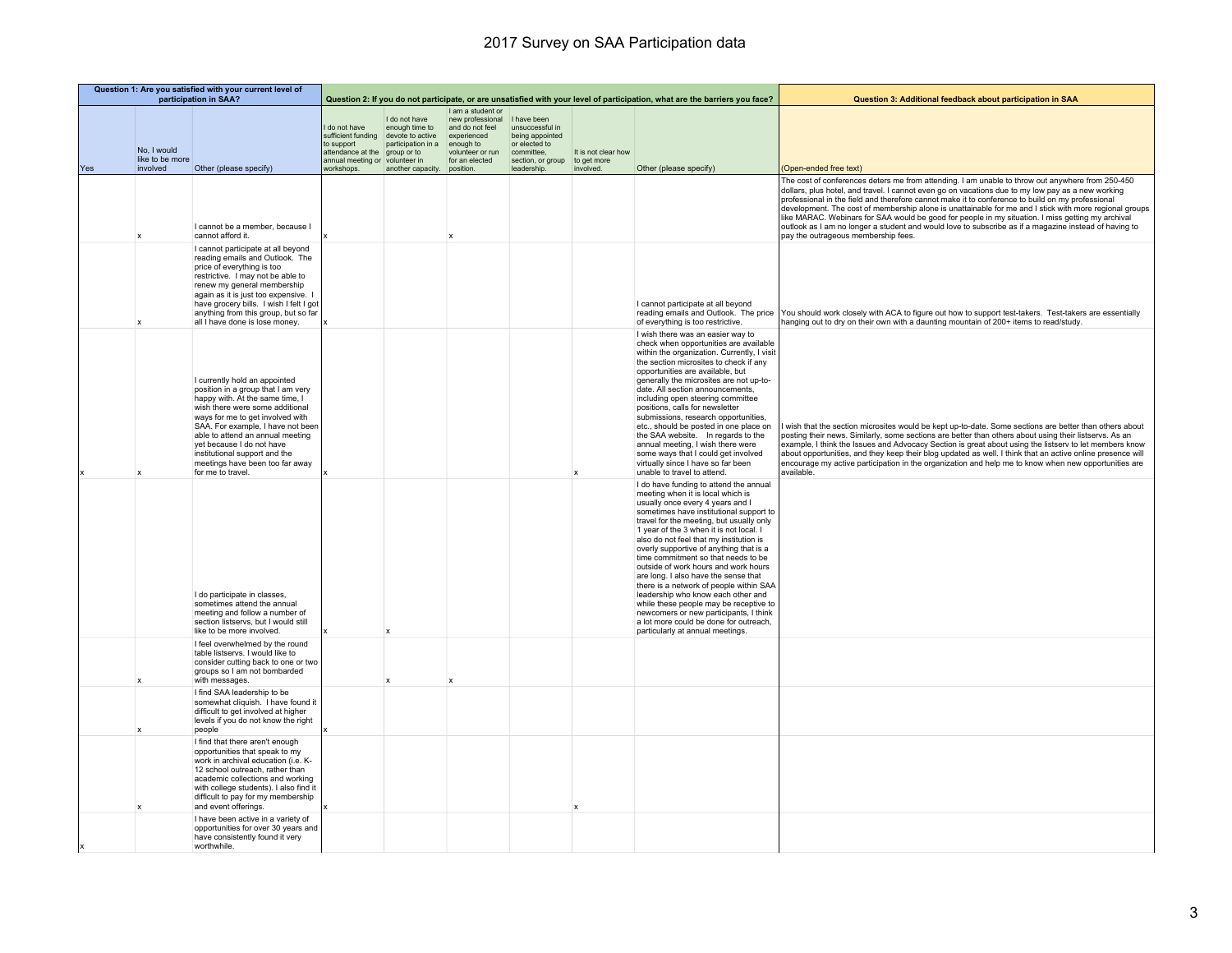|     | Question 1: Are you satisfied with your current level of<br>participation in SAA? |                                                                                                                                                                                                                                                                                                                                                                                  |                                                                                                                      |                                                                                                                                   |                                                                                                               |                                                                                                                      |                                                 | Question 2: If you do not participate, or are unsatisfied with your level of participation, what are the barriers you face?                                                                                                                                                                            | Question 3: Additional feedback about participation in SAA                                                                                                                                                                                                                                              |
|-----|-----------------------------------------------------------------------------------|----------------------------------------------------------------------------------------------------------------------------------------------------------------------------------------------------------------------------------------------------------------------------------------------------------------------------------------------------------------------------------|----------------------------------------------------------------------------------------------------------------------|-----------------------------------------------------------------------------------------------------------------------------------|---------------------------------------------------------------------------------------------------------------|----------------------------------------------------------------------------------------------------------------------|-------------------------------------------------|--------------------------------------------------------------------------------------------------------------------------------------------------------------------------------------------------------------------------------------------------------------------------------------------------------|---------------------------------------------------------------------------------------------------------------------------------------------------------------------------------------------------------------------------------------------------------------------------------------------------------|
| Yes | No, I would<br>like to be more<br>involved                                        | Other (please specify)                                                                                                                                                                                                                                                                                                                                                           | do not have<br>sufficient funding<br>to support<br>attendance at the<br>annual meeting or volunteer in<br>workshops. | I do not have<br>enough time to<br>devote to active<br>participation in a enough to<br>group or to<br>another capacity. position. | I am a student or<br>new professional<br>and do not feel<br>experienced<br>volunteer or run<br>for an elected | I have been<br>unsuccessful in<br>being appointed<br>or elected to<br>committee.<br>section, or group<br>leadership. | It is not clear how<br>to get more<br>involved. | Other (please specify)                                                                                                                                                                                                                                                                                 | (Open-ended free text)                                                                                                                                                                                                                                                                                  |
|     | $\boldsymbol{\mathsf{x}}$                                                         | I have been trying to volunteer for<br>various groups/committees but I<br>am never selected to participate. I<br>am still waiting to hear back about<br>the group I volunteered for this<br>year.                                                                                                                                                                                |                                                                                                                      |                                                                                                                                   |                                                                                                               |                                                                                                                      |                                                 |                                                                                                                                                                                                                                                                                                        |                                                                                                                                                                                                                                                                                                         |
|     |                                                                                   | I have just started getting more<br>involved but it has not been an<br>easy process!                                                                                                                                                                                                                                                                                             |                                                                                                                      |                                                                                                                                   |                                                                                                               |                                                                                                                      |                                                 | I have found ways to be involved by<br>finding roles that don't require votes. I<br>did attend a VMS midwinter meeting<br>this year and that helped getting<br>appointed to a chair position.                                                                                                          |                                                                                                                                                                                                                                                                                                         |
|     | x                                                                                 | I just don't have enough time.                                                                                                                                                                                                                                                                                                                                                   |                                                                                                                      | $\mathbf{x}$                                                                                                                      |                                                                                                               |                                                                                                                      |                                                 |                                                                                                                                                                                                                                                                                                        |                                                                                                                                                                                                                                                                                                         |
|     | $\mathbf x$                                                                       | I like to attend classes but the are<br>expensive for me.                                                                                                                                                                                                                                                                                                                        |                                                                                                                      |                                                                                                                                   |                                                                                                               |                                                                                                                      |                                                 |                                                                                                                                                                                                                                                                                                        |                                                                                                                                                                                                                                                                                                         |
|     |                                                                                   | I might be willing to be more                                                                                                                                                                                                                                                                                                                                                    |                                                                                                                      |                                                                                                                                   |                                                                                                               |                                                                                                                      |                                                 |                                                                                                                                                                                                                                                                                                        |                                                                                                                                                                                                                                                                                                         |
|     |                                                                                   | involved.                                                                                                                                                                                                                                                                                                                                                                        |                                                                                                                      |                                                                                                                                   |                                                                                                               |                                                                                                                      |                                                 |                                                                                                                                                                                                                                                                                                        |                                                                                                                                                                                                                                                                                                         |
|     |                                                                                   | I probably I don't have time to be<br>too much more involved now, but<br>for years I wanted to be more<br>involved in SAA and but didn't<br>have many opportunities                                                                                                                                                                                                              |                                                                                                                      |                                                                                                                                   |                                                                                                               |                                                                                                                      |                                                 |                                                                                                                                                                                                                                                                                                        | I participated in the mentorship program for a year or two and applied on several occasions for open<br>committee assignments. It wasn't until I knew someone on Council that I received a committee<br>assignment. I admit that I have not been as active in sections and groups as I could have been. |
|     |                                                                                   | I read the publications, otherwise I<br>am uninvolved, and am content.                                                                                                                                                                                                                                                                                                           |                                                                                                                      | $\mathbf{x}$                                                                                                                      |                                                                                                               |                                                                                                                      |                                                 |                                                                                                                                                                                                                                                                                                        | Dues are outrageously high in proportion to the benefits received                                                                                                                                                                                                                                       |
|     |                                                                                   | I served on Council but seem to<br>have been put out to pasture since<br>then. I used to go to the annual<br>meeting every year but have<br>skipped a few over the past few<br>years.                                                                                                                                                                                            |                                                                                                                      |                                                                                                                                   |                                                                                                               |                                                                                                                      |                                                 | I admit I have been lax in trying to seek<br>out additional opportunities. The<br>reason for my sporadic attendance at<br>the annual meeting of late has been<br>the quality of the program. The<br>sessions have been awful the last 2<br>meetings. Cost is also a factor but not<br>the primary one. |                                                                                                                                                                                                                                                                                                         |
| Ιx  |                                                                                   | I subscribe to numerous lists and<br>am active online, but I wish I could<br>do more.                                                                                                                                                                                                                                                                                            |                                                                                                                      | $\mathbf{x}$                                                                                                                      |                                                                                                               |                                                                                                                      |                                                 |                                                                                                                                                                                                                                                                                                        | I am a lone arranger and greatly appreciate the online list and available materials for the group. I wish<br>there were more inexpensive avenues for continuing education. Even a \$100 webinar can be cost<br>prohibitive.                                                                             |
|     | X                                                                                 | I work two jobs and will be starting<br>my MLIS degree in the fall. My<br>time is precious, but I want to<br>provide some assistance to the<br>archivist community! Perhaps this<br>is temporary.                                                                                                                                                                                |                                                                                                                      | $\boldsymbol{\mathsf{x}}$                                                                                                         |                                                                                                               |                                                                                                                      |                                                 |                                                                                                                                                                                                                                                                                                        | have no other comments at this time.                                                                                                                                                                                                                                                                    |
|     |                                                                                   | I would if it was relevant to what I<br>do                                                                                                                                                                                                                                                                                                                                       |                                                                                                                      | $\mathbf x$                                                                                                                       |                                                                                                               |                                                                                                                      |                                                 |                                                                                                                                                                                                                                                                                                        | Most of the SAA Meeting are too far away and therefore more expensive to go to. I have only attended<br>those that are in the midwest.                                                                                                                                                                  |
|     |                                                                                   | I would like to attend annual                                                                                                                                                                                                                                                                                                                                                    |                                                                                                                      |                                                                                                                                   |                                                                                                               |                                                                                                                      |                                                 |                                                                                                                                                                                                                                                                                                        |                                                                                                                                                                                                                                                                                                         |
|     | $\pmb{\times}$<br>X                                                               | meetings.<br>I would like to attend the annual<br>meetings. I would prefer that more<br>workshops were located in my<br>area in Texas.                                                                                                                                                                                                                                           |                                                                                                                      | $\boldsymbol{\mathsf{x}}$                                                                                                         |                                                                                                               |                                                                                                                      |                                                 |                                                                                                                                                                                                                                                                                                        | I would like SAA to be significantly less political                                                                                                                                                                                                                                                     |
|     |                                                                                   | I would like to be able to attend<br>more conferences, but that is a<br>workplace barrier, not the Society's<br>barrier (well, things could be a bit<br>cheaper but I understand the<br>costs).                                                                                                                                                                                  |                                                                                                                      |                                                                                                                                   |                                                                                                               |                                                                                                                      |                                                 | My University has VERY little funding<br>to sent people to conferences and<br>training. I try to go to a conference<br>every 3 yrs and combo it with a<br>training, but that doesnt always work<br>out.                                                                                                |                                                                                                                                                                                                                                                                                                         |
|     |                                                                                   | I would like to be more involved<br>and I have volunteered and sent in<br>proposals but am never accepted.<br>I feel that it partially has to do with<br>whom I work for, that we don't<br>always have funding to go, are<br>often rejected because the<br>assumption is our large agency<br>does have tons of money. It<br>seems there is tension between<br>SAA and my agency. |                                                                                                                      |                                                                                                                                   |                                                                                                               |                                                                                                                      |                                                 | It seems there is tension between SAA<br>and my agency.                                                                                                                                                                                                                                                | I would like to know what steps I can take to make my self more attractive to being involved in SAA.                                                                                                                                                                                                    |
|     |                                                                                   | I would like to be more involved<br>but duties at work and in my<br>personal life are preventing it right<br>now.                                                                                                                                                                                                                                                                |                                                                                                                      |                                                                                                                                   |                                                                                                               |                                                                                                                      |                                                 |                                                                                                                                                                                                                                                                                                        |                                                                                                                                                                                                                                                                                                         |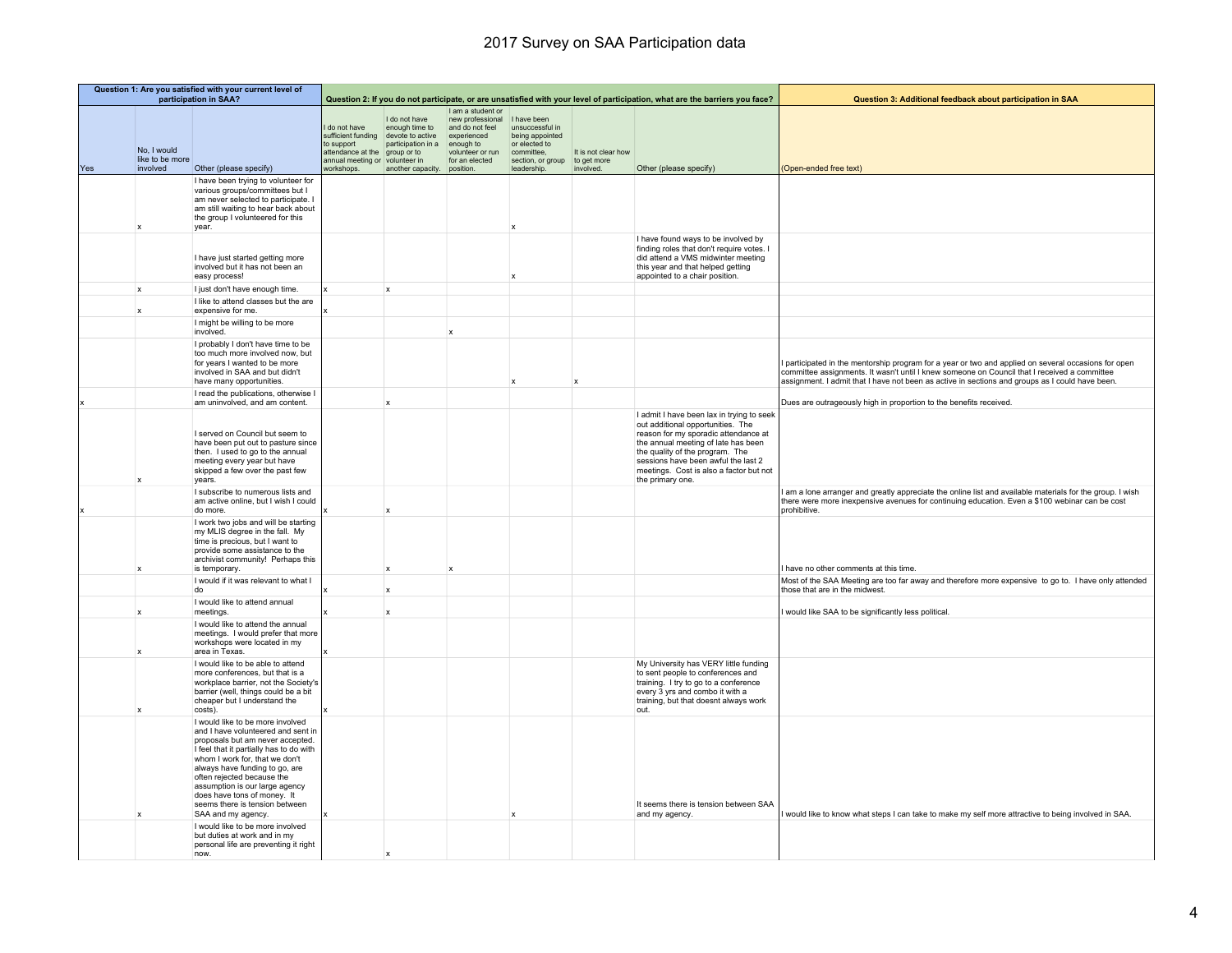|     | Question 1: Are you satisfied with your current level of<br>participation in SAA? |                                                                                                                                                                                                                                                                                                                                                                                                                                                                                                                                                                                                                                                                                                                                                            |                                                                                                                        |                                                                                                                         |                                                                                                                            |                                                                                                                      |                                                 | Question 2: If you do not participate, or are unsatisfied with your level of participation, what are the barriers you face?                                                                                                                                                                                                                                                       | Question 3: Additional feedback about participation in SAA                                                                                                                                                                                                                                                                                                                                                                                                                                                                                                                                                                                                                                                 |
|-----|-----------------------------------------------------------------------------------|------------------------------------------------------------------------------------------------------------------------------------------------------------------------------------------------------------------------------------------------------------------------------------------------------------------------------------------------------------------------------------------------------------------------------------------------------------------------------------------------------------------------------------------------------------------------------------------------------------------------------------------------------------------------------------------------------------------------------------------------------------|------------------------------------------------------------------------------------------------------------------------|-------------------------------------------------------------------------------------------------------------------------|----------------------------------------------------------------------------------------------------------------------------|----------------------------------------------------------------------------------------------------------------------|-------------------------------------------------|-----------------------------------------------------------------------------------------------------------------------------------------------------------------------------------------------------------------------------------------------------------------------------------------------------------------------------------------------------------------------------------|------------------------------------------------------------------------------------------------------------------------------------------------------------------------------------------------------------------------------------------------------------------------------------------------------------------------------------------------------------------------------------------------------------------------------------------------------------------------------------------------------------------------------------------------------------------------------------------------------------------------------------------------------------------------------------------------------------|
| Yes | No, I would<br>like to be more<br>involved                                        | Other (please specify)                                                                                                                                                                                                                                                                                                                                                                                                                                                                                                                                                                                                                                                                                                                                     | I do not have<br>sufficient funding<br>to support<br>attendance at the<br>annual meeting or volunteer in<br>workshops. | I do not have<br>enough time to<br>devote to active<br>participation in a<br>group or to<br>another capacity. position. | I am a student or<br>new professional<br>and do not feel<br>experienced<br>enough to<br>volunteer or run<br>for an elected | I have been<br>unsuccessful in<br>being appointed<br>or elected to<br>committee,<br>section, or group<br>leadership. | It is not clear how<br>to get more<br>involved. | Other (please specify)                                                                                                                                                                                                                                                                                                                                                            | (Open-ended free text)                                                                                                                                                                                                                                                                                                                                                                                                                                                                                                                                                                                                                                                                                     |
|     |                                                                                   | I would like to be more involved<br>but I believe that the increased<br>politicization of SAA (leftward<br>move) and its various social media<br>prevents me from doing so. SAA<br>preaches how it is all about<br>diversity but i've seen over the<br>years an increase in leftwing<br>politics and beliefs such that I don't<br>believe that those who right of<br>center are not welcome. The<br>imposition of a code of conduct at<br>the annual conference leads me to<br>believe that any little action or<br>word may result in someone being<br>hauled up on charges. attendees<br>are supposed to be professional. I<br>know of no other professional<br>association that has issued a code<br>of conduct. ethics yes, but code of<br>conduct no. |                                                                                                                        |                                                                                                                         |                                                                                                                            |                                                                                                                      |                                                 | the political nature of SAA is what<br>prevents me from becoming more<br>involved. During the last administration<br>SAA rarely took a stand about issues<br>involving records, but shortly after the<br>election of the current administration<br>SAA and its administration started<br>voicing an opinion about the new<br>administration based upon nothing but<br>conjecture. | Stop being political, be neutral. if you're going to issue a statement about government records issues<br>then be objective and make sure it is a statement that the entire membership can stand behind and<br>support. With regard to the A&A list I believe that folks who express a liberal/progressive point of view<br>are allowed free rein to say what ever they want to. if one were to state an opinion that would be<br>construed as being conservative the individual would be attacked.                                                                                                                                                                                                        |
|     |                                                                                   | I would like to be more involved<br>but work scheduling doesn't allow<br>right now.                                                                                                                                                                                                                                                                                                                                                                                                                                                                                                                                                                                                                                                                        |                                                                                                                        |                                                                                                                         |                                                                                                                            |                                                                                                                      |                                                 |                                                                                                                                                                                                                                                                                                                                                                                   | originally got involved in section leadership shortly after I joined because a friend nominated me for a<br>steering committee at the annual meeting. I understand the travel barriers, but having early distance<br>voting also, I think, makes it less likely that newbies will nominate themselves and/or be nominated for<br>participation. Perhaps this varies between sections and roundtables, but in my experience, the slates are<br>largely made up of people who have been around at least for a little while. Non-newbies are also more<br>likely to get elected based on name recognition (since the candidates aren't standing in front of the<br>electing group when the election happens.) |
|     | $\boldsymbol{\mathsf{x}}$                                                         | I would like to be more involved in<br>committees or working groups<br>related to my interests.                                                                                                                                                                                                                                                                                                                                                                                                                                                                                                                                                                                                                                                            |                                                                                                                        |                                                                                                                         |                                                                                                                            |                                                                                                                      | $\mathbf x$                                     |                                                                                                                                                                                                                                                                                                                                                                                   |                                                                                                                                                                                                                                                                                                                                                                                                                                                                                                                                                                                                                                                                                                            |
|     |                                                                                   | I would like to be more involved,<br>but I don't know how to accomplish<br>that.                                                                                                                                                                                                                                                                                                                                                                                                                                                                                                                                                                                                                                                                           |                                                                                                                        |                                                                                                                         |                                                                                                                            |                                                                                                                      |                                                 | Up until now my funding has been<br>good for attending conferences, but I<br>do have to choose between all of the<br>ones I would like to attend. This has<br>meant that I have not been able to<br>attend every year.                                                                                                                                                            |                                                                                                                                                                                                                                                                                                                                                                                                                                                                                                                                                                                                                                                                                                            |
|     |                                                                                   | I would like to be more involved,<br>but I don't know what it takes to be<br>involved and whether I have<br>resources to be involved.                                                                                                                                                                                                                                                                                                                                                                                                                                                                                                                                                                                                                      |                                                                                                                        |                                                                                                                         |                                                                                                                            |                                                                                                                      |                                                 | I don't know if my particular institution<br>is supportive of more involvement in<br>SAA.                                                                                                                                                                                                                                                                                         | think it would be great if information on how to be involved was included when people join or renew<br>their membership. I'm sure this information is available online, but out of sight is out of mind. If it is<br>pushed out to me, making it easy, I'm more likely to act.                                                                                                                                                                                                                                                                                                                                                                                                                             |
|     |                                                                                   | I would like to be more involved,<br>but it's financially difficult for me to<br>attend every SAA conference.                                                                                                                                                                                                                                                                                                                                                                                                                                                                                                                                                                                                                                              |                                                                                                                        |                                                                                                                         |                                                                                                                            |                                                                                                                      |                                                 |                                                                                                                                                                                                                                                                                                                                                                                   |                                                                                                                                                                                                                                                                                                                                                                                                                                                                                                                                                                                                                                                                                                            |
|     |                                                                                   | I would like to be more involved.<br>But as a student I have a busy<br>work and school schedule. I aplied<br>for a mentor but did not hear back<br>and have not had time to reach out<br>further                                                                                                                                                                                                                                                                                                                                                                                                                                                                                                                                                           |                                                                                                                        |                                                                                                                         |                                                                                                                            |                                                                                                                      |                                                 |                                                                                                                                                                                                                                                                                                                                                                                   |                                                                                                                                                                                                                                                                                                                                                                                                                                                                                                                                                                                                                                                                                                            |
|     | x                                                                                 | I would like to do more, but it is too<br>expensive                                                                                                                                                                                                                                                                                                                                                                                                                                                                                                                                                                                                                                                                                                        |                                                                                                                        |                                                                                                                         |                                                                                                                            |                                                                                                                      |                                                 | Even webinars are too pricey for me.                                                                                                                                                                                                                                                                                                                                              | really don't see what I personally get out of it since everything is too expensive for me. Archivists make<br>a pittance, yet SAA seems to ignore that.                                                                                                                                                                                                                                                                                                                                                                                                                                                                                                                                                    |
|     | X                                                                                 | I would love to be able to attend<br>the annual conference, but cannot<br>get funding for out of state travel.                                                                                                                                                                                                                                                                                                                                                                                                                                                                                                                                                                                                                                             |                                                                                                                        |                                                                                                                         |                                                                                                                            |                                                                                                                      |                                                 |                                                                                                                                                                                                                                                                                                                                                                                   | The dues for this organization are ludicrously high. If funding is a consistent barrier for archivist<br>participation, why do the dues continue to rise?                                                                                                                                                                                                                                                                                                                                                                                                                                                                                                                                                  |
|     | x                                                                                 | I would love to go to more events<br>but am often already booked at<br>other Meetup or Eventbrite groups.<br>NYC is a very crowded market for<br>Archive, info services and library<br>events and workshops.                                                                                                                                                                                                                                                                                                                                                                                                                                                                                                                                               |                                                                                                                        | $\boldsymbol{\mathsf{x}}$                                                                                               |                                                                                                                            |                                                                                                                      |                                                 |                                                                                                                                                                                                                                                                                                                                                                                   | Cost is the main barrier. I am a consulting archivist, currently without a major, regular client. I've let my<br>membership lapse and haven't felt a pressing need to renew. ART in NYC seems to be more active here<br>than SAA and most local SAA events have reasonable nonmember rates, so I don't feel completely shut<br>out as a nonmember.                                                                                                                                                                                                                                                                                                                                                         |
|     | X                                                                                 | I would love to participate in some<br>of the workshops, meetings, and<br>other educational opportunities,<br>but the cost is really steep.                                                                                                                                                                                                                                                                                                                                                                                                                                                                                                                                                                                                                |                                                                                                                        |                                                                                                                         |                                                                                                                            |                                                                                                                      |                                                 |                                                                                                                                                                                                                                                                                                                                                                                   |                                                                                                                                                                                                                                                                                                                                                                                                                                                                                                                                                                                                                                                                                                            |
|     | X                                                                                 | I would love to serve on<br>committees                                                                                                                                                                                                                                                                                                                                                                                                                                                                                                                                                                                                                                                                                                                     |                                                                                                                        |                                                                                                                         |                                                                                                                            |                                                                                                                      |                                                 |                                                                                                                                                                                                                                                                                                                                                                                   |                                                                                                                                                                                                                                                                                                                                                                                                                                                                                                                                                                                                                                                                                                            |
|     |                                                                                   | I'd like to be more involved, but<br>don't necessarily have the time. So<br>yes and no.                                                                                                                                                                                                                                                                                                                                                                                                                                                                                                                                                                                                                                                                    |                                                                                                                        |                                                                                                                         |                                                                                                                            |                                                                                                                      |                                                 |                                                                                                                                                                                                                                                                                                                                                                                   |                                                                                                                                                                                                                                                                                                                                                                                                                                                                                                                                                                                                                                                                                                            |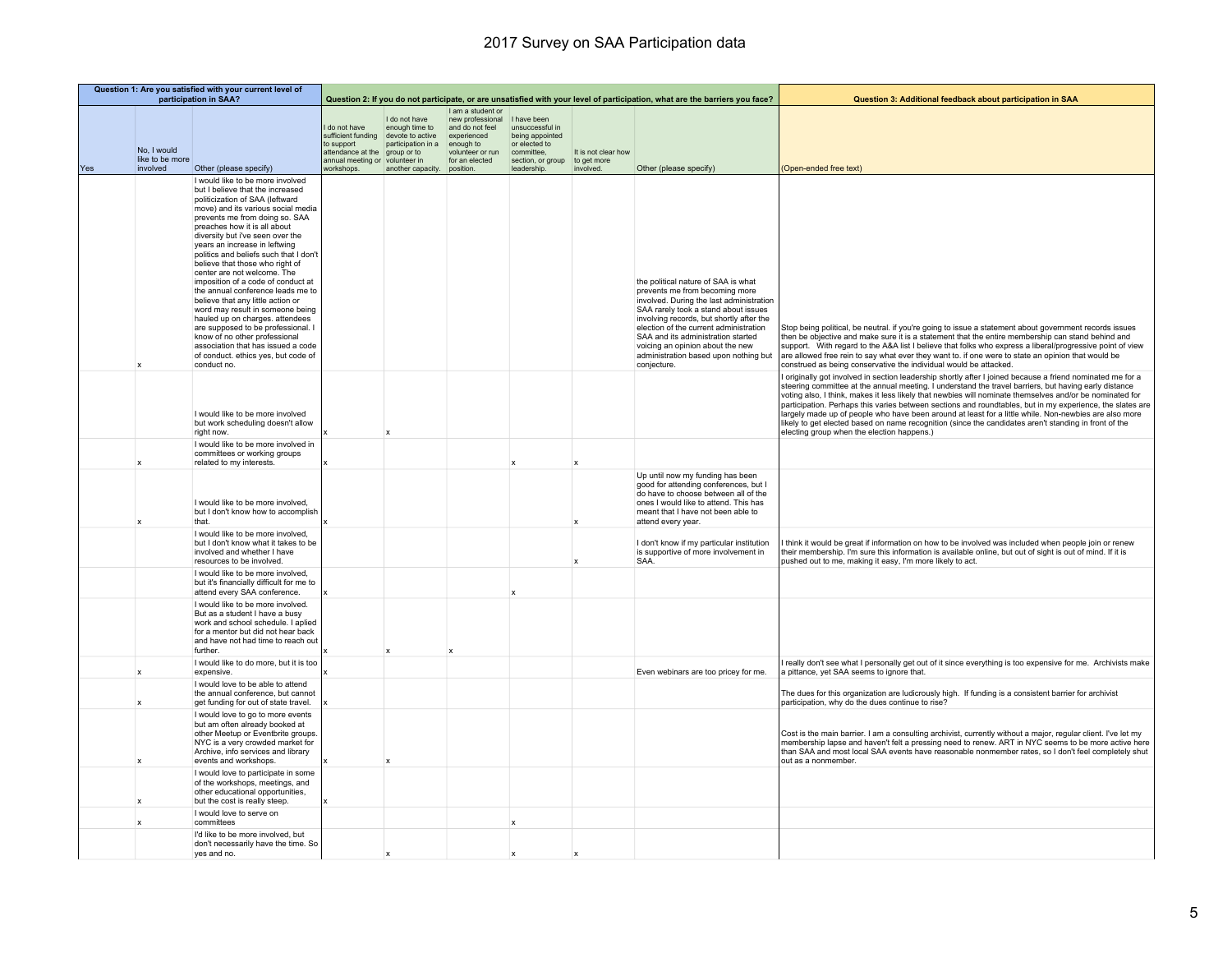|     | Question 1: Are you satisfied with your current level of<br>participation in SAA? |                                                                                                                                                                                                                                            |                                                                                                                        |                                                                                                                         | Question 2: If you do not participate, or are unsatisfied with your level of participation, what are the barriers you face? |                                                                                                                      |                                                 | Question 3: Additional feedback about participation in SAA                                                                                                                                                                                                                                                                                                                                                                                                                                                                                                                                      |                                                                                                                                                                                                                                                                                                                                                                                                                                                                                                                                                                                                                                                                                                                                                                                                                                                    |
|-----|-----------------------------------------------------------------------------------|--------------------------------------------------------------------------------------------------------------------------------------------------------------------------------------------------------------------------------------------|------------------------------------------------------------------------------------------------------------------------|-------------------------------------------------------------------------------------------------------------------------|-----------------------------------------------------------------------------------------------------------------------------|----------------------------------------------------------------------------------------------------------------------|-------------------------------------------------|-------------------------------------------------------------------------------------------------------------------------------------------------------------------------------------------------------------------------------------------------------------------------------------------------------------------------------------------------------------------------------------------------------------------------------------------------------------------------------------------------------------------------------------------------------------------------------------------------|----------------------------------------------------------------------------------------------------------------------------------------------------------------------------------------------------------------------------------------------------------------------------------------------------------------------------------------------------------------------------------------------------------------------------------------------------------------------------------------------------------------------------------------------------------------------------------------------------------------------------------------------------------------------------------------------------------------------------------------------------------------------------------------------------------------------------------------------------|
| Yes | No, I would<br>like to be more<br>involved                                        | Other (please specify)                                                                                                                                                                                                                     | I do not have<br>sufficient funding<br>to support<br>attendance at the<br>annual meeting or volunteer in<br>workshops. | I do not have<br>enough time to<br>devote to active<br>participation in a<br>group or to<br>another capacity. position. | I am a student or<br>new professional<br>and do not feel<br>experienced<br>enough to<br>volunteer or run<br>for an elected  | I have been<br>unsuccessful in<br>being appointed<br>or elected to<br>committee.<br>section, or group<br>leadership. | It is not clear how<br>to get more<br>involved. | Other (please specify)                                                                                                                                                                                                                                                                                                                                                                                                                                                                                                                                                                          | (Open-ended free text)                                                                                                                                                                                                                                                                                                                                                                                                                                                                                                                                                                                                                                                                                                                                                                                                                             |
|     |                                                                                   | I'd like to be more involved, but<br>find that unless you are a "known"<br>entity to the group looking for help,<br>you tend to be discounted and<br>rejected for someone "known"                                                          |                                                                                                                        |                                                                                                                         |                                                                                                                             |                                                                                                                      |                                                 |                                                                                                                                                                                                                                                                                                                                                                                                                                                                                                                                                                                                 |                                                                                                                                                                                                                                                                                                                                                                                                                                                                                                                                                                                                                                                                                                                                                                                                                                                    |
|     |                                                                                   | I'm a bit indifferent toward SAA. I<br>can't attend because of cost from<br>Alaska travel.                                                                                                                                                 |                                                                                                                        |                                                                                                                         |                                                                                                                             |                                                                                                                      |                                                 |                                                                                                                                                                                                                                                                                                                                                                                                                                                                                                                                                                                                 | I'll not be able to attend to due cost. Its been this way for a decade since I moved to Alaska.                                                                                                                                                                                                                                                                                                                                                                                                                                                                                                                                                                                                                                                                                                                                                    |
|     |                                                                                   | I'm a new archivist and to be<br>honest, the robust level of the<br>members' knowledge is a bit<br>intimidating.                                                                                                                           |                                                                                                                        |                                                                                                                         |                                                                                                                             |                                                                                                                      |                                                 |                                                                                                                                                                                                                                                                                                                                                                                                                                                                                                                                                                                                 | I would like to see meetings held for members on a local level, such as within a county or a 50-mile<br>radius. I also like the idea of when attending a regional or national conference the first time, a mentor or<br>guide be assigned. Thanks!                                                                                                                                                                                                                                                                                                                                                                                                                                                                                                                                                                                                 |
|     |                                                                                   | I'm a new member (but not new to<br>the profession), so I need to<br>determine how and when I can get<br>involved                                                                                                                          |                                                                                                                        |                                                                                                                         |                                                                                                                             |                                                                                                                      |                                                 |                                                                                                                                                                                                                                                                                                                                                                                                                                                                                                                                                                                                 |                                                                                                                                                                                                                                                                                                                                                                                                                                                                                                                                                                                                                                                                                                                                                                                                                                                    |
|     | $\mathbf{x}$                                                                      | I'm a new member and don't know<br>what I'm doing yet.                                                                                                                                                                                     |                                                                                                                        |                                                                                                                         | $\mathbf{x}$                                                                                                                |                                                                                                                      | $\mathbf{x}$                                    |                                                                                                                                                                                                                                                                                                                                                                                                                                                                                                                                                                                                 |                                                                                                                                                                                                                                                                                                                                                                                                                                                                                                                                                                                                                                                                                                                                                                                                                                                    |
|     |                                                                                   |                                                                                                                                                                                                                                            |                                                                                                                        |                                                                                                                         |                                                                                                                             |                                                                                                                      |                                                 | Both of these barriers are a factor. I<br>feel that I could be more active without                                                                                                                                                                                                                                                                                                                                                                                                                                                                                                              |                                                                                                                                                                                                                                                                                                                                                                                                                                                                                                                                                                                                                                                                                                                                                                                                                                                    |
|     | X                                                                                 | I'm active on a minimal basis<br>I'm fairly new to the field and have<br>only attended one conference in<br>2012. It's really difficult to make the<br>case for attendance. See my<br>response to question 3.                              |                                                                                                                        |                                                                                                                         |                                                                                                                             |                                                                                                                      |                                                 | these issues.                                                                                                                                                                                                                                                                                                                                                                                                                                                                                                                                                                                   | really enjoy going to the meetings and always get quite a bit out of attending.<br>There is such a huge difference between what large institutions can accomplish and what we small folk<br>can do. A lot of what was discussed at SAA the one time I attended was completely beyond our abilities<br>to enact. I'm concerned about born-digital issues, but I'm only beginning to get people to understand how<br>vital it is that we save our 125-year backlog. I'm the only archivist this institution has had, and 70% of my<br>time can be used for archives, with the other 30% spent working in the library. These are the realities for<br>many of us. We do what we can, but it's far from being enough.                                                                                                                                  |
|     | x                                                                                 | I'm not a member.                                                                                                                                                                                                                          |                                                                                                                        |                                                                                                                         |                                                                                                                             |                                                                                                                      | $\mathbf x$                                     | I don't have funds to travel or join.                                                                                                                                                                                                                                                                                                                                                                                                                                                                                                                                                           | The cost to membership is the primary barrier for me. Also, the conferences are not close enough for me<br>to attend often. Why not go biannual conferences, spread them out more, and lower the costs of<br>attending.                                                                                                                                                                                                                                                                                                                                                                                                                                                                                                                                                                                                                            |
|     |                                                                                   | I'm not, but that's my fault. I don't<br>actively engage with the<br>community as I should.                                                                                                                                                |                                                                                                                        |                                                                                                                         |                                                                                                                             |                                                                                                                      |                                                 |                                                                                                                                                                                                                                                                                                                                                                                                                                                                                                                                                                                                 |                                                                                                                                                                                                                                                                                                                                                                                                                                                                                                                                                                                                                                                                                                                                                                                                                                                    |
|     |                                                                                   | I'm still getting to know my local<br>archives association, especially<br>when I recently got elected as a<br>board member here. We do have a<br>representative for SAA national.                                                          |                                                                                                                        |                                                                                                                         |                                                                                                                             |                                                                                                                      |                                                 |                                                                                                                                                                                                                                                                                                                                                                                                                                                                                                                                                                                                 | Maybe reach out to the local professional organizations more, especially the smaller ones. Maybe do<br>highlights of the different organizations across the country to really see what is going on. I would like to<br>see SAA take a stance on indigenous archives as well as feature more archives or archivists working on<br>marginalized peoples like people of color, LGBTQA+, abilism, etc.                                                                                                                                                                                                                                                                                                                                                                                                                                                 |
|     |                                                                                   | I'm still relatively new, so I'm trying<br>to get my bearings. Very excited<br>about new opportunities!                                                                                                                                    |                                                                                                                        |                                                                                                                         |                                                                                                                             |                                                                                                                      |                                                 |                                                                                                                                                                                                                                                                                                                                                                                                                                                                                                                                                                                                 |                                                                                                                                                                                                                                                                                                                                                                                                                                                                                                                                                                                                                                                                                                                                                                                                                                                    |
|     |                                                                                   | I'm too old to be of much service<br>however I do help off and on in our<br>Community Archives.                                                                                                                                            |                                                                                                                        |                                                                                                                         |                                                                                                                             |                                                                                                                      |                                                 | I'm too old! 95+                                                                                                                                                                                                                                                                                                                                                                                                                                                                                                                                                                                | I've thoroughly enjoyed my 28 years of active archival service and being able to help out even yet at 95<br>vears old.                                                                                                                                                                                                                                                                                                                                                                                                                                                                                                                                                                                                                                                                                                                             |
|     |                                                                                   | I've applied to serve on a<br>committee; waiting to hear later in<br>the year.                                                                                                                                                             |                                                                                                                        |                                                                                                                         |                                                                                                                             |                                                                                                                      |                                                 |                                                                                                                                                                                                                                                                                                                                                                                                                                                                                                                                                                                                 |                                                                                                                                                                                                                                                                                                                                                                                                                                                                                                                                                                                                                                                                                                                                                                                                                                                    |
|     |                                                                                   | I've tried to be more involved but it<br>seems like the same people or<br>only new archivists are selected for<br>committees                                                                                                               |                                                                                                                        |                                                                                                                         |                                                                                                                             |                                                                                                                      |                                                 | see above: I also did the mentor<br>program - as a mentor and the mentee<br>just asked questions about the<br>profession which should have been<br>answered in library school and has not<br>emailed me again. makes me wonder<br>1. what library schools are teaching<br>and 2. if the incoming generation of<br>archivists understands anything about<br>collegiality or working with others<br>versus just getting ahead. I think SAA<br>tries to keep up with buzzwords instead<br>of creating sustainable, well thought-<br>out programs. and I think we have<br>enough awards committees. | think there are different things SAA could do - like have liaisons to the sections who actually work with<br>the section leadership. I think my section leadership has no clue how to be part of a team and sees SAA<br>as a resume builder only not as helping the profession. I think SAA is really old fashioned and only<br>cares about making money on certification programs versus helping the members keep up with the<br>profession in other ways - like webinars, free classes and more virtual conferences or local grassroots<br>growth. It's kind of like why the current person is in the white house - the same us against them<br>mentality can be compared to the large schools and all their resources versus smaller places where<br>there is often one person who has to do everything and has limited resources in all areas. |
|     |                                                                                   | It feels daunting because SAA is<br>so large. It is also about who you<br>know. So many members but then<br>you see the same names all the<br>time. I choose to do more with my<br>regional group because SAA<br>offices are unattainable. |                                                                                                                        |                                                                                                                         |                                                                                                                             |                                                                                                                      |                                                 |                                                                                                                                                                                                                                                                                                                                                                                                                                                                                                                                                                                                 |                                                                                                                                                                                                                                                                                                                                                                                                                                                                                                                                                                                                                                                                                                                                                                                                                                                    |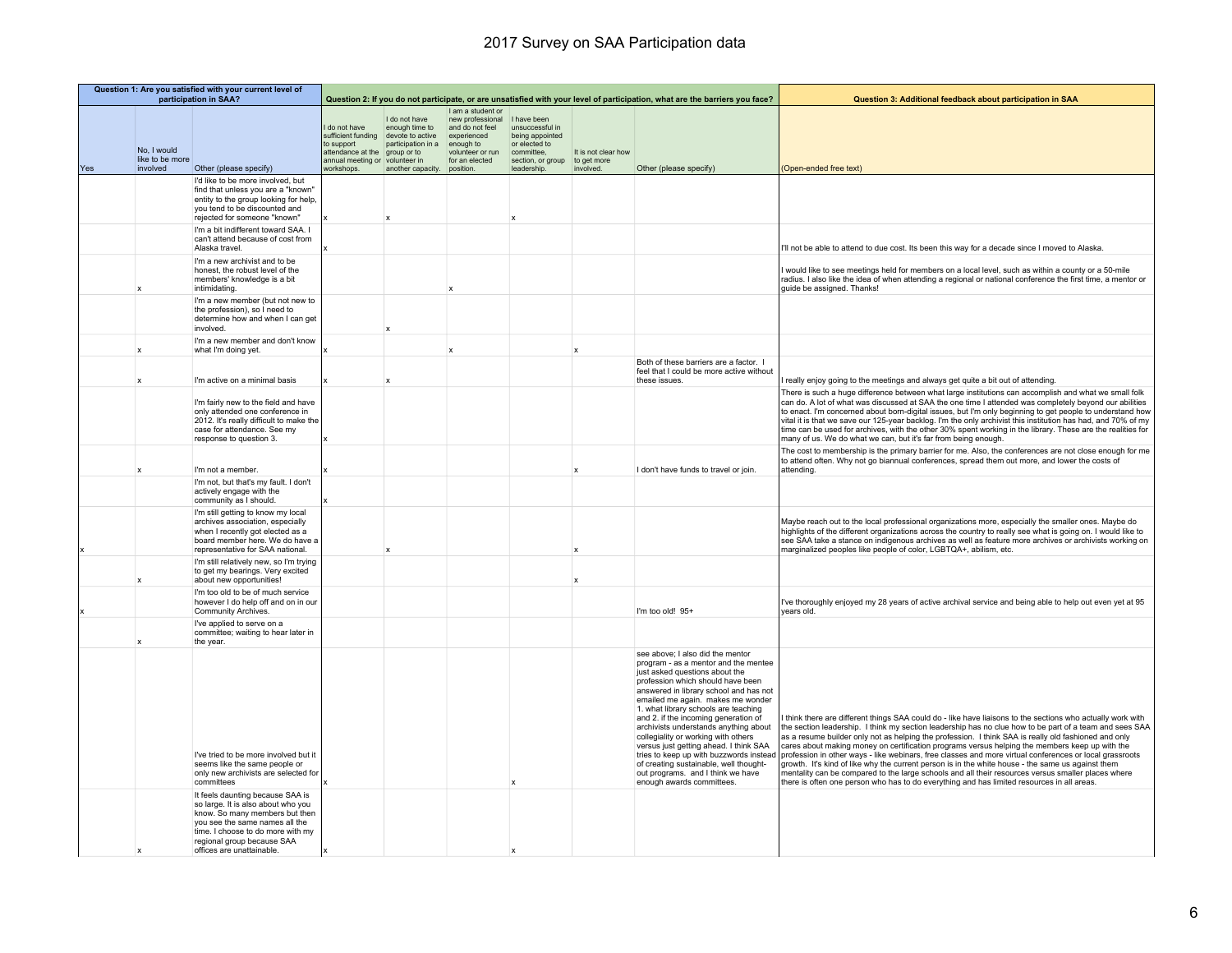|     |                                            | Question 1: Are you satisfied with your current level of<br>participation in SAA?                                                                                                                                                          |                                                                                                            |                                                                                                                   |                                                                                                                                                    |                                                                                                       |                                                 | Question 3: Additional feedback about participation in SAA                                                                                                                                                                                                                                                                                                                         |                                                                                                                                                                                                                                                                                                                                                                                                                                                                                                                                                                                                                                                                                                                                                                                                                                                                                                                                 |
|-----|--------------------------------------------|--------------------------------------------------------------------------------------------------------------------------------------------------------------------------------------------------------------------------------------------|------------------------------------------------------------------------------------------------------------|-------------------------------------------------------------------------------------------------------------------|----------------------------------------------------------------------------------------------------------------------------------------------------|-------------------------------------------------------------------------------------------------------|-------------------------------------------------|------------------------------------------------------------------------------------------------------------------------------------------------------------------------------------------------------------------------------------------------------------------------------------------------------------------------------------------------------------------------------------|---------------------------------------------------------------------------------------------------------------------------------------------------------------------------------------------------------------------------------------------------------------------------------------------------------------------------------------------------------------------------------------------------------------------------------------------------------------------------------------------------------------------------------------------------------------------------------------------------------------------------------------------------------------------------------------------------------------------------------------------------------------------------------------------------------------------------------------------------------------------------------------------------------------------------------|
| Yes | No. I would<br>like to be more<br>involved | Other (please specify)                                                                                                                                                                                                                     | do not have<br>to support<br>attendance at the group or to<br>annual meeting or volunteer in<br>workshops. | I do not have<br>enough time to<br>sufficient funding devote to active<br>participation in a<br>another capacity. | I am a student or<br>new professional<br>and do not feel<br>experienced<br>enough to<br>volunteer or run committee.<br>for an elected<br>position. | I have been<br>unsuccessful in<br>being appointed<br>or elected to<br>section, or group<br>leadership | It is not clear how<br>to get more<br>involved. | Question 2: If you do not participate, or are unsatisfied with your level of participation, what are the barriers you face?<br>Other (please specify)                                                                                                                                                                                                                              | (Open-ended free text)                                                                                                                                                                                                                                                                                                                                                                                                                                                                                                                                                                                                                                                                                                                                                                                                                                                                                                          |
|     | x                                          | It is a long time that I have not<br>attended an annual meeting.                                                                                                                                                                           |                                                                                                            |                                                                                                                   |                                                                                                                                                    |                                                                                                       |                                                 |                                                                                                                                                                                                                                                                                                                                                                                    | I hope to be able to have more time to devote to active participation in a group                                                                                                                                                                                                                                                                                                                                                                                                                                                                                                                                                                                                                                                                                                                                                                                                                                                |
|     | x                                          | It isn't easy to get involved in SAA.<br>It takes time and starting out in a<br>new profession already is time<br>consuming. Also, the profession is<br>rather insular, and tends to move<br>in packs.                                     |                                                                                                            | $\mathbf{x}$                                                                                                      | $\mathbf{x}$                                                                                                                                       |                                                                                                       | X                                               |                                                                                                                                                                                                                                                                                                                                                                                    | SAA is a great resource but too heavily focused on academia, which creates fissures in the profession.<br>It is also a bit elitist, where it seems the most popular, "successful" archivists revolve around the<br>association. I am tired of lip service about diversity in archives. Diversity and inclusion were main<br>topics at last year's annual meeting in Atlanta but almost every panel consisted of straight-looking white<br>people (again, because probably panels are given preference if they have friends in the association or<br>have an elite status in the field, rather than giving opportunities to archivists whose resumes or<br>connections are less amazing, but who also do good work). For example, do we really need to hear<br>from Bradley Westbrook again and again just because he helped develop AT and the now less exciting<br>ArchivesSpace? Literally anyone else would do a better job. |
|     | x                                          | It would be great if some of the<br>activities, events, etc. were geared<br>to smaller or start up institutions.                                                                                                                           |                                                                                                            |                                                                                                                   |                                                                                                                                                    |                                                                                                       |                                                 | Again, more attention needs to be paid<br>to the new member and smaller<br>institution segment, especially diverse<br>and non-traditional archives.                                                                                                                                                                                                                                | More diversity and inclusion in all areas.                                                                                                                                                                                                                                                                                                                                                                                                                                                                                                                                                                                                                                                                                                                                                                                                                                                                                      |
|     | X                                          | It's difficult to participate when you<br>are unable to attend the annual<br>meeting for financial reasons.                                                                                                                                |                                                                                                            |                                                                                                                   |                                                                                                                                                    |                                                                                                       |                                                 |                                                                                                                                                                                                                                                                                                                                                                                    |                                                                                                                                                                                                                                                                                                                                                                                                                                                                                                                                                                                                                                                                                                                                                                                                                                                                                                                                 |
|     | $\mathbf x$                                | It's not really a pressing issue for<br>me now, but earlier in my career I<br>would have liked to have been<br>more involved and found it<br>somewhat difficult to get involve --<br>much more than was the case with<br>MARAC orthe AASLH |                                                                                                            |                                                                                                                   |                                                                                                                                                    |                                                                                                       | $\mathbf{x}$                                    |                                                                                                                                                                                                                                                                                                                                                                                    | Again this was years ago, but I found it disappointing I didn't get more resopnse from calls for volunteers,<br>or requests to indicate areas interested in volunteering                                                                                                                                                                                                                                                                                                                                                                                                                                                                                                                                                                                                                                                                                                                                                        |
|     | x                                          | Just can't afford the workshops or<br>annual attendance- used to, but<br>can't now                                                                                                                                                         |                                                                                                            |                                                                                                                   |                                                                                                                                                    |                                                                                                       |                                                 |                                                                                                                                                                                                                                                                                                                                                                                    | Please be aware of budgetary constraints or no budgets. Many SAA members pay for their own<br>conference attendance, courses and books                                                                                                                                                                                                                                                                                                                                                                                                                                                                                                                                                                                                                                                                                                                                                                                          |
|     |                                            | Long-term I would like to<br>participate more, but do not feel<br>that I currently have time.                                                                                                                                              |                                                                                                            |                                                                                                                   |                                                                                                                                                    |                                                                                                       |                                                 |                                                                                                                                                                                                                                                                                                                                                                                    |                                                                                                                                                                                                                                                                                                                                                                                                                                                                                                                                                                                                                                                                                                                                                                                                                                                                                                                                 |
|     |                                            | My ability to participate varies. At<br>this time I really cannot be more<br>involved.                                                                                                                                                     |                                                                                                            | $\mathbf x$                                                                                                       |                                                                                                                                                    |                                                                                                       |                                                 |                                                                                                                                                                                                                                                                                                                                                                                    | The dues are too expensive, and so are the conferences and classes.                                                                                                                                                                                                                                                                                                                                                                                                                                                                                                                                                                                                                                                                                                                                                                                                                                                             |
|     |                                            | My age prevents me at 95.                                                                                                                                                                                                                  |                                                                                                            |                                                                                                                   |                                                                                                                                                    |                                                                                                       |                                                 | Sorry, but age does make a difference.                                                                                                                                                                                                                                                                                                                                             | I've enjoyed my years of participation and have many happy memories                                                                                                                                                                                                                                                                                                                                                                                                                                                                                                                                                                                                                                                                                                                                                                                                                                                             |
|     |                                            | No, I would quit SAA if I could.                                                                                                                                                                                                           |                                                                                                            |                                                                                                                   |                                                                                                                                                    |                                                                                                       |                                                 | I have only maintained my membership<br>because my employer expects me to. I<br>am looking for a new job, and one of<br>my criteria is that I not be expected to<br>maintain membership in SAA. If I were<br>aware of a credible, more politically<br>neutral, and more archives-focused<br>organization that my employer would<br>find acceptable, I would probably join<br>that. | hope I can get out of attending the annual meeting this year. Actual training on how to improve my<br>professional effectiveness might be useful. However, based on previous statements made by SAA<br>leadership I expect this to be nothing more than a chance to be subjected to racist, sexist, and<br>heterophobic speech, and to be encouraged to indulge in emotional reasoning, mind reading, and the<br>other cognitive errors that concepts like microaggression rely on for reification. I'm not going to be made<br>to creep and crawl because of someone else's distorted worldview.                                                                                                                                                                                                                                                                                                                               |
|     |                                            | Publications and programs are<br>more that I can participate in, so<br>that is good. I think educational<br>programs are too expensive for the<br>average archivist trying to build<br><b>skills</b>                                       |                                                                                                            |                                                                                                                   |                                                                                                                                                    |                                                                                                       |                                                 | SAA is very pro-active in seeking<br>candidates and member involvement in<br>the organization. I can't take<br>advantage and get too involved, but<br>that is due to my work schedule.                                                                                                                                                                                             | Through its website and online presence, SAA is truly more active and engaging and positive on behalf<br>of the organization than I have witnessed in more than 30 years in the profession.                                                                                                                                                                                                                                                                                                                                                                                                                                                                                                                                                                                                                                                                                                                                     |
|     | $\mathbf x$                                | Recently renewed my membership<br>and am considering various<br>options                                                                                                                                                                    |                                                                                                            |                                                                                                                   |                                                                                                                                                    |                                                                                                       |                                                 | At the very least, I would like to attend<br>the annual meeting. In doing so, costs<br>could be a factor.                                                                                                                                                                                                                                                                          | Additional recent activity has included utilizing SAA's online resources such as those found within the<br>'Careers' menu.                                                                                                                                                                                                                                                                                                                                                                                                                                                                                                                                                                                                                                                                                                                                                                                                      |
|     |                                            | SAA annual dues are too high to<br>pay. Everyone should take SAA's<br>certification examination                                                                                                                                            |                                                                                                            |                                                                                                                   |                                                                                                                                                    |                                                                                                       |                                                 |                                                                                                                                                                                                                                                                                                                                                                                    | SAA is too oriented to the big states of the East Coast te Eastern Midwest & the Sourthern Pacific Coast<br>I wish SAA would hold an annual meeting in~ The Prairie West The Mountain West Alaska Here's a<br>suggestion~ hold an annual meeting at the Old Faithful Inn in Yellowstone Park                                                                                                                                                                                                                                                                                                                                                                                                                                                                                                                                                                                                                                    |
|     |                                            | Sort of? Part of it is having the<br>confidence to run for sections, the<br>other part is finding the right<br>balance in my life.                                                                                                         |                                                                                                            |                                                                                                                   |                                                                                                                                                    |                                                                                                       |                                                 | Part of it is my own limitations that I<br>set. I do get some conference funding,<br>but I usually not enough to cover the<br>cost.                                                                                                                                                                                                                                                |                                                                                                                                                                                                                                                                                                                                                                                                                                                                                                                                                                                                                                                                                                                                                                                                                                                                                                                                 |
|     |                                            | The focus of my job has switched<br>from archives to libraries, so,<br>although I would like to do more<br>with SAA, I don't see it happening.                                                                                             |                                                                                                            | $\mathbf x$                                                                                                       |                                                                                                                                                    |                                                                                                       |                                                 |                                                                                                                                                                                                                                                                                                                                                                                    |                                                                                                                                                                                                                                                                                                                                                                                                                                                                                                                                                                                                                                                                                                                                                                                                                                                                                                                                 |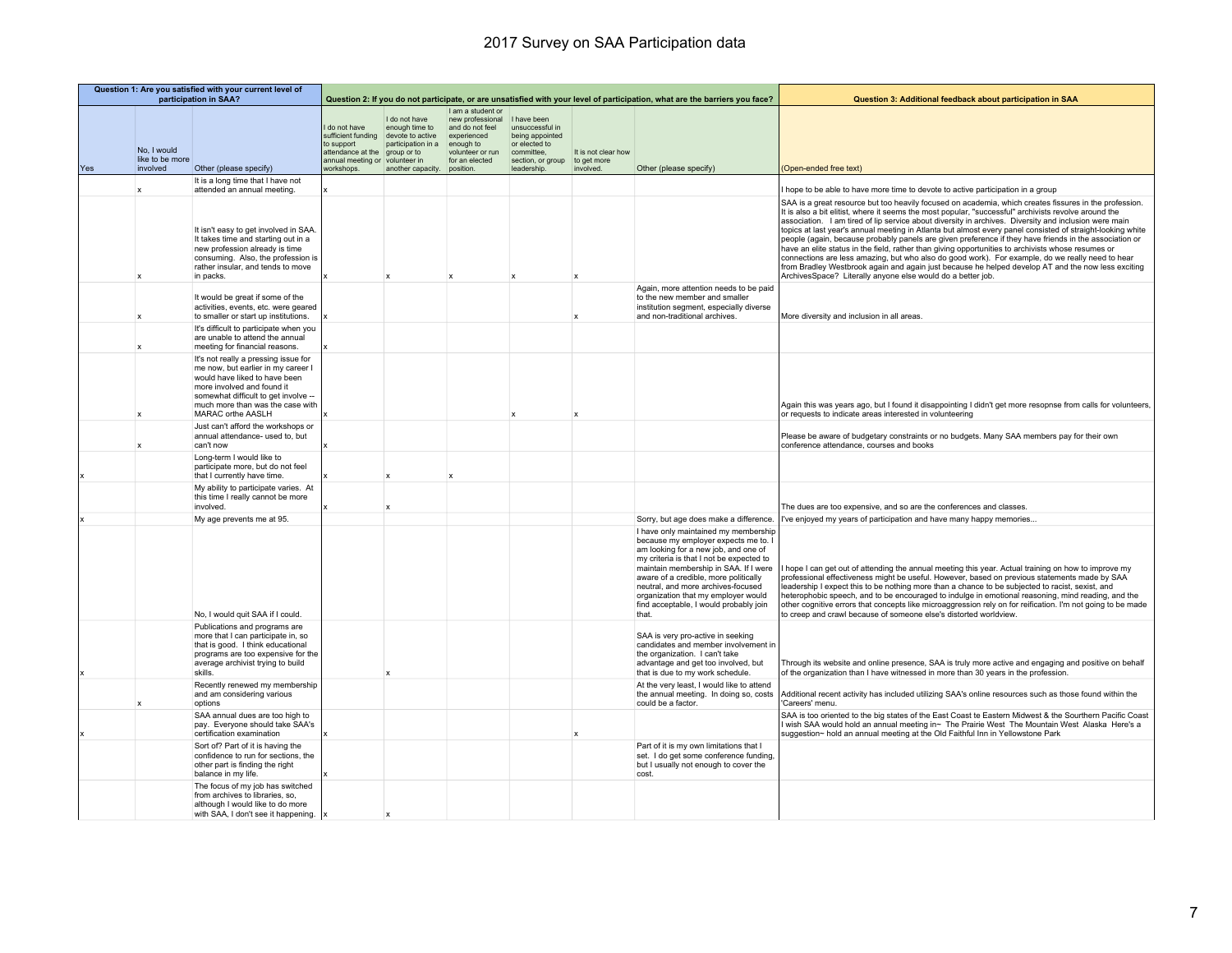|     |                                            | Question 1: Are you satisfied with your current level of<br>participation in SAA?                                                                                                                                                                                                                             |                                                                                                                                                     |                                                                                      | Question 2: If you do not participate, or are unsatisfied with your level of participation, what are the barriers you face? |                                                                                                                      |                                                 | Question 3: Additional feedback about participation in SAA                                                                                                                                                                                                                                                                                                                                                                                                               |                                                                                                                                                                                                                                                                                                                                                                                                                                                                                                    |
|-----|--------------------------------------------|---------------------------------------------------------------------------------------------------------------------------------------------------------------------------------------------------------------------------------------------------------------------------------------------------------------|-----------------------------------------------------------------------------------------------------------------------------------------------------|--------------------------------------------------------------------------------------|-----------------------------------------------------------------------------------------------------------------------------|----------------------------------------------------------------------------------------------------------------------|-------------------------------------------------|--------------------------------------------------------------------------------------------------------------------------------------------------------------------------------------------------------------------------------------------------------------------------------------------------------------------------------------------------------------------------------------------------------------------------------------------------------------------------|----------------------------------------------------------------------------------------------------------------------------------------------------------------------------------------------------------------------------------------------------------------------------------------------------------------------------------------------------------------------------------------------------------------------------------------------------------------------------------------------------|
| Yes | No. I would<br>like to be more<br>involved | Other (please specify)                                                                                                                                                                                                                                                                                        | I do not have<br>sufficient funding devote to active<br>to support<br>attendance at the group or to<br>annual meeting or volunteer in<br>workshops. | I do not have<br>enough time to<br>participation in a<br>another capacity. position. | I am a student or<br>new professional<br>and do not feel<br>experienced<br>enough to<br>volunteer or run<br>for an elected  | I have been<br>unsuccessful in<br>being appointed<br>or elected to<br>committee.<br>section, or group<br>leadership. | It is not clear how<br>to get more<br>involved. | Other (please specify)                                                                                                                                                                                                                                                                                                                                                                                                                                                   | (Open-ended free text)                                                                                                                                                                                                                                                                                                                                                                                                                                                                             |
|     | X                                          | Well, I am a past president as<br>many have said for a long time,<br>past presidents seem to be taken<br>out of action and out of the loop.<br>Seems a waste.                                                                                                                                                 |                                                                                                                                                     |                                                                                      |                                                                                                                             |                                                                                                                      | X                                               | See above                                                                                                                                                                                                                                                                                                                                                                                                                                                                | It is important to bring in as many young people as possible but SAA needs to find a way not to lose the<br>wisdom and experience of the senior members.                                                                                                                                                                                                                                                                                                                                           |
|     | $\overline{\mathsf{x}}$                    | What are some of the best ways to<br>participate and make connections.                                                                                                                                                                                                                                        |                                                                                                                                                     |                                                                                      |                                                                                                                             |                                                                                                                      | X                                               |                                                                                                                                                                                                                                                                                                                                                                                                                                                                          |                                                                                                                                                                                                                                                                                                                                                                                                                                                                                                    |
|     |                                            | Work life and not-work life are<br>pretty hectic. Maybe in a few<br>years from now (5 to 7) I can<br>consider becoming more active.                                                                                                                                                                           |                                                                                                                                                     |                                                                                      |                                                                                                                             |                                                                                                                      |                                                 |                                                                                                                                                                                                                                                                                                                                                                                                                                                                          |                                                                                                                                                                                                                                                                                                                                                                                                                                                                                                    |
|     |                                            | Would like to be more involved but<br>location of SAA participation<br>activities and/or cost is a limiting<br>factor.                                                                                                                                                                                        |                                                                                                                                                     |                                                                                      |                                                                                                                             |                                                                                                                      |                                                 |                                                                                                                                                                                                                                                                                                                                                                                                                                                                          |                                                                                                                                                                                                                                                                                                                                                                                                                                                                                                    |
|     |                                            | Yes and no. I am somewhat<br>satisfied with my participation in<br>groups, committees, etc.; however,<br>I am unsatisfied with my ability to<br>attend more workshops. I've yet to<br>be able to attend an annual<br>meeting due to a lack of funding<br>and ability to travel to where<br>they've been held. |                                                                                                                                                     |                                                                                      |                                                                                                                             |                                                                                                                      |                                                 | My funding is limited in terms of being<br>able to attend workshops and non-<br>existent in terms of attending annual<br>meeting.                                                                                                                                                                                                                                                                                                                                        |                                                                                                                                                                                                                                                                                                                                                                                                                                                                                                    |
|     |                                            | Yes and no. It's much easier to get<br>involved at the section level, much<br>harder to be considered for SAA<br>participation.                                                                                                                                                                               |                                                                                                                                                     |                                                                                      |                                                                                                                             |                                                                                                                      |                                                 |                                                                                                                                                                                                                                                                                                                                                                                                                                                                          | Nominating committees need to solicit more widely for new leadership - perhaps reaching our to section<br>committee leaders that have just concluded at term. Nomination and election seems to be "cliche-y" - too<br>much based on who you know or who you went to school with and less inclusive and diverse in terms of<br>backgrounds and experience. ALI is important, but not only leadership resource. Ivy leagues are great<br>places to work but not only career path. Thanks for asking! |
|     |                                            | Yes, except for not being in a<br>working group or other group.                                                                                                                                                                                                                                               |                                                                                                                                                     |                                                                                      |                                                                                                                             |                                                                                                                      | $\mathbf x$                                     | I hope attending this year's conference<br>in Portland will help me understand<br>better how I may serve.                                                                                                                                                                                                                                                                                                                                                                | I am an experienced academic librarian who will be retiring in the next couple of years. I am working<br>toward my A & D certificate and hoping to find part time work near Los Angeles. Because I will be part-<br>time then, I will have a bit more time to serve in SAA.                                                                                                                                                                                                                        |
|     |                                            |                                                                                                                                                                                                                                                                                                               |                                                                                                                                                     |                                                                                      |                                                                                                                             |                                                                                                                      |                                                 | 1. I live in an area where there are very<br>few archivists, so I feel I lack the<br>professional network that may be<br>necessary to make meaningful<br>contributions to an SAA group. 2. Even<br>though I am no longer a new<br>professional I sometimes feel I still lack<br>the experience necessary to be serve<br>as part of an SAA group. 3. The<br>opportunities to get involved with SAA<br>groups do not align with my<br>professional strengths or interests. | It's great that SAA is conducting a survey on this topic. Any efforts that can be made to draw archivists<br>with limited resources to attend SAA events and have limited professional networks due to geographic<br>location would be greatly appreciated.                                                                                                                                                                                                                                        |
|     |                                            |                                                                                                                                                                                                                                                                                                               |                                                                                                                                                     | $\boldsymbol{\mathsf{x}}$                                                            |                                                                                                                             |                                                                                                                      |                                                 | A lone arranger                                                                                                                                                                                                                                                                                                                                                                                                                                                          |                                                                                                                                                                                                                                                                                                                                                                                                                                                                                                    |
|     |                                            |                                                                                                                                                                                                                                                                                                               |                                                                                                                                                     |                                                                                      |                                                                                                                             |                                                                                                                      | $\boldsymbol{\mathsf{x}}$                       | After graduating in 2011 (MLS/Archives<br>Concentration), I was not able to find a<br>job in the field.                                                                                                                                                                                                                                                                                                                                                                  | In/a                                                                                                                                                                                                                                                                                                                                                                                                                                                                                               |
|     |                                            |                                                                                                                                                                                                                                                                                                               |                                                                                                                                                     |                                                                                      |                                                                                                                             |                                                                                                                      | $\mathbf x$                                     | Also I am a member of an appointed<br>committee and my term is due to expire<br>this year. I would like to be<br>reappointed; however I have had<br>difficulty finding a contact person to<br>whom I could put my request.                                                                                                                                                                                                                                               | Working groups need to more directly work with sections to tap their expertise. Sections also need to<br>broaden their focus, addressing larger issues involved with the profession and matters affecting it.                                                                                                                                                                                                                                                                                      |
|     |                                            |                                                                                                                                                                                                                                                                                                               |                                                                                                                                                     |                                                                                      |                                                                                                                             |                                                                                                                      |                                                 | Although I have been an archives<br>professional for 14 years I often<br>hesitate to participate because of my<br>lack of Masters' degree and<br>certification credentials.I do not feel I<br>will be taken seriously.                                                                                                                                                                                                                                                   |                                                                                                                                                                                                                                                                                                                                                                                                                                                                                                    |
|     |                                            |                                                                                                                                                                                                                                                                                                               |                                                                                                                                                     |                                                                                      |                                                                                                                             |                                                                                                                      |                                                 | Although I said I am satisfied, my<br>library recently significantly cut funding<br>for conference attendance and I may<br>no longer be able to go on an annual<br>basis.                                                                                                                                                                                                                                                                                                |                                                                                                                                                                                                                                                                                                                                                                                                                                                                                                    |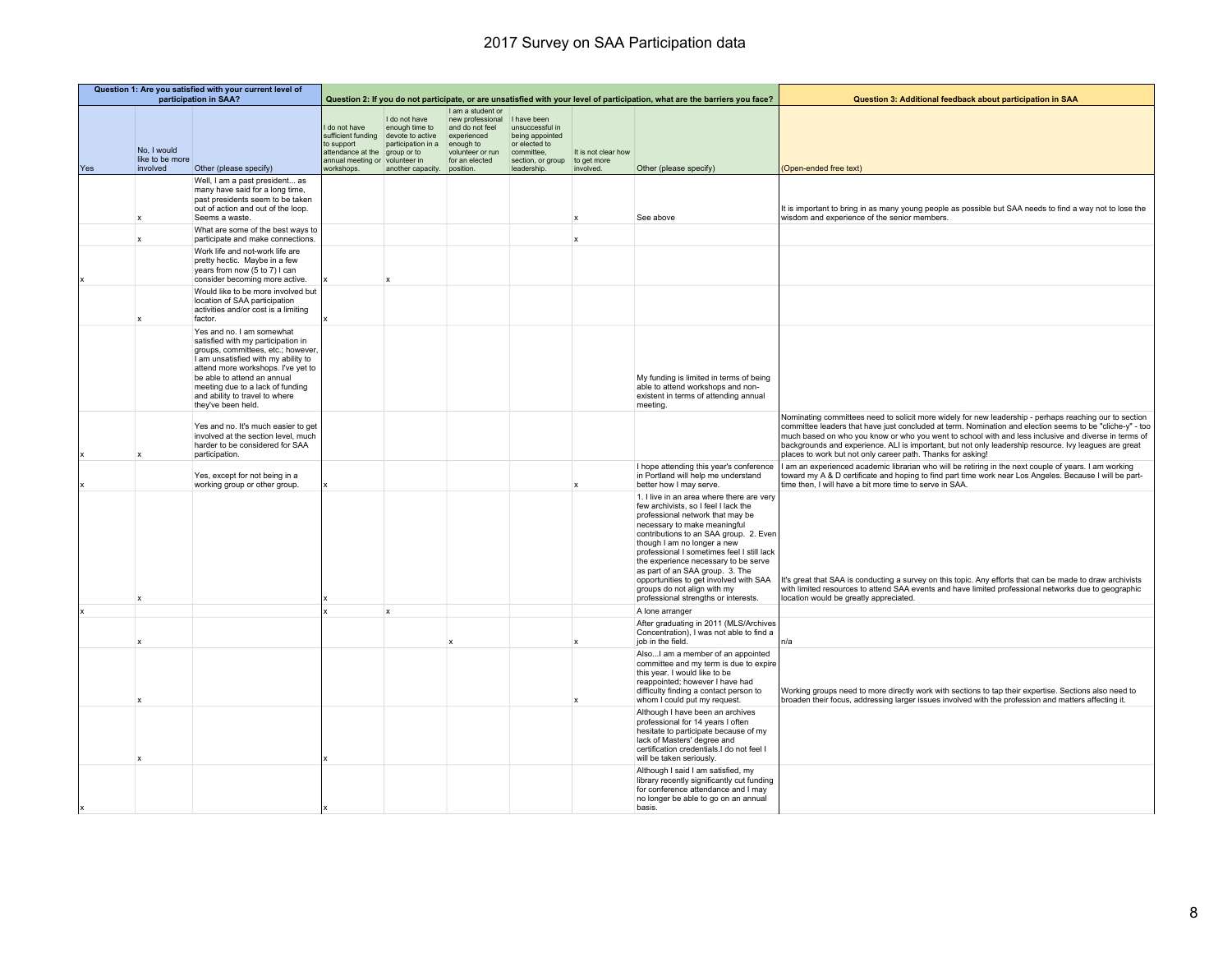| Question 1: Are you satisfied with your current level of<br>participation in SAA? |                                            |                        |                                                                                                           |                                                                                                                                         | Question 2: If you do not participate, or are unsatisfied with your level of participation, what are the barriers you face?            |                                                                                                       |                                                 | Question 3: Additional feedback about participation in SAA                                                                                                                                                                                                                                                                                                                                                                                                                                                                                                                                                                                                                                                                                                                        |                                                                                                                                                                                                                                                                                                                                                                                                                                                                                                                                                             |
|-----------------------------------------------------------------------------------|--------------------------------------------|------------------------|-----------------------------------------------------------------------------------------------------------|-----------------------------------------------------------------------------------------------------------------------------------------|----------------------------------------------------------------------------------------------------------------------------------------|-------------------------------------------------------------------------------------------------------|-------------------------------------------------|-----------------------------------------------------------------------------------------------------------------------------------------------------------------------------------------------------------------------------------------------------------------------------------------------------------------------------------------------------------------------------------------------------------------------------------------------------------------------------------------------------------------------------------------------------------------------------------------------------------------------------------------------------------------------------------------------------------------------------------------------------------------------------------|-------------------------------------------------------------------------------------------------------------------------------------------------------------------------------------------------------------------------------------------------------------------------------------------------------------------------------------------------------------------------------------------------------------------------------------------------------------------------------------------------------------------------------------------------------------|
| Yes                                                                               | No, I would<br>like to be more<br>involved | Other (please specify) | I do not have<br>sufficient funding<br>to support<br>attendance at the<br>annual meeting or<br>workshops. | I do not have<br>enough time to<br>devote to active<br>participation in a<br>aroup or to<br>volunteer in<br>another capacity. position. | I am a student or<br>new professional I have been<br>and do not feel<br>experienced<br>enough to<br>volunteer or run<br>for an elected | unsuccessful in<br>being appointed<br>or elected to<br>committee.<br>section, or group<br>leadership. | It is not clear how<br>to get more<br>involved. | Other (please specify)                                                                                                                                                                                                                                                                                                                                                                                                                                                                                                                                                                                                                                                                                                                                                            | (Open-ended free text)                                                                                                                                                                                                                                                                                                                                                                                                                                                                                                                                      |
|                                                                                   | X                                          |                        |                                                                                                           |                                                                                                                                         |                                                                                                                                        |                                                                                                       |                                                 | Although I'm heavily involved in my<br>regional organization and have held<br>increasingly responsible leadership<br>that in and of itself feels like a barrier.<br>I'm not sure which entry points to use<br>with no past experience to lean on.                                                                                                                                                                                                                                                                                                                                                                                                                                                                                                                                 | positions, I've never served in SAA and    would love to see a recurring feature, perhaps in "In the Loop," that profiles current SAA<br>volunteers/leaders, with particular emphasis on the path of service that led them to their current<br>positions. I think I'd have a clearer picture of how to start my own service with SAA if I saw examples of<br>how others have done it.                                                                                                                                                                       |
|                                                                                   | x                                          |                        |                                                                                                           |                                                                                                                                         |                                                                                                                                        |                                                                                                       |                                                 | Anecdotes from several friends (all<br>mid-career archivists, like me, who are<br>or who have tried to be active in SAA<br>leadership) suggest that SAA is just as<br>clique-ish and ineffectual as many<br>groups. If it seemed clear to me that<br>my participation would be welcome and<br>would actively accomplish something, I<br>would be more involved.                                                                                                                                                                                                                                                                                                                                                                                                                   |                                                                                                                                                                                                                                                                                                                                                                                                                                                                                                                                                             |
|                                                                                   | x                                          |                        |                                                                                                           |                                                                                                                                         |                                                                                                                                        |                                                                                                       |                                                 | Another barrier for me and others.<br>particularly regarding the Archives and<br>Archivists listserv, is other people on<br>the listserv who are combative and<br>seem to want to start arguments that<br>are unprofessional, e.g. Dale Sauter<br>most recently. Seeing reactions like<br>that over the years, whenever<br>something is posted to the list that<br>even remotely brings up archives<br>ethics, white privilege, etc., makes me<br>not want to participate and bring my<br>voice to the table, because those other,<br>louder voices never seem to go away. I<br>think the moderation of the list could be<br>a lot stronger. If it was, younger and<br>less confident people such as myself<br>might participate in the forum, and<br>other SAA activities, more. |                                                                                                                                                                                                                                                                                                                                                                                                                                                                                                                                                             |
|                                                                                   | x                                          |                        |                                                                                                           | $\mathbf x$                                                                                                                             |                                                                                                                                        |                                                                                                       |                                                 | As a federal employee, the ethics of<br>participation are complex, while<br>quidance is limited and the risks<br>deferred to the individual. The same<br>anti-intellectual trends in government<br>which are eroding the foundational<br>notions of the importance of records,<br>evidence, or any intellectual rigor in<br>public discourse, are also impeding<br>access to professional meetings.                                                                                                                                                                                                                                                                                                                                                                               | The proliferation of blogs, niche newsletters, and updates from my groups are a daily reminder that the<br>majority of those who participate have access to an abundance of resources (time, technology,<br>personnel) to engage in the important minutiae of our profession. For the sake of our profession, I am<br>glad these people have a lot of time on their hands. But, wow. They have a lot of time on their hands. I<br>read, marvel, and then return to the daily but losing crisis fight for basic resources and fundamental<br>sustainability. |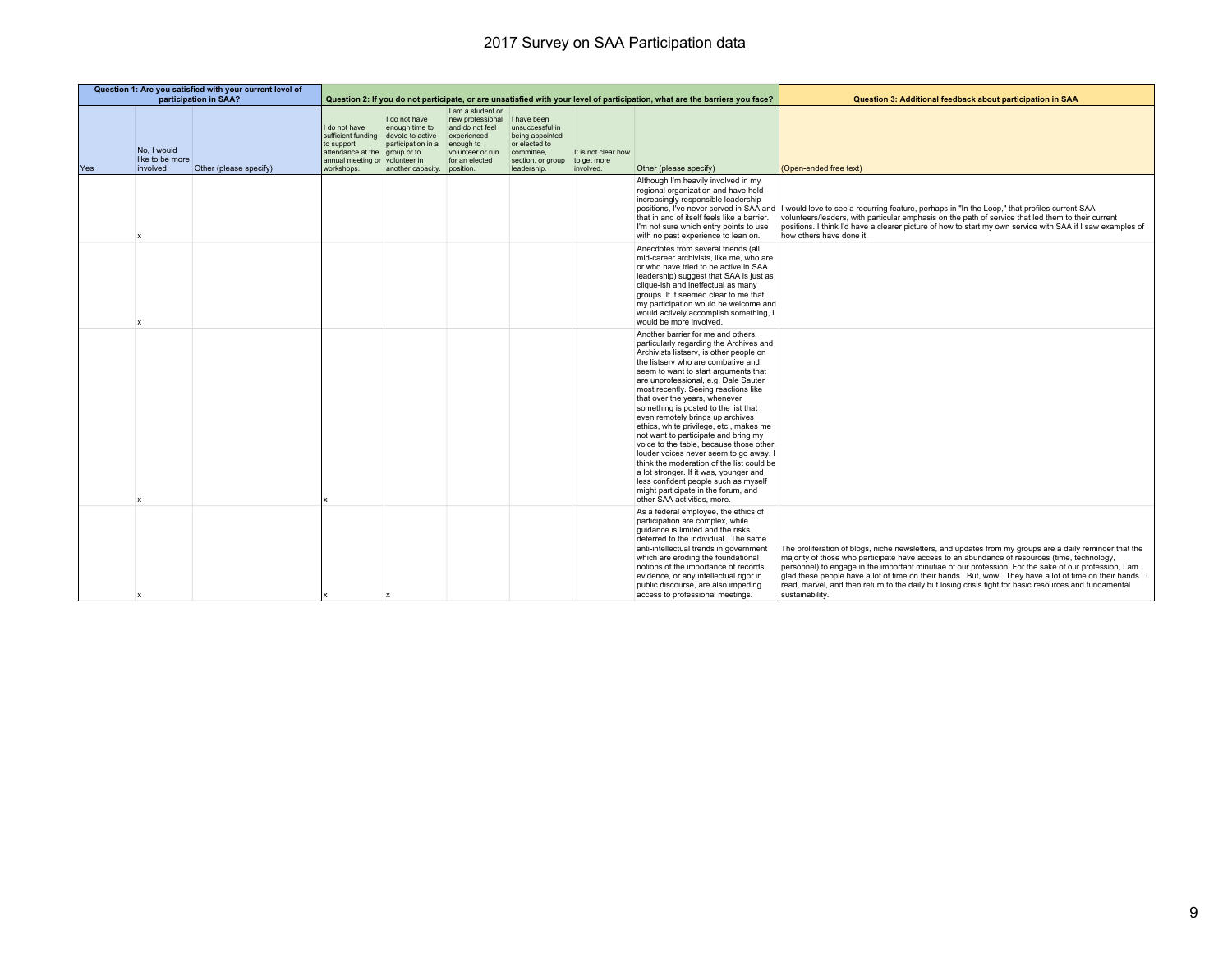|     |                                            | Question 1: Are you satisfied with your current level of<br>participation in SAA? |                                                                                                           |                                                                                                          | Question 2: If you do not participate, or are unsatisfied with your level of participation, what are the barriers you face? |                                                                                                                      |                                                 | Question 3: Additional feedback about participation in SAA                                                                                                                                                                                                                                                                                                                                                                                                                                                                                                                                                                                                                                                                                                                                                                                                                                                                                                                                                                                                                                                                                                                                                                                                                                                                                                                                                                                                                                                                                                                                                                                                                                                                                                                                                                                                                                                                                                                                      |                                                                                                                                                                                                                                                                                                                                                                                                                                                                                                                                                                         |
|-----|--------------------------------------------|-----------------------------------------------------------------------------------|-----------------------------------------------------------------------------------------------------------|----------------------------------------------------------------------------------------------------------|-----------------------------------------------------------------------------------------------------------------------------|----------------------------------------------------------------------------------------------------------------------|-------------------------------------------------|-------------------------------------------------------------------------------------------------------------------------------------------------------------------------------------------------------------------------------------------------------------------------------------------------------------------------------------------------------------------------------------------------------------------------------------------------------------------------------------------------------------------------------------------------------------------------------------------------------------------------------------------------------------------------------------------------------------------------------------------------------------------------------------------------------------------------------------------------------------------------------------------------------------------------------------------------------------------------------------------------------------------------------------------------------------------------------------------------------------------------------------------------------------------------------------------------------------------------------------------------------------------------------------------------------------------------------------------------------------------------------------------------------------------------------------------------------------------------------------------------------------------------------------------------------------------------------------------------------------------------------------------------------------------------------------------------------------------------------------------------------------------------------------------------------------------------------------------------------------------------------------------------------------------------------------------------------------------------------------------------|-------------------------------------------------------------------------------------------------------------------------------------------------------------------------------------------------------------------------------------------------------------------------------------------------------------------------------------------------------------------------------------------------------------------------------------------------------------------------------------------------------------------------------------------------------------------------|
|     | No, I would<br>like to be more<br>involved |                                                                                   | I do not have<br>sufficient funding<br>to support<br>attendance at the<br>annual meeting or<br>workshops. | I do not have<br>enough time to<br>devote to active<br>participation in a<br>group or to<br>volunteer in | I am a student or<br>new professional<br>and do not feel<br>experienced<br>enough to<br>volunteer or run<br>for an elected  | I have been<br>unsuccessful in<br>being appointed<br>or elected to<br>committee,<br>section, or group<br>leadership. | It is not clear how<br>to get more<br>involved. |                                                                                                                                                                                                                                                                                                                                                                                                                                                                                                                                                                                                                                                                                                                                                                                                                                                                                                                                                                                                                                                                                                                                                                                                                                                                                                                                                                                                                                                                                                                                                                                                                                                                                                                                                                                                                                                                                                                                                                                                 |                                                                                                                                                                                                                                                                                                                                                                                                                                                                                                                                                                         |
| Yes | $\boldsymbol{\mathsf{x}}$                  | Other (please specify)                                                            |                                                                                                           | another capacity. position.                                                                              |                                                                                                                             |                                                                                                                      | $\mathbf x$                                     | Other (please specify)<br>As a registered Republican and<br>Conservative, the constant<br>commentary through official SAA lines<br>of communication (official statements<br>on ongoing political issues, statements<br>made by SAA representatives at official<br>events, etc.) and chatter from archivists<br>(many of them Big and Influential<br>Names) on social media has made it<br>very clear that my political views are<br>both "wrong", unwelcome, and hateful,<br>no matter the specifics of my actual<br>views or beliefs. Currently, I am<br>unwilling to "out" myself out of fear of<br>being cut from ongoing conversations;<br>being unjustly labeled as a racist,<br>sexist, homophobe, Islamaphobe, and<br>whatever other -phobes are currently<br>"in voque"; and being subject to the<br>hateful whisper campaigns that attack<br>and destroy the careers of<br>conservatives in so many different<br>fields. It is also disheartening that any<br>attempt to point out this double-<br>standard, that everything BUT<br>Conservatism should be accepted,<br>welcomed, and tolerated, leads to<br>many of the Big and Influential Names<br>to write long diatribes (on personal<br>blogs and on social media)<br>condemning Conservatives as hateful,<br>unwelcome bigots that should be shut-<br>out from having any voice in SAA. I<br>especially recall this happening in the<br>wake of the Cleveland conference<br>(which, notably, also featured Kathleen<br>Roe, a brilliant archivist and wonderful<br>former SAA President, using<br>Conservatives as verbal punching bags<br>during her plenary address).<br>Disagreement of thought should not<br>only be welcomed but encouraged. It is<br>worrying that SAA refuses to allow<br>these sorts of discussions from<br>happening and instead either ignores<br>the situation or sides with the parties<br>demanding that any mention of<br>discussing welcoming the voices of<br>Conservatives be stopped at once. | (Open-ended free text)                                                                                                                                                                                                                                                                                                                                                                                                                                                                                                                                                  |
|     |                                            |                                                                                   |                                                                                                           |                                                                                                          |                                                                                                                             |                                                                                                                      |                                                 | As a student and archives staff<br>member, I anticipate job and location<br>changes after graduation and upon<br>accepting a professional position. I am<br>reluctant to make major time and<br>financial commitments facing such<br>uncertainty.                                                                                                                                                                                                                                                                                                                                                                                                                                                                                                                                                                                                                                                                                                                                                                                                                                                                                                                                                                                                                                                                                                                                                                                                                                                                                                                                                                                                                                                                                                                                                                                                                                                                                                                                               | It would be useful to have clear channels for involvement through local, regional, and national<br>organizations. Is there any clear path or relationship, for example, for someone involved in the Society of<br>Southwest Archivists to "graduate" to SAA involvement? Or are there ways (perhaps RAAC) for regional<br>involvement to "count" within SAA? Considered from another angle, I know that ALA and the Texas<br>Library Association have a joint student membership option, where you can join both organizations via<br>one form and one reduced payment. |
|     |                                            |                                                                                   |                                                                                                           |                                                                                                          |                                                                                                                             |                                                                                                                      |                                                 | As an unemployed individual, I do not<br>feel that I have much of a place or say<br>in the organization. Other members of<br>the organization who are employed<br>made me feel (both directly and<br>indirectly) quite uncomfortable while<br>participating in discussions and when I<br>was a passive observer. It was like my<br>place was at the back of the room,<br>away from the "real archivists" who<br>were actively employed.                                                                                                                                                                                                                                                                                                                                                                                                                                                                                                                                                                                                                                                                                                                                                                                                                                                                                                                                                                                                                                                                                                                                                                                                                                                                                                                                                                                                                                                                                                                                                         |                                                                                                                                                                                                                                                                                                                                                                                                                                                                                                                                                                         |
|     |                                            |                                                                                   |                                                                                                           |                                                                                                          |                                                                                                                             |                                                                                                                      |                                                 | Conferences tend to be too far away,<br>and it seems that when committee get<br>together, they too are too distant. And<br>while I rarely have funding, I will attend<br>professional conferences with my own<br>money. At the moment I am active with<br>several other professional groups.                                                                                                                                                                                                                                                                                                                                                                                                                                                                                                                                                                                                                                                                                                                                                                                                                                                                                                                                                                                                                                                                                                                                                                                                                                                                                                                                                                                                                                                                                                                                                                                                                                                                                                    | SAA seems rather clique-ish and snooty. I am a Certified Archivist who has chosen to work at a public<br>library and formerly at a historical society where I can do some good. I feel as if we are not considered<br>"real archivists" and are dismissed as non-professionals.                                                                                                                                                                                                                                                                                         |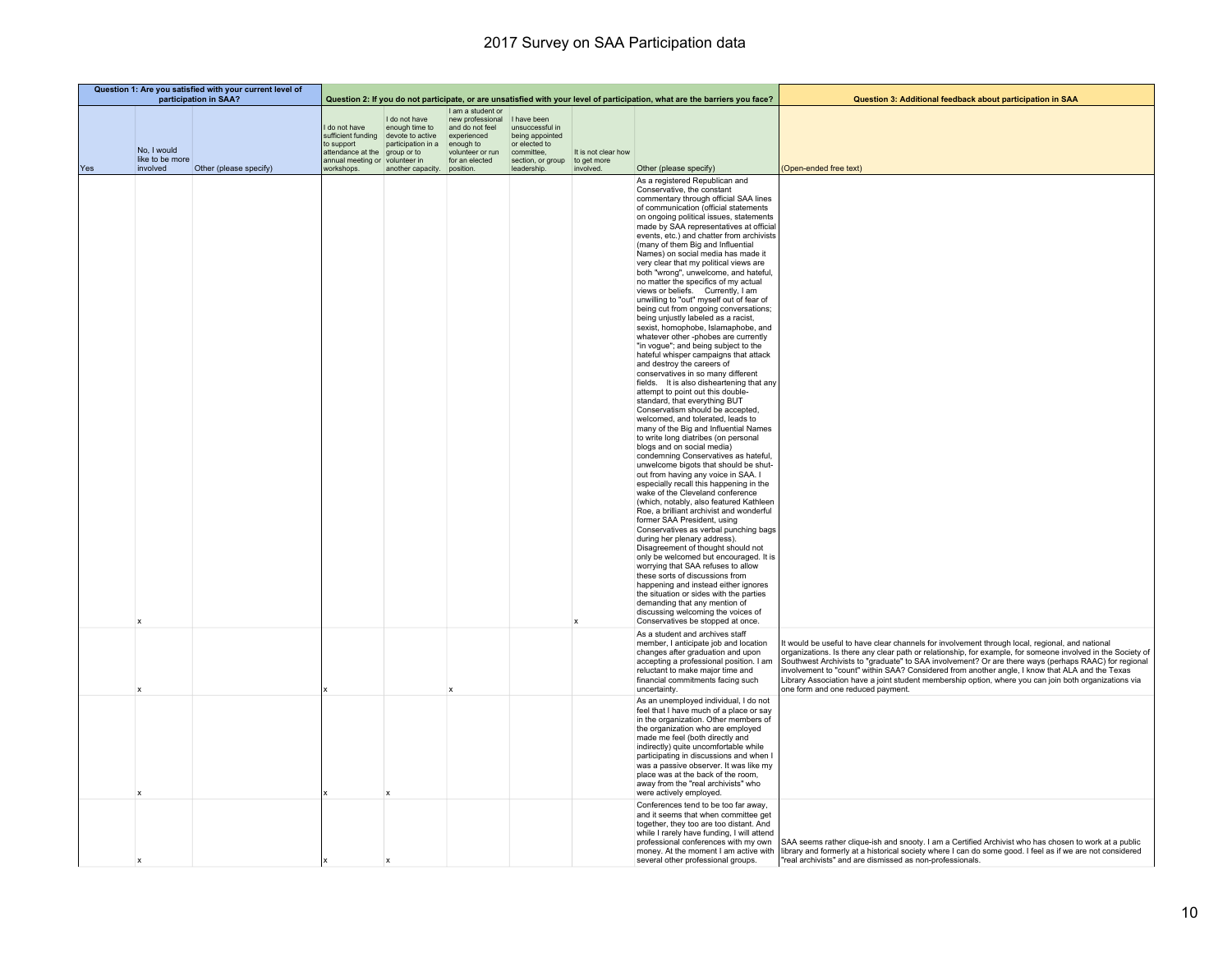| Question 1: Are you satisfied with your current level of<br>participation in SAA? |                                            |                        |                                                                                                           |                                                                                                                                         | Question 2: If you do not participate, or are unsatisfied with your level of participation, what are the barriers you face?            |                                                                                                       |                                                 | Question 3: Additional feedback about participation in SAA                                                                                                                                                                                                                                                                                                          |                                                                                                                                                                                                                                                                                                                                                                                                                            |
|-----------------------------------------------------------------------------------|--------------------------------------------|------------------------|-----------------------------------------------------------------------------------------------------------|-----------------------------------------------------------------------------------------------------------------------------------------|----------------------------------------------------------------------------------------------------------------------------------------|-------------------------------------------------------------------------------------------------------|-------------------------------------------------|---------------------------------------------------------------------------------------------------------------------------------------------------------------------------------------------------------------------------------------------------------------------------------------------------------------------------------------------------------------------|----------------------------------------------------------------------------------------------------------------------------------------------------------------------------------------------------------------------------------------------------------------------------------------------------------------------------------------------------------------------------------------------------------------------------|
| Yes                                                                               | No, I would<br>like to be more<br>involved | Other (please specify) | I do not have<br>sufficient funding<br>to support<br>attendance at the<br>annual meeting or<br>workshops. | I do not have<br>enough time to<br>devote to active<br>participation in a<br>group or to<br>volunteer in<br>another capacity. position. | I am a student or<br>new professional I have been<br>and do not feel<br>experienced<br>enough to<br>volunteer or run<br>for an elected | unsuccessful in<br>being appointed<br>or elected to<br>committee,<br>section, or group<br>leadership. | It is not clear how<br>to get more<br>involved. | Other (please specify)                                                                                                                                                                                                                                                                                                                                              | (Open-ended free text)                                                                                                                                                                                                                                                                                                                                                                                                     |
|                                                                                   | $\mathbf{x}$                               |                        |                                                                                                           |                                                                                                                                         |                                                                                                                                        |                                                                                                       | $\mathbf{x}$                                    | Distance from workshops. Unclear<br>whether committees meet in-person or<br>remotely.                                                                                                                                                                                                                                                                               |                                                                                                                                                                                                                                                                                                                                                                                                                            |
|                                                                                   |                                            |                        |                                                                                                           |                                                                                                                                         |                                                                                                                                        |                                                                                                       |                                                 | Each committee cycle, I put my name<br>forward for various committees but am<br>never appointed. After 10 years, it is<br>frustrating; this past year I gave up on<br>the process/didn't put my name<br>forward.                                                                                                                                                    | SAA feels like an insider's group and not being part of the group that always attends the annual meeting<br>feels like a barrier to participation/representation. I wish for the amount of dues we pay that SAA could<br>embrace more virtual options for members.                                                                                                                                                         |
|                                                                                   | $\boldsymbol{\mathsf{x}}$                  |                        |                                                                                                           |                                                                                                                                         |                                                                                                                                        |                                                                                                       |                                                 | Funding for SAA's annual meeting isn't<br>the problem - time away from our<br>severely understaffed department is<br>the issue. More than one person<br>attending the same conference means<br>we close, which is not practical given<br>the level of service demand.                                                                                               | It often seems that attendance at the annual meeting is necessary for active participation. This may be<br>more perception than reality; but more opportunities for participation that don't require annual meeting<br>attendance would be helpful.                                                                                                                                                                        |
|                                                                                   |                                            |                        |                                                                                                           |                                                                                                                                         |                                                                                                                                        |                                                                                                       |                                                 | Geographic - I live in Midcoast Maine,<br>2 hours from the nearest major airport<br>and 90 minutes from the nearest<br>Amtrak station. Additionally, it can be<br>difficult to get time off from work - I'm<br>lucky to be very busy, but it makes<br>travel complicated.                                                                                           | Used to be active when I lived in SF.                                                                                                                                                                                                                                                                                                                                                                                      |
|                                                                                   |                                            |                        |                                                                                                           |                                                                                                                                         |                                                                                                                                        |                                                                                                       | $\boldsymbol{\mathsf{x}}$                       | Having information that committees<br>require attendance may be helpful and<br>perhaps, this already exists in one<br>place and I have not found. I am<br>coming to Portland but will probably<br>rarely attend when it is on the east<br>coast.                                                                                                                    |                                                                                                                                                                                                                                                                                                                                                                                                                            |
|                                                                                   | X                                          |                        |                                                                                                           |                                                                                                                                         |                                                                                                                                        |                                                                                                       |                                                 | I am a contractor and pay my own way<br>to all conferences, training events, etc.<br>And I don't get paid my wages when I<br>take time off to attend these things. I<br>would like to be more involved, but the<br>time and money part seem to be a<br>barrier because I cannot attend the<br>annual conference to even get the<br>groundwork about SAA.            |                                                                                                                                                                                                                                                                                                                                                                                                                            |
|                                                                                   | $\mathbf x$                                |                        |                                                                                                           |                                                                                                                                         | $\mathbf{x}$                                                                                                                           |                                                                                                       |                                                 | I am a new student member and still<br>learning about what is available to me.                                                                                                                                                                                                                                                                                      |                                                                                                                                                                                                                                                                                                                                                                                                                            |
|                                                                                   |                                            |                        |                                                                                                           |                                                                                                                                         |                                                                                                                                        |                                                                                                       | $\mathbf{x}$                                    | I am a recent grad with my MLIS. I am<br>job seeking in libraries archives and<br>museums. I'm not sure where to get<br>involved in SAA atnthis time.                                                                                                                                                                                                               |                                                                                                                                                                                                                                                                                                                                                                                                                            |
| x                                                                                 |                                            |                        |                                                                                                           |                                                                                                                                         |                                                                                                                                        |                                                                                                       |                                                 | I am at a stage in my career where I<br>am happy to let colleagues who are<br>more junior a). receive the travel funds<br>to attend meetings; and b), receive the<br>committee appointments that are<br>critical for their career advancement<br>and interests. However, I do miss that<br>I am not more active in professional<br>organizations like I used to be. |                                                                                                                                                                                                                                                                                                                                                                                                                            |
|                                                                                   | $\boldsymbol{\mathsf{x}}$                  |                        |                                                                                                           |                                                                                                                                         |                                                                                                                                        |                                                                                                       |                                                 | I am deeply involved in girl scouts for<br>my daughter. until she's done with that,<br>i don't have the time                                                                                                                                                                                                                                                        |                                                                                                                                                                                                                                                                                                                                                                                                                            |
|                                                                                   |                                            |                        |                                                                                                           |                                                                                                                                         |                                                                                                                                        |                                                                                                       |                                                 | track of my involvement with SAA.<br>Every committee or subcommittee has<br>its own "site," newsletter, etc.                                                                                                                                                                                                                                                        | I am finding it increasingly hard to keep   Many of my professional responsibilities overlap (acquisitions, preservation, manuscripts, digital media,<br>etc.) and there is information from every subgroup in SAA that could be helpful in their newsletters, etc.<br>I begin to advocate some sort of a one-stop-shop at the SAA portal which could unify information on<br>these activities, perhaps a tracking portal. |
|                                                                                   | $\boldsymbol{\mathsf{x}}$                  |                        |                                                                                                           |                                                                                                                                         | $\mathbf{x}$                                                                                                                           |                                                                                                       | $\mathbf{x}$                                    | I am hard of hearing and there are a lot<br>of barriers to participating that I cannot<br>figure out how to solve.                                                                                                                                                                                                                                                  |                                                                                                                                                                                                                                                                                                                                                                                                                            |
|                                                                                   |                                            |                        |                                                                                                           |                                                                                                                                         |                                                                                                                                        |                                                                                                       |                                                 | I am heavily involved in my niche<br>collecting area but don't feel connected<br>to SAA as an organization.                                                                                                                                                                                                                                                         |                                                                                                                                                                                                                                                                                                                                                                                                                            |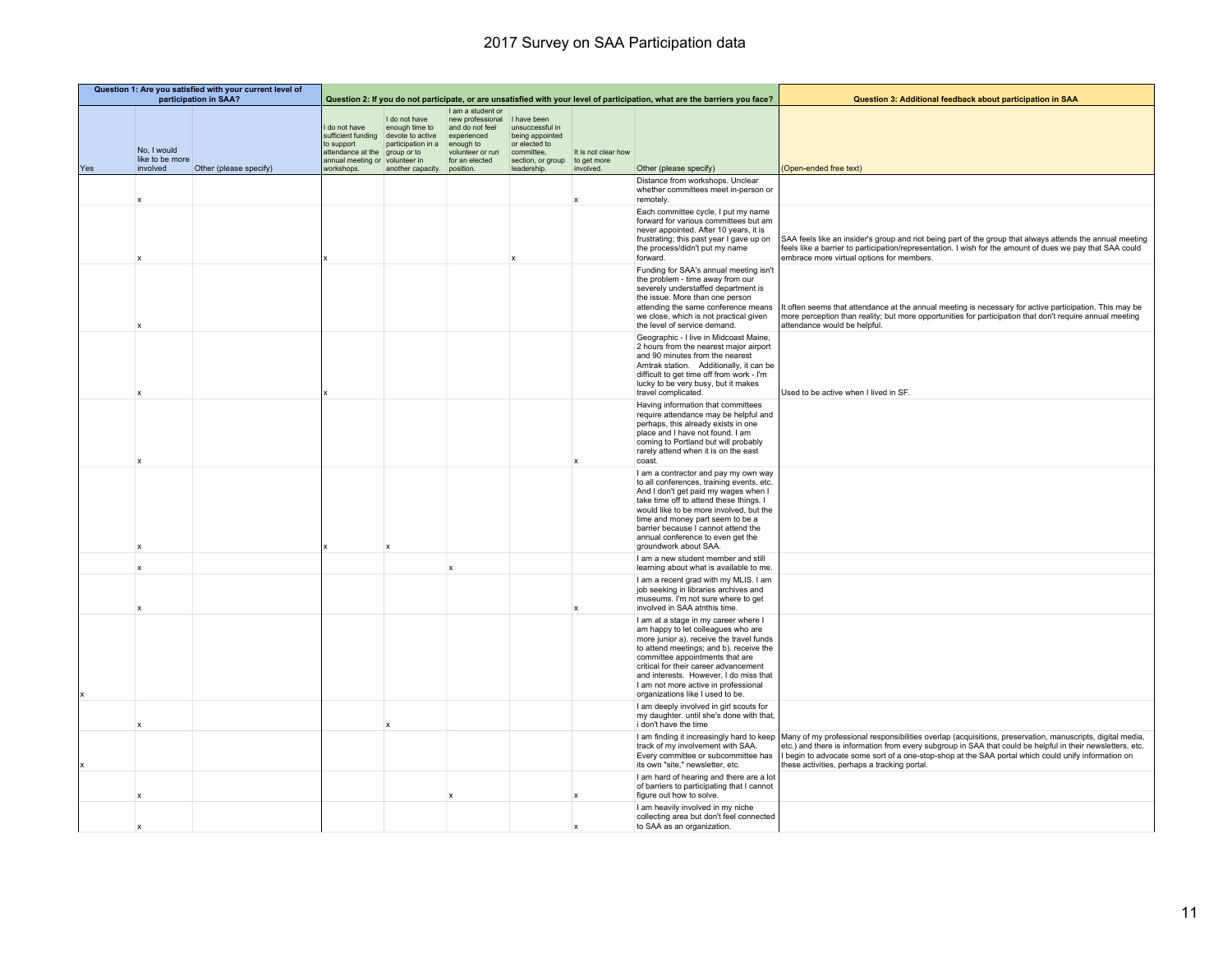|     |                                            | Question 1: Are you satisfied with your current level of<br>participation in SAA? |                                                                                                         |                                                                                                                                         | Question 2: If you do not participate, or are unsatisfied with your level of participation, what are the barriers you face? |                                                                                                                      |                                                 | Question 3: Additional feedback about participation in SAA                                                                                                                                                                                                                                                                                                                                                                                                                                                                                                                                                                                                                                                                                                                                           |                                                                                                                                                                                                                                                                                                                                                                                                                                   |
|-----|--------------------------------------------|-----------------------------------------------------------------------------------|---------------------------------------------------------------------------------------------------------|-----------------------------------------------------------------------------------------------------------------------------------------|-----------------------------------------------------------------------------------------------------------------------------|----------------------------------------------------------------------------------------------------------------------|-------------------------------------------------|------------------------------------------------------------------------------------------------------------------------------------------------------------------------------------------------------------------------------------------------------------------------------------------------------------------------------------------------------------------------------------------------------------------------------------------------------------------------------------------------------------------------------------------------------------------------------------------------------------------------------------------------------------------------------------------------------------------------------------------------------------------------------------------------------|-----------------------------------------------------------------------------------------------------------------------------------------------------------------------------------------------------------------------------------------------------------------------------------------------------------------------------------------------------------------------------------------------------------------------------------|
| Yes | No, I would<br>like to be more<br>involved | Other (please specify)                                                            | do not have<br>sufficient funding<br>to support<br>attendance at the<br>annual meeting or<br>workshops. | I do not have<br>enough time to<br>devote to active<br>participation in a<br>group or to<br>volunteer in<br>another capacity. position. | I am a student or<br>new professional<br>and do not feel<br>experienced<br>enough to<br>volunteer or run<br>for an elected  | I have been<br>unsuccessful in<br>being appointed<br>or elected to<br>committee,<br>section, or group<br>leadership. | It is not clear how<br>to get more<br>involved. | Other (please specify)                                                                                                                                                                                                                                                                                                                                                                                                                                                                                                                                                                                                                                                                                                                                                                               | (Open-ended free text)                                                                                                                                                                                                                                                                                                                                                                                                            |
|     |                                            |                                                                                   |                                                                                                         |                                                                                                                                         |                                                                                                                             |                                                                                                                      |                                                 | I am in charge of an archive, but have<br>so few resources (literally no time, no<br>money, no staff) that I can't do anything<br>for it, much less participate in a                                                                                                                                                                                                                                                                                                                                                                                                                                                                                                                                                                                                                                 |                                                                                                                                                                                                                                                                                                                                                                                                                                   |
|     |                                            |                                                                                   |                                                                                                         |                                                                                                                                         |                                                                                                                             |                                                                                                                      |                                                 | professional group for it.<br>I am interested in archives but work in<br>an adjacent area (i.e. am not an<br>archivist myself) and so don't feel<br>qualified/experienced enough to<br>volunteer. Funding is also an issue in<br>part b/c of the adjacency.                                                                                                                                                                                                                                                                                                                                                                                                                                                                                                                                          | I like the email list!                                                                                                                                                                                                                                                                                                                                                                                                            |
|     |                                            |                                                                                   |                                                                                                         |                                                                                                                                         |                                                                                                                             |                                                                                                                      |                                                 | I am looking for more ways to get<br>involved, and it would be great to have<br>specific direction on what kind of skills<br>and experience sections and<br>committees are looking for so I am<br>more clear on what I am qualified for.                                                                                                                                                                                                                                                                                                                                                                                                                                                                                                                                                             | have really appreciated the google spreadsheet where people can connect for session ideas for the<br>annual meeting, it was unclear to me before how to put a successful, diverse session together.                                                                                                                                                                                                                               |
|     |                                            |                                                                                   |                                                                                                         |                                                                                                                                         |                                                                                                                             |                                                                                                                      |                                                 | I am not a "new" professional, but I'm<br>still paid like one and am unable to<br>travel out of my county to participate in<br>reasons.                                                                                                                                                                                                                                                                                                                                                                                                                                                                                                                                                                                                                                                              | activities due to financial and childcare   Even when I was a full member, I was not able to really participate - everything for my area was too far<br>away (over 50 miles) or too expensive (including membership).                                                                                                                                                                                                             |
|     |                                            |                                                                                   |                                                                                                         |                                                                                                                                         |                                                                                                                             |                                                                                                                      |                                                 | I am not American and am unsure how<br>appropriate my participation would be.                                                                                                                                                                                                                                                                                                                                                                                                                                                                                                                                                                                                                                                                                                                        |                                                                                                                                                                                                                                                                                                                                                                                                                                   |
|     |                                            |                                                                                   |                                                                                                         |                                                                                                                                         |                                                                                                                             |                                                                                                                      |                                                 | I am retired, and happy to just continue<br>receiving info on what SAA is doing for<br>the profession and to advocate for<br>archives.                                                                                                                                                                                                                                                                                                                                                                                                                                                                                                                                                                                                                                                               |                                                                                                                                                                                                                                                                                                                                                                                                                                   |
|     |                                            |                                                                                   |                                                                                                         |                                                                                                                                         |                                                                                                                             |                                                                                                                      |                                                 | I am retired.                                                                                                                                                                                                                                                                                                                                                                                                                                                                                                                                                                                                                                                                                                                                                                                        | Good luck.                                                                                                                                                                                                                                                                                                                                                                                                                        |
|     |                                            |                                                                                   |                                                                                                         |                                                                                                                                         |                                                                                                                             |                                                                                                                      |                                                 | I am satisfied.                                                                                                                                                                                                                                                                                                                                                                                                                                                                                                                                                                                                                                                                                                                                                                                      |                                                                                                                                                                                                                                                                                                                                                                                                                                   |
|     | X                                          |                                                                                   |                                                                                                         |                                                                                                                                         |                                                                                                                             |                                                                                                                      |                                                 | I am still waiting to hear back if I made<br>it, to serve for 2017. I applied late last<br>year.                                                                                                                                                                                                                                                                                                                                                                                                                                                                                                                                                                                                                                                                                                     |                                                                                                                                                                                                                                                                                                                                                                                                                                   |
|     | X                                          |                                                                                   |                                                                                                         |                                                                                                                                         |                                                                                                                             |                                                                                                                      |                                                 | I am the lone arranger and have 2<br>other jobs as well as beign the<br>archivist. Ours is the poorest Mission<br>Catholic Diocese in the country,<br>funding is biggest obstacle.                                                                                                                                                                                                                                                                                                                                                                                                                                                                                                                                                                                                                   | learn a lot by reading the articles I can. Often, however, they deal with archives with much more<br>resources than we hope to ever have.                                                                                                                                                                                                                                                                                         |
|     | $\mathbf x$                                |                                                                                   |                                                                                                         |                                                                                                                                         |                                                                                                                             |                                                                                                                      | $\boldsymbol{\mathsf{x}}$                       | I applied to the mentoring program but<br>have not been matched with a mentor.                                                                                                                                                                                                                                                                                                                                                                                                                                                                                                                                                                                                                                                                                                                       |                                                                                                                                                                                                                                                                                                                                                                                                                                   |
|     | x                                          |                                                                                   |                                                                                                         |                                                                                                                                         |                                                                                                                             |                                                                                                                      |                                                 | I can attend meetings currently due to<br>funding from my job, but I find that the<br>annual meeting does not always<br>address issues I face in my archive.                                                                                                                                                                                                                                                                                                                                                                                                                                                                                                                                                                                                                                         | have faced quite a bit of prejudice, both at the annual meeting and while searching for jobs, from the<br>rest of the profession due to my corporate archive background and interest. I wish I knew a way to show<br>other archivists (particularly university archivists) that just because most of our collections are closed to<br>public access does not make those of us who work for corporations any less of an archivist. |
|     | X                                          |                                                                                   |                                                                                                         |                                                                                                                                         |                                                                                                                             |                                                                                                                      |                                                 | I can't quarantee the ability to pay SAA<br>dues over consecutive years, which<br>prevents me from joining a committee<br>or running for an office that exceeds a<br>1 year term.                                                                                                                                                                                                                                                                                                                                                                                                                                                                                                                                                                                                                    |                                                                                                                                                                                                                                                                                                                                                                                                                                   |
|     | $\mathbf{x}$                               |                                                                                   |                                                                                                         |                                                                                                                                         |                                                                                                                             |                                                                                                                      |                                                 | I cannot find a job.                                                                                                                                                                                                                                                                                                                                                                                                                                                                                                                                                                                                                                                                                                                                                                                 | There are no jobs in the archival field. Tell the grad schools to accept fewer students.                                                                                                                                                                                                                                                                                                                                          |
|     |                                            |                                                                                   |                                                                                                         |                                                                                                                                         |                                                                                                                             |                                                                                                                      |                                                 | I did not have funding in my early years<br>(a decade +) in the profession to attend<br>annual meetings regularly, and now<br>that I can attend with more frequency, I<br>feel like I missed the incremental steps<br>to getting involved with SAA - I'm in an<br>administrative leadership position and<br>have advanced skills to offer but<br>haven't "done my time" in SAA, getting<br>to know how everything works and<br>building up to a volunteer position that<br>matches how I can best contribute to<br>the organizaton and profession. Time<br>is also a concern. I was unsuccessful<br>in being appointed to a committee<br>once, and I did submit preferences, etc.<br>this last go-round and am hopeful that<br>SAA thinks there's a match for my skills<br>and the current openings. |                                                                                                                                                                                                                                                                                                                                                                                                                                   |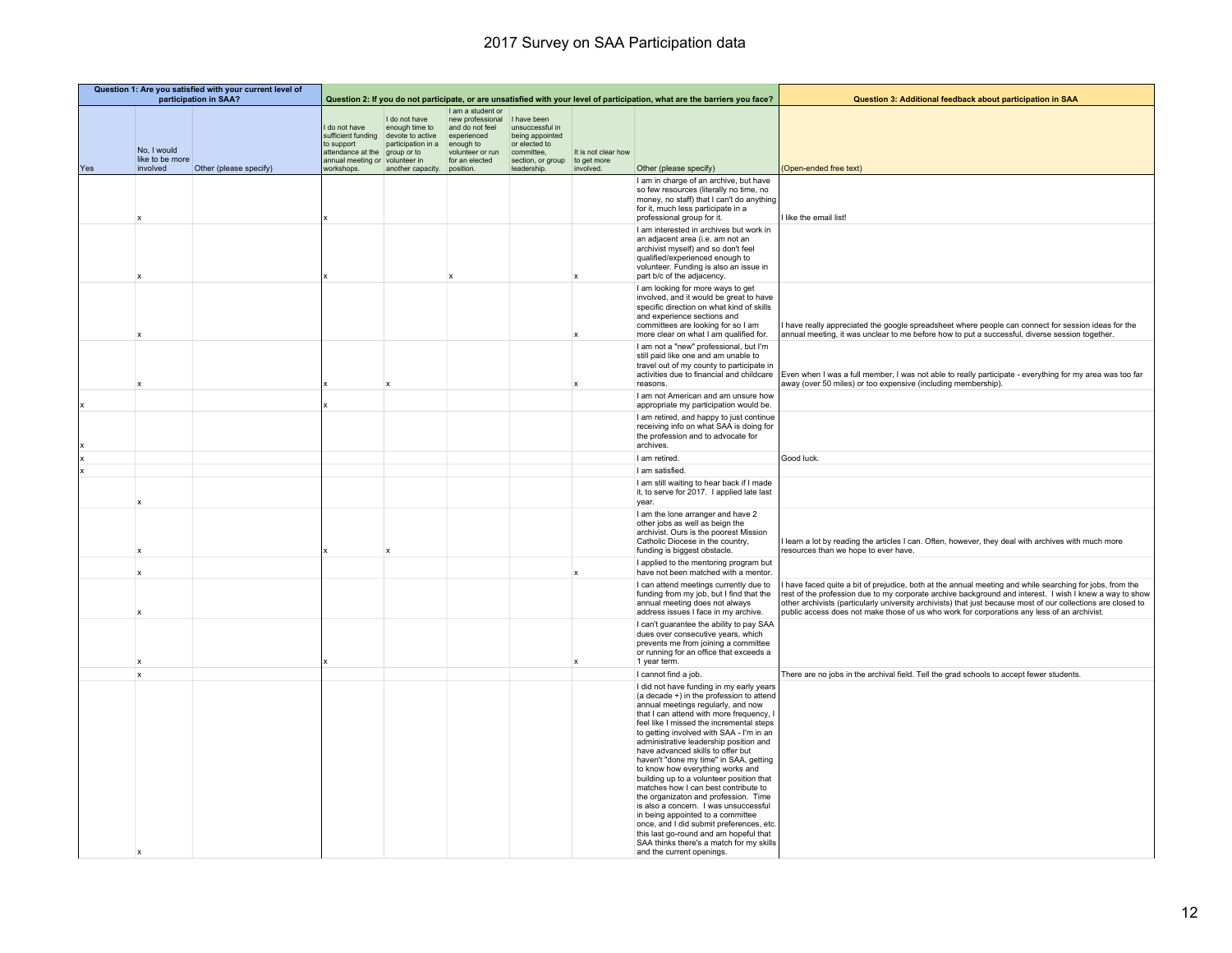|     | Question 1: Are you satisfied with your current level of<br>participation in SAA? |                        |                                                                                           |                                                                                                          | Question 2: If you do not participate, or are unsatisfied with your level of participation, what are the barriers you face? |                                                                                                       |                                    | Question 3: Additional feedback about participation in SAA                                                                                                                                                                                                                                                                                                                                                                                                                        |                                                                                                                                                                                                                                                                                                                                                                                                                                               |
|-----|-----------------------------------------------------------------------------------|------------------------|-------------------------------------------------------------------------------------------|----------------------------------------------------------------------------------------------------------|-----------------------------------------------------------------------------------------------------------------------------|-------------------------------------------------------------------------------------------------------|------------------------------------|-----------------------------------------------------------------------------------------------------------------------------------------------------------------------------------------------------------------------------------------------------------------------------------------------------------------------------------------------------------------------------------------------------------------------------------------------------------------------------------|-----------------------------------------------------------------------------------------------------------------------------------------------------------------------------------------------------------------------------------------------------------------------------------------------------------------------------------------------------------------------------------------------------------------------------------------------|
|     | No, I would<br>like to be more                                                    |                        | do not have<br>sufficient funding<br>to support<br>attendance at the<br>annual meeting or | I do not have<br>enough time to<br>devote to active<br>participation in a<br>group or to<br>volunteer in | I am a student or<br>new professional<br>and do not feel<br>experienced<br>enough to<br>volunteer or run<br>for an elected  | I have been<br>unsuccessful in<br>being appointed<br>or elected to<br>committee,<br>section, or group | It is not clear how<br>to get more |                                                                                                                                                                                                                                                                                                                                                                                                                                                                                   |                                                                                                                                                                                                                                                                                                                                                                                                                                               |
| Yes | involved                                                                          | Other (please specify) | workshops.                                                                                | another capacity.                                                                                        | position.                                                                                                                   | leadership.                                                                                           | involved.                          | Other (please specify)                                                                                                                                                                                                                                                                                                                                                                                                                                                            | (Open-ended free text)                                                                                                                                                                                                                                                                                                                                                                                                                        |
|     |                                                                                   |                        |                                                                                           |                                                                                                          |                                                                                                                             |                                                                                                       |                                    | I do feel that it feels at times with SAA<br>that who gets chosen for "big"<br>leadership positions are often the folks<br>at big research universities, big<br>corporations, big organizations.<br>Meaning: "high profile" people. That<br>oftentimes the folk who are - just as<br>good, accomplished, contributing - but<br>from smaller less "prestigious"<br>universities/colleges, companies,<br>organizations get looked over for<br>positions. Especially lone arrangers. |                                                                                                                                                                                                                                                                                                                                                                                                                                               |
|     |                                                                                   |                        |                                                                                           |                                                                                                          |                                                                                                                             |                                                                                                       |                                    | I do not have enough time because I<br>do not have enough staff, equipment,<br>program support, etc., and no relief on<br>the horizon.                                                                                                                                                                                                                                                                                                                                            | have participated in the past and found it very satisfying and helpful in building information/professional<br>competency networks.                                                                                                                                                                                                                                                                                                           |
|     |                                                                                   |                        |                                                                                           |                                                                                                          |                                                                                                                             |                                                                                                       |                                    | I do not have sufficient interest in<br>participating.                                                                                                                                                                                                                                                                                                                                                                                                                            |                                                                                                                                                                                                                                                                                                                                                                                                                                               |
|     |                                                                                   |                        |                                                                                           |                                                                                                          |                                                                                                                             |                                                                                                       |                                    | I do volunteer and participate                                                                                                                                                                                                                                                                                                                                                                                                                                                    | I do participate as a translator                                                                                                                                                                                                                                                                                                                                                                                                              |
|     |                                                                                   |                        |                                                                                           |                                                                                                          |                                                                                                                             |                                                                                                       |                                    | I don't agree with the current SJW<br>activist political conversation and<br>only national professional organization<br>outside of ACA.                                                                                                                                                                                                                                                                                                                                           | See above. The current tone and bullying by the new generation of progressive activists - supported by<br>direction of the organization, but it's the SAA leadership and staff- has made SAA a very uncomfortable place for me. I do not feel safe to speak<br>my mind or share my opinions. You have effectively excluded a whole group of people in your demand<br>for "inclusivity."                                                       |
|     | $\mathbf x$                                                                       |                        |                                                                                           |                                                                                                          |                                                                                                                             |                                                                                                       | $\mathbf{x}$                       | I don't fully understand what SAA<br>needs and where I can best help.                                                                                                                                                                                                                                                                                                                                                                                                             |                                                                                                                                                                                                                                                                                                                                                                                                                                               |
|     |                                                                                   |                        |                                                                                           |                                                                                                          |                                                                                                                             |                                                                                                       |                                    | I feel like SAA is dominated by<br>university archivists and it is hard for<br>those of us who work for different types<br>of institutions to be involved.                                                                                                                                                                                                                                                                                                                        |                                                                                                                                                                                                                                                                                                                                                                                                                                               |
|     |                                                                                   |                        |                                                                                           | ×                                                                                                        |                                                                                                                             |                                                                                                       |                                    | I feel that SAA is somewhat<br>disconnected from the mainstream and<br>its views and policies are too liberal.                                                                                                                                                                                                                                                                                                                                                                    |                                                                                                                                                                                                                                                                                                                                                                                                                                               |
|     |                                                                                   |                        |                                                                                           |                                                                                                          |                                                                                                                             |                                                                                                       |                                    | I have applied for committee<br>participation this year and hope to be<br>able to attend the annual meeting this<br>year as well.                                                                                                                                                                                                                                                                                                                                                 |                                                                                                                                                                                                                                                                                                                                                                                                                                               |
|     |                                                                                   |                        |                                                                                           |                                                                                                          |                                                                                                                             |                                                                                                       |                                    | I have been more actively involved with<br>SAA in the past at the Roundtable<br>leadership level. I am currently an<br>officer in another professional<br>organization. I only have time and<br>resources to serve at that level for 1<br>professional organization at a time.                                                                                                                                                                                                    | Moving the annual meeting into late July is not as appealing to me as it was in mid August, particularly if<br>the meeting is going to be in a hot southern location like Atlanta.                                                                                                                                                                                                                                                            |
|     | $\boldsymbol{\mathsf{x}}$                                                         |                        |                                                                                           |                                                                                                          |                                                                                                                             |                                                                                                       |                                    | I have offered to serve but did not<br>receive feedback.                                                                                                                                                                                                                                                                                                                                                                                                                          | too expensive to attend meetings                                                                                                                                                                                                                                                                                                                                                                                                              |
|     | $\mathbf{x}$                                                                      |                        |                                                                                           | $\mathbf x$                                                                                              | $\mathbf{x}$                                                                                                                |                                                                                                       |                                    | I have social anxiety.                                                                                                                                                                                                                                                                                                                                                                                                                                                            |                                                                                                                                                                                                                                                                                                                                                                                                                                               |
|     |                                                                                   |                        |                                                                                           |                                                                                                          |                                                                                                                             |                                                                                                       |                                    | I have submitted my information to<br>volunteer for committees/etc a number<br>of times in recent years and haven't so<br>much as heard a "thank you" let alone<br>a rejection -- just no response<br>whatsoever. No clue why not chosen.<br>So, I stopped "volunteering." No point<br>wasting my time if SAA doesn't need<br>volunteers.                                                                                                                                         |                                                                                                                                                                                                                                                                                                                                                                                                                                               |
|     | $\mathbf x$                                                                       |                        |                                                                                           |                                                                                                          |                                                                                                                             |                                                                                                       |                                    | I have sufficient funding to support<br>attendance at SAA meetings held on<br>the west coast, but not in the east. I<br>also cannot attend SAA meetings if I<br>want to take an SAA workshop the<br>same year, as I cannot afford both.<br>While it is helpful to have workshops<br>to stay extra nights at the hotel is<br>prohibitively expensive.                                                                                                                              | It seems to me that it is much harder to get involved in SAA if you work in the West. Most of the<br>offered in conjunction with SAA, having leadership cliques are eastern and seem satisfied with a token non-eastern member. Many of my<br>colleagues have given up on SAA because they find it hard to get involved and feel SAA doesn't<br>represent them and the issues they deal with. Personally, I think SAA needs a Western Caucus. |
|     | X                                                                                 |                        |                                                                                           |                                                                                                          |                                                                                                                             |                                                                                                       |                                    | I missed the deadline to volunteer for a<br>vacancy. will do next year.                                                                                                                                                                                                                                                                                                                                                                                                           | I have only been to 1 SAA annual conference, but it was a helpful experience.                                                                                                                                                                                                                                                                                                                                                                 |
|     | $\mathbf{x}$                                                                      |                        |                                                                                           |                                                                                                          |                                                                                                                             |                                                                                                       | $\mathbf x$                        | I need to try harder.                                                                                                                                                                                                                                                                                                                                                                                                                                                             |                                                                                                                                                                                                                                                                                                                                                                                                                                               |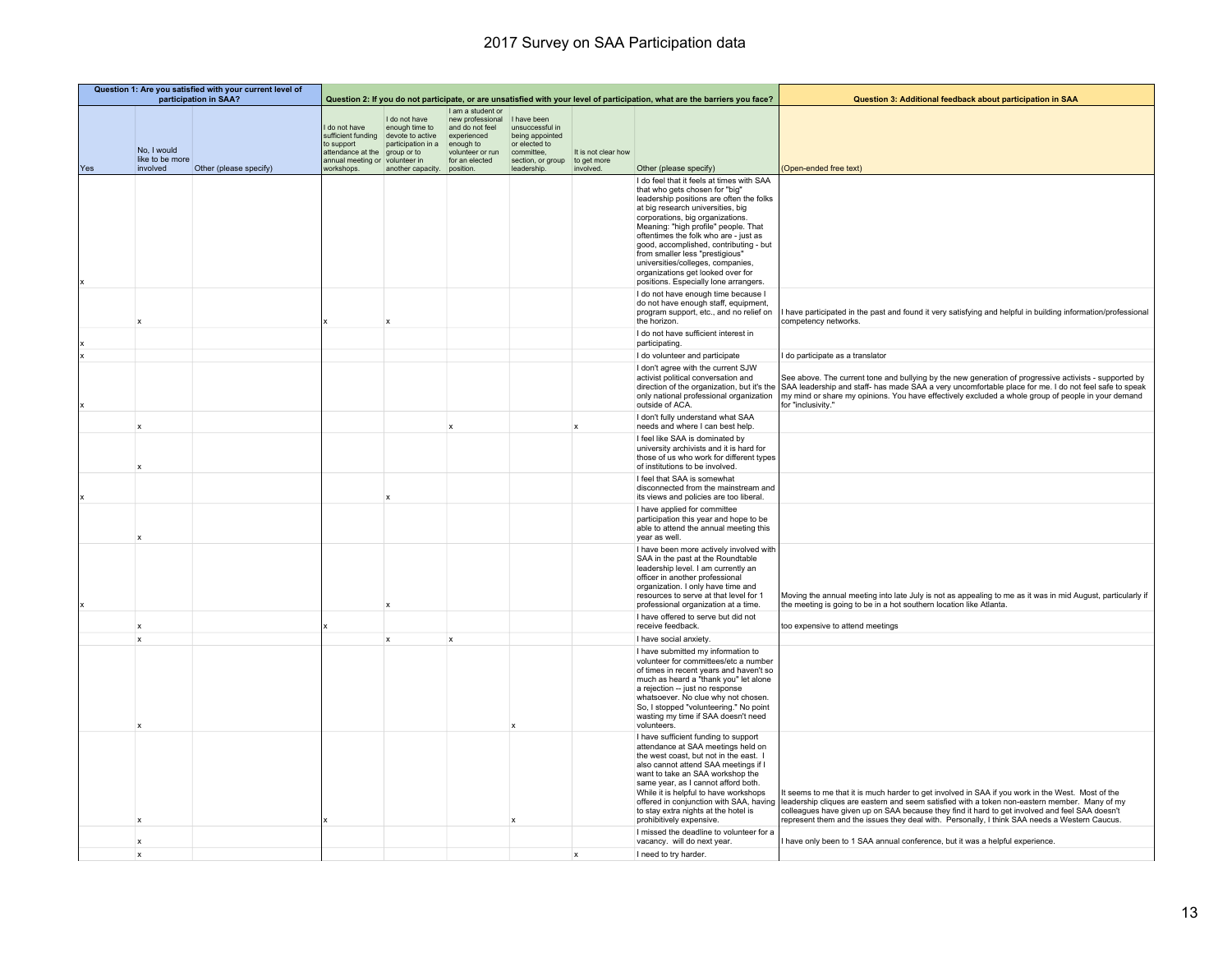|     | Question 1: Are you satisfied with your current level of<br>participation in SAA? |                        |                                                                                           |                                                                                                                    | Question 2: If you do not participate, or are unsatisfied with your level of participation, what are the barriers you face? |                                                                                                       |                                    | Question 3: Additional feedback about participation in SAA                                                                                                                                                                                                                                                                                                                                                                                                                                                                                                                                                                                                                                                                     |                                                                                                                                                                                                                                                      |
|-----|-----------------------------------------------------------------------------------|------------------------|-------------------------------------------------------------------------------------------|--------------------------------------------------------------------------------------------------------------------|-----------------------------------------------------------------------------------------------------------------------------|-------------------------------------------------------------------------------------------------------|------------------------------------|--------------------------------------------------------------------------------------------------------------------------------------------------------------------------------------------------------------------------------------------------------------------------------------------------------------------------------------------------------------------------------------------------------------------------------------------------------------------------------------------------------------------------------------------------------------------------------------------------------------------------------------------------------------------------------------------------------------------------------|------------------------------------------------------------------------------------------------------------------------------------------------------------------------------------------------------------------------------------------------------|
|     | No, I would<br>like to be more                                                    |                        | do not have<br>sufficient funding<br>to support<br>attendance at the<br>annual meeting or | I do not have<br>enough time to<br>devote to active<br>participation in a enough to<br>group or to<br>volunteer in | I am a student or<br>new professional<br>and do not feel<br>experienced<br>volunteer or run<br>for an elected               | I have been<br>unsuccessful in<br>being appointed<br>or elected to<br>committee,<br>section, or group | It is not clear how<br>to get more |                                                                                                                                                                                                                                                                                                                                                                                                                                                                                                                                                                                                                                                                                                                                |                                                                                                                                                                                                                                                      |
| Yes | involved                                                                          | Other (please specify) | workshops.                                                                                | another capacity.                                                                                                  | position.                                                                                                                   | leadership.                                                                                           | involved.                          | Other (please specify)<br>I use SAA to stay involved in the<br>profession during retirement                                                                                                                                                                                                                                                                                                                                                                                                                                                                                                                                                                                                                                    | (Open-ended free text)                                                                                                                                                                                                                               |
|     |                                                                                   |                        |                                                                                           |                                                                                                                    |                                                                                                                             |                                                                                                       |                                    | I want to be active in two roundtables,<br>but it's unclear what I can do without<br>running for an elected position (which<br>I'm not interested in).                                                                                                                                                                                                                                                                                                                                                                                                                                                                                                                                                                         |                                                                                                                                                                                                                                                      |
|     |                                                                                   |                        |                                                                                           |                                                                                                                    |                                                                                                                             |                                                                                                       |                                    | I was very involved with the Women's<br>Collection Roundtable, but felt that<br>younger archivists needed to take on<br>more leadership                                                                                                                                                                                                                                                                                                                                                                                                                                                                                                                                                                                        |                                                                                                                                                                                                                                                      |
|     |                                                                                   |                        |                                                                                           |                                                                                                                    |                                                                                                                             |                                                                                                       |                                    | I work at least 55 hours per week, with<br>absolutely no time allowed or available<br>for any professional development and<br>participation outside of my<br>archives/librarian duties.                                                                                                                                                                                                                                                                                                                                                                                                                                                                                                                                        |                                                                                                                                                                                                                                                      |
|     |                                                                                   |                        |                                                                                           |                                                                                                                    |                                                                                                                             |                                                                                                       | $\boldsymbol{\mathsf{x}}$          | I would like to be able to do more, but<br>everything SAA offers is very<br>expensive. I also do all of my work on<br>my own time, outside of work hours, so<br>I have limited time. Finally, getting<br>involved seems intimidating and<br>confusing.                                                                                                                                                                                                                                                                                                                                                                                                                                                                         |                                                                                                                                                                                                                                                      |
|     |                                                                                   |                        |                                                                                           |                                                                                                                    | $\boldsymbol{\mathsf{x}}$                                                                                                   |                                                                                                       | $\mathbf x$                        | I would like to participate more. Blake<br>Relle                                                                                                                                                                                                                                                                                                                                                                                                                                                                                                                                                                                                                                                                               |                                                                                                                                                                                                                                                      |
|     |                                                                                   |                        |                                                                                           |                                                                                                                    |                                                                                                                             |                                                                                                       | $\mathbf{x}$                       | I'm a new professional working with<br>special collections, university archives,<br>and local history and government<br>material. I think one thing that<br>compounds my feeling of not knowing<br>how to get involved is working in an<br>academic library where far more<br>people are involved in/aware of ALA<br>than SAA. I don't have many coworkers<br>who know enough about both to give<br>me advice on which professional<br>community to prioritize or how to stay<br>involved in both. The few of my<br>colleagues who belong to SAA are in<br>other departments and have different<br>job functions (so I don't see them often<br>and we aren't generally interested in<br>the same roundtables, sections, etc.). |                                                                                                                                                                                                                                                      |
|     |                                                                                   |                        |                                                                                           |                                                                                                                    |                                                                                                                             |                                                                                                       |                                    | I'm a new professional, and would love<br>to participate in some capacity, but I<br>am in an academic setting that requires<br>participation in activities on campus. I<br>am simply having a time management<br>problem. Also, is there any mentoring<br>when one participates on a committee<br>or in working group? I've done a few<br>things in my local organization, but I<br>really felt it was throwing someone new<br>into a disorganized situation with no<br>assistance.                                                                                                                                                                                                                                            |                                                                                                                                                                                                                                                      |
|     |                                                                                   |                        |                                                                                           |                                                                                                                    |                                                                                                                             |                                                                                                       |                                    | I'm also not quite sure where I can be<br>effective though I've been working with<br>the Teaching with Primary Sources<br>group and am working right now with<br>the NHD Toolkit                                                                                                                                                                                                                                                                                                                                                                                                                                                                                                                                               |                                                                                                                                                                                                                                                      |
|     |                                                                                   |                        |                                                                                           |                                                                                                                    |                                                                                                                             |                                                                                                       | $\mathbf{x}$                       | I'm currently not working as an archivist<br>and my full time job takes away any<br>time I would like to use for outside<br>archivist projects                                                                                                                                                                                                                                                                                                                                                                                                                                                                                                                                                                                 |                                                                                                                                                                                                                                                      |
|     |                                                                                   |                        |                                                                                           |                                                                                                                    |                                                                                                                             |                                                                                                       |                                    | I've only served once on an awards<br>committee. That went well. I applied<br>to do something else (I've now<br>forgotten, it has been so long since I<br>applied) and have not heard back yet,<br>yes or no. I'm assuming it's no, since<br>into the year, March.                                                                                                                                                                                                                                                                                                                                                                                                                                                             | I've still not heard back and it's months It's hard to know where to know you can get an appointment to serve. I know there is a list of openings,<br>but it's still difficult to know what is needed to get on or in any appointed committees, etc. |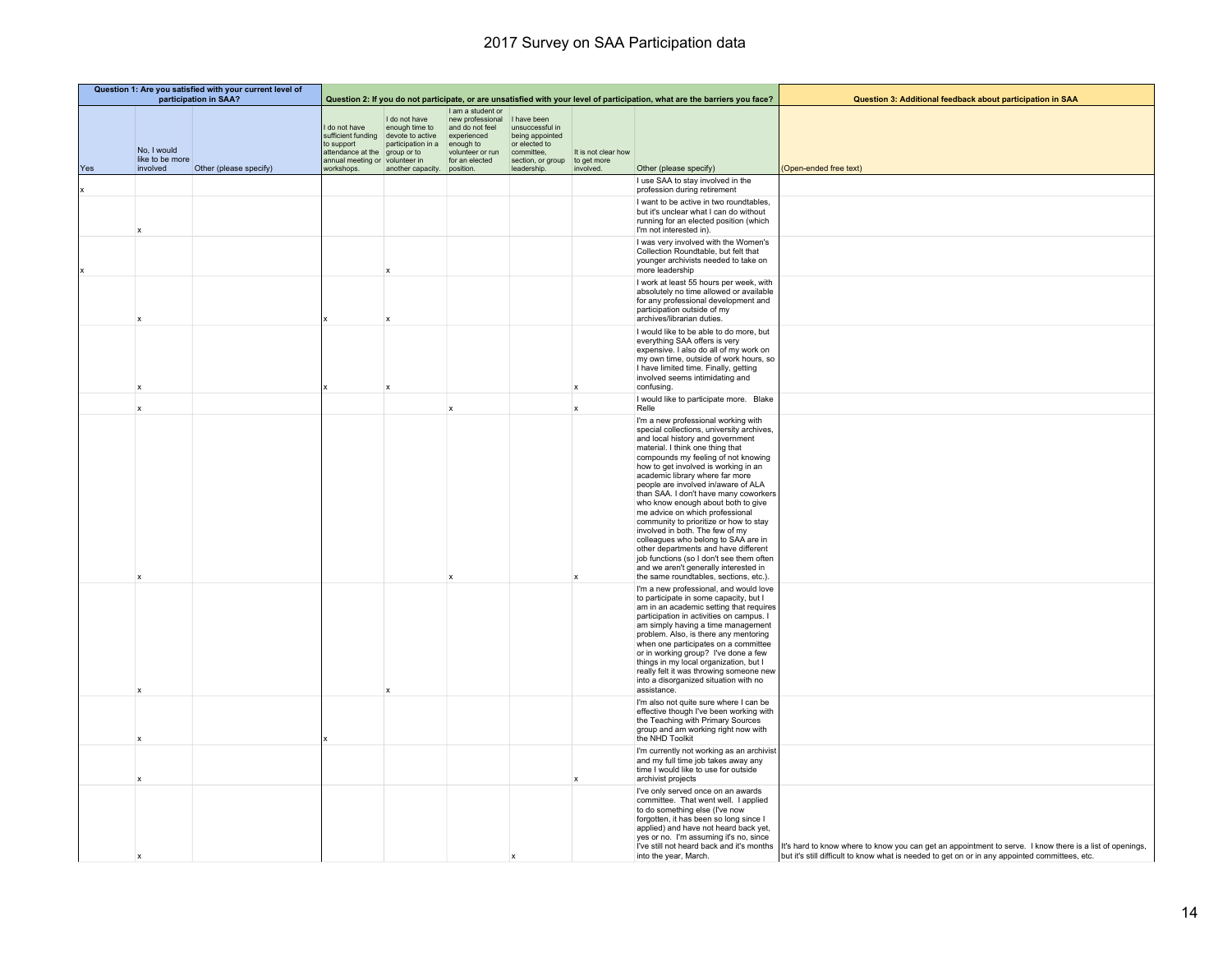|     | Question 1: Are you satisfied with your current level of<br>participation in SAA? |                        |                                                                                                           |                                                                                                                                         | Question 2: If you do not participate, or are unsatisfied with your level of participation, what are the barriers you face? |                                                                                                                      |                                                 | Question 3: Additional feedback about participation in SAA                                                                                                                                                                                                                                                                                                                                                                                                                                                                                                                                                                                                                                                                                                       |                                                                                                                                                                                                                                                                                                                                                                                                                                                                                                        |
|-----|-----------------------------------------------------------------------------------|------------------------|-----------------------------------------------------------------------------------------------------------|-----------------------------------------------------------------------------------------------------------------------------------------|-----------------------------------------------------------------------------------------------------------------------------|----------------------------------------------------------------------------------------------------------------------|-------------------------------------------------|------------------------------------------------------------------------------------------------------------------------------------------------------------------------------------------------------------------------------------------------------------------------------------------------------------------------------------------------------------------------------------------------------------------------------------------------------------------------------------------------------------------------------------------------------------------------------------------------------------------------------------------------------------------------------------------------------------------------------------------------------------------|--------------------------------------------------------------------------------------------------------------------------------------------------------------------------------------------------------------------------------------------------------------------------------------------------------------------------------------------------------------------------------------------------------------------------------------------------------------------------------------------------------|
| Yes | No, I would<br>like to be more<br>involved                                        | Other (please specify) | I do not have<br>sufficient funding<br>to support<br>attendance at the<br>annual meeting or<br>workshops. | I do not have<br>enough time to<br>devote to active<br>participation in a<br>group or to<br>volunteer in<br>another capacity. position. | I am a student or<br>new professional<br>and do not feel<br>experienced<br>enough to<br>volunteer or run<br>for an elected  | I have been<br>unsuccessful in<br>being appointed<br>or elected to<br>committee.<br>section, or group<br>leadership. | It is not clear how<br>to get more<br>involved. | Other (please specify)                                                                                                                                                                                                                                                                                                                                                                                                                                                                                                                                                                                                                                                                                                                                           | (Open-ended free text)                                                                                                                                                                                                                                                                                                                                                                                                                                                                                 |
|     | $\boldsymbol{\mathsf{x}}$                                                         |                        |                                                                                                           |                                                                                                                                         |                                                                                                                             |                                                                                                                      |                                                 | If participation involves travel and time<br>away from my library/archives, this is<br>another barrier because of inadequate<br>staffing at my institution.                                                                                                                                                                                                                                                                                                                                                                                                                                                                                                                                                                                                      | Thanks for conducting this survey. I'm glad that someone out there cares about us.                                                                                                                                                                                                                                                                                                                                                                                                                     |
|     |                                                                                   |                        |                                                                                                           |                                                                                                                                         |                                                                                                                             |                                                                                                                      |                                                 | It feels like there is a certain amount of<br>ageism in the profession - SAA tends<br>to feel very dominated by older, white<br>women.                                                                                                                                                                                                                                                                                                                                                                                                                                                                                                                                                                                                                           |                                                                                                                                                                                                                                                                                                                                                                                                                                                                                                        |
|     | $\boldsymbol{\mathsf{x}}$                                                         |                        |                                                                                                           |                                                                                                                                         | $\mathbf{x}$                                                                                                                |                                                                                                                      |                                                 | It is also not clear to me if my<br>participation is welcome given I don't<br>have enough hours yet to take the<br>certified archivist test. I am in charge<br>of my small institution's archive and I<br>don't know where I sit in social pecking<br>order as a new professional.                                                                                                                                                                                                                                                                                                                                                                                                                                                                               | A chat board would be so much easier to participate on. I get inundated with emails I never have a<br>chance to catch up on. I could also read when I wanted to and participate more comfortably.                                                                                                                                                                                                                                                                                                      |
|     |                                                                                   |                        |                                                                                                           |                                                                                                                                         | $\mathbf{x}$                                                                                                                |                                                                                                                      |                                                 | It seems like the same people always<br>get elected to things. Experience<br>matters, but we need to mentor new<br>members, too.                                                                                                                                                                                                                                                                                                                                                                                                                                                                                                                                                                                                                                 | have continuously filled out a volunteer form only for it to go unanswered. If there is no position for me,<br>tell me. The organization risks alienating new members and turning them off from being involved in the<br>future if it does not engage with them now.                                                                                                                                                                                                                                   |
|     |                                                                                   |                        |                                                                                                           |                                                                                                                                         |                                                                                                                             |                                                                                                                      |                                                 | It's also difficult when the more<br>experienced colleagues in my<br>department all attend the Annual<br>Meeting. Someone has to stay behind<br>to run the department and it's usually<br>me. Therefore I've wound up having<br>less experience with SAA than they do.                                                                                                                                                                                                                                                                                                                                                                                                                                                                                           |                                                                                                                                                                                                                                                                                                                                                                                                                                                                                                        |
|     | $\mathbf x$                                                                       |                        |                                                                                                           | $\mathbf{x}$                                                                                                                            |                                                                                                                             |                                                                                                                      |                                                 | lack of management support prevents<br>pursuit of certificate programs                                                                                                                                                                                                                                                                                                                                                                                                                                                                                                                                                                                                                                                                                           |                                                                                                                                                                                                                                                                                                                                                                                                                                                                                                        |
|     | $\mathbf x$                                                                       |                        |                                                                                                           |                                                                                                                                         | $\mathbf{x}$                                                                                                                |                                                                                                                      |                                                 | Largely, graduate school commitments<br>and work make it hard to get involved<br>at this time. It's contextual, and I think I<br>could be more involved once I've<br>achieved my degrees.                                                                                                                                                                                                                                                                                                                                                                                                                                                                                                                                                                        |                                                                                                                                                                                                                                                                                                                                                                                                                                                                                                        |
|     | X                                                                                 |                        |                                                                                                           |                                                                                                                                         |                                                                                                                             |                                                                                                                      |                                                 | Meetings at expensive cities or distant<br>locations make it difficult to attend                                                                                                                                                                                                                                                                                                                                                                                                                                                                                                                                                                                                                                                                                 |                                                                                                                                                                                                                                                                                                                                                                                                                                                                                                        |
|     | $\mathbf{x}$                                                                      |                        |                                                                                                           |                                                                                                                                         |                                                                                                                             |                                                                                                                      |                                                 | Membership fee is a barrier for me in<br>my current position. Cost of living here<br>prohibits any extraneous spending.<br>Previous employers either provided<br>membership dues as part of Prof. Dev.<br>or as outreach costs. Current employer<br>does not consider membership as Prof.<br>Dev. I appreciate that SAA took a<br>staggered-fee approach a few years<br>ago, but \$164 is a choice between<br>living expenses and membership when<br>you are making that salary range in<br>California. The bridge-rate is a great<br>option (so thank you for adding that!),<br>but I am not unemployed, just "under<br>employed". I really enjoyed being<br>involved and can't wait to get back into<br>it. Maybe next year: ( I'm saving my<br>pocket change! | Leadership of working groups and sections makes such a big difference in the experience. I have been<br>on both - those with active, communicative, and supportive leaders, and those with hands-off leaders.<br>My experience is that the teams get more done with the more supportive and communicative leaders. All<br>the experience in the field can't make you a better communicator or leader. Maybe there is a way to vet<br>the elected team leaders for actual group/task leadership skills? |
|     | $\mathbf x$                                                                       |                        |                                                                                                           |                                                                                                                                         | $\mathbf{x}$                                                                                                                |                                                                                                                      |                                                 | membership fees are very high                                                                                                                                                                                                                                                                                                                                                                                                                                                                                                                                                                                                                                                                                                                                    | Those of us with more niche positions in the archives don't have enough opportunities to present or learn<br>from each others' experiences at the conference because our needs don't appeal to a wide enough SAA<br>audience                                                                                                                                                                                                                                                                           |
|     | $\boldsymbol{\mathsf{x}}$                                                         |                        |                                                                                                           |                                                                                                                                         |                                                                                                                             |                                                                                                                      |                                                 | More suggestions of how to get<br>involved would be appreciated.                                                                                                                                                                                                                                                                                                                                                                                                                                                                                                                                                                                                                                                                                                 | Perhaps some type of documentation of the participation that could be used for evaluations and so forth<br>might be helpful.                                                                                                                                                                                                                                                                                                                                                                           |
|     |                                                                                   |                        |                                                                                                           |                                                                                                                                         |                                                                                                                             |                                                                                                                      |                                                 | Most things are held in Atlanta, thats<br>too far away for me to participate as<br>much as I'd like.                                                                                                                                                                                                                                                                                                                                                                                                                                                                                                                                                                                                                                                             |                                                                                                                                                                                                                                                                                                                                                                                                                                                                                                        |
|     | x                                                                                 |                        |                                                                                                           | X                                                                                                                                       |                                                                                                                             |                                                                                                                      | $\mathbf x$                                     | Mostly this is an issue of time.                                                                                                                                                                                                                                                                                                                                                                                                                                                                                                                                                                                                                                                                                                                                 |                                                                                                                                                                                                                                                                                                                                                                                                                                                                                                        |
|     |                                                                                   |                        |                                                                                                           |                                                                                                                                         |                                                                                                                             |                                                                                                                      |                                                 | My current place of employment does<br>not value its records, or the<br>organization, preservation,<br>management thereof                                                                                                                                                                                                                                                                                                                                                                                                                                                                                                                                                                                                                                        | If you could help find/fund more permanent archival positions in Western New York & Buffalo, that would<br>be helpful. It is hard to survive on underfunded project jobs. Several long-term archival positions have<br>been cut/lost in the last few years.                                                                                                                                                                                                                                            |
|     | $\boldsymbol{\mathsf{x}}$                                                         |                        |                                                                                                           |                                                                                                                                         |                                                                                                                             |                                                                                                                      |                                                 | My employer doesn't value or support<br>active participation in SAA                                                                                                                                                                                                                                                                                                                                                                                                                                                                                                                                                                                                                                                                                              |                                                                                                                                                                                                                                                                                                                                                                                                                                                                                                        |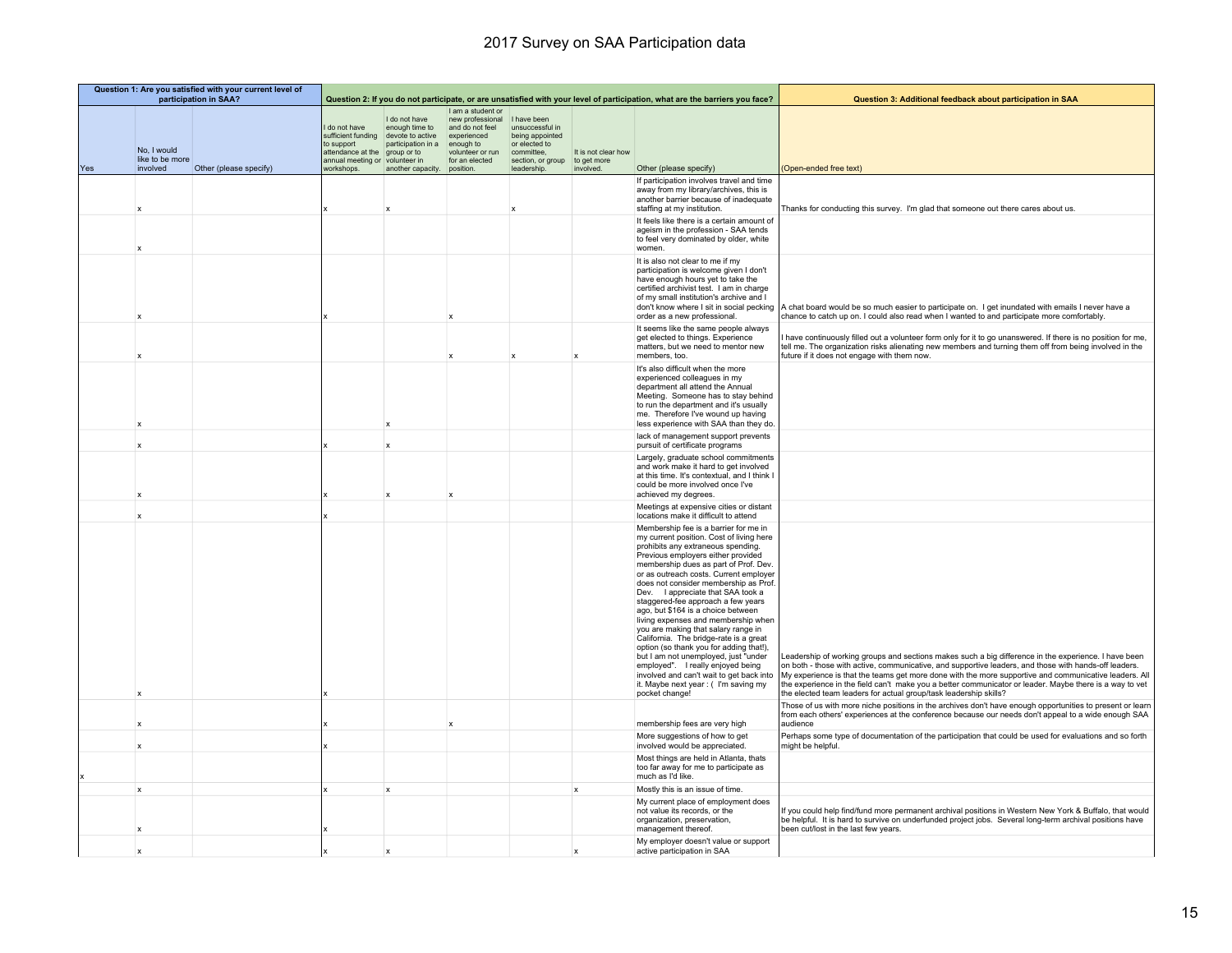| Question 1: Are you satisfied with your current level of<br>participation in SAA? |                                            |                        |                                                                                                                      | Question 2: If you do not participate, or are unsatisfied with your level of participation, what are the barriers you face? |                                                                                                                                         |                                                                                                                      | Question 3: Additional feedback about participation in SAA |                                                                                                                                                                                                                                                                                                                                                                                                                                                                                                                                                    |                                                                                                                                                                                                                                                                                                                                                                  |
|-----------------------------------------------------------------------------------|--------------------------------------------|------------------------|----------------------------------------------------------------------------------------------------------------------|-----------------------------------------------------------------------------------------------------------------------------|-----------------------------------------------------------------------------------------------------------------------------------------|----------------------------------------------------------------------------------------------------------------------|------------------------------------------------------------|----------------------------------------------------------------------------------------------------------------------------------------------------------------------------------------------------------------------------------------------------------------------------------------------------------------------------------------------------------------------------------------------------------------------------------------------------------------------------------------------------------------------------------------------------|------------------------------------------------------------------------------------------------------------------------------------------------------------------------------------------------------------------------------------------------------------------------------------------------------------------------------------------------------------------|
| Yes                                                                               | No, I would<br>like to be more<br>involved | Other (please specify) | do not have<br>sufficient funding<br>to support<br>attendance at the<br>annual meeting or volunteer in<br>workshops. | I do not have<br>enough time to<br>devote to active<br>participation in a<br>group or to<br>another capacity.               | I am a student or<br>new professional<br>and do not feel<br>experienced<br>enough to<br>volunteer or run<br>for an elected<br>position. | I have been<br>unsuccessful in<br>being appointed<br>or elected to<br>committee,<br>section, or group<br>leadership. | It is not clear how<br>to get more<br>involved.            | Other (please specify)                                                                                                                                                                                                                                                                                                                                                                                                                                                                                                                             | (Open-ended free text)                                                                                                                                                                                                                                                                                                                                           |
|                                                                                   |                                            |                        |                                                                                                                      |                                                                                                                             |                                                                                                                                         |                                                                                                                      |                                                            | My health is not what it was so being<br>more involved is not so easy though I<br>could always do something via e-mail                                                                                                                                                                                                                                                                                                                                                                                                                             |                                                                                                                                                                                                                                                                                                                                                                  |
|                                                                                   | X                                          |                        |                                                                                                                      | x                                                                                                                           | $\boldsymbol{\mathsf{x}}$                                                                                                               |                                                                                                                      |                                                            | My job covers so many areas that I<br>can't give sufficient attention to any of<br>them.                                                                                                                                                                                                                                                                                                                                                                                                                                                           |                                                                                                                                                                                                                                                                                                                                                                  |
|                                                                                   | X                                          |                        |                                                                                                                      |                                                                                                                             |                                                                                                                                         |                                                                                                                      |                                                            | My professional position is only<br>somewhat archives-adjacent (digital<br>collections metadata), so I'm not sure<br>where my skills and interests fit best.                                                                                                                                                                                                                                                                                                                                                                                       |                                                                                                                                                                                                                                                                                                                                                                  |
|                                                                                   | X                                          |                        |                                                                                                                      |                                                                                                                             | $\boldsymbol{\mathsf{x}}$                                                                                                               |                                                                                                                      |                                                            | My workplace will never be on the<br>cutting edge of anything, so I feel like I<br>don't have a lot to contribute.                                                                                                                                                                                                                                                                                                                                                                                                                                 |                                                                                                                                                                                                                                                                                                                                                                  |
|                                                                                   |                                            |                        |                                                                                                                      |                                                                                                                             |                                                                                                                                         |                                                                                                                      |                                                            | N/A                                                                                                                                                                                                                                                                                                                                                                                                                                                                                                                                                | I'll probably be phasing out due to a change in job (and the nature of my collection), but I had a very<br>fulfilling time participating.                                                                                                                                                                                                                        |
|                                                                                   |                                            |                        |                                                                                                                      |                                                                                                                             |                                                                                                                                         |                                                                                                                      |                                                            | n/a                                                                                                                                                                                                                                                                                                                                                                                                                                                                                                                                                | n/a                                                                                                                                                                                                                                                                                                                                                              |
|                                                                                   | $\boldsymbol{\mathsf{x}}$                  |                        |                                                                                                                      |                                                                                                                             |                                                                                                                                         |                                                                                                                      | $\boldsymbol{\mathsf{x}}$                                  | na<br>and which elected                                                                                                                                                                                                                                                                                                                                                                                                                                                                                                                            | Not clear on which posts are appointed  Biggest hurdle is cost, as funding is very sparse for professional development and travel at my<br>institution.                                                                                                                                                                                                          |
|                                                                                   | $\mathbf x$                                |                        |                                                                                                                      |                                                                                                                             |                                                                                                                                         |                                                                                                                      |                                                            | not sure my specific interests are<br>aligned with SAA committees                                                                                                                                                                                                                                                                                                                                                                                                                                                                                  |                                                                                                                                                                                                                                                                                                                                                                  |
|                                                                                   |                                            |                        |                                                                                                                      |                                                                                                                             |                                                                                                                                         |                                                                                                                      |                                                            | Retired, undecided about continued<br>membership.                                                                                                                                                                                                                                                                                                                                                                                                                                                                                                  |                                                                                                                                                                                                                                                                                                                                                                  |
|                                                                                   | X                                          |                        |                                                                                                                      |                                                                                                                             |                                                                                                                                         |                                                                                                                      |                                                            | Right now it seems difficult to match<br>my available time and talents to area<br>where SAA needs another participant.                                                                                                                                                                                                                                                                                                                                                                                                                             |                                                                                                                                                                                                                                                                                                                                                                  |
|                                                                                   |                                            |                        |                                                                                                                      |                                                                                                                             |                                                                                                                                         |                                                                                                                      |                                                            | scheduling seems to conflict with<br>existing work responsibilities, or<br>requires missing a large amount of time<br>from work in a given day.                                                                                                                                                                                                                                                                                                                                                                                                    |                                                                                                                                                                                                                                                                                                                                                                  |
|                                                                                   |                                            |                        |                                                                                                                      |                                                                                                                             |                                                                                                                                         |                                                                                                                      |                                                            | See the volunteer selection process as<br>highly competitive and am uncertain<br>that I can begin being involved.                                                                                                                                                                                                                                                                                                                                                                                                                                  |                                                                                                                                                                                                                                                                                                                                                                  |
|                                                                                   | X                                          |                        |                                                                                                                      |                                                                                                                             | $\mathsf{x}$                                                                                                                            |                                                                                                                      |                                                            | Since I do not have a full time archives<br>job right now, it makes me feel<br>unprofessional to respond to the<br>listserv or run for positions. Most<br>people in responding to the listserv<br>include their work signature to make<br>them look credentialed. Since the<br>listserv comes to my personal email, I<br>don't have an archives looking<br>signature to respond. Same goes for<br>holding elected positions. I would like<br>to be involved, but it doesn't seem like I<br>would be elected without having an<br>archives position |                                                                                                                                                                                                                                                                                                                                                                  |
|                                                                                   | $\mathbf x$                                |                        |                                                                                                                      | $\boldsymbol{\mathsf{x}}$                                                                                                   |                                                                                                                                         |                                                                                                                      |                                                            | Small non-profit means we have little<br>funding, wear many hats, and therefore<br>are very busy (and possibly tired).                                                                                                                                                                                                                                                                                                                                                                                                                             |                                                                                                                                                                                                                                                                                                                                                                  |
|                                                                                   |                                            |                        |                                                                                                                      |                                                                                                                             |                                                                                                                                         |                                                                                                                      |                                                            | The lack of funding impacts not only<br>attendance at the annual conference,<br>but also the ability to participate on<br>committees when some of that is<br>time has also been scarce.                                                                                                                                                                                                                                                                                                                                                            | SAA seems to represent my perspective less and less. Lack of funds to attend regularly, which I did<br>before 2007 and to some extent time to read the newsletter contribute to feeling less connected.<br>completed at the conference. Recently Combined with my perception of SAA's priorities make me even less inclined to pay out of my pocket to<br>attend |
|                                                                                   | X                                          |                        |                                                                                                                      |                                                                                                                             |                                                                                                                                         |                                                                                                                      |                                                            | The main SAA event, the Conference,<br>occurs on July-August. I can never<br>attend during those two months. What<br>is the point of serving in any form if I<br>can never meet the people with whom<br>am supposed to collaborate?                                                                                                                                                                                                                                                                                                                | am happy to help when occasionally I am asked for something but I have lost the sense of what the<br>SAA is now that I can no longer attend the conferences, as I used to do when they occurred in<br>September-October.                                                                                                                                         |
|                                                                                   |                                            |                        |                                                                                                                      |                                                                                                                             |                                                                                                                                         |                                                                                                                      |                                                            | There are no opportunities for service<br>with SAA that seem appealing, as I<br>derive very little professional value<br>from the organization, beyond annual<br>meetings.                                                                                                                                                                                                                                                                                                                                                                         | SAA is not a friendly or welcoming group that goes out of its way to invite participation on committees                                                                                                                                                                                                                                                          |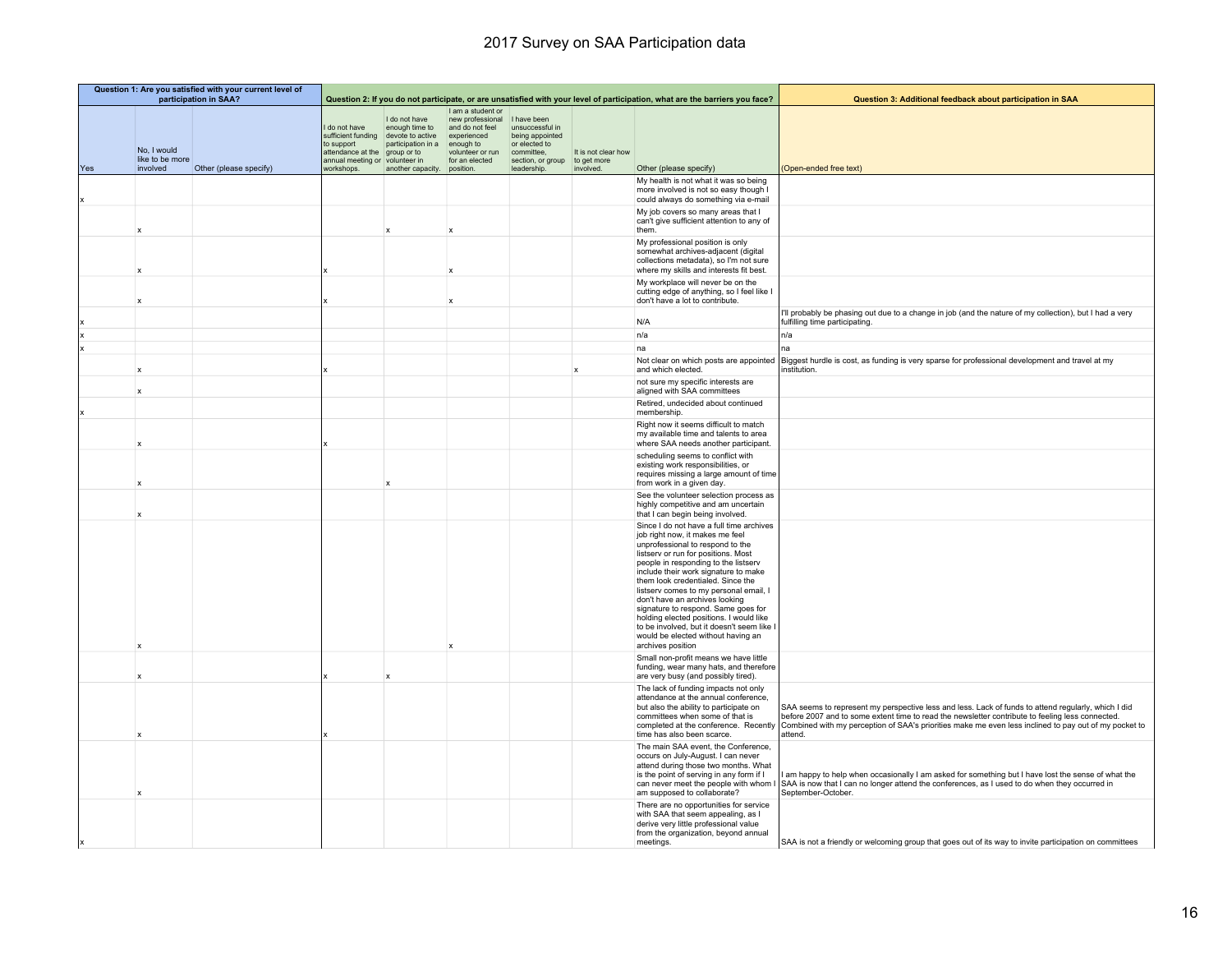|     | Question 1: Are you satisfied with your current level of<br>participation in SAA? |                        |                                                                                                           |                                                                                                                               | Question 2: If you do not participate, or are unsatisfied with your level of participation, what are the barriers you face?             |                                                                                                                      |                                                 | Question 3: Additional feedback about participation in SAA                                                                                                                                                                                                                                                                                                                                                                                                                                                                                    |                                                                                                                                                                                                                                                                                                                                                                                                                                                                                                                                                                                                                                                 |
|-----|-----------------------------------------------------------------------------------|------------------------|-----------------------------------------------------------------------------------------------------------|-------------------------------------------------------------------------------------------------------------------------------|-----------------------------------------------------------------------------------------------------------------------------------------|----------------------------------------------------------------------------------------------------------------------|-------------------------------------------------|-----------------------------------------------------------------------------------------------------------------------------------------------------------------------------------------------------------------------------------------------------------------------------------------------------------------------------------------------------------------------------------------------------------------------------------------------------------------------------------------------------------------------------------------------|-------------------------------------------------------------------------------------------------------------------------------------------------------------------------------------------------------------------------------------------------------------------------------------------------------------------------------------------------------------------------------------------------------------------------------------------------------------------------------------------------------------------------------------------------------------------------------------------------------------------------------------------------|
| Yes | No, I would<br>like to be more<br>involved                                        | Other (please specify) | I do not have<br>sufficient funding<br>to support<br>attendance at the<br>annual meeting or<br>workshops. | I do not have<br>enough time to<br>devote to active<br>participation in a<br>group or to<br>volunteer in<br>another capacity. | I am a student or<br>new professional<br>and do not feel<br>experienced<br>enough to<br>volunteer or run<br>for an elected<br>position. | I have been<br>unsuccessful in<br>being appointed<br>or elected to<br>committee,<br>section, or group<br>leadership. | It is not clear how<br>to get more<br>involved. | Other (please specify)                                                                                                                                                                                                                                                                                                                                                                                                                                                                                                                        | (Open-ended free text)                                                                                                                                                                                                                                                                                                                                                                                                                                                                                                                                                                                                                          |
|     |                                                                                   |                        |                                                                                                           |                                                                                                                               |                                                                                                                                         |                                                                                                                      |                                                 | There are not many workshops in my                                                                                                                                                                                                                                                                                                                                                                                                                                                                                                            |                                                                                                                                                                                                                                                                                                                                                                                                                                                                                                                                                                                                                                                 |
|     | $\boldsymbol{\mathsf{x}}$                                                         |                        |                                                                                                           |                                                                                                                               | $\mathbf x$                                                                                                                             |                                                                                                                      |                                                 | area.(South East)<br>This is not unusual in today's public<br>sector. I attend AGMs that are close to<br>me.                                                                                                                                                                                                                                                                                                                                                                                                                                  |                                                                                                                                                                                                                                                                                                                                                                                                                                                                                                                                                                                                                                                 |
|     |                                                                                   |                        |                                                                                                           |                                                                                                                               |                                                                                                                                         |                                                                                                                      |                                                 | Time for participation is an issue too,<br>although not as great as cost.<br>Webinars have been most helpful to<br>me when it comes to continuing<br>education                                                                                                                                                                                                                                                                                                                                                                                |                                                                                                                                                                                                                                                                                                                                                                                                                                                                                                                                                                                                                                                 |
|     |                                                                                   |                        |                                                                                                           |                                                                                                                               |                                                                                                                                         |                                                                                                                      |                                                 | trying to find additional ways to be<br>involved. It seems that it is easy to get<br>pigeonholed into one area (reference,<br>tech services, digital) and that<br>opportunities become naturally limited<br>as more people get involved - as they<br>should.                                                                                                                                                                                                                                                                                  |                                                                                                                                                                                                                                                                                                                                                                                                                                                                                                                                                                                                                                                 |
|     |                                                                                   |                        |                                                                                                           |                                                                                                                               |                                                                                                                                         |                                                                                                                      |                                                 | Unwelcoming obstacle of upper level<br>'leadership'. Over educated<br>'academics' not in academia creates a<br>snotty, class-based hierarchical<br>structure.                                                                                                                                                                                                                                                                                                                                                                                 |                                                                                                                                                                                                                                                                                                                                                                                                                                                                                                                                                                                                                                                 |
|     |                                                                                   |                        |                                                                                                           |                                                                                                                               |                                                                                                                                         |                                                                                                                      |                                                 | We tried for a session at SAA a couple<br>years ago and were rejected. That was<br>understandable since there were so<br>many other proposals, but then when<br>we wanted to do a poster, it seems that<br>one can't apply for that if the idea was<br>rejected for something else. Isn't the<br>purpose of having various levels of<br>presentation the idea that if you can't<br>present a full session you might still<br>have a chance to present in some<br>other form? Or do you have to quess<br>right the first time or you're "out"? | Participation on committees in our local archival group or the state organization is easier, less expensive,<br>and far less daunting for people in small archival institutions (or new archivists) than at the regional and<br>national level. My organization does provide some funding for national and other meetings if I am on the<br>program as a presenter, but not for other types of participation.                                                                                                                                                                                                                                   |
|     |                                                                                   |                        |                                                                                                           |                                                                                                                               |                                                                                                                                         |                                                                                                                      |                                                 | When we want to participate we are<br>turned down. For example we had 5<br>submissions for the annual conference<br>and not one was accepted even though<br>a couple were complete with speakers<br>and addressed topics that are very<br>timely. Seems like everything in SAA is<br>heavily weighted to manuscripts and<br>universities.                                                                                                                                                                                                     | If you want younger professionals to get involved, then you need to be more open to their participation in<br>the annual meetings. Seems like if you are on the outside of the SAA clique, there is no way to break in<br>and participate.                                                                                                                                                                                                                                                                                                                                                                                                      |
|     |                                                                                   |                        |                                                                                                           |                                                                                                                               |                                                                                                                                         |                                                                                                                      |                                                 | While funding is not currently an active<br>concern, indications are that it will be in<br>the next few years.                                                                                                                                                                                                                                                                                                                                                                                                                                |                                                                                                                                                                                                                                                                                                                                                                                                                                                                                                                                                                                                                                                 |
|     |                                                                                   |                        |                                                                                                           |                                                                                                                               |                                                                                                                                         |                                                                                                                      |                                                 |                                                                                                                                                                                                                                                                                                                                                                                                                                                                                                                                               | Because SAA is such a large organization in so many members are parts of colleges and universities I<br>find it intimidating being the archivist at a public library to be involved. Also goes along with the idea that<br>part of us that work for historical society's and public libraries make up a very small percentage of SAA.                                                                                                                                                                                                                                                                                                           |
|     |                                                                                   |                        |                                                                                                           |                                                                                                                               |                                                                                                                                         |                                                                                                                      |                                                 |                                                                                                                                                                                                                                                                                                                                                                                                                                                                                                                                               | Ability to attend the annual meeting to network with other members of SAA still seems to be the best<br>route to increased participation. Those who are not able to attend an annual meeting, for whatever<br>reason, may not ever be able to become fully engaged.                                                                                                                                                                                                                                                                                                                                                                             |
|     |                                                                                   |                        |                                                                                                           |                                                                                                                               |                                                                                                                                         |                                                                                                                      |                                                 |                                                                                                                                                                                                                                                                                                                                                                                                                                                                                                                                               | Although I have resources of personal time and personal funds that I can use if institutional time off and<br>funding is unavailable), but many archivists--no matter where on the career trajectory they are. SAA<br>must stop relying on the notion that institutional time and funding are available for individuals to hold<br>office in affinity groups or other governance groups.                                                                                                                                                                                                                                                        |
|     |                                                                                   |                        |                                                                                                           |                                                                                                                               |                                                                                                                                         |                                                                                                                      |                                                 |                                                                                                                                                                                                                                                                                                                                                                                                                                                                                                                                               | Although the student rates for conference registration and classes are decent, I feel that there is still a<br>financial barrier preventing some individuals from fully participating in SAA. Although I have been able to<br>personally afford to travel to SAA and take classes, I have heard friends and colleagues voice concerns<br>about the cost of the conference, especially those who are new professionals. I think if SAA wishes to<br>diversify, making more funding available to students and new professionals, as well as more outreach<br>and educational opportunities, would make our profession as a whole more accessible. |
|     |                                                                                   |                        |                                                                                                           |                                                                                                                               |                                                                                                                                         |                                                                                                                      |                                                 |                                                                                                                                                                                                                                                                                                                                                                                                                                                                                                                                               | Always a pleasure. But trying to get less involved!<br>Are there SAA local chapters? (That's not rhetorical, I really don't know.) If one doesn't live in the Annual                                                                                                                                                                                                                                                                                                                                                                                                                                                                            |
|     | $\boldsymbol{\mathsf{x}}$                                                         |                        |                                                                                                           |                                                                                                                               |                                                                                                                                         |                                                                                                                      | $\mathbf x$                                     |                                                                                                                                                                                                                                                                                                                                                                                                                                                                                                                                               | Meeting's host city, I'm not sure how to volunteer for things.<br>As a full-time grad student working part time in an archive, it is very difficult to find the time to participate                                                                                                                                                                                                                                                                                                                                                                                                                                                             |
|     |                                                                                   |                        |                                                                                                           |                                                                                                                               |                                                                                                                                         |                                                                                                                      |                                                 |                                                                                                                                                                                                                                                                                                                                                                                                                                                                                                                                               | in sections or committees, but I do try and keep up with reading the publications, emails, listservs, and<br>attend the annual meeting.                                                                                                                                                                                                                                                                                                                                                                                                                                                                                                         |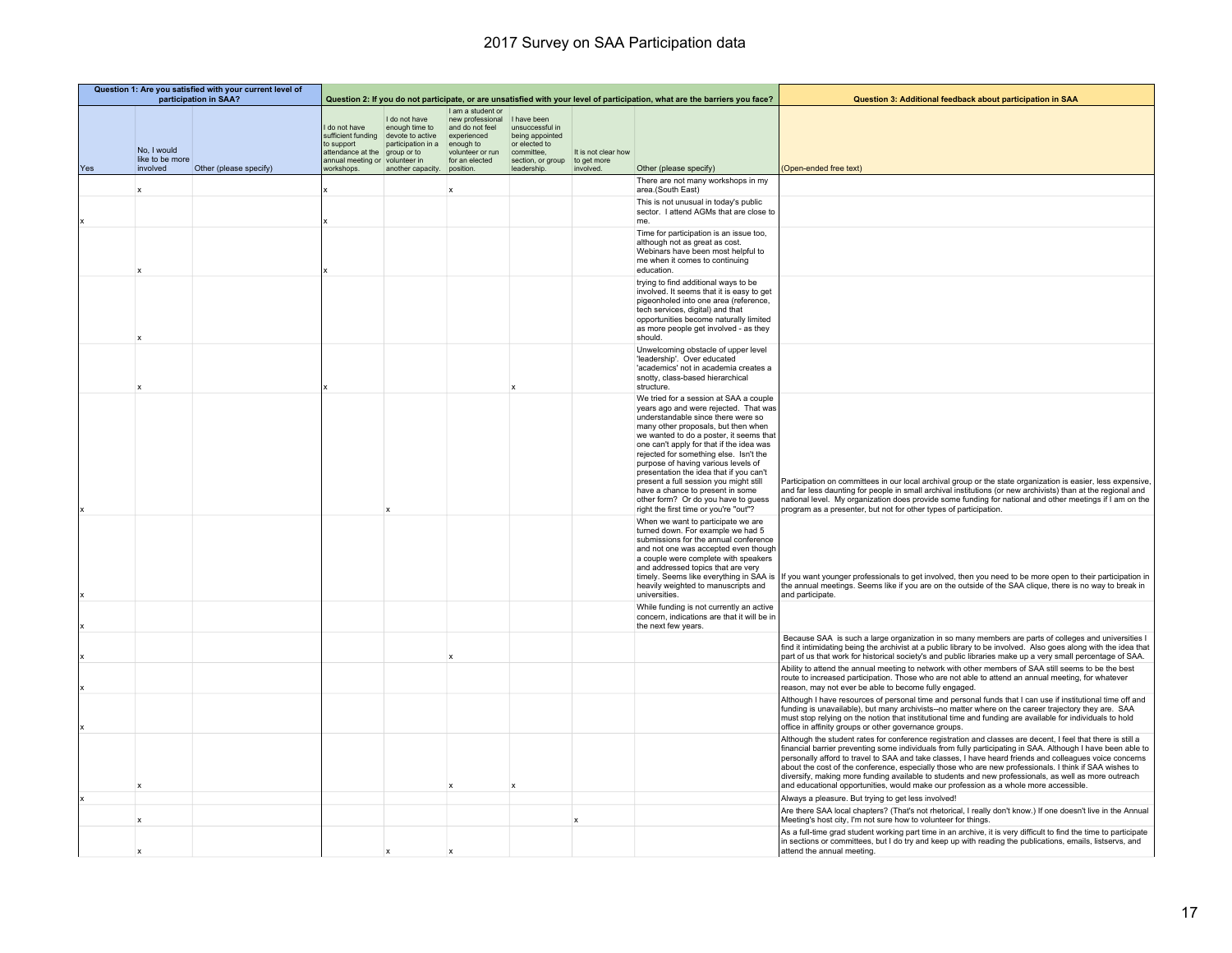| Question 1: Are you satisfied with your current level of<br>participation in SAA? |                                |                        |                                                                     |                                                                                                                             | Question 2: If you do not participate, or are unsatisfied with your level of participation, what are the barriers you face?           |                                                                                        |                                    | Question 3: Additional feedback about participation in SAA |                                                                                                                                                                                                                                                                                                                                                                                                                                                                                                                                                                                                                                                                                                                                                                                                                                                                                                                                                                                                                                                                                                                                                                                                                                                                                                                                                                                                                                                                             |
|-----------------------------------------------------------------------------------|--------------------------------|------------------------|---------------------------------------------------------------------|-----------------------------------------------------------------------------------------------------------------------------|---------------------------------------------------------------------------------------------------------------------------------------|----------------------------------------------------------------------------------------|------------------------------------|------------------------------------------------------------|-----------------------------------------------------------------------------------------------------------------------------------------------------------------------------------------------------------------------------------------------------------------------------------------------------------------------------------------------------------------------------------------------------------------------------------------------------------------------------------------------------------------------------------------------------------------------------------------------------------------------------------------------------------------------------------------------------------------------------------------------------------------------------------------------------------------------------------------------------------------------------------------------------------------------------------------------------------------------------------------------------------------------------------------------------------------------------------------------------------------------------------------------------------------------------------------------------------------------------------------------------------------------------------------------------------------------------------------------------------------------------------------------------------------------------------------------------------------------------|
|                                                                                   | No, I would<br>like to be more |                        | do not have<br>to support<br>attendance at the<br>annual meeting or | I do not have<br>enough time to<br>sufficient funding devote to active<br>participation in a<br>group or to<br>volunteer in | Lam a student or<br>new professional I have been<br>and do not feel<br>experienced<br>enough to<br>volunteer or run<br>for an elected | unsuccessful in<br>being appointed<br>or elected to<br>committee.<br>section, or group | It is not clear how<br>to get more |                                                            |                                                                                                                                                                                                                                                                                                                                                                                                                                                                                                                                                                                                                                                                                                                                                                                                                                                                                                                                                                                                                                                                                                                                                                                                                                                                                                                                                                                                                                                                             |
| Yes                                                                               | involved                       | Other (please specify) | workshops.                                                          | another capacity. position.                                                                                                 |                                                                                                                                       | leadership.                                                                            | involved.                          | Other (please specify)                                     | (Open-ended free text)<br>as a lonearranger, the forums of listserve discussion and webinar offer important 'light' on practice and                                                                                                                                                                                                                                                                                                                                                                                                                                                                                                                                                                                                                                                                                                                                                                                                                                                                                                                                                                                                                                                                                                                                                                                                                                                                                                                                         |
|                                                                                   |                                |                        |                                                                     |                                                                                                                             |                                                                                                                                       |                                                                                        |                                    |                                                            | sanity                                                                                                                                                                                                                                                                                                                                                                                                                                                                                                                                                                                                                                                                                                                                                                                                                                                                                                                                                                                                                                                                                                                                                                                                                                                                                                                                                                                                                                                                      |
|                                                                                   | $\mathbf x$                    |                        |                                                                     |                                                                                                                             |                                                                                                                                       |                                                                                        |                                    |                                                            | As a working professional, I still cannot afford an individual membership and the cost of attending the<br>annual meeting is usually beyond what I can budget for through my employer.                                                                                                                                                                                                                                                                                                                                                                                                                                                                                                                                                                                                                                                                                                                                                                                                                                                                                                                                                                                                                                                                                                                                                                                                                                                                                      |
|                                                                                   |                                |                        |                                                                     |                                                                                                                             |                                                                                                                                       |                                                                                        |                                    |                                                            | As a young professional, it was unclear how to get more involved. I found getting onto the listservs for<br>the sections I was interested in very difficult. However after renewing my SAA membership and selecting<br>the listservs I wanted to participate in, it was much easier to identify opportunities for involvement.                                                                                                                                                                                                                                                                                                                                                                                                                                                                                                                                                                                                                                                                                                                                                                                                                                                                                                                                                                                                                                                                                                                                              |
|                                                                                   |                                |                        |                                                                     |                                                                                                                             |                                                                                                                                       |                                                                                        |                                    |                                                            | As an experienced archivist I have rotated out of my leadership posts and I'm glad to make room for the<br>next generations. I need to do more to work with constituent groups to develop program proposals that<br>would enable me to stay involved.                                                                                                                                                                                                                                                                                                                                                                                                                                                                                                                                                                                                                                                                                                                                                                                                                                                                                                                                                                                                                                                                                                                                                                                                                       |
|                                                                                   |                                |                        |                                                                     |                                                                                                                             |                                                                                                                                       |                                                                                        |                                    |                                                            | As someone in a niche part of the field, it's difficult to feel welcome in the larger body. I attend the annual<br>conference and generally find the crowd to be unwelcoming to the stranger. Perhaps some initial<br>outreach to new members, like an email once or twice from another member to welcome them and offer<br>advice about ways to start being involved, would be a low-cost way to make members feel like more than<br>a number.                                                                                                                                                                                                                                                                                                                                                                                                                                                                                                                                                                                                                                                                                                                                                                                                                                                                                                                                                                                                                             |
|                                                                                   | X                              |                        |                                                                     | $\mathbf x$                                                                                                                 |                                                                                                                                       |                                                                                        |                                    |                                                            | As soon as I can establish a little free time in my schedule, I would like to participate in an SAA<br>group/section (beyond attending annual conference).                                                                                                                                                                                                                                                                                                                                                                                                                                                                                                                                                                                                                                                                                                                                                                                                                                                                                                                                                                                                                                                                                                                                                                                                                                                                                                                  |
|                                                                                   |                                |                        |                                                                     |                                                                                                                             |                                                                                                                                       |                                                                                        |                                    |                                                            | As we all know, most archivists have numerous responsibilities to complete during their regularly<br>scheduled work hours. Participating in SAA in a meaningful way or taking part in other professional<br>development opportunities -- in addition to our daily workload -- can be very difficult due to there simply<br>not being enough hours in the day to do it all. "Scheduling time" is a concept that can be particularly<br>challenging for the lone-arranger type of archivist who has to run the whole shop on his or her own. It<br>seems that every single day "something" unexpected comes up (a reference question, an unannounced<br>walk-in patron, etc.), that changes my entire schedule for the rest of the day. My schedule doesn't fill up<br>months in advance. It fills up days in advance if I'm lucky, but more often than not, "to-do" items are<br>added to my daily calendar on the same day they need to be taken care of. Archives are too often<br>underfunded and understaffed. Too many of us are routinely challenged with a perceived lack of value<br>for the services we provide by our own institutions that we work for. SAA leadership needs to prioritize<br>helping its members "message" our value in an effective way. Frankly, more "respect" from the<br>institutions that we work for is needed. Hopefully this will lead to more money and more staff, either of<br>which will buy us "time" to be more engaged with SAA. |
|                                                                                   |                                |                        |                                                                     |                                                                                                                             |                                                                                                                                       |                                                                                        |                                    |                                                            | Being in SAA lately feels a lot like being back in high school where there's a cool kids table and those<br>select few get to participate and be involved in committees and leadership, they appoint their friends to<br>serve, and if you aren't part of their group there's no place for you at the table. I work in a public library<br>that does not provide funds for travel to national conferences and cannot afford the costs of attending the<br>annual meeting on my own (plus using vacation time) and have been unsuccessful in getting involved<br>with the committees or areas of archives that really interest me.                                                                                                                                                                                                                                                                                                                                                                                                                                                                                                                                                                                                                                                                                                                                                                                                                                           |
|                                                                                   | $\mathbf x$                    |                        |                                                                     |                                                                                                                             |                                                                                                                                       |                                                                                        |                                    |                                                            | Besides wishing to be more active, I just want to say how much I appreciate SAA as being progressive,<br>active, and engaging. RBMS can easily get bogged down in bureaucracy and SAA seems much more<br>agile, relevant, and dynamic.                                                                                                                                                                                                                                                                                                                                                                                                                                                                                                                                                                                                                                                                                                                                                                                                                                                                                                                                                                                                                                                                                                                                                                                                                                      |
|                                                                                   |                                |                        |                                                                     |                                                                                                                             |                                                                                                                                       |                                                                                        |                                    |                                                            | Better information on how to get appointed to committees and encouraging more involvement in sections<br>from younger professionals would be good.                                                                                                                                                                                                                                                                                                                                                                                                                                                                                                                                                                                                                                                                                                                                                                                                                                                                                                                                                                                                                                                                                                                                                                                                                                                                                                                          |
|                                                                                   |                                |                        |                                                                     | $\boldsymbol{\mathsf{x}}$                                                                                                   |                                                                                                                                       |                                                                                        |                                    |                                                            | Beyond the business archive group, there does not seem to be much for business archivists participation<br>levels to be increased.                                                                                                                                                                                                                                                                                                                                                                                                                                                                                                                                                                                                                                                                                                                                                                                                                                                                                                                                                                                                                                                                                                                                                                                                                                                                                                                                          |
|                                                                                   | x                              |                        |                                                                     |                                                                                                                             |                                                                                                                                       |                                                                                        | X                                  |                                                            | Change of roundtables to sections sounds like an effort to get rid of some of the roundtables, which will<br>eliminate opportunities for involvement                                                                                                                                                                                                                                                                                                                                                                                                                                                                                                                                                                                                                                                                                                                                                                                                                                                                                                                                                                                                                                                                                                                                                                                                                                                                                                                        |
|                                                                                   |                                |                        |                                                                     | $\boldsymbol{\mathsf{x}}$                                                                                                   |                                                                                                                                       |                                                                                        |                                    |                                                            | Conference time is often just when the academic year is starting. Often this is not good with my<br>university work schedule.                                                                                                                                                                                                                                                                                                                                                                                                                                                                                                                                                                                                                                                                                                                                                                                                                                                                                                                                                                                                                                                                                                                                                                                                                                                                                                                                               |
|                                                                                   |                                |                        |                                                                     |                                                                                                                             |                                                                                                                                       |                                                                                        |                                    |                                                            | cost of membership remains too high. If it weren't for my employer picking up the cost of dues, I would<br>not be able to afford to belong, and I am a career archivist with over 27 years.                                                                                                                                                                                                                                                                                                                                                                                                                                                                                                                                                                                                                                                                                                                                                                                                                                                                                                                                                                                                                                                                                                                                                                                                                                                                                 |
|                                                                                   |                                |                        |                                                                     |                                                                                                                             |                                                                                                                                       |                                                                                        |                                    |                                                            | Decoupling SAA's broad mandate from the annual meeting would allow broader levels of participation<br>without requiring annual meeting attendance.                                                                                                                                                                                                                                                                                                                                                                                                                                                                                                                                                                                                                                                                                                                                                                                                                                                                                                                                                                                                                                                                                                                                                                                                                                                                                                                          |
|                                                                                   |                                |                        |                                                                     |                                                                                                                             |                                                                                                                                       |                                                                                        |                                    |                                                            | Distance/virtual collaboration will increase participation.                                                                                                                                                                                                                                                                                                                                                                                                                                                                                                                                                                                                                                                                                                                                                                                                                                                                                                                                                                                                                                                                                                                                                                                                                                                                                                                                                                                                                 |
|                                                                                   | x                              |                        |                                                                     |                                                                                                                             |                                                                                                                                       |                                                                                        |                                    |                                                            | Do not have sufficient funding and cost of meetings and workshops is too high to be able to attend. I<br>choose MAC meetings because it is a more affordable and although I do not get as many session<br>options, the ones I do get to choose from are almost always of very high quality.                                                                                                                                                                                                                                                                                                                                                                                                                                                                                                                                                                                                                                                                                                                                                                                                                                                                                                                                                                                                                                                                                                                                                                                 |
|                                                                                   |                                |                        |                                                                     |                                                                                                                             |                                                                                                                                       |                                                                                        |                                    |                                                            | Do you have anyway to connect virtually (live chat) or other means of participation in addition to face-to-<br>face participation?                                                                                                                                                                                                                                                                                                                                                                                                                                                                                                                                                                                                                                                                                                                                                                                                                                                                                                                                                                                                                                                                                                                                                                                                                                                                                                                                          |
|                                                                                   | X                              |                        |                                                                     |                                                                                                                             |                                                                                                                                       |                                                                                        |                                    |                                                            | Dues amounts/conference expenses limit individual membership and participation by many of our staff<br>members                                                                                                                                                                                                                                                                                                                                                                                                                                                                                                                                                                                                                                                                                                                                                                                                                                                                                                                                                                                                                                                                                                                                                                                                                                                                                                                                                              |
|                                                                                   |                                |                        |                                                                     |                                                                                                                             |                                                                                                                                       |                                                                                        |                                    |                                                            | Dues and the cost of attending the annual meeting are a huge barrier to me. Don't get me wrong, you<br>get a lot for the money, but my institution has cut back on support for travel and other professional<br>development opportunities.                                                                                                                                                                                                                                                                                                                                                                                                                                                                                                                                                                                                                                                                                                                                                                                                                                                                                                                                                                                                                                                                                                                                                                                                                                  |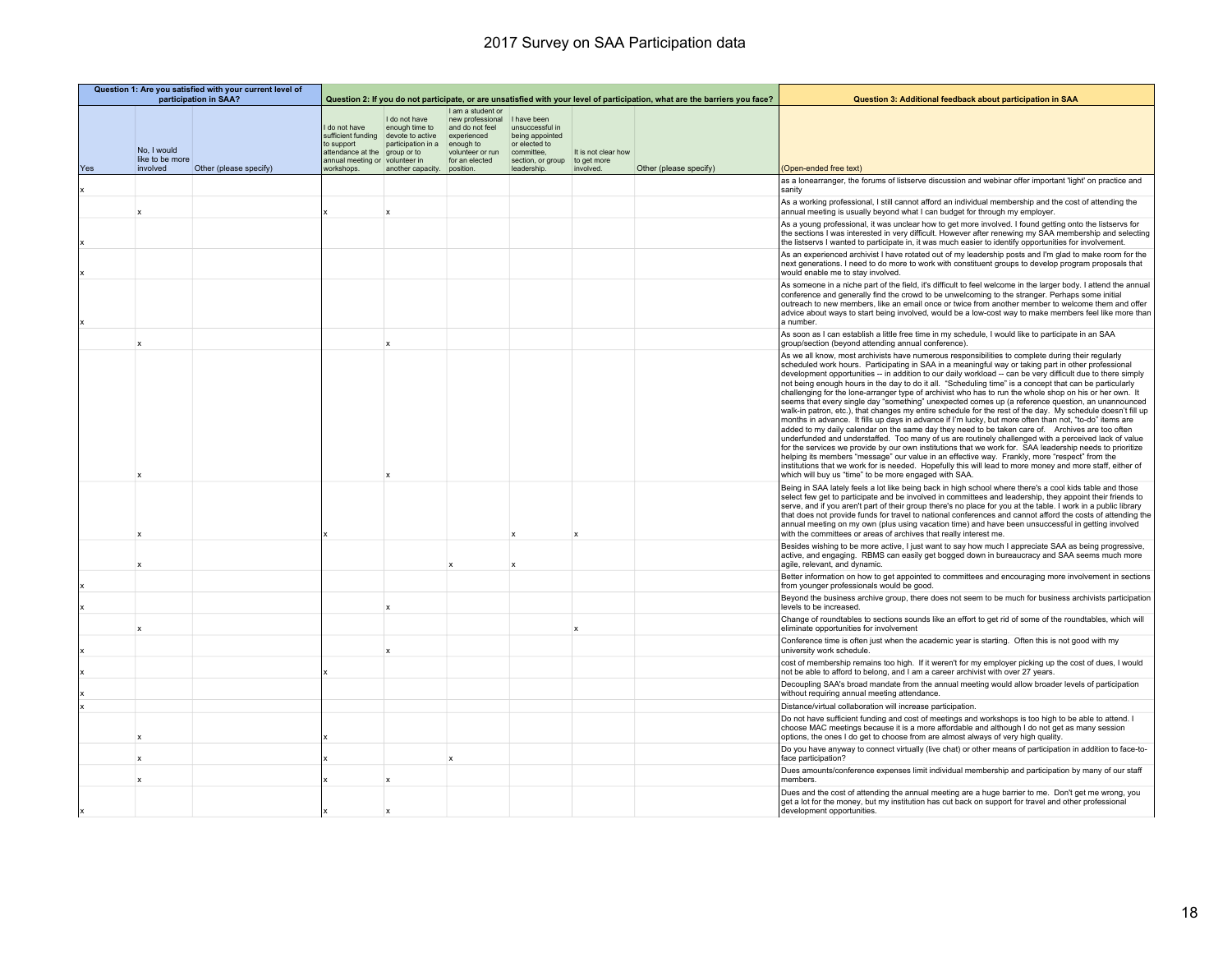|     | Question 1: Are you satisfied with your current level of<br>participation in SAA? |                        |                                                                                    |                                                                                                             |                                                                                                                            |                                                                                                       |                                    | Question 3: Additional feedback about participation in SAA                                                                  |                                                                                                                                                                                                                                                                                                                                                                                                                                                                                                                                                                                                                                                                                                                                                                                                                                                                                                     |
|-----|-----------------------------------------------------------------------------------|------------------------|------------------------------------------------------------------------------------|-------------------------------------------------------------------------------------------------------------|----------------------------------------------------------------------------------------------------------------------------|-------------------------------------------------------------------------------------------------------|------------------------------------|-----------------------------------------------------------------------------------------------------------------------------|-----------------------------------------------------------------------------------------------------------------------------------------------------------------------------------------------------------------------------------------------------------------------------------------------------------------------------------------------------------------------------------------------------------------------------------------------------------------------------------------------------------------------------------------------------------------------------------------------------------------------------------------------------------------------------------------------------------------------------------------------------------------------------------------------------------------------------------------------------------------------------------------------------|
|     | No, I would<br>like to be more                                                    |                        | I do not have<br>to support<br>attendance at the<br>annual meeting or volunteer in | I do not have<br>enough time to<br>sufficient funding devote to active<br>participation in a<br>group or to | I am a student or<br>new professional<br>and do not feel<br>experienced<br>enough to<br>volunteer or run<br>for an elected | I have been<br>unsuccessful in<br>being appointed<br>or elected to<br>committee.<br>section, or group | It is not clear how<br>to get more | Question 2: If you do not participate, or are unsatisfied with your level of participation, what are the barriers you face? |                                                                                                                                                                                                                                                                                                                                                                                                                                                                                                                                                                                                                                                                                                                                                                                                                                                                                                     |
| Yes | involved                                                                          | Other (please specify) | workshops.                                                                         | another capacity. position.                                                                                 |                                                                                                                            | leadership.                                                                                           | involved.                          | Other (please specify)                                                                                                      | (Open-ended free text)                                                                                                                                                                                                                                                                                                                                                                                                                                                                                                                                                                                                                                                                                                                                                                                                                                                                              |
|     | X                                                                                 |                        |                                                                                    | $\mathbf{x}$                                                                                                | $\mathbf{x}$                                                                                                               |                                                                                                       | $\boldsymbol{\mathsf{x}}$          |                                                                                                                             | Dues are prohibitive, especially for students and new professionals. Annual meeting travel costs are high<br>in a time when many institutions are not covering all or part of travel, registration, lodging, etc. When I<br>have gone to the annual meetings, all of the sessions have been really valuable and thought-provoking.<br>However, the networking opportunities are terrible - I've never felt less welcome trying to meet people<br>than I have at SAA events. Everyone seems incredibly cynical about the future of the profession at the<br>receptions and only wants to congregate with their immediate colleagues. No one seems interested in<br>meeting new professionals or trying to get to know people outside of their own institutional circle.<br>Roundtable sessions are sometimes the exception, but there is never enough time at these to really get<br>to know people. |
|     |                                                                                   |                        |                                                                                    | $\mathbf{x}$                                                                                                |                                                                                                                            |                                                                                                       |                                    |                                                                                                                             | Dues are very expensive                                                                                                                                                                                                                                                                                                                                                                                                                                                                                                                                                                                                                                                                                                                                                                                                                                                                             |
|     |                                                                                   |                        |                                                                                    |                                                                                                             |                                                                                                                            |                                                                                                       |                                    |                                                                                                                             | Early in my career, volunteering or being elected for roles in roundtables and sections widened my<br>network and familiarized others with my name and willingness to help out. Since then I haven't had an<br>issue seeking service when I felt able to serve.                                                                                                                                                                                                                                                                                                                                                                                                                                                                                                                                                                                                                                     |
|     |                                                                                   |                        |                                                                                    |                                                                                                             | $\mathbf{x}$                                                                                                               |                                                                                                       |                                    |                                                                                                                             | Encouraging general SAA or round-table meet-ups in more cities (not just the formal conference) to both<br>facilitate networking and explain how new professionals can get involved when they might feel<br>intimidated by the prospect of jumping in with less experience or unsure how to begin at all.                                                                                                                                                                                                                                                                                                                                                                                                                                                                                                                                                                                           |
|     |                                                                                   |                        |                                                                                    |                                                                                                             |                                                                                                                            |                                                                                                       |                                    |                                                                                                                             | Even though I'm involved, the annual dues are pretty hefty and a barrier to participation. Also, until very<br>recently, I was unable to regularly attend the annual meeting, which seems to be important to being able<br>to participate.                                                                                                                                                                                                                                                                                                                                                                                                                                                                                                                                                                                                                                                          |
|     |                                                                                   |                        |                                                                                    |                                                                                                             |                                                                                                                            |                                                                                                       |                                    |                                                                                                                             | Funding a major component for me. I am currently in a librarian position due to limited job availability in<br>my location, but I want to stay connected to my field in the mean time. My current job does not help out<br>with conferences, and my other archival jobs did not either, which made it hard to attend conferences.                                                                                                                                                                                                                                                                                                                                                                                                                                                                                                                                                                   |
|     |                                                                                   |                        |                                                                                    |                                                                                                             |                                                                                                                            |                                                                                                       |                                    |                                                                                                                             | Get rid of the internship system for sections. There are better ways to get students/recent grads involved<br>in leadership. (If you can't think of any, check with SNAP leaders.) SAA needs more short-term<br>opportunities for involvement. Even task forces require a year's commitment. More<br>support/encouragement for mentors                                                                                                                                                                                                                                                                                                                                                                                                                                                                                                                                                              |
|     |                                                                                   |                        |                                                                                    |                                                                                                             |                                                                                                                            |                                                                                                       |                                    |                                                                                                                             | Get the cliques out! We have an ALI management clique that is dampening spirit and filling positions with<br>their favorites.                                                                                                                                                                                                                                                                                                                                                                                                                                                                                                                                                                                                                                                                                                                                                                       |
|     |                                                                                   |                        |                                                                                    |                                                                                                             |                                                                                                                            |                                                                                                       |                                    |                                                                                                                             | Governance needs to be more diverse in terms of archives types. example: out of 15 members, 10 of 15<br>of the SAA Publications Board are in academic archives. One religious archives represented, no<br>government archives represented. I know you can do better!                                                                                                                                                                                                                                                                                                                                                                                                                                                                                                                                                                                                                                |
|     |                                                                                   |                        |                                                                                    |                                                                                                             |                                                                                                                            |                                                                                                       |                                    |                                                                                                                             | Have been very active in section and roundtables in the past but currently have very limited time. I<br>frequently counsel new archivists to volunteer for section and roundtable activities as I think this is one of<br>the best ways for people to feel connected to the larger organization as well as to other professionals in<br>their archival area of interest, and give them another reason to attend the annual meetings,                                                                                                                                                                                                                                                                                                                                                                                                                                                                |
|     |                                                                                   |                        |                                                                                    |                                                                                                             |                                                                                                                            |                                                                                                       |                                    |                                                                                                                             | I 'm not sure how I would get more involved if I wanted to do so. However, other professional activities<br>keep me very busy.                                                                                                                                                                                                                                                                                                                                                                                                                                                                                                                                                                                                                                                                                                                                                                      |
|     | $\mathbf{x}$                                                                      |                        |                                                                                    |                                                                                                             |                                                                                                                            |                                                                                                       |                                    |                                                                                                                             | I am a lone arranger in the middle of the country where, in general, archives are not plentiful and lack<br>resources and support. Here, the need/opportunities for support and professional development are<br>scarce or not available.                                                                                                                                                                                                                                                                                                                                                                                                                                                                                                                                                                                                                                                            |
|     |                                                                                   |                        |                                                                                    | $\mathbf{x}$                                                                                                |                                                                                                                            |                                                                                                       |                                    |                                                                                                                             | I am a long time member of SAA and am happy to lurk in the background for now.                                                                                                                                                                                                                                                                                                                                                                                                                                                                                                                                                                                                                                                                                                                                                                                                                      |
|     | $\mathsf{x}$                                                                      |                        |                                                                                    |                                                                                                             | $\mathbf x$                                                                                                                |                                                                                                       |                                    |                                                                                                                             | I am a member of SNAP, which is very interesting. Once I'm through my Archives Management program<br>I will have more time to participate in SAA (I also work full time).                                                                                                                                                                                                                                                                                                                                                                                                                                                                                                                                                                                                                                                                                                                           |
|     |                                                                                   |                        |                                                                                    | $\boldsymbol{\mathsf{x}}$                                                                                   |                                                                                                                            |                                                                                                       |                                    |                                                                                                                             | I am a member of the Lone Arrangers listserv and value it beyond measure.                                                                                                                                                                                                                                                                                                                                                                                                                                                                                                                                                                                                                                                                                                                                                                                                                           |
|     | $\mathbf x$                                                                       |                        |                                                                                    |                                                                                                             |                                                                                                                            |                                                                                                       |                                    |                                                                                                                             | I am a mid career professional who does not fit in to committee categories. I do not work permanent jobs<br>and do not have a home institution and always feel disrespected and alienated at conferences.                                                                                                                                                                                                                                                                                                                                                                                                                                                                                                                                                                                                                                                                                           |
|     | $\mathsf x$                                                                       |                        |                                                                                    |                                                                                                             | x                                                                                                                          |                                                                                                       |                                    |                                                                                                                             | am a new professional and do not know how to get started in being more involved.                                                                                                                                                                                                                                                                                                                                                                                                                                                                                                                                                                                                                                                                                                                                                                                                                    |
|     |                                                                                   |                        |                                                                                    |                                                                                                             |                                                                                                                            |                                                                                                       |                                    |                                                                                                                             | I am also a member of ACRL/RBMS and local archivist associations. All are valuable but sometimes I<br>feel like I have to juggle which one to be more involved with and rotate which conferences I can go to<br>each year, because I can't do all of them at once.                                                                                                                                                                                                                                                                                                                                                                                                                                                                                                                                                                                                                                  |
|     |                                                                                   |                        |                                                                                    |                                                                                                             |                                                                                                                            |                                                                                                       |                                    |                                                                                                                             | I am currently a "new professional intern" for an SAA Section and feel very active, welcomed, included,<br>and encouraged in this role. It has been a fantastic means to learn and take part in SAA "behind the<br>scenes" operations as well as other folks in the community which is exactly why I signed up! The term is<br>only for 1 year, however, and I will be looking at what my next step(s) will be to continue to be involved in<br>collective activities.                                                                                                                                                                                                                                                                                                                                                                                                                              |
|     |                                                                                   |                        |                                                                                    |                                                                                                             |                                                                                                                            |                                                                                                       |                                    |                                                                                                                             | I am dept head at a medium/large university and I've tried for at least 6 years to get appointed to a<br>committee                                                                                                                                                                                                                                                                                                                                                                                                                                                                                                                                                                                                                                                                                                                                                                                  |
|     |                                                                                   |                        |                                                                                    |                                                                                                             |                                                                                                                            |                                                                                                       |                                    |                                                                                                                             | I am fortunate to be supported with travel time and funds to be able to be an active member and in<br>leadership role in my section. This is by far the biggest barrier facing members, in general. The other is<br>cost of membership. I think SAA might think about having regional meetings in the future in addition to a<br>national gathering - perhaps midwinter meetings? This would enable wide participation at a grassroots<br>level, maybe by region or by even by state. Would already-existing groups be willing to go under SAA's<br>wing? Just a thought!                                                                                                                                                                                                                                                                                                                           |
|     |                                                                                   |                        |                                                                                    |                                                                                                             |                                                                                                                            |                                                                                                       |                                    |                                                                                                                             |                                                                                                                                                                                                                                                                                                                                                                                                                                                                                                                                                                                                                                                                                                                                                                                                                                                                                                     |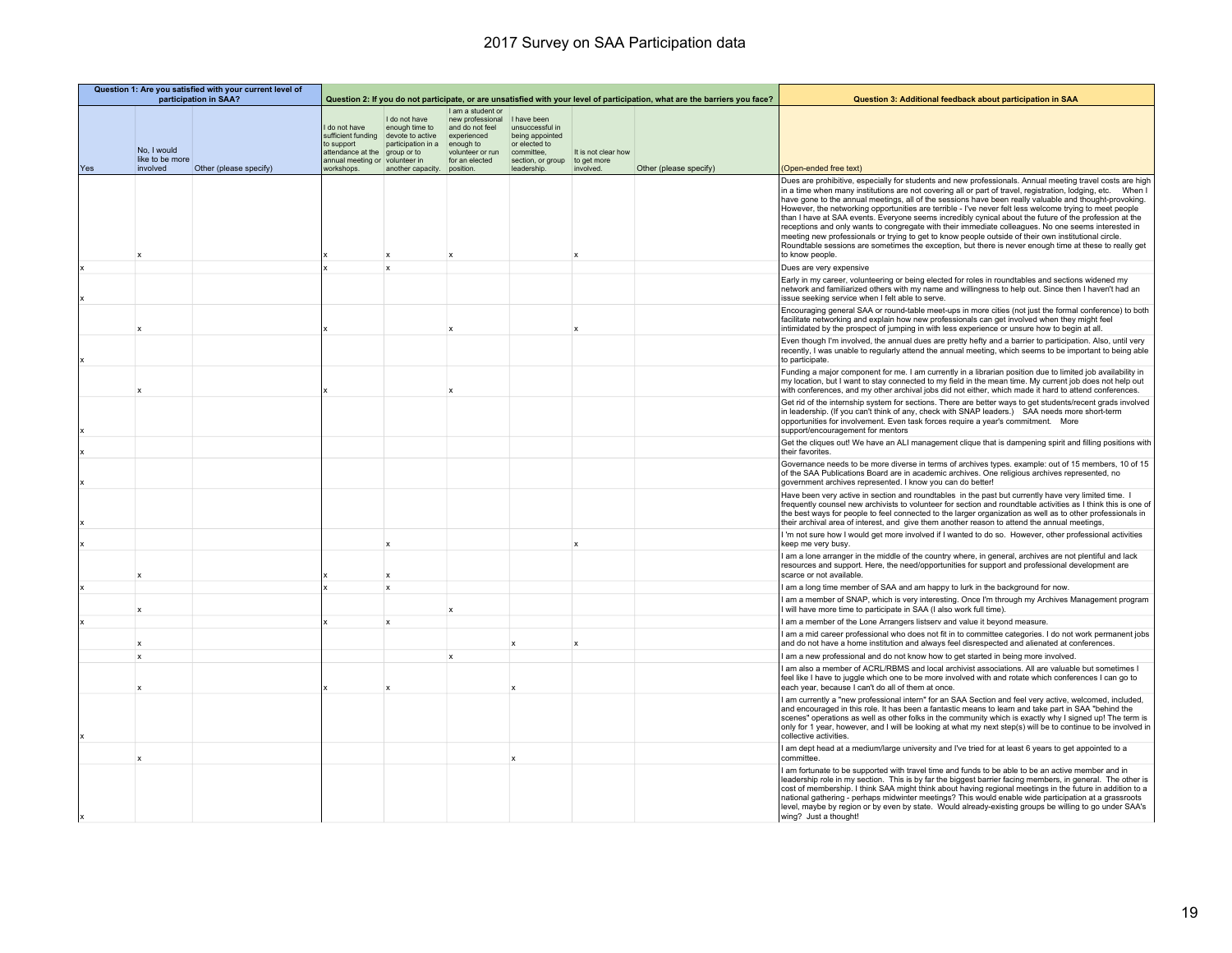|     |                                            | Question 1: Are you satisfied with your current level of<br>participation in SAA? |                                                                                                           |                                                                                                                               |                                                                                                                                         | Question 2: If you do not participate, or are unsatisfied with your level of participation, what are the barriers you face? |                                                 | Question 3: Additional feedback about participation in SAA |                                                                                                                                                                                                                                                                                                                                                                                                                                                                                                                                                                                                                                                                                                                       |
|-----|--------------------------------------------|-----------------------------------------------------------------------------------|-----------------------------------------------------------------------------------------------------------|-------------------------------------------------------------------------------------------------------------------------------|-----------------------------------------------------------------------------------------------------------------------------------------|-----------------------------------------------------------------------------------------------------------------------------|-------------------------------------------------|------------------------------------------------------------|-----------------------------------------------------------------------------------------------------------------------------------------------------------------------------------------------------------------------------------------------------------------------------------------------------------------------------------------------------------------------------------------------------------------------------------------------------------------------------------------------------------------------------------------------------------------------------------------------------------------------------------------------------------------------------------------------------------------------|
| Yes | No, I would<br>like to be more<br>involved | Other (please specify)                                                            | I do not have<br>sufficient funding<br>to support<br>attendance at the<br>annual meeting or<br>workshops. | I do not have<br>enough time to<br>devote to active<br>participation in a<br>group or to<br>volunteer in<br>another capacity. | I am a student or<br>new professional<br>and do not feel<br>experienced<br>enough to<br>volunteer or run<br>for an elected<br>position. | I have been<br>unsuccessful in<br>being appointed<br>or elected to<br>committee.<br>section, or group<br>leadership         | It is not clear how<br>to get more<br>involved. | Other (please specify)                                     | (Open-ended free text)                                                                                                                                                                                                                                                                                                                                                                                                                                                                                                                                                                                                                                                                                                |
|     |                                            |                                                                                   |                                                                                                           |                                                                                                                               |                                                                                                                                         |                                                                                                                             |                                                 |                                                            | I am new to the United States, and thus do not have the professional or college-peer network that those<br>who have studied/interned/worked here do. Therefore, I find it daunting to participate in groups where<br>there are already-established networks and shared experiences and common knowledge, that I do not<br>have. It might just be a lack of commonality in my educational/work history with the United States and<br>may alleviate the longer I am here and the more I learn about local procedure and practice. I am a new<br>archivist (long-time librarian) so as per my answer in question 2, I also don't feel experienced enough to<br>volunteer.                                                |
|     |                                            |                                                                                   |                                                                                                           |                                                                                                                               |                                                                                                                                         |                                                                                                                             |                                                 |                                                            | I am not a certified archivist, but serve as an archives manager. I benefit primarily through the print and<br>electronic publications available from SAA.                                                                                                                                                                                                                                                                                                                                                                                                                                                                                                                                                            |
|     |                                            |                                                                                   |                                                                                                           |                                                                                                                               |                                                                                                                                         |                                                                                                                             |                                                 |                                                            | I am not a new professional -- it's just that I've been involved in other organizations. I don't know how to<br>get started in SAA, since committees are always looking for people who are either young or experienced<br>with SAA. I'm not sure whether there is a place for me to get involved at all.                                                                                                                                                                                                                                                                                                                                                                                                              |
|     |                                            |                                                                                   |                                                                                                           |                                                                                                                               |                                                                                                                                         |                                                                                                                             |                                                 |                                                            | I am not currently in an archivist position and hope to attend the SAA meeting for the 1st time this year.<br>also hope to move to an archivist position within the next 6 months and will seek greater participation at<br>that point.                                                                                                                                                                                                                                                                                                                                                                                                                                                                               |
|     |                                            |                                                                                   |                                                                                                           |                                                                                                                               |                                                                                                                                         |                                                                                                                             |                                                 |                                                            | I am proud of my association with SAA but am getting old and, with it, have less energy. I do wish SAA<br>would spend more effort on professional issues and less on social issues. While I am progressive, I<br>realize that how a person votes, worships, or participates in social movements is irrelevant to their<br>contributions to the archival community.                                                                                                                                                                                                                                                                                                                                                    |
|     |                                            |                                                                                   |                                                                                                           |                                                                                                                               |                                                                                                                                         |                                                                                                                             |                                                 |                                                            | I am relatively active in my regional archives conference, MARAC. So it is a balance between time and<br>money devoted to which organizations.                                                                                                                                                                                                                                                                                                                                                                                                                                                                                                                                                                        |
|     |                                            |                                                                                   |                                                                                                           |                                                                                                                               |                                                                                                                                         |                                                                                                                             |                                                 |                                                            | I am retired. I keep up with the profession through reading and email, but I probably could not manage<br>being really involved. Retirement is more challenging than I thought it would be!                                                                                                                                                                                                                                                                                                                                                                                                                                                                                                                           |
|     |                                            |                                                                                   |                                                                                                           |                                                                                                                               |                                                                                                                                         |                                                                                                                             |                                                 |                                                            | I am satisfied with my involvement in a major committee, however, traveling to SAA annual meetings is<br>very expensive and difficult for me. Therefore, I have never been to one. I have also noticed a pattern in<br>SAA meeting locations. The same locations are recycled through the years. There needs to be wider<br>geographic presence to increase broard and diverse participation.                                                                                                                                                                                                                                                                                                                         |
|     |                                            |                                                                                   |                                                                                                           |                                                                                                                               |                                                                                                                                         |                                                                                                                             |                                                 |                                                            | I am satisfied with SAA outreach in general. The only suggestion I can think of is asking members to get<br>in touch with new members in their area and try to get them to participate. I am new, and will start taking<br>classes this summer (KSU Cert of Advanced Studies) towards becoming certified eventually. Maybe I<br>will be able to hook up with other members regionally through the school.                                                                                                                                                                                                                                                                                                             |
|     |                                            |                                                                                   |                                                                                                           |                                                                                                                               |                                                                                                                                         |                                                                                                                             |                                                 |                                                            | I am very happy with the listservs that I am on - they are extremely helpful. I am a solo archivist, just<br>getting my archives off the ground (finished the first 3 finding aids last month! YAH!) and fit this activity<br>around being a librarian. I don't think that I will ever participate more, but am so glad to have SAA<br>available. I also use the website for ideas, best practices, and such.                                                                                                                                                                                                                                                                                                         |
|     |                                            |                                                                                   |                                                                                                           |                                                                                                                               | $\mathbf{x}$                                                                                                                            |                                                                                                                             |                                                 |                                                            | am very new to SAA and do not feel established enough to participate.<br>I applaud efforts like this to encourage participation by members and to identify barriers to participation.                                                                                                                                                                                                                                                                                                                                                                                                                                                                                                                                 |
|     |                                            |                                                                                   |                                                                                                           |                                                                                                                               |                                                                                                                                         |                                                                                                                             |                                                 |                                                            | It might be good to examine what we mean by "participation" and see if we can broaden that concept<br>too.                                                                                                                                                                                                                                                                                                                                                                                                                                                                                                                                                                                                            |
|     |                                            |                                                                                   |                                                                                                           |                                                                                                                               |                                                                                                                                         |                                                                                                                             |                                                 |                                                            | I believe that SAA offers many and varied opportunities for participation, and they are not necessarily<br>dependent upon travel and employer resources.                                                                                                                                                                                                                                                                                                                                                                                                                                                                                                                                                              |
|     |                                            |                                                                                   |                                                                                                           |                                                                                                                               |                                                                                                                                         |                                                                                                                             |                                                 |                                                            | I believe this was addressed by the affinity group task force, but some sections are hard to get involved<br>withI was on steering for a section and actually found it hard to be active as the other steering<br>members seemed disengaged/not interested in making changes to have broader discussion (a reason I<br>didn't seek a seat on steering again). I felt like the section was essentially a listserv with a once a year<br>meeting component. As far as participating on listservs, I have A&A set to digest mode (which I did<br>reluctantly after taking a break from it because I found it so contentious). I skim the digest and only send<br>something/respond to the listserv once or twice a year. |
|     | $\boldsymbol{\mathsf{x}}$                  |                                                                                   |                                                                                                           |                                                                                                                               |                                                                                                                                         |                                                                                                                             |                                                 |                                                            | I can not participate in all the surveys due to corporate rules on privacy.<br>I can only attend SAA about every other or every third year. While virtual participation in committees is                                                                                                                                                                                                                                                                                                                                                                                                                                                                                                                              |
|     |                                            |                                                                                   |                                                                                                           |                                                                                                                               |                                                                                                                                         |                                                                                                                             |                                                 |                                                            | good, it's just not the same as being "in the room where it happens."<br>can see how the first four statements in question 2 could be barriers for some members. To me,                                                                                                                                                                                                                                                                                                                                                                                                                                                                                                                                               |
|     |                                            |                                                                                   |                                                                                                           |                                                                                                                               |                                                                                                                                         |                                                                                                                             |                                                 |                                                            | statement 5 is ridiculous. Just being an active member (reading although not necesarily responding to) of<br>an email list is the easiest may to be involved.                                                                                                                                                                                                                                                                                                                                                                                                                                                                                                                                                         |
|     |                                            |                                                                                   |                                                                                                           |                                                                                                                               |                                                                                                                                         |                                                                                                                             |                                                 |                                                            | cannot afford the annual membership fee, and do not receive sufficient travel support from my<br>institution. I would like to increase my participation in SAA, but have limited my contributions to my<br>regional professional organization due to cost.                                                                                                                                                                                                                                                                                                                                                                                                                                                            |
|     |                                            |                                                                                   |                                                                                                           |                                                                                                                               |                                                                                                                                         |                                                                                                                             |                                                 |                                                            | I do not live in the United States, and as of this year I am no longer able to travel safely to the United<br>States. I have travelled to participate in SAA events in the past and taken part in training. This seems no<br>longer possible. It is likely I will not continue my membership. Not your fault.                                                                                                                                                                                                                                                                                                                                                                                                         |
|     |                                            |                                                                                   |                                                                                                           |                                                                                                                               |                                                                                                                                         |                                                                                                                             |                                                 |                                                            | I do participate, but I do that because of personal commitment. I realize not everyone is willing or able to<br>commit personal funds to participate in SAA. I make that choice, and I am happy to do it. I consider it a<br>service to the profession, and I also consider it a privilege to serve. I do think that for service at the<br>leadership level, it is important for individuals to be willing and able to make a commitment of time and<br>resources to attend ALL meetings -- committee meetings AND annual meetings, both virtual and on-site.<br>I have seen too many leaders who are not willing to attend meetings, and I think that weakens the<br>organization.                                   |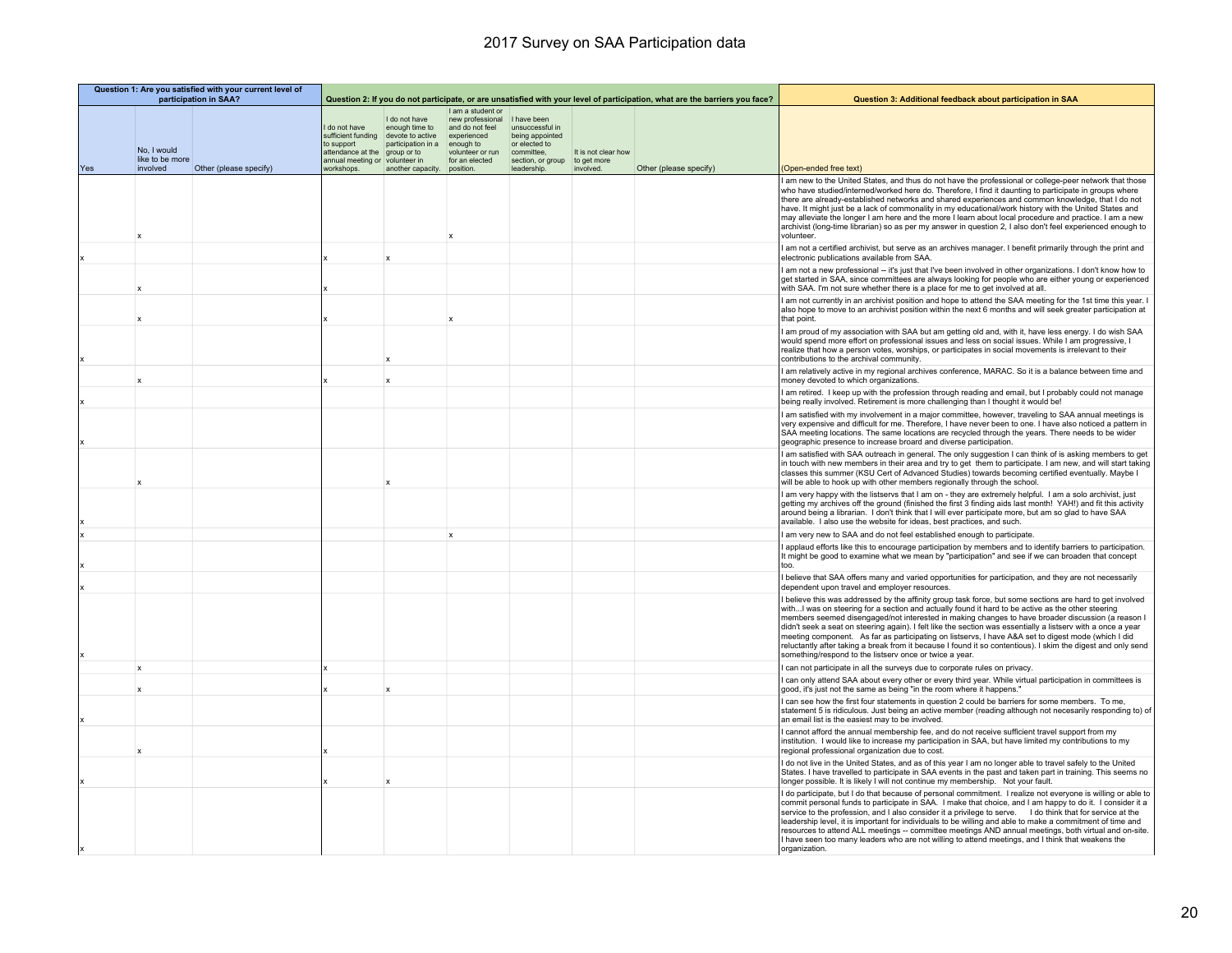|     | Question 1: Are you satisfied with your current level of<br>participation in SAA? |                        |                                                                                                         |                                                                                                                               |                                                                                                                                        | Question 2: If you do not participate, or are unsatisfied with your level of participation, what are the barriers you face? |                                                 | Question 3: Additional feedback about participation in SAA |                                                                                                                                                                                                                                                                                                                                                                                                                                                                                                                                                                                                                                                                                   |
|-----|-----------------------------------------------------------------------------------|------------------------|---------------------------------------------------------------------------------------------------------|-------------------------------------------------------------------------------------------------------------------------------|----------------------------------------------------------------------------------------------------------------------------------------|-----------------------------------------------------------------------------------------------------------------------------|-------------------------------------------------|------------------------------------------------------------|-----------------------------------------------------------------------------------------------------------------------------------------------------------------------------------------------------------------------------------------------------------------------------------------------------------------------------------------------------------------------------------------------------------------------------------------------------------------------------------------------------------------------------------------------------------------------------------------------------------------------------------------------------------------------------------|
| Yes | No. I would<br>like to be more<br>involved                                        | Other (please specify) | do not have<br>sufficient funding<br>to support<br>attendance at the<br>annual meeting or<br>workshops. | I do not have<br>enough time to<br>devote to active<br>participation in a<br>group or to<br>volunteer in<br>another capacity. | Lam a student or<br>new professional<br>and do not feel<br>experienced<br>enough to<br>volunteer or run<br>for an elected<br>position. | I have been<br>unsuccessful in<br>being appointed<br>or elected to<br>committee.<br>section, or group<br>leadership         | It is not clear how<br>to get more<br>involved. | Other (please specify)                                     | (Open-ended free text)                                                                                                                                                                                                                                                                                                                                                                                                                                                                                                                                                                                                                                                            |
|     | x                                                                                 |                        |                                                                                                         |                                                                                                                               |                                                                                                                                        | x                                                                                                                           |                                                 |                                                            | don't believe SAA is receptive to offering opportunities to people unknown to a small group of insiders.                                                                                                                                                                                                                                                                                                                                                                                                                                                                                                                                                                          |
|     |                                                                                   |                        |                                                                                                         |                                                                                                                               |                                                                                                                                        |                                                                                                                             |                                                 |                                                            | I don't really have the time to participate properly but I fit it in anyway, finding time in the evenings and<br>weekends.                                                                                                                                                                                                                                                                                                                                                                                                                                                                                                                                                        |
|     | $\mathbf x$                                                                       |                        |                                                                                                         |                                                                                                                               |                                                                                                                                        |                                                                                                                             |                                                 |                                                            | feel as though to get a position within SAA, especially elected, it is largely based on who you know, not<br>qualifications.                                                                                                                                                                                                                                                                                                                                                                                                                                                                                                                                                      |
|     |                                                                                   |                        |                                                                                                         |                                                                                                                               | $\mathbf x$                                                                                                                            |                                                                                                                             |                                                 |                                                            | feel I need a mentor or some other means of getting involved/securing a job or internship after just<br>having graduated last year.                                                                                                                                                                                                                                                                                                                                                                                                                                                                                                                                               |
|     | $\boldsymbol{\mathsf{x}}$                                                         |                        |                                                                                                         |                                                                                                                               | $\mathbf x$                                                                                                                            |                                                                                                                             |                                                 |                                                            | feel intimidated because there are not a lot of people of color in the profession. I do not think that some<br>of the members could relate to my life experiences and my interpretation of historical events.                                                                                                                                                                                                                                                                                                                                                                                                                                                                     |
|     |                                                                                   |                        |                                                                                                         |                                                                                                                               |                                                                                                                                        |                                                                                                                             |                                                 |                                                            | feel like I am growing into SAA more every year                                                                                                                                                                                                                                                                                                                                                                                                                                                                                                                                                                                                                                   |
|     | $\boldsymbol{\mathsf{x}}$                                                         |                        |                                                                                                         |                                                                                                                               |                                                                                                                                        |                                                                                                                             |                                                 |                                                            | feel that SAA caters to university and college archives that have administration support. There is a<br>disconnect between these universities and museums, religious, corporation, and historical societies.<br>Yes, I have noticed that the nominating committee is trying hard to bring diversity to the Board and other<br>voting committees and that is commendable. I am sure there are several members who have to fight for<br>funding and to be heard by their administration. I would also encourage the SAA Board to bring down the<br>cost of their education classes, these are cost prohibitive to many people who are not provided funding<br>by their institution. |
|     | $\mathbf{x}$                                                                      |                        |                                                                                                         |                                                                                                                               |                                                                                                                                        |                                                                                                                             |                                                 |                                                            | find the SAA invaluable to my work how ever                                                                                                                                                                                                                                                                                                                                                                                                                                                                                                                                                                                                                                       |
|     |                                                                                   |                        |                                                                                                         |                                                                                                                               |                                                                                                                                        |                                                                                                                             |                                                 |                                                            | go to yearly meetings, and I have served on one awards sub-committee, but it seems like I just don't<br>see other opportunities to volunteer for service.                                                                                                                                                                                                                                                                                                                                                                                                                                                                                                                         |
|     |                                                                                   |                        |                                                                                                         |                                                                                                                               |                                                                                                                                        |                                                                                                                             |                                                 |                                                            | had had the opportunity to engage is various roundtable and section groups, including holding office<br>and mentoring new archivists to the profession. I depend on the support of my SAA peers and<br>leadership for my own professional growth and learning, so am very grateful for the on-going<br>development outreach, workshops and annual conferences.                                                                                                                                                                                                                                                                                                                    |
|     |                                                                                   |                        |                                                                                                         |                                                                                                                               |                                                                                                                                        |                                                                                                                             |                                                 |                                                            | I have been able to participate in SAA on a level that meets my own professional goals since 2011. I<br>think that one thing that could be helpful is having an info booth or session at the Annual Meeting (and a<br>write-up/post later in Outlook or the email newsletter + online session/Hangout/Twitter chat) about how<br>to get started participating. Having moved from volunteering to do stuff to getting appointed to do stuff it's<br>very clear that there is a natural progression to involvement, but that might not be super clear to new<br>members or members just beginning to get involved.                                                                  |
|     |                                                                                   |                        |                                                                                                         |                                                                                                                               |                                                                                                                                        |                                                                                                                             |                                                 |                                                            | have done a lot of groundwork to participate in SAA at the level I do. I have not ever been asked to be a<br>part of any component group, I have never been nominated for any position, and I have been passed<br>over several times for appointed groups. That said, I stick with it and I am currently happy with how busy<br>am with my various SAA responsibilities.                                                                                                                                                                                                                                                                                                          |
|     | $\boldsymbol{\mathsf{x}}$                                                         |                        |                                                                                                         |                                                                                                                               |                                                                                                                                        |                                                                                                                             |                                                 |                                                            | I have had more funding available for attending the meetings or workshop in the past and hope that I will<br>be able to afford to attend again in the not too distant future.                                                                                                                                                                                                                                                                                                                                                                                                                                                                                                     |
|     | $\boldsymbol{\mathsf{x}}$                                                         |                        |                                                                                                         |                                                                                                                               |                                                                                                                                        | x                                                                                                                           |                                                 |                                                            | have often put my name in for a volunteer opportunity, but I am never chosen. So, it seems you really<br>don't need that many volunteers, despite the "call for action" I see continuously.                                                                                                                                                                                                                                                                                                                                                                                                                                                                                       |
|     |                                                                                   |                        |                                                                                                         |                                                                                                                               | $\mathbf{x}$                                                                                                                           |                                                                                                                             |                                                 |                                                            | have only been able to find part time work after grad school. I can't afford anything                                                                                                                                                                                                                                                                                                                                                                                                                                                                                                                                                                                             |
|     |                                                                                   |                        |                                                                                                         |                                                                                                                               |                                                                                                                                        |                                                                                                                             |                                                 |                                                            | I have participated in the Career Center activities as a way to mentor new professionals, but I have been<br>disappointed in the turnout of people wanting to use the services. Perhaps there could be ways to<br>expand the messaging to reach more young or new professionals.                                                                                                                                                                                                                                                                                                                                                                                                  |
|     |                                                                                   |                        |                                                                                                         |                                                                                                                               |                                                                                                                                        |                                                                                                                             |                                                 |                                                            | I have run for several things in sections or groups and also fill out the application form to be a part of<br>other committees each year but never get elected/selected. In which case, some guidance on what<br>committees are looking for would be helpful or how to write a successful application                                                                                                                                                                                                                                                                                                                                                                             |
|     |                                                                                   |                        |                                                                                                         |                                                                                                                               |                                                                                                                                        |                                                                                                                             |                                                 |                                                            | I have served as PLASC chair, as a mentor and on the program committee over the years. Enjoyed it all!<br>My public library has limited funding, so I have to pick my participation wisely.                                                                                                                                                                                                                                                                                                                                                                                                                                                                                       |
|     |                                                                                   |                        |                                                                                                         |                                                                                                                               |                                                                                                                                        |                                                                                                                             |                                                 |                                                            | I have struggled with this problem in regards to the DAS certification process (especially the exam) as<br>well as in regards to attending annual conferences. We were informed recently by a university dean who<br>is directly over the Library that we are not permitted tø attend national and international conferences.<br>Not only would we have to pay our own way - including registration fees - but also would have to use our<br>vacation davs                                                                                                                                                                                                                        |
|     | $\mathbf x$                                                                       |                        |                                                                                                         | $\mathbf{x}$                                                                                                                  |                                                                                                                                        |                                                                                                                             |                                                 |                                                            | have sufficient funding to do local workshops but not to do the annual meeting.                                                                                                                                                                                                                                                                                                                                                                                                                                                                                                                                                                                                   |
|     | $\mathbf{x}$                                                                      |                        |                                                                                                         |                                                                                                                               | $\mathbf{x}$                                                                                                                           |                                                                                                                             |                                                 |                                                            | hope to eventually become more involved, but the costs of conferences and workshops are too high.                                                                                                                                                                                                                                                                                                                                                                                                                                                                                                                                                                                 |
|     | x                                                                                 |                        |                                                                                                         | $\mathbf{x}$                                                                                                                  |                                                                                                                                        |                                                                                                                             |                                                 |                                                            | hope to get more involved when my daughter is older.                                                                                                                                                                                                                                                                                                                                                                                                                                                                                                                                                                                                                              |
|     |                                                                                   |                        |                                                                                                         |                                                                                                                               | $\mathbf{x}$                                                                                                                           |                                                                                                                             |                                                 |                                                            | just joined and have enjoyed reading the information posted to date.                                                                                                                                                                                                                                                                                                                                                                                                                                                                                                                                                                                                              |
|     |                                                                                   |                        |                                                                                                         |                                                                                                                               |                                                                                                                                        |                                                                                                                             |                                                 |                                                            | I know that many of my friends and colleagues do not have the funding to attend SAA annual meetings<br>and their employers often do not give release time elected or volunteer positions. In the almost 10 years<br>since I joined SAA, I think the process of becoming active has become much more transparent and is<br>less of a barrier than when I first joined.                                                                                                                                                                                                                                                                                                             |
|     |                                                                                   |                        |                                                                                                         |                                                                                                                               |                                                                                                                                        |                                                                                                                             |                                                 |                                                            | I know there are ways for students/new professionals to participate, but there is kind of a gap when you<br>are no longer brand new, but you are not a seasoned veteran or at a leading institution that puts you at<br>the forefront of the profession. I would like to present at the conference or be an active part of a session,<br>but I don't really know where to start.                                                                                                                                                                                                                                                                                                  |
|     |                                                                                   |                        |                                                                                                         |                                                                                                                               |                                                                                                                                        |                                                                                                                             |                                                 |                                                            | I like the website because it's easy to navigate                                                                                                                                                                                                                                                                                                                                                                                                                                                                                                                                                                                                                                  |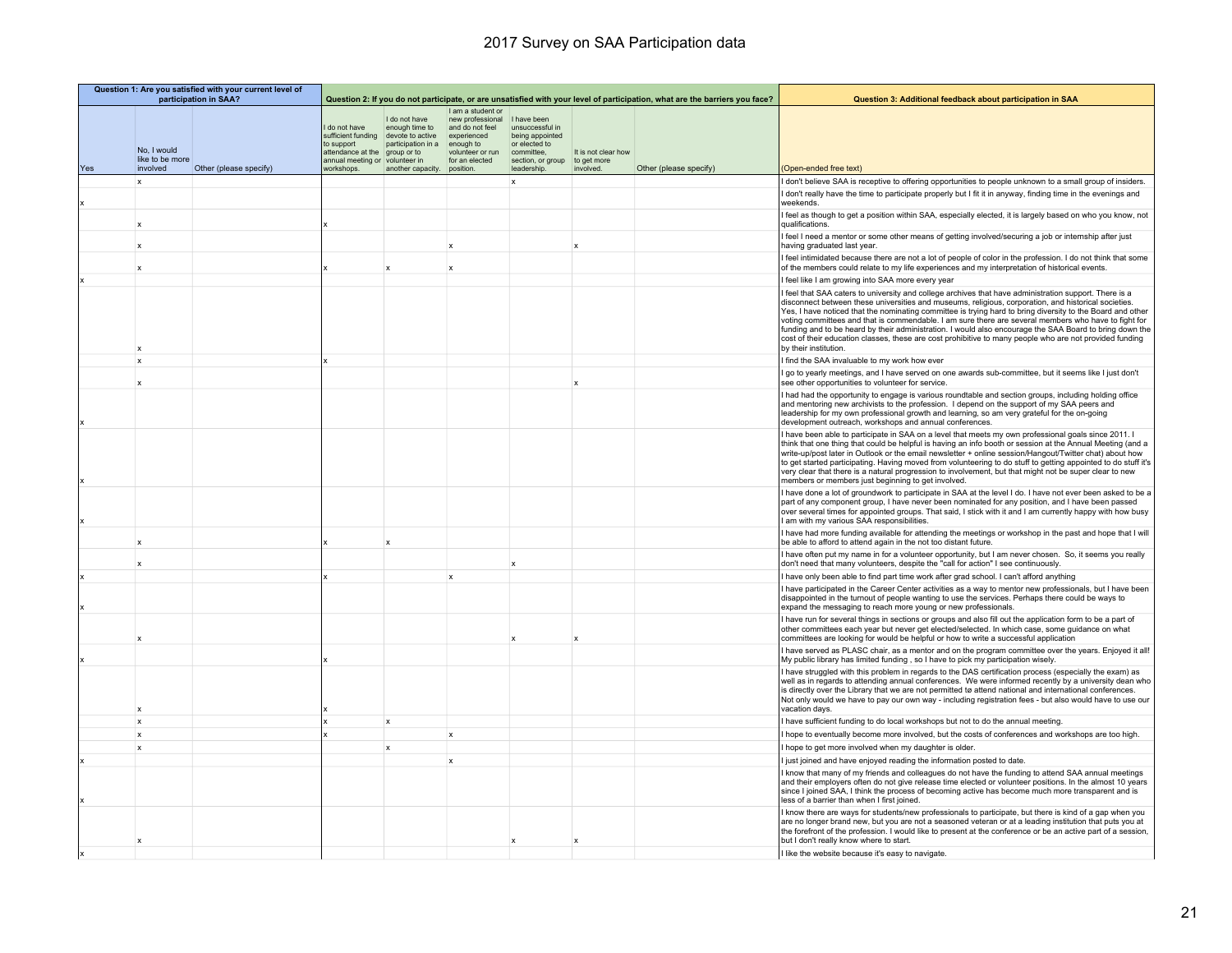| Question 1: Are you satisfied with your current level of<br>participation in SAA? |                                            |                        |                                                                                     |                                                                                                                                                            |                                                                                                                            | Question 2: If you do not participate, or are unsatisfied with your level of participation, what are the barriers you face? |                                                 | Question 3: Additional feedback about participation in SAA |                                                                                                                                                                                                                                                                                                                                                                                                                                                                                                                                                                  |
|-----------------------------------------------------------------------------------|--------------------------------------------|------------------------|-------------------------------------------------------------------------------------|------------------------------------------------------------------------------------------------------------------------------------------------------------|----------------------------------------------------------------------------------------------------------------------------|-----------------------------------------------------------------------------------------------------------------------------|-------------------------------------------------|------------------------------------------------------------|------------------------------------------------------------------------------------------------------------------------------------------------------------------------------------------------------------------------------------------------------------------------------------------------------------------------------------------------------------------------------------------------------------------------------------------------------------------------------------------------------------------------------------------------------------------|
| Yes                                                                               | No, I would<br>like to be more<br>involved | Other (please specify) | I do not have<br>to support<br>attendance at the<br>annual meeting or<br>workshops. | I do not have<br>enough time to<br>sufficient funding devote to active<br>participation in a<br>group or to<br>volunteer in<br>another capacity. position. | I am a student or<br>new professional<br>and do not feel<br>experienced<br>enough to<br>volunteer or run<br>for an elected | I have been<br>unsuccessful in<br>being appointed<br>or elected to<br>committee.<br>section, or group<br>leadership.        | It is not clear how<br>to get more<br>involved. | Other (please specify)                                     | (Open-ended free text)                                                                                                                                                                                                                                                                                                                                                                                                                                                                                                                                           |
|                                                                                   |                                            |                        |                                                                                     |                                                                                                                                                            |                                                                                                                            |                                                                                                                             |                                                 |                                                            | I like to be involved in short-term hands on activities like the NHD Toolkit redesign - small, defined and<br>do-able.                                                                                                                                                                                                                                                                                                                                                                                                                                           |
|                                                                                   |                                            |                        |                                                                                     | $\mathsf{x}$                                                                                                                                               |                                                                                                                            |                                                                                                                             |                                                 |                                                            | I plan on being more active after I complete my graduate program.                                                                                                                                                                                                                                                                                                                                                                                                                                                                                                |
|                                                                                   |                                            |                        |                                                                                     |                                                                                                                                                            |                                                                                                                            |                                                                                                                             |                                                 |                                                            | I really appreciate the SAA. I enjoy reading "The Archivist" and "Outlook." I participate in the elections<br>process and am grateful for how it works. Our country should do as good a job as SAA does! The Lone<br>Arrangers Listserv is an invaluable resource. I wish I could afford to pay for myself so I could attend the<br>annual meeting, but life just doesn't always cooperation. Thank you to all the members who do find the<br>time and energy to serve in the myriad ways they do. You really are wonderful!                                     |
|                                                                                   | $\mathbf{x}$                               |                        |                                                                                     |                                                                                                                                                            |                                                                                                                            |                                                                                                                             | $\mathbf{x}$                                    |                                                            | I really don't know how to go about getting involved more involved in SAA; some pointers about this for<br>new members would be very appreciated!                                                                                                                                                                                                                                                                                                                                                                                                                |
|                                                                                   |                                            |                        |                                                                                     |                                                                                                                                                            |                                                                                                                            |                                                                                                                             |                                                 |                                                            | recently switched positions from somebody who worked at a government institution to an educational<br>institution--this has helped tremendously with both professional development funding and with allowing<br>for more time for service opportunities. I've also seen across the board in SAA and in other professional<br>associations that they are dominated by individuals working in educational institutions, I suspect for<br>these very reasons.                                                                                                       |
|                                                                                   |                                            |                        |                                                                                     |                                                                                                                                                            |                                                                                                                            |                                                                                                                             |                                                 |                                                            | I still have two part time jobs and feel split down the middle, somewhat stymied by ageism, in need of a<br>fellowship but missed out on the National Digital Stewardship opportunities because I graduated the year<br>before they started outside of DC. Therefore my work leaves me little time beyond the DAS certification<br>which I completed 2 years ago.                                                                                                                                                                                                |
|                                                                                   | $\mathbf{x}$                               |                        |                                                                                     | $\mathbf{x}$                                                                                                                                               | $\mathbf{x}$                                                                                                               |                                                                                                                             |                                                 |                                                            | I think SAA does a very good job at making it clear how to become more involved with the program.                                                                                                                                                                                                                                                                                                                                                                                                                                                                |
|                                                                                   |                                            |                        |                                                                                     | $\mathbf{x}$                                                                                                                                               |                                                                                                                            |                                                                                                                             |                                                 |                                                            | I think SAA is a terrific resource. I expect to be more fully involved in a few years.                                                                                                                                                                                                                                                                                                                                                                                                                                                                           |
|                                                                                   |                                            |                        |                                                                                     |                                                                                                                                                            |                                                                                                                            |                                                                                                                             |                                                 |                                                            | I think some sort of informal, bulletin board would be helpful to connect persons needing assistance on a<br>particular project or wanting to collaborate on writing an article. This could spur engagement via<br>member-to-member, rather than having to generate participation through the sections or committees.<br>Also, not everyone feels comfortable posting to the listserv!                                                                                                                                                                           |
|                                                                                   |                                            |                        |                                                                                     |                                                                                                                                                            |                                                                                                                            |                                                                                                                             |                                                 |                                                            | I think the membership rates and conference rates are too expensive. We have so many allied<br>professional fields (ex: public history, museums, libraries, etc) that I think we should join forces for some<br>programming, including some conferences, to increase membership and participation numbers and<br>therefore reduce individual financial costs.                                                                                                                                                                                                    |
|                                                                                   |                                            |                        |                                                                                     |                                                                                                                                                            |                                                                                                                            |                                                                                                                             |                                                 |                                                            | I thought your statement entitled "SAA Statement on Executive Order Restricting Entry into the United<br>States by Individuals from Seven Muslim-Majority Countries" was inappropriate. To call it discriminatory<br>was wrong. This is a complex issue, and it would be more appropriate for SAA to present arguments<br>from a variety of perspectives on the topic, rather than clamining that everyone in the society is against<br>it. Apparently, I am a horrible monster because I support the ban. I won't be giving the SAA any money<br>in the future. |
|                                                                                   |                                            |                        |                                                                                     |                                                                                                                                                            |                                                                                                                            |                                                                                                                             |                                                 |                                                            | I used to have more time to devote to sorting through the numerous emails from the listsery but now that<br>I am a manager, I do not and become too overwhelmed. So, I no longer subscribe. Instead, I rely on my<br>local archives group and their support.                                                                                                                                                                                                                                                                                                     |
|                                                                                   | x                                          |                        |                                                                                     |                                                                                                                                                            |                                                                                                                            | $\mathbf{x}$                                                                                                                | $\mathbf x$                                     |                                                            | volunteered for a committee position back in 2015 and never heard a word from anyone.                                                                                                                                                                                                                                                                                                                                                                                                                                                                            |
|                                                                                   |                                            |                        |                                                                                     |                                                                                                                                                            |                                                                                                                            |                                                                                                                             |                                                 |                                                            | wanted to say that for number two I selected funding because even though I try to go to the annual<br>meeting as often as possible, it is not always a quarantee and so many of the participation opportunities<br>require attendance at the annual conference.                                                                                                                                                                                                                                                                                                  |
|                                                                                   |                                            |                        |                                                                                     |                                                                                                                                                            |                                                                                                                            |                                                                                                                             |                                                 |                                                            | I was a member of SAA for a few years before I became more involved, but I am very satisfied with my<br>level of engagement now. I do think the move to more transparent election processes and online ballots<br>for the sections has helped this. Perhaps one step further would be to issue a consistent call for<br>nominees for section leadership rather than relying on the sections to do the notifications--put it In the<br>Loop, etc.                                                                                                                 |
|                                                                                   |                                            |                        |                                                                                     |                                                                                                                                                            |                                                                                                                            |                                                                                                                             |                                                 |                                                            | was involved as I wanted to be, and am so now. I sort of lost my taste for it.                                                                                                                                                                                                                                                                                                                                                                                                                                                                                   |
|                                                                                   |                                            |                        |                                                                                     |                                                                                                                                                            |                                                                                                                            |                                                                                                                             |                                                 |                                                            | I was suggested to the Manuscript Repositories Section Nominating Committee as a candidate for the<br>Steering Committee. However, members are expected to attend the Steering Committee meeting at<br>SAA's annual meeting. Since I was unable to attend the annual meeting due to financing, I couldn't run<br>for the Steering Committee. I very much would have liked to run for the Steering Committee.                                                                                                                                                     |
|                                                                                   |                                            |                        |                                                                                     |                                                                                                                                                            |                                                                                                                            |                                                                                                                             |                                                 |                                                            | I work a split position in an academic library, part reference and instruction, part archives. We have a<br>very small staff overall and time is very much an issue but so is money.                                                                                                                                                                                                                                                                                                                                                                             |
|                                                                                   |                                            |                        |                                                                                     |                                                                                                                                                            |                                                                                                                            |                                                                                                                             |                                                 |                                                            | I work in an academic setting and have worked in government and nonprofit. It would be great to identify<br>ways to involve more corporate and government archivists in SAA and in leadership roles.                                                                                                                                                                                                                                                                                                                                                             |
|                                                                                   |                                            |                        |                                                                                     |                                                                                                                                                            |                                                                                                                            |                                                                                                                             |                                                 |                                                            | I would be sad to know that lack of travel funds affected participation. While I know that face to face<br>involvement is a wonderful way to get to know fellow SAA members, it is possible to be very active, and<br>contribute a great deal, via phone, email, online shared documents, and chats. I hope we make sure<br>everyone who would like to contribute knows they can accomplish a great deal right from home!                                                                                                                                        |
|                                                                                   | $\boldsymbol{\mathsf{x}}$                  |                        |                                                                                     |                                                                                                                                                            |                                                                                                                            |                                                                                                                             |                                                 |                                                            | I would definitely like to be more involved but between full-time work, 2 grad school classes, and trying to<br>maintain some semblance of work-school-life balance I don't think it's possible for me right now.                                                                                                                                                                                                                                                                                                                                                |
|                                                                                   |                                            |                        |                                                                                     |                                                                                                                                                            |                                                                                                                            |                                                                                                                             |                                                 |                                                            | I would like it to be more clear or just provide an explanation of the processes about how to be involved<br>in various groups, committees, etc As I feel there are opportunities I may be missing that I would<br>benefit from.                                                                                                                                                                                                                                                                                                                                 |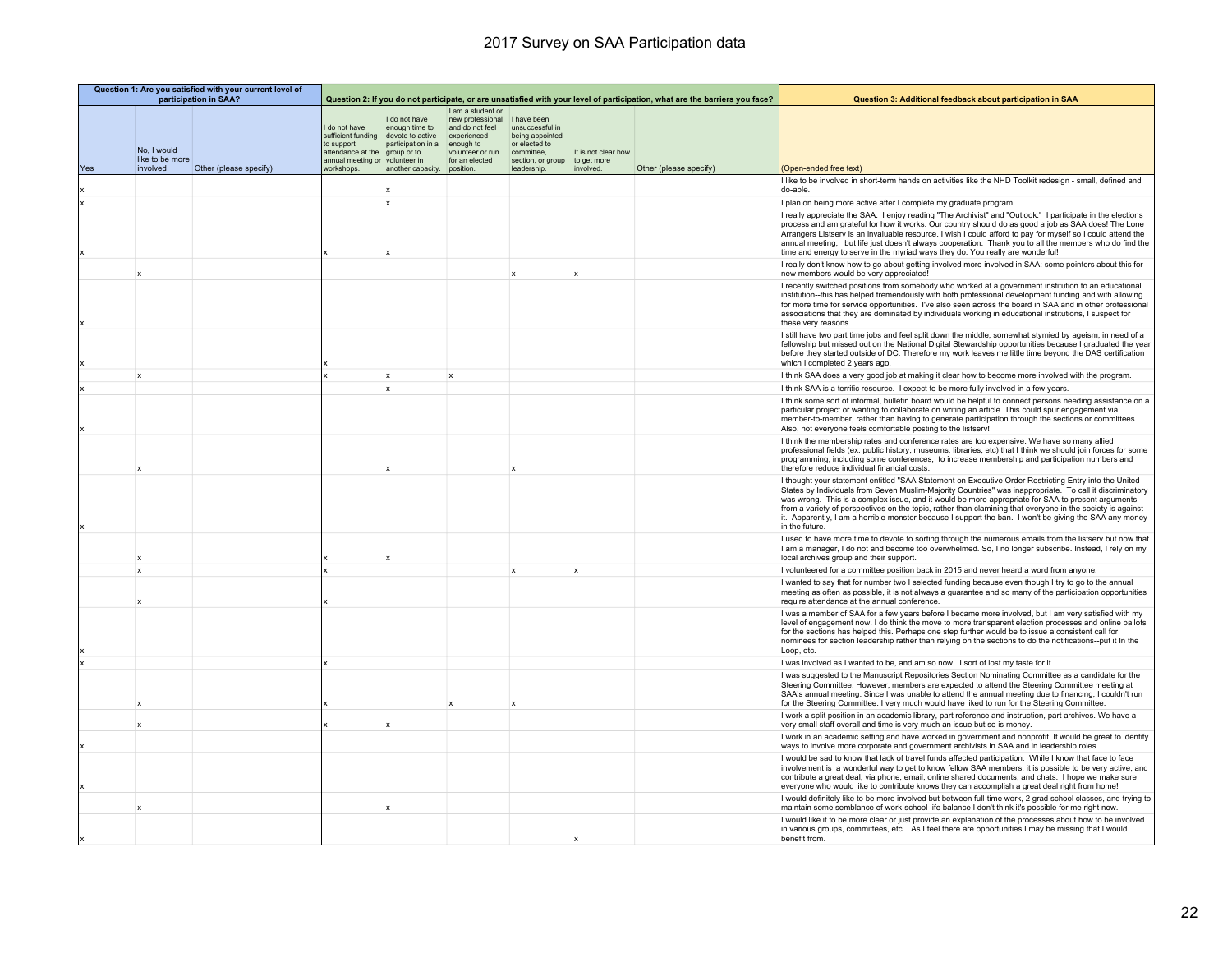| Question 1: Are you satisfied with your current level of<br>participation in SAA? |                                            |                        |                                                                                                        |                                                                                                                               | Question 2: If you do not participate, or are unsatisfied with your level of participation, what are the barriers you face?             |                                                                                                                     |                                                 | Question 3: Additional feedback about participation in SAA |                                                                                                                                                                                                                                                                                                                                                                                                                                                                                                                                                                                                                                                                                                                                                                                                                                                                                                                                                                                                                                                       |
|-----------------------------------------------------------------------------------|--------------------------------------------|------------------------|--------------------------------------------------------------------------------------------------------|-------------------------------------------------------------------------------------------------------------------------------|-----------------------------------------------------------------------------------------------------------------------------------------|---------------------------------------------------------------------------------------------------------------------|-------------------------------------------------|------------------------------------------------------------|-------------------------------------------------------------------------------------------------------------------------------------------------------------------------------------------------------------------------------------------------------------------------------------------------------------------------------------------------------------------------------------------------------------------------------------------------------------------------------------------------------------------------------------------------------------------------------------------------------------------------------------------------------------------------------------------------------------------------------------------------------------------------------------------------------------------------------------------------------------------------------------------------------------------------------------------------------------------------------------------------------------------------------------------------------|
| Yes                                                                               | No, I would<br>like to be more<br>involved | Other (please specify) | do not have<br>sufficient funding<br>to support<br>attendance at the<br>annual meeting or<br>workshops | I do not have<br>enough time to<br>devote to active<br>participation in a<br>group or to<br>volunteer in<br>another capacity. | I am a student or<br>new professional<br>and do not feel<br>experienced<br>enough to<br>volunteer or run<br>for an elected<br>position. | I have been<br>unsuccessful in<br>being appointed<br>or elected to<br>committee,<br>section, or group<br>leadership | It is not clear how<br>to get more<br>involved. | Other (please specify)                                     | (Open-ended free text)                                                                                                                                                                                                                                                                                                                                                                                                                                                                                                                                                                                                                                                                                                                                                                                                                                                                                                                                                                                                                                |
|                                                                                   |                                            |                        |                                                                                                        |                                                                                                                               |                                                                                                                                         |                                                                                                                     |                                                 |                                                            | I would like to attend at least part of some annual meetings, but cannot afford it. I live near Washington<br>DC and in the past have attended for one day, but even that cost has gotten outrageous. Overall, SAA<br>is very expensive, and I have considered dropping my membership. I find my regional association is<br>very much more cost effective and conference offerings are more helpful to be. SAA seems only to aim<br>at large to huge institutions.                                                                                                                                                                                                                                                                                                                                                                                                                                                                                                                                                                                    |
|                                                                                   |                                            |                        |                                                                                                        |                                                                                                                               |                                                                                                                                         |                                                                                                                     |                                                 |                                                            | I would like to be more involved, but I do not have enough time to devote. My work place is supportive,<br>but our staff is small and I can't take time off to attend more meetings or participate in conference calls.                                                                                                                                                                                                                                                                                                                                                                                                                                                                                                                                                                                                                                                                                                                                                                                                                               |
|                                                                                   |                                            |                        |                                                                                                        |                                                                                                                               |                                                                                                                                         |                                                                                                                     |                                                 |                                                            | I would love to participate more in SAA. As a new professional I recognize that in order to obtain tenure I<br>need to be active and provide service to our profession. I'm just not very sure how to start. I'm not a CA,<br>but plan on becoming one. I quess I'm just feeling like a newb to it all. Currently, I am unable to attend<br>the large SAA meeting due to lack of enough professional funds, but this is definitely in my on my list in<br>my three year plan.                                                                                                                                                                                                                                                                                                                                                                                                                                                                                                                                                                         |
|                                                                                   |                                            |                        |                                                                                                        |                                                                                                                               |                                                                                                                                         |                                                                                                                     |                                                 |                                                            | I would participate more, but I don't currently have time and my job is temporary (grant-funded). I can't<br>take on responsibilities not knowing what my career and life will look like in a year.                                                                                                                                                                                                                                                                                                                                                                                                                                                                                                                                                                                                                                                                                                                                                                                                                                                   |
|                                                                                   |                                            |                        |                                                                                                        |                                                                                                                               |                                                                                                                                         |                                                                                                                     |                                                 |                                                            | I would suggest the Sections have more "at-large" steering committee members to allow new/young<br>professionals to see how the committees operate before nominating themselves (or being nominated) for<br>officer positions. It would take a little of the uncertainty out of what they might be getting into.                                                                                                                                                                                                                                                                                                                                                                                                                                                                                                                                                                                                                                                                                                                                      |
|                                                                                   |                                            |                        |                                                                                                        |                                                                                                                               |                                                                                                                                         |                                                                                                                     |                                                 |                                                            | I'd love to see a more robust "virtual conference" model for watching and interacting with the conference<br>at a distance.                                                                                                                                                                                                                                                                                                                                                                                                                                                                                                                                                                                                                                                                                                                                                                                                                                                                                                                           |
|                                                                                   |                                            |                        |                                                                                                        |                                                                                                                               |                                                                                                                                         |                                                                                                                     |                                                 |                                                            | I'm currently satisfied with my participation, and feel that SAA has offered plenty of opportunity to stay<br>engaged.                                                                                                                                                                                                                                                                                                                                                                                                                                                                                                                                                                                                                                                                                                                                                                                                                                                                                                                                |
|                                                                                   | x                                          |                        |                                                                                                        | $\mathbf{x}$                                                                                                                  | $\mathbf{x}$                                                                                                                            | ¥                                                                                                                   | $\mathbf{x}$                                    |                                                            | I'm currently seeking employment. I don't have a bachelor or masters degree in archiving but I'm willing<br>to start at a low level job.                                                                                                                                                                                                                                                                                                                                                                                                                                                                                                                                                                                                                                                                                                                                                                                                                                                                                                              |
|                                                                                   |                                            |                        |                                                                                                        |                                                                                                                               |                                                                                                                                         |                                                                                                                     |                                                 |                                                            | I'm fortunate enough to work for an institution that recognizes the importance of professional<br>development/participation. My trip the the SAA annual conference has been funded by my institution for<br>the past couple years. I know that funding and time can be major barriers to meaningful participation.                                                                                                                                                                                                                                                                                                                                                                                                                                                                                                                                                                                                                                                                                                                                    |
|                                                                                   |                                            |                        |                                                                                                        |                                                                                                                               |                                                                                                                                         |                                                                                                                     |                                                 |                                                            | I'm fortunate in that my institution supports my participation but I think all of the above points are valid<br>barriers that many face.                                                                                                                                                                                                                                                                                                                                                                                                                                                                                                                                                                                                                                                                                                                                                                                                                                                                                                              |
|                                                                                   |                                            |                        |                                                                                                        |                                                                                                                               |                                                                                                                                         |                                                                                                                     |                                                 |                                                            | I'm happy                                                                                                                                                                                                                                                                                                                                                                                                                                                                                                                                                                                                                                                                                                                                                                                                                                                                                                                                                                                                                                             |
|                                                                                   |                                            |                        |                                                                                                        |                                                                                                                               |                                                                                                                                         |                                                                                                                     | $\mathbf{x}$                                    |                                                            | I'm not really sure what level of participation is expected.                                                                                                                                                                                                                                                                                                                                                                                                                                                                                                                                                                                                                                                                                                                                                                                                                                                                                                                                                                                          |
|                                                                                   |                                            |                        |                                                                                                        |                                                                                                                               |                                                                                                                                         |                                                                                                                     |                                                 |                                                            | I'm often uncertain about whether or not I want to be more involved, the more I learn about the way the<br>organization actually operates.                                                                                                                                                                                                                                                                                                                                                                                                                                                                                                                                                                                                                                                                                                                                                                                                                                                                                                            |
|                                                                                   |                                            |                        |                                                                                                        |                                                                                                                               |                                                                                                                                         |                                                                                                                     |                                                 |                                                            | I'm pleased to see that SAA has been doing more lightening talks at the annual conference. Lightening<br>talks are a very effective way of getting more archivists involved in sessions. They also force presenters<br>to get right to a point, rather than rambling. Thus, lightening talks give the audience more to think about<br>and take awav.:)                                                                                                                                                                                                                                                                                                                                                                                                                                                                                                                                                                                                                                                                                                |
|                                                                                   |                                            |                        |                                                                                                        | $\boldsymbol{\mathsf{x}}$                                                                                                     |                                                                                                                                         |                                                                                                                     |                                                 |                                                            | I've been focusing my efforts more in the state and a region of the state.                                                                                                                                                                                                                                                                                                                                                                                                                                                                                                                                                                                                                                                                                                                                                                                                                                                                                                                                                                            |
|                                                                                   |                                            |                        |                                                                                                        |                                                                                                                               |                                                                                                                                         |                                                                                                                     |                                                 |                                                            | I've had difficulty finding others to partner with on presentations. I'm an introvert and it's not easy to<br>make small talk. Seems there should be clearer ways to find others for meaningful collaboration than<br>through the haphazard meet ups at conferences and scattered listservs or google docs.                                                                                                                                                                                                                                                                                                                                                                                                                                                                                                                                                                                                                                                                                                                                           |
|                                                                                   |                                            |                        |                                                                                                        |                                                                                                                               |                                                                                                                                         |                                                                                                                     |                                                 |                                                            | I've recently been appointed to a section, but there's practically zero effort required from me in my<br>position - I've proactively asked if I can do anything, but was informed was really happening at the<br>moment (which was 4 months ago). Nothing has happened since. Also, prior to last year's conference, I<br>submitted papers to the annual conference, as well as attempted to get elected to ANY group associated<br>with SAA, and was largely unsuccessful. After two years of trying, I almost gave up on SAA entirely, and<br>I would imagine that many others feel the same way. Now, even after having completed a presentation<br>at SAA, I would rather not submit another paper because of my earlier experiences - it's been a bit<br>discouraging                                                                                                                                                                                                                                                                            |
|                                                                                   |                                            |                        |                                                                                                        |                                                                                                                               |                                                                                                                                         |                                                                                                                     |                                                 |                                                            | Imposter sydrome also has probably something to do with my lack of involvement in SAA. And I figure<br>volunteers probably really aren't needed anyways  Thanks for asking!                                                                                                                                                                                                                                                                                                                                                                                                                                                                                                                                                                                                                                                                                                                                                                                                                                                                           |
|                                                                                   |                                            |                        |                                                                                                        |                                                                                                                               |                                                                                                                                         |                                                                                                                     |                                                 |                                                            | Institutional support for conference attendance is dwindling across our profession. I have not been<br>supported to participate in an SAA conference since 2005. My workplace - state government - will not<br>pay for any of it even when I am speaking or have been an officer in an active Section. This is a real<br>problem as in latter years I have had to stay in hostels and in camp grounds in order to make the<br>conference even semi-affordable paying all expenses out of my own pocket. My salary is ~\$50,00/yr<br>and I have been in the profession for 28 years. Think about a new professional just out of school and<br>making \$35,000/yr, paying off college loans, and trying to be involved in SAA with no institutional<br>support. They are totally priced out by the current high registration fees not to mention the expense of<br>the typical conference hotel. We have got to do something about keeping registration fees down -<br>maybe basing the registration fee on salary, too, just like the annual dues are. |
|                                                                                   |                                            |                        |                                                                                                        |                                                                                                                               |                                                                                                                                         |                                                                                                                     |                                                 |                                                            | It always seems like the people appointed to leadership or committee positions in SAA come from the<br>same small pool of people who went to or have jobs at the 'big' schools and are located on either coast.<br>There needs to be more geographic and institutional diversity in appointments along with a diversity in<br>skills and backgrounds.                                                                                                                                                                                                                                                                                                                                                                                                                                                                                                                                                                                                                                                                                                 |
|                                                                                   |                                            |                        |                                                                                                        |                                                                                                                               |                                                                                                                                         |                                                                                                                     |                                                 |                                                            | It can feel like SAA only wants published authors from big name institutions to participate. While their<br>expertise is welcome, the practicing archivist in a variety of institutions also has plenty offer SAA. Theory<br>is just step one, asking those who implement this theory into practice to participate is also valuable.                                                                                                                                                                                                                                                                                                                                                                                                                                                                                                                                                                                                                                                                                                                  |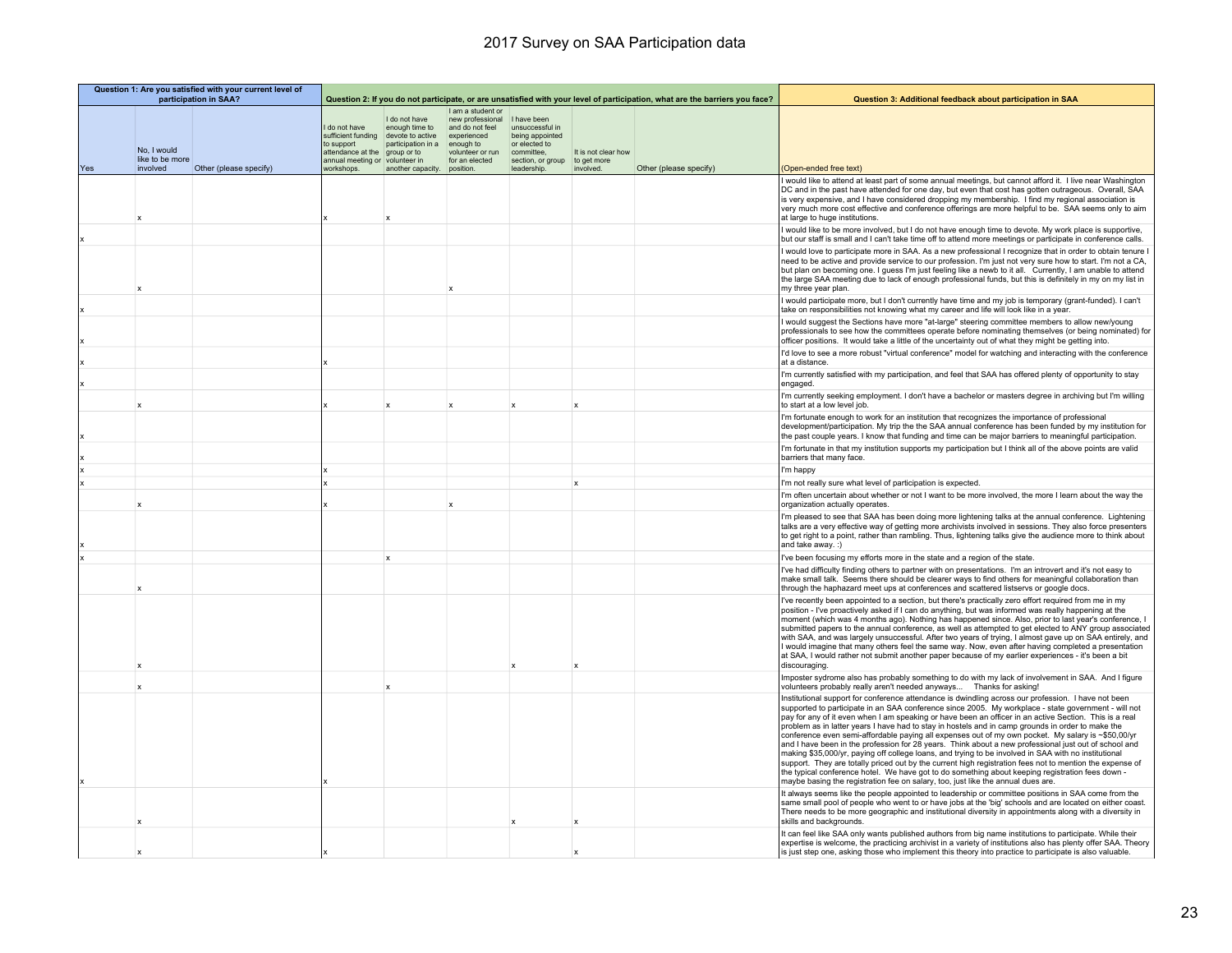|     | Question 1: Are you satisfied with your current level of<br>participation in SAA? |                        |                                                                                                                      |                                                                                                               | Question 2: If you do not participate, or are unsatisfied with your level of participation, what are the barriers you face?                         |                                                                                                      |                                                 | Question 3: Additional feedback about participation in SAA |                                                                                                                                                                                                                                                                                                                                                                                                                                                                                                                                                                                                                                             |
|-----|-----------------------------------------------------------------------------------|------------------------|----------------------------------------------------------------------------------------------------------------------|---------------------------------------------------------------------------------------------------------------|-----------------------------------------------------------------------------------------------------------------------------------------------------|------------------------------------------------------------------------------------------------------|-------------------------------------------------|------------------------------------------------------------|---------------------------------------------------------------------------------------------------------------------------------------------------------------------------------------------------------------------------------------------------------------------------------------------------------------------------------------------------------------------------------------------------------------------------------------------------------------------------------------------------------------------------------------------------------------------------------------------------------------------------------------------|
| Yes | No. I would<br>like to be more<br>involved                                        | Other (please specify) | do not have<br>sufficient funding<br>to support<br>attendance at the<br>annual meeting or volunteer in<br>vorkshops. | I do not have<br>enough time to<br>devote to active<br>participation in a<br>aroup or to<br>another capacity. | I am a student or<br>new professional I have been<br>and do not feel<br>experienced<br>enough to<br>volunteer or run<br>for an elected<br>position. | unsuccessful in<br>being appointed<br>or elected to<br>committee.<br>section, or group<br>leadership | It is not clear how<br>to get more<br>involved. | Other (please specify)                                     | (Open-ended free text)                                                                                                                                                                                                                                                                                                                                                                                                                                                                                                                                                                                                                      |
|     | $\mathbf{x}$                                                                      |                        |                                                                                                                      | $\mathbf{x}$                                                                                                  |                                                                                                                                                     |                                                                                                      |                                                 |                                                            | It is easy to get involved. It is hard to make the time to get involved.                                                                                                                                                                                                                                                                                                                                                                                                                                                                                                                                                                    |
|     |                                                                                   |                        |                                                                                                                      |                                                                                                               |                                                                                                                                                     |                                                                                                      |                                                 |                                                            | It is expensive to go to conferences and such, but on top of that some of my participation has been pretty                                                                                                                                                                                                                                                                                                                                                                                                                                                                                                                                  |
|     |                                                                                   |                        |                                                                                                                      |                                                                                                               |                                                                                                                                                     | $\boldsymbol{\mathsf{x}}$                                                                            |                                                 |                                                            | lackluster in seeing it help me professionally.                                                                                                                                                                                                                                                                                                                                                                                                                                                                                                                                                                                             |
|     |                                                                                   |                        |                                                                                                                      |                                                                                                               |                                                                                                                                                     |                                                                                                      |                                                 |                                                            | It seems to me that there are plenty of ways to get involved in SAA, whether one can attend annual<br>meetings regularly or not, although more opportunities to participate on committees virtually would be<br>appreciated by some.                                                                                                                                                                                                                                                                                                                                                                                                        |
|     |                                                                                   |                        |                                                                                                                      |                                                                                                               |                                                                                                                                                     |                                                                                                      |                                                 |                                                            | It took me years to get the name recognition to win SAA elections or to get selected for volunteer work.<br>More transparency about how the VP slots volunteers, how many people apply, how many people<br>participate in section leadership and the mentorship program, etc would be really useful. If SAA releases<br>that information, it's not at in a form that I can revisit, like Archival Outlook, and I don't remember seeing<br>those numbers at the annual membership meeting (tho I could be wrong)                                                                                                                             |
|     | $\mathbf x$                                                                       |                        |                                                                                                                      |                                                                                                               |                                                                                                                                                     |                                                                                                      |                                                 |                                                            | It would be great if there was a section on the SAA website called "Get Involved" that explained exactly<br>how one can participate in the various committees, sections, etc.                                                                                                                                                                                                                                                                                                                                                                                                                                                               |
|     |                                                                                   |                        |                                                                                                                      |                                                                                                               |                                                                                                                                                     |                                                                                                      |                                                 |                                                            | It would be helpful for me to have examples from SAA leadership about how they first got more involved<br>as a new professional. I am also hesitant to volunteer for a position or run for an elected position<br>because I am working in a contract-based grant-funded position and I do not know if I will have funding<br>to attend the annual conference each year. I am more likely to attend local events or volunteer in a local<br>setting because I do not have the funding to attend a conference that is far away.                                                                                                               |
|     | $\mathbf{x}$                                                                      |                        |                                                                                                                      | $\mathbf{x}$                                                                                                  | $\mathbf{x}$                                                                                                                                        |                                                                                                      | $\mathbf{x}$                                    |                                                            | It's expensive!                                                                                                                                                                                                                                                                                                                                                                                                                                                                                                                                                                                                                             |
|     |                                                                                   |                        |                                                                                                                      |                                                                                                               |                                                                                                                                                     |                                                                                                      |                                                 |                                                            | It's kind of a weird complaint, but sometimes it can be difficult to determine if I'm volunteering too much,<br>and potentially taking an opportunity away from someone else. I don't know if you have more volunteers<br>than opportunities, opportunities than volunteers, or if that depends on the committee. I quess (if<br>feasible) it might be useful to provide more contextual information (we really need volunteers here!) for<br>example. Just a suggestion, SAA does good work and I would volunteer more, but I don't want to be<br>greedy either. Thank you.                                                                |
|     |                                                                                   |                        |                                                                                                                      |                                                                                                               |                                                                                                                                                     |                                                                                                      |                                                 |                                                            | It's one of my favorite things!!                                                                                                                                                                                                                                                                                                                                                                                                                                                                                                                                                                                                            |
|     | $\mathbf x$                                                                       |                        |                                                                                                                      |                                                                                                               |                                                                                                                                                     |                                                                                                      | $\mathbf x$                                     |                                                            | It's seems very big and the upper levels seem very exclusive. It's also cost prohibitive                                                                                                                                                                                                                                                                                                                                                                                                                                                                                                                                                    |
|     |                                                                                   |                        |                                                                                                                      |                                                                                                               |                                                                                                                                                     |                                                                                                      |                                                 |                                                            | Keep prices more affordable, please!                                                                                                                                                                                                                                                                                                                                                                                                                                                                                                                                                                                                        |
|     | $\mathbf x$                                                                       |                        |                                                                                                                      |                                                                                                               |                                                                                                                                                     |                                                                                                      |                                                 |                                                            | Lack of managerial support in professional development.                                                                                                                                                                                                                                                                                                                                                                                                                                                                                                                                                                                     |
|     |                                                                                   |                        |                                                                                                                      |                                                                                                               |                                                                                                                                                     |                                                                                                      |                                                 |                                                            | Life is choice. I juggle going to a number of conferences each year, so I cannot go to SAA every year.<br>Funding and time are resources. But I do have concern that the cost of going to SAA is difficult for entry-<br>level people, and I'd like to encourage continued efforts to include non-affiliated archivists, scholars,<br>students, and entry-level archivists, as well as people from smaller institutions.                                                                                                                                                                                                                    |
|     |                                                                                   |                        |                                                                                                                      |                                                                                                               |                                                                                                                                                     |                                                                                                      |                                                 |                                                            | Looking back when I was starting my career, I think having a mentor that advises on networking or just<br>having someone introduce me to people would have been helpful. I seek professional mentors on my<br>own now, but didn't have the wherewithal to do it when I was a beginning professional.                                                                                                                                                                                                                                                                                                                                        |
|     |                                                                                   |                        |                                                                                                                      |                                                                                                               |                                                                                                                                                     |                                                                                                      |                                                 |                                                            | Love the Lone Arrangers site.                                                                                                                                                                                                                                                                                                                                                                                                                                                                                                                                                                                                               |
|     |                                                                                   |                        |                                                                                                                      |                                                                                                               |                                                                                                                                                     |                                                                                                      |                                                 |                                                            | Luckily I have some institutional support when it comes to attending the SAA annual meeting, but the<br>cost is high and I can see it being a major barrier to many people being able to attend.                                                                                                                                                                                                                                                                                                                                                                                                                                            |
|     |                                                                                   |                        |                                                                                                                      |                                                                                                               |                                                                                                                                                     |                                                                                                      |                                                 |                                                            | Meetings, programs, classes are not close enough to attend.                                                                                                                                                                                                                                                                                                                                                                                                                                                                                                                                                                                 |
|     |                                                                                   |                        |                                                                                                                      |                                                                                                               |                                                                                                                                                     |                                                                                                      |                                                 |                                                            | Membership dues, annual meeting registration, and workshop registrations are too high; also the new<br>A&D is a joke with the new requirements against online courses and is pretty much prohibitive of sharing<br>the information within an institutional membership. This is a shame given the success of the DAS<br>program; I will not be participating in the A&D program for this reason.                                                                                                                                                                                                                                             |
|     |                                                                                   |                        |                                                                                                                      |                                                                                                               |                                                                                                                                                     |                                                                                                      |                                                 |                                                            | Membership fees are expensive for paraprofessionals with MLIS' who do not yet have professional<br>positions. It's unclear how paying that much money for a membership is beneficial to your career,<br>especially if you do not have the funding to attend meetings and workshops                                                                                                                                                                                                                                                                                                                                                          |
|     |                                                                                   |                        |                                                                                                                      | $\mathbf x$                                                                                                   |                                                                                                                                                     |                                                                                                      |                                                 |                                                            | Membership fees are high, especially for young professionals!!                                                                                                                                                                                                                                                                                                                                                                                                                                                                                                                                                                              |
|     |                                                                                   |                        |                                                                                                                      |                                                                                                               |                                                                                                                                                     |                                                                                                      |                                                 |                                                            | Membership is way, way too expensive!! I cannot justify membership fees, and feel that I do not<br>professionally benefit from SAA. I have let my membership lapse, though I am very interested and active<br>in the archival profession (reading literature, presenting at conferences, etc).                                                                                                                                                                                                                                                                                                                                              |
|     |                                                                                   |                        |                                                                                                                      |                                                                                                               |                                                                                                                                                     |                                                                                                      |                                                 |                                                            | My organization has very limited funds for professional development. I can only participate if I have a<br>specific reason, such as being appointed to a committee or having a session proposal accepted because<br>my attending means there is no money left for other staff to attend professional development<br>opportunities in their fields. I realize nothing replaces an in person meeting, but with existing technology<br>we should be able to find ways to include those who are unable to travel for whatever reason. I think this<br>would help create more diversity in terms of the type of institution able to participate. |
|     |                                                                                   |                        |                                                                                                                      |                                                                                                               |                                                                                                                                                     |                                                                                                      |                                                 |                                                            | my participation may be limited but I do utilize the resources which are the most important part.                                                                                                                                                                                                                                                                                                                                                                                                                                                                                                                                           |
|     |                                                                                   |                        |                                                                                                                      |                                                                                                               |                                                                                                                                                     |                                                                                                      |                                                 |                                                            | My participation would need to be virtual or voice communication. I volunteer at a museum in the<br>documents and manuscript area and am on the Board of the museum. I am not funded from the museum<br>to take trips. It would be helpful to have maybe a list of activities or projects that need to get done and<br>ask for participation that way. I am quite busy and projects that would require short periods of time might<br>better fit my needs and people in my situation. A direct email to members would be more effective, I think<br>instead of posting on the website. By the way, I have skills.                           |
|     |                                                                                   |                        |                                                                                                                      |                                                                                                               |                                                                                                                                                     |                                                                                                      |                                                 |                                                            | My perception is that there is ample opportunity to participate in SAA to the level one would want to.<br>Thanks for asking!                                                                                                                                                                                                                                                                                                                                                                                                                                                                                                                |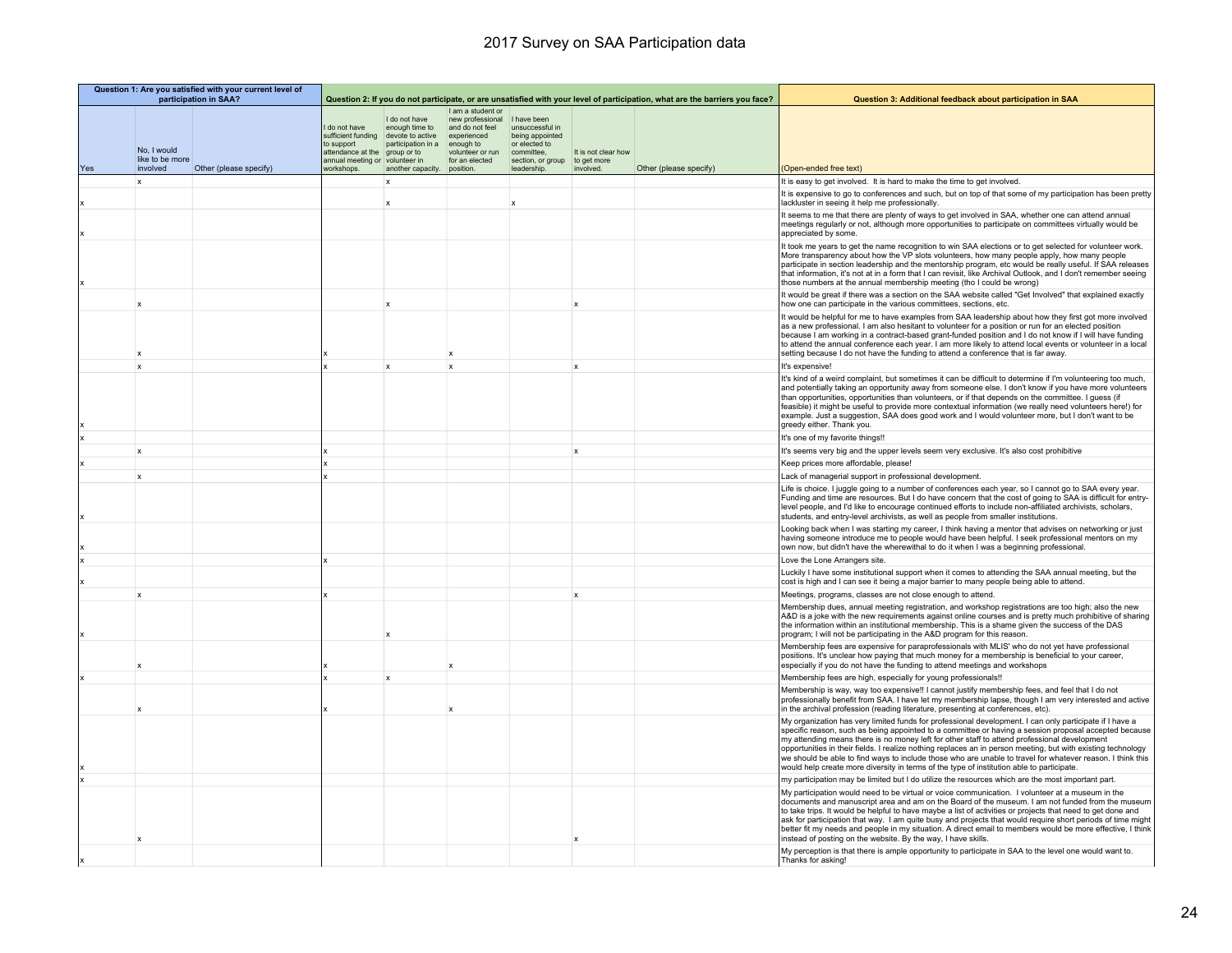|     | Question 1: Are you satisfied with your current level of<br>participation in SAA? |                        |                                                                                                           |                                                                                                          | Question 2: If you do not participate, or are unsatisfied with your level of participation, what are the barriers you face? |                                                                                                                      |                                                 | Question 3: Additional feedback about participation in SAA |                                                                                                                                                                                                                                                                                                                                                                                                                                                                                                                                                                                                                                                                                                                                                                                                                                                                                                         |
|-----|-----------------------------------------------------------------------------------|------------------------|-----------------------------------------------------------------------------------------------------------|----------------------------------------------------------------------------------------------------------|-----------------------------------------------------------------------------------------------------------------------------|----------------------------------------------------------------------------------------------------------------------|-------------------------------------------------|------------------------------------------------------------|---------------------------------------------------------------------------------------------------------------------------------------------------------------------------------------------------------------------------------------------------------------------------------------------------------------------------------------------------------------------------------------------------------------------------------------------------------------------------------------------------------------------------------------------------------------------------------------------------------------------------------------------------------------------------------------------------------------------------------------------------------------------------------------------------------------------------------------------------------------------------------------------------------|
| Yes | No, I would<br>like to be more<br>involved                                        | Other (please specify) | I do not have<br>sufficient funding<br>to support<br>attendance at the<br>annual meeting or<br>workshops. | I do not have<br>enough time to<br>devote to active<br>participation in a<br>group or to<br>volunteer in | I am a student or<br>new professional<br>and do not feel<br>experienced<br>enough to<br>volunteer or run<br>for an elected  | I have been<br>unsuccessful in<br>being appointed<br>or elected to<br>committee.<br>section, or group<br>leadership. | It is not clear how<br>to get more<br>involved. | Other (please specify)                                     | (Open-ended free text)                                                                                                                                                                                                                                                                                                                                                                                                                                                                                                                                                                                                                                                                                                                                                                                                                                                                                  |
|     |                                                                                   |                        |                                                                                                           | another capacity.                                                                                        | position.                                                                                                                   |                                                                                                                      |                                                 |                                                            | My work overlaps with other organizations (primarily RBMS) and I cannot afford to be actively involved in                                                                                                                                                                                                                                                                                                                                                                                                                                                                                                                                                                                                                                                                                                                                                                                               |
|     | X                                                                                 |                        |                                                                                                           |                                                                                                          |                                                                                                                             |                                                                                                                      |                                                 |                                                            | all of them. Membership fees are simply too high.                                                                                                                                                                                                                                                                                                                                                                                                                                                                                                                                                                                                                                                                                                                                                                                                                                                       |
|     |                                                                                   |                        |                                                                                                           | $\boldsymbol{\mathsf{x}}$                                                                                | $\mathbf x$                                                                                                                 |                                                                                                                      |                                                 |                                                            | New member learning the ropes. Once more experienced in what the SAA has to offer I could see<br>participating more.                                                                                                                                                                                                                                                                                                                                                                                                                                                                                                                                                                                                                                                                                                                                                                                    |
|     | x                                                                                 |                        |                                                                                                           |                                                                                                          |                                                                                                                             | $\boldsymbol{\mathsf{x}}$                                                                                            |                                                 |                                                            | no comment                                                                                                                                                                                                                                                                                                                                                                                                                                                                                                                                                                                                                                                                                                                                                                                                                                                                                              |
|     | $\mathsf{x}$                                                                      |                        |                                                                                                           |                                                                                                          | $\mathbf{x}$                                                                                                                |                                                                                                                      |                                                 |                                                            | None                                                                                                                                                                                                                                                                                                                                                                                                                                                                                                                                                                                                                                                                                                                                                                                                                                                                                                    |
|     |                                                                                   |                        |                                                                                                           |                                                                                                          |                                                                                                                             |                                                                                                                      |                                                 |                                                            | none                                                                                                                                                                                                                                                                                                                                                                                                                                                                                                                                                                                                                                                                                                                                                                                                                                                                                                    |
|     |                                                                                   |                        |                                                                                                           | $\mathbf{x}$                                                                                             |                                                                                                                             |                                                                                                                      |                                                 |                                                            | None.                                                                                                                                                                                                                                                                                                                                                                                                                                                                                                                                                                                                                                                                                                                                                                                                                                                                                                   |
|     |                                                                                   |                        |                                                                                                           | $\boldsymbol{\mathsf{x}}$                                                                                |                                                                                                                             |                                                                                                                      |                                                 |                                                            | Not enough time                                                                                                                                                                                                                                                                                                                                                                                                                                                                                                                                                                                                                                                                                                                                                                                                                                                                                         |
|     |                                                                                   |                        |                                                                                                           |                                                                                                          |                                                                                                                             |                                                                                                                      |                                                 |                                                            | Offer more courses and workshops online.  Offer more resources for support staff. Not every member                                                                                                                                                                                                                                                                                                                                                                                                                                                                                                                                                                                                                                                                                                                                                                                                      |
|     | $\mathbf x$                                                                       |                        |                                                                                                           |                                                                                                          |                                                                                                                             |                                                                                                                      |                                                 |                                                            | is an archivist                                                                                                                                                                                                                                                                                                                                                                                                                                                                                                                                                                                                                                                                                                                                                                                                                                                                                         |
|     |                                                                                   |                        |                                                                                                           |                                                                                                          |                                                                                                                             |                                                                                                                      |                                                 |                                                            | One of the things you might want to consider is that while SAA needs to focus on how to include new(er)<br>professionals, more seasoned professionals, particularly past-presidents and past Council members are<br>often "put out to pasture" (or perceive they are) once they have served--there is a real challenge in<br>finding the way to ensure opportunities for our colleagues of every age grouping/years of experience,<br>and each "generation" has something to offer SAA.                                                                                                                                                                                                                                                                                                                                                                                                                 |
|     |                                                                                   |                        |                                                                                                           |                                                                                                          |                                                                                                                             |                                                                                                                      |                                                 |                                                            | One suggestion---as a "newbie" member, i signed up for different workshops and still learning my way<br>around the SAA website and all it has to offer.  Perhaps having a "newbie" toolkit that takes you thru<br>basic info and questions you generally have as a new member. There may already be something like<br>thisor even a quick video that introduces to things. Just a suggestion. You get hit with and inundated<br>with soooo much, this may help people get their footing quicker and better understand how and where<br>they can participate. Have a good weekend! A happy SAA "newbie" member!                                                                                                                                                                                                                                                                                          |
|     |                                                                                   |                        |                                                                                                           |                                                                                                          |                                                                                                                             |                                                                                                                      |                                                 |                                                            | Our institution has had severe cutbacks and we don't receive any sort of travel funds. Therefore, I've had<br>to focus upon participating in local conferences or workshops. I do miss participating in SAA, as I felt I<br>learned a lot from the pre-conference workshops, as well as the conference sessions and interaction<br>with colleagues.                                                                                                                                                                                                                                                                                                                                                                                                                                                                                                                                                     |
|     |                                                                                   |                        |                                                                                                           |                                                                                                          |                                                                                                                             |                                                                                                                      |                                                 |                                                            | Overall funding for professional development is a huge barrier when I don't even have a dedicated<br>budget for my day to day work in my institution. Membership cost alone is a sacrifice at \$21,000 a year<br>salary.                                                                                                                                                                                                                                                                                                                                                                                                                                                                                                                                                                                                                                                                                |
|     |                                                                                   |                        |                                                                                                           |                                                                                                          |                                                                                                                             |                                                                                                                      |                                                 |                                                            | Participation in leadership especially program committee has always appeared very cliquish to me. I<br>have been a member for decades and tried to get on two program committees but never even heard<br>back. Always appear to be filled with "friends" or colleagues of the chairs. This has discouraged me<br>from volunteering further. Especially discouraged about awards. This committee needs to be more<br>proactive identifying worthy recipients besides just reacting to nominations. Perhaps SAA membership<br>coordinators could reassess their role to help get more people involved in SAA activities.                                                                                                                                                                                                                                                                                  |
|     |                                                                                   |                        |                                                                                                           |                                                                                                          |                                                                                                                             |                                                                                                                      |                                                 |                                                            | Perhaps it is available and I just missed it, but it would be helpful to include time commitments when<br>asking for individuals to serve on committees. I am heavily involved with two other archival<br>organizations (one local and one national) and while I would like to become more involved with SAA, the<br>lack of information about the time commitment involved makes me hesitant.                                                                                                                                                                                                                                                                                                                                                                                                                                                                                                          |
|     |                                                                                   |                        |                                                                                                           |                                                                                                          |                                                                                                                             |                                                                                                                      |                                                 |                                                            | Pretty much all I can afford to do is take part in free online workshops and online group communications<br>when I feel brave enough. Some of the people who offer opinions seem very well educated and well-<br>informed and some seem terribly naive and terribly unsuited to the jobs they are doing, but I know it is<br>important to be very careful when offering ideas and opinions on the listservs. One thing that I especially<br>saw was when people working for religious institutions said were grossed out by photographs of<br>deceased nuns and people who had lived their lives in some of these institutions and did not wish to<br>keep them. I found that profoundly ignorant and sad. I felt that these people were in the wrong<br>profession and were not showing the proper respect for the institutions they were working in and for the<br>people they should be remembering. |
|     |                                                                                   |                        |                                                                                                           |                                                                                                          |                                                                                                                             |                                                                                                                      |                                                 |                                                            | Recently I have found it easier to participate in SAA than my regional archival association. That certainly<br>wasn't the case 10 years ago. Kudos to SAA for opening things up to member involvement!                                                                                                                                                                                                                                                                                                                                                                                                                                                                                                                                                                                                                                                                                                  |
|     | x                                                                                 |                        |                                                                                                           | $\mathbf{x}$                                                                                             |                                                                                                                             |                                                                                                                      |                                                 |                                                            | Record and live stream things like the Research Forum that inspire new ideas and partnerships                                                                                                                                                                                                                                                                                                                                                                                                                                                                                                                                                                                                                                                                                                                                                                                                           |
|     | $\boldsymbol{\mathsf{x}}$                                                         |                        |                                                                                                           |                                                                                                          | $\mathbf{x}$                                                                                                                |                                                                                                                      |                                                 |                                                            | Regional events closer to me (New England) would encourage more participation.                                                                                                                                                                                                                                                                                                                                                                                                                                                                                                                                                                                                                                                                                                                                                                                                                          |
|     | $\mathbf x$                                                                       |                        |                                                                                                           |                                                                                                          |                                                                                                                             |                                                                                                                      |                                                 |                                                            | SAA Annual Meetings feel like all of the more experienced archivists have their own acquaintances and<br>colleagues and don't want to be bothered to interact with newer archivists. The meeting feels large and<br>impersonal rather than welcoming.                                                                                                                                                                                                                                                                                                                                                                                                                                                                                                                                                                                                                                                   |
|     | $\mathsf{x}$                                                                      |                        |                                                                                                           |                                                                                                          |                                                                                                                             |                                                                                                                      |                                                 |                                                            | SAA can be intimidating for me as a lone arranger.                                                                                                                                                                                                                                                                                                                                                                                                                                                                                                                                                                                                                                                                                                                                                                                                                                                      |
|     |                                                                                   |                        |                                                                                                           |                                                                                                          |                                                                                                                             |                                                                                                                      |                                                 |                                                            | SAA dues are very high since they relate to income and penalize people in places with high costs of                                                                                                                                                                                                                                                                                                                                                                                                                                                                                                                                                                                                                                                                                                                                                                                                     |
|     |                                                                                   |                        |                                                                                                           |                                                                                                          |                                                                                                                             |                                                                                                                      |                                                 |                                                            | living.<br>SAA feels a bit snobbish to me at times. Who decides who the "cool kids" are and how do we break that                                                                                                                                                                                                                                                                                                                                                                                                                                                                                                                                                                                                                                                                                                                                                                                        |
|     | $\boldsymbol{\mathsf{x}}$                                                         |                        |                                                                                                           |                                                                                                          |                                                                                                                             |                                                                                                                      |                                                 |                                                            | down?                                                                                                                                                                                                                                                                                                                                                                                                                                                                                                                                                                                                                                                                                                                                                                                                                                                                                                   |
|     |                                                                                   |                        |                                                                                                           |                                                                                                          |                                                                                                                             |                                                                                                                      |                                                 |                                                            | SAA feels like it is controlled by university archivists and promotes the interests of university archivists<br>and does not represent the entire archival community.                                                                                                                                                                                                                                                                                                                                                                                                                                                                                                                                                                                                                                                                                                                                   |
|     |                                                                                   |                        |                                                                                                           |                                                                                                          |                                                                                                                             |                                                                                                                      |                                                 |                                                            | SAA for me feels kind of far and distant and like more of a "once-a-year" event. I think if I were to be<br>more involved it would be with a regional/local organization.                                                                                                                                                                                                                                                                                                                                                                                                                                                                                                                                                                                                                                                                                                                               |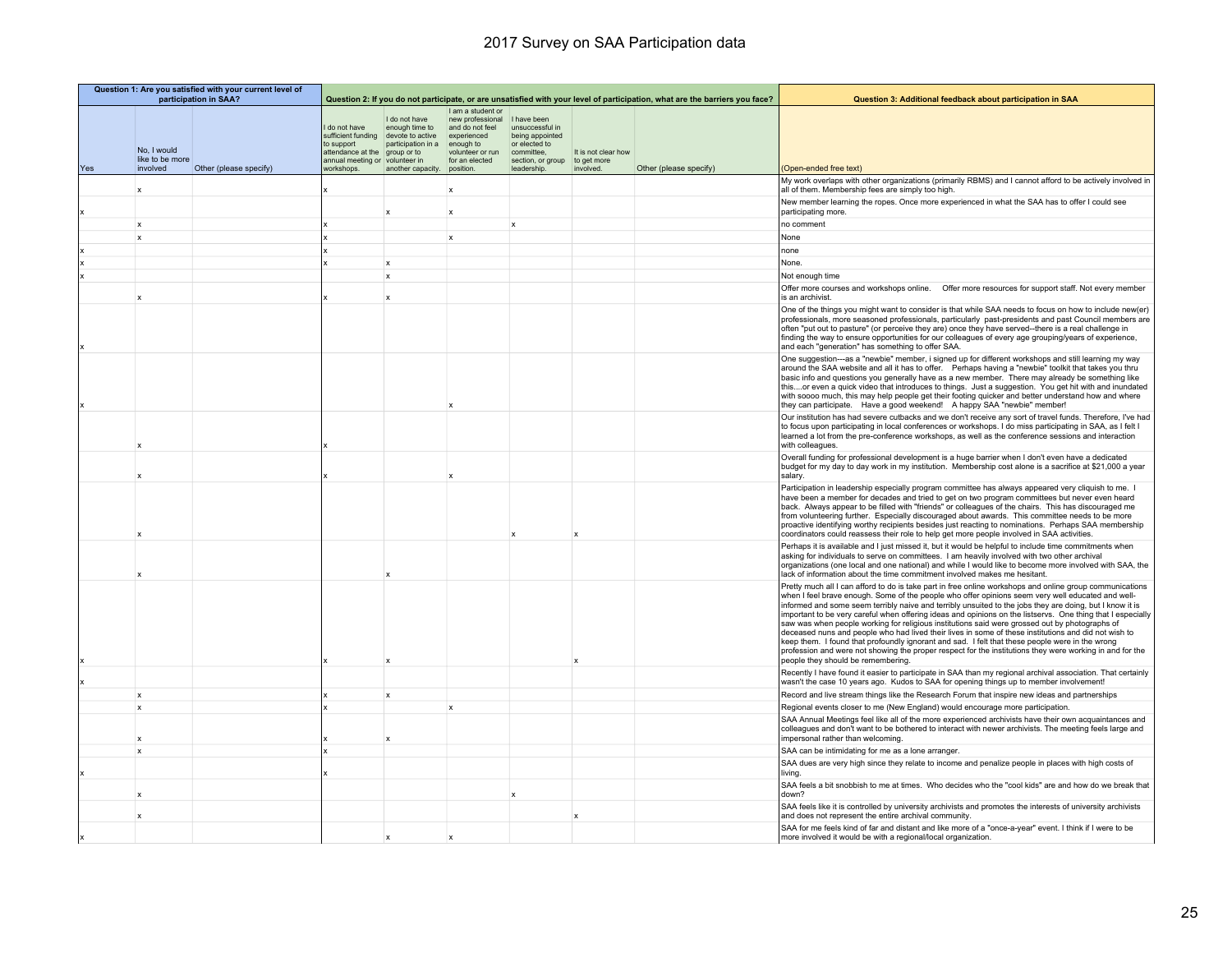|     | Question 1: Are you satisfied with your current level of<br>participation in SAA? |                        |                                                                                                           |                                                                                                                                         | Question 2: If you do not participate, or are unsatisfied with your level of participation, what are the barriers you face? |                                                                                                                      |                                                 | Question 3: Additional feedback about participation in SAA |                                                                                                                                                                                                                                                                                                                                                                                                                                                                                                                                                                                                                                                                                                                                                                                                                                                                                                                                                                                                                                                                                                                                                |
|-----|-----------------------------------------------------------------------------------|------------------------|-----------------------------------------------------------------------------------------------------------|-----------------------------------------------------------------------------------------------------------------------------------------|-----------------------------------------------------------------------------------------------------------------------------|----------------------------------------------------------------------------------------------------------------------|-------------------------------------------------|------------------------------------------------------------|------------------------------------------------------------------------------------------------------------------------------------------------------------------------------------------------------------------------------------------------------------------------------------------------------------------------------------------------------------------------------------------------------------------------------------------------------------------------------------------------------------------------------------------------------------------------------------------------------------------------------------------------------------------------------------------------------------------------------------------------------------------------------------------------------------------------------------------------------------------------------------------------------------------------------------------------------------------------------------------------------------------------------------------------------------------------------------------------------------------------------------------------|
| Yes | No. I would<br>like to be more<br>involved                                        | Other (please specify) | I do not have<br>sufficient funding<br>to support<br>attendance at the<br>annual meeting or<br>workshops. | I do not have<br>enough time to<br>devote to active<br>participation in a<br>aroup or to<br>volunteer in<br>another capacity. position. | I am a student or<br>new professional<br>and do not feel<br>experienced<br>enough to<br>volunteer or run<br>for an elected  | I have been<br>unsuccessful in<br>being appointed<br>or elected to<br>committee.<br>section, or group<br>leadership. | It is not clear how<br>to get more<br>involved. | Other (please specify)                                     | (Open-ended free text)                                                                                                                                                                                                                                                                                                                                                                                                                                                                                                                                                                                                                                                                                                                                                                                                                                                                                                                                                                                                                                                                                                                         |
|     |                                                                                   |                        |                                                                                                           |                                                                                                                                         |                                                                                                                             |                                                                                                                      |                                                 |                                                            | SAA has long had a reputation as being an insular organization where a small group dominates. This<br>was not true 30 years ago and is not true now. New members have never had such opportunities for<br>service.                                                                                                                                                                                                                                                                                                                                                                                                                                                                                                                                                                                                                                                                                                                                                                                                                                                                                                                             |
|     | X                                                                                 |                        |                                                                                                           |                                                                                                                                         |                                                                                                                             |                                                                                                                      |                                                 |                                                            | SAA is a nice, large, professional organization, with fine publications that sets appropriate standards for<br>our work. It does a fine job representing our profession at a national level. It is however inordinately<br>expensive to belong to, with conferences that are too expensive to attend on any sort of ongoing basis<br>(which calls into question the very reason to belong), ignoring entirely the realities of the world in which<br>we work. Recommendation: to better disseminate education, professionalism, knowledge and more,<br>hold smaller, regional events that are shorter and easier to attend, and in more modest locations. Cut<br>membership fees by about 50% and see if that grows the ranks. Meanwhile, realize that SAA competes<br>for membership (and time and dollars) with smaller and more nimble regional archival entities that put on<br>very good and relatively inexpensive conferences, and that are very affordable to belong to. Like many,<br>can more easily partake in those groups, and get support from my institution to attend because I can get<br>on panels, committees, and present. |
|     |                                                                                   |                        |                                                                                                           | $\mathbf{x}$                                                                                                                            |                                                                                                                             |                                                                                                                      |                                                 |                                                            | SAA is wonderful. I wish I had more time to participate!                                                                                                                                                                                                                                                                                                                                                                                                                                                                                                                                                                                                                                                                                                                                                                                                                                                                                                                                                                                                                                                                                       |
|     |                                                                                   |                        |                                                                                                           |                                                                                                                                         |                                                                                                                             |                                                                                                                      |                                                 |                                                            | SAA needs to do more to include members from governments. Too many examples to name here of bias<br>in favor of academic archivists (and I've worked in both).                                                                                                                                                                                                                                                                                                                                                                                                                                                                                                                                                                                                                                                                                                                                                                                                                                                                                                                                                                                 |
|     |                                                                                   |                        |                                                                                                           |                                                                                                                                         |                                                                                                                             |                                                                                                                      |                                                 |                                                            | SAA offers a wide range of ways for new members and students to access services and meetings. So<br>far, so good!                                                                                                                                                                                                                                                                                                                                                                                                                                                                                                                                                                                                                                                                                                                                                                                                                                                                                                                                                                                                                              |
|     | $\mathbf x$                                                                       |                        |                                                                                                           |                                                                                                                                         |                                                                                                                             |                                                                                                                      |                                                 |                                                            | SAA on the whole feels like it is focused on for college and university archivists--it is not as welcoming to<br>government archivists.                                                                                                                                                                                                                                                                                                                                                                                                                                                                                                                                                                                                                                                                                                                                                                                                                                                                                                                                                                                                        |
|     |                                                                                   |                        |                                                                                                           |                                                                                                                                         |                                                                                                                             |                                                                                                                      |                                                 |                                                            | SAA provides a lot of opportunities for involvement, at least that's the way it appears to me having gotten<br>started at a graduate student chapter way back in the late 1990s.                                                                                                                                                                                                                                                                                                                                                                                                                                                                                                                                                                                                                                                                                                                                                                                                                                                                                                                                                               |
|     | $\mathbf{x}$                                                                      |                        |                                                                                                           |                                                                                                                                         |                                                                                                                             |                                                                                                                      |                                                 |                                                            | Setting up remote access for people unable to attend meetings - video, phone, go to meeting, skype, etc                                                                                                                                                                                                                                                                                                                                                                                                                                                                                                                                                                                                                                                                                                                                                                                                                                                                                                                                                                                                                                        |
|     |                                                                                   |                        |                                                                                                           | $\boldsymbol{\mathsf{x}}$                                                                                                               |                                                                                                                             |                                                                                                                      |                                                 |                                                            | Shortage of time due to work load is the no. 1 reason.                                                                                                                                                                                                                                                                                                                                                                                                                                                                                                                                                                                                                                                                                                                                                                                                                                                                                                                                                                                                                                                                                         |
|     |                                                                                   |                        |                                                                                                           |                                                                                                                                         |                                                                                                                             |                                                                                                                      |                                                 |                                                            | Since archives is only one aspect of my work, and a small and underappreciated aspect of the<br>organization I work for, there is little if any encouragement from my executive director to be involved in<br>organizations like SAA. If you could somehow advocate to upper level administrators, that might help<br>them see the value of carving out a little of my time to stay involved.                                                                                                                                                                                                                                                                                                                                                                                                                                                                                                                                                                                                                                                                                                                                                  |
|     | $\boldsymbol{\mathsf{x}}$                                                         |                        |                                                                                                           |                                                                                                                                         |                                                                                                                             |                                                                                                                      |                                                 |                                                            | Sliding scale fees for conferences and workshops would be great.                                                                                                                                                                                                                                                                                                                                                                                                                                                                                                                                                                                                                                                                                                                                                                                                                                                                                                                                                                                                                                                                               |
|     |                                                                                   |                        |                                                                                                           |                                                                                                                                         |                                                                                                                             |                                                                                                                      |                                                 |                                                            | Some of the most interesting initiatives/task forces don't seem to have a way to volunteer unless you<br>know someone. There seems to be a very clear "in" group within SAA where the same people get<br>appointed to multiple committees and annual meeting sessions. I would like to see some sort of cooling-<br>off period that keeps the leadership of SAA groups, committees, and presentations fresh and allows<br>others to get involved. There also needs to be MUCH better communication and call for participation<br>whenever SAA sponsors some kind of group or initiative.                                                                                                                                                                                                                                                                                                                                                                                                                                                                                                                                                       |
|     |                                                                                   |                        |                                                                                                           |                                                                                                                                         |                                                                                                                             |                                                                                                                      |                                                 |                                                            | Sometimes it seems that SAA appoints people from only big, well-funded institutions with "prestige"<br>(whatever that means): universities and colleges, corporations, nonprofits. It often feels that good and<br>strong leaders at smaller/lesser-known universities and colleges, companies, nonprofits - particularly<br>lone arrangers - are overlooked.                                                                                                                                                                                                                                                                                                                                                                                                                                                                                                                                                                                                                                                                                                                                                                                  |
|     |                                                                                   |                        |                                                                                                           |                                                                                                                                         |                                                                                                                             |                                                                                                                      |                                                 |                                                            | Thanks for doing this survey.                                                                                                                                                                                                                                                                                                                                                                                                                                                                                                                                                                                                                                                                                                                                                                                                                                                                                                                                                                                                                                                                                                                  |
|     |                                                                                   |                        |                                                                                                           |                                                                                                                                         |                                                                                                                             |                                                                                                                      |                                                 |                                                            | Thanks for the opportunity to comment!                                                                                                                                                                                                                                                                                                                                                                                                                                                                                                                                                                                                                                                                                                                                                                                                                                                                                                                                                                                                                                                                                                         |
|     |                                                                                   |                        |                                                                                                           |                                                                                                                                         |                                                                                                                             |                                                                                                                      |                                                 |                                                            | The annual meeting is cost prohibitive for many archivists, and there seems to be a long line of us<br>waiting patiently to volunteer our time on committees and subcommittees. Most of us rely our more<br>welcoming regional or local organizations for engagement and participation in the profession.                                                                                                                                                                                                                                                                                                                                                                                                                                                                                                                                                                                                                                                                                                                                                                                                                                      |
|     |                                                                                   |                        |                                                                                                           |                                                                                                                                         |                                                                                                                             |                                                                                                                      |                                                 |                                                            | The appointment process is very un-transparent from my point of view. I had nominated myself for the<br>past three years to differing degrees of availability and was rejected each time; I've stopped trying. I<br>understand there are limited seats and that there are efforts to ensure diversity of institution type, region,<br>etc. but it was discouraging nonetheless. I continue to see the same names in group membership and<br>I'm not sure if that's because these folks are doing extremely important work and should continue being<br>appointed in these capacities, or if it's more of an in-group that I just don't belong to.                                                                                                                                                                                                                                                                                                                                                                                                                                                                                              |
|     |                                                                                   |                        |                                                                                                           |                                                                                                                                         |                                                                                                                             |                                                                                                                      |                                                 |                                                            | The Archives & Archivists list should be a good option for people to participate in discussions with<br>colleagues, but, instead, it is often a frustrating embarrassment to the profession. I wish I had a<br>suggestion for fixing it or a better alternative to suggest, but I don't.                                                                                                                                                                                                                                                                                                                                                                                                                                                                                                                                                                                                                                                                                                                                                                                                                                                       |
|     |                                                                                   |                        |                                                                                                           |                                                                                                                                         |                                                                                                                             |                                                                                                                      |                                                 |                                                            | The biggest issue of all is TIME - working a full time job AND working on my graduate degree doesn't<br>leave me with time to be actively involved. If there were ways for members to interact or participate that<br>weren't time-sensitive (such as online forums or publications or wikis where participation can be fit in<br>when and where I have time), I might be able to participate or contribute. Even if it is just asking<br>members to help research an issue or provide support to standing committees in some way, that would<br>be helpful.                                                                                                                                                                                                                                                                                                                                                                                                                                                                                                                                                                                   |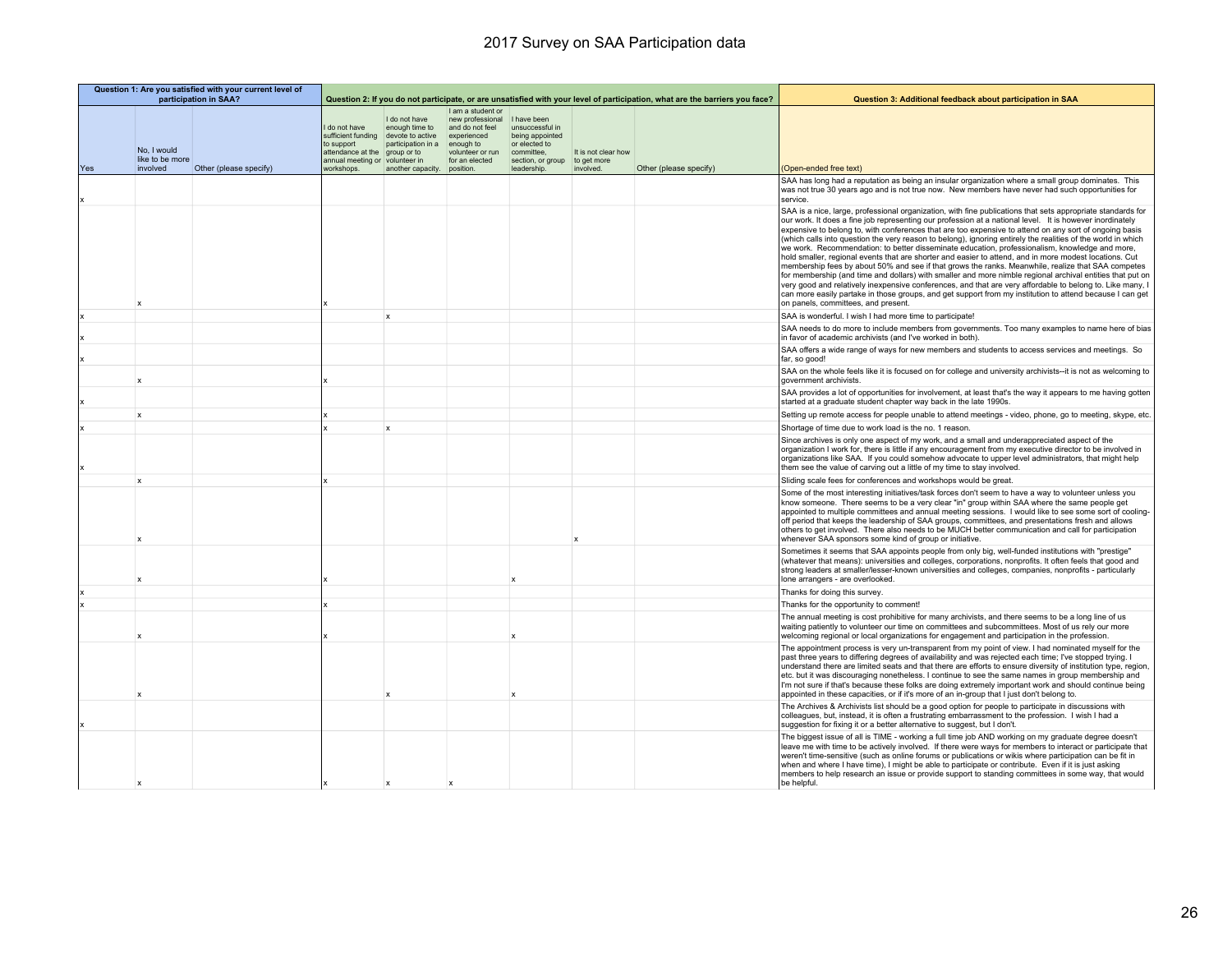|     | Question 1: Are you satisfied with your current level of<br>participation in SAA? |                        |                                                                                                            |                                                                                                                   | Question 2: If you do not participate, or are unsatisfied with your level of participation, what are the barriers you face?             |                                                                                                                      |                                                 | Question 3: Additional feedback about participation in SAA |                                                                                                                                                                                                                                                                                                                                                                                                                                                                                                                                                                                                                                                                                                                                                                                                                                                                                                                                                                                                                                                                                                                                                                                                                                                                               |
|-----|-----------------------------------------------------------------------------------|------------------------|------------------------------------------------------------------------------------------------------------|-------------------------------------------------------------------------------------------------------------------|-----------------------------------------------------------------------------------------------------------------------------------------|----------------------------------------------------------------------------------------------------------------------|-------------------------------------------------|------------------------------------------------------------|-------------------------------------------------------------------------------------------------------------------------------------------------------------------------------------------------------------------------------------------------------------------------------------------------------------------------------------------------------------------------------------------------------------------------------------------------------------------------------------------------------------------------------------------------------------------------------------------------------------------------------------------------------------------------------------------------------------------------------------------------------------------------------------------------------------------------------------------------------------------------------------------------------------------------------------------------------------------------------------------------------------------------------------------------------------------------------------------------------------------------------------------------------------------------------------------------------------------------------------------------------------------------------|
| Yes | No. I would<br>like to be more<br>involved                                        | Other (please specify) | do not have<br>to support<br>attendance at the group or to<br>annual meeting or volunteer in<br>workshops. | I do not have<br>enough time to<br>sufficient funding devote to active<br>participation in a<br>another capacity. | I am a student or<br>new professional<br>and do not feel<br>experienced<br>enough to<br>volunteer or run<br>for an elected<br>position. | I have been<br>unsuccessful in<br>being appointed<br>or elected to<br>committee.<br>section, or group<br>leadership. | It is not clear how<br>to get more<br>involved. | Other (please specify)                                     | (Open-ended free text)                                                                                                                                                                                                                                                                                                                                                                                                                                                                                                                                                                                                                                                                                                                                                                                                                                                                                                                                                                                                                                                                                                                                                                                                                                                        |
|     |                                                                                   |                        |                                                                                                            |                                                                                                                   |                                                                                                                                         |                                                                                                                      |                                                 |                                                            | The cost of SAA membership versus the return-on-investment is proportionally a poor investment. SAA<br>has high operating costs and appears to be in an organizational post-maturity period, characterized by a<br>lack of agility and inability to recognize the cultural heritage sector on the whole is threatened.<br>Membership numbers are not an indicator of the health of the sector Other organizations, such as the<br>American Association for State and Local History (AASLH), act more in tune with where the cultural<br>heritage sector is headed and provide much more educational opportunities at lower membership cost<br>and with more robust impacts. The fact that the annual meeting is seen as a profit-generating activity,<br>rather than a sector-empowering activity that may clear a small excess of revenue, indicates that the<br>organization has possibly entered a downward slope in the life-cycle of organizations.  The American<br>Library Association is much stronger for mobilizing members for sector power and for providing robust<br>benefits for members. SAA is at risk of becoming ineffective in comparison with allied professional<br>organizations, much the way AAM has become ineffective for the majority of museums. |
|     |                                                                                   |                        |                                                                                                            |                                                                                                                   |                                                                                                                                         |                                                                                                                      |                                                 |                                                            | The expense of travel, hotel, and entry fee to SAA is cost-prohibitive to many of us who do not receive<br>employer sponsorship. Additionally, there are many of us that, rather than receiving paid administrative<br>leave, are required to take our vacation time to attend the conference, which just adds to the overall cost.<br>Working solo in an organization makes getting time away from work during the week almost impossible<br>because there is no one to cover for the absence.                                                                                                                                                                                                                                                                                                                                                                                                                                                                                                                                                                                                                                                                                                                                                                               |
|     |                                                                                   |                        |                                                                                                            |                                                                                                                   |                                                                                                                                         |                                                                                                                      |                                                 |                                                            | The fees are too expensive. I cannot afford to join SAA. It is the most expensive professional group out<br>of all of the groups I am interested or involved in.                                                                                                                                                                                                                                                                                                                                                                                                                                                                                                                                                                                                                                                                                                                                                                                                                                                                                                                                                                                                                                                                                                              |
|     |                                                                                   |                        |                                                                                                            |                                                                                                                   |                                                                                                                                         |                                                                                                                      |                                                 |                                                            | The high cost of both the annual meeting and individual workshops are the largest barrier. Especially<br>since the recession it seems that only large universities and other affluent organizations can afford to<br>support attendance for their employees. Thus, I and many of my colleagues in historical societies and<br>archives have been much more active in our regional archival group, which offers equally high-quality<br>programs for a fraction of the cost.                                                                                                                                                                                                                                                                                                                                                                                                                                                                                                                                                                                                                                                                                                                                                                                                   |
|     |                                                                                   |                        |                                                                                                            |                                                                                                                   |                                                                                                                                         |                                                                                                                      |                                                 |                                                            | The registration and conference fees are FAR too expensive. I have been involved in other liberal arts<br>national conferences and don't understand why the Archives conference is so much more expensive.<br>absolutely think that the print magazine should go, if that is part of the expense. (Is it? or does it<br>generate enough advertising revenue to be self-sustainingI doubt it). Offer that to members for an<br>additional add-on \$\$ and let individual members opt-in if they can afford it.  Then look for any and all<br>other ways to reduce conference costs. Fewer days?                                                                                                                                                                                                                                                                                                                                                                                                                                                                                                                                                                                                                                                                                |
|     |                                                                                   |                        |                                                                                                            |                                                                                                                   |                                                                                                                                         |                                                                                                                      |                                                 |                                                            | The SAA appointments sometimes seem to be a popularity contest, based on who you're friends with.<br>While the candidates have all been qualified and impressive, it has discouraged me from wanting to<br>become more involved.                                                                                                                                                                                                                                                                                                                                                                                                                                                                                                                                                                                                                                                                                                                                                                                                                                                                                                                                                                                                                                              |
|     |                                                                                   |                        |                                                                                                            |                                                                                                                   |                                                                                                                                         |                                                                                                                      |                                                 |                                                            | The webinars are crazy expensive, so I don't ever do them, although I would like to. I guess I'm spoiled<br>by always-free webinars provided by vendors, especially surrounding digital asset management. I don't<br>see many benefits for being a paid member. Having more free webinars for paid members would make<br>it more attractive (I noticed & attended one in the past year). I don't have the time or budget to go to the<br>annual conference every year, so I really only pay for membership the years I do to get the discount.                                                                                                                                                                                                                                                                                                                                                                                                                                                                                                                                                                                                                                                                                                                                |
|     |                                                                                   |                        |                                                                                                            |                                                                                                                   |                                                                                                                                         |                                                                                                                      |                                                 |                                                            | There are many ways to become more involved - contacting section leadership, various committees, etc                                                                                                                                                                                                                                                                                                                                                                                                                                                                                                                                                                                                                                                                                                                                                                                                                                                                                                                                                                                                                                                                                                                                                                          |
|     |                                                                                   |                        |                                                                                                            |                                                                                                                   |                                                                                                                                         |                                                                                                                      |                                                 |                                                            | Things have greatly improved since I first joined SAA, when certain roundtables functioned more like<br>exclusive clubs.                                                                                                                                                                                                                                                                                                                                                                                                                                                                                                                                                                                                                                                                                                                                                                                                                                                                                                                                                                                                                                                                                                                                                      |
|     |                                                                                   |                        |                                                                                                            |                                                                                                                   |                                                                                                                                         |                                                                                                                      |                                                 |                                                            | This is a poorly-designed "survey." It doesn't measure what the "current level of participation in SAA" is<br>for each respondent. Or ask how satisfied or unsatisfied the respondent is.                                                                                                                                                                                                                                                                                                                                                                                                                                                                                                                                                                                                                                                                                                                                                                                                                                                                                                                                                                                                                                                                                     |
|     |                                                                                   |                        |                                                                                                            |                                                                                                                   |                                                                                                                                         |                                                                                                                      |                                                 |                                                            | This is my first year being active on a committee and co-chairing a subcommittee. Admittedly, in years<br>past I found it difficult to get information about how to become more active in SAA. Yes there were email<br>blasts but these often got buried in the barrage of daily messages. Perhaps annual information sharing<br>webinars that interested folks could attend might help spread the word a bit more. I have enjoyed<br>participating more this year and hope that my colleagues will follow suit - word of mouth is also a great<br>way to drum up more participation!                                                                                                                                                                                                                                                                                                                                                                                                                                                                                                                                                                                                                                                                                         |
|     | $\mathbf x$                                                                       |                        |                                                                                                            |                                                                                                                   | $\mathbf{x}$                                                                                                                            |                                                                                                                      |                                                 |                                                            | Though I read the forums, I generally don't participate in the discussions because I don't feel qualified to<br>do so.                                                                                                                                                                                                                                                                                                                                                                                                                                                                                                                                                                                                                                                                                                                                                                                                                                                                                                                                                                                                                                                                                                                                                        |
|     | x                                                                                 |                        |                                                                                                            |                                                                                                                   | $\mathbf{x}$                                                                                                                            |                                                                                                                      | $\boldsymbol{\mathsf{x}}$                       |                                                            | To get new members more involved, it might be helpful to send their contact info to the nearest SAA<br>group. Receiving a "welcome, come join us at our next meeting" email or "here's a little info about our<br>local group and ways to become involved" might be all it takes. Right now I have to look around on the<br>website to learn more about the nearest SAA group and haven't done so yet.                                                                                                                                                                                                                                                                                                                                                                                                                                                                                                                                                                                                                                                                                                                                                                                                                                                                        |
|     |                                                                                   |                        |                                                                                                            | $\mathsf{x}$                                                                                                      |                                                                                                                                         |                                                                                                                      |                                                 |                                                            | Too focused on academic archives - makes other types of archives relate for participating                                                                                                                                                                                                                                                                                                                                                                                                                                                                                                                                                                                                                                                                                                                                                                                                                                                                                                                                                                                                                                                                                                                                                                                     |
|     | x                                                                                 |                        |                                                                                                            |                                                                                                                   |                                                                                                                                         |                                                                                                                      | X                                               |                                                            | Unsure whether my participation is supported by my employer.                                                                                                                                                                                                                                                                                                                                                                                                                                                                                                                                                                                                                                                                                                                                                                                                                                                                                                                                                                                                                                                                                                                                                                                                                  |
|     | $\mathsf{x}$                                                                      |                        |                                                                                                            | $\mathbf{x}$                                                                                                      |                                                                                                                                         | $\mathbf{x}$                                                                                                         |                                                 |                                                            | Up youth involvement                                                                                                                                                                                                                                                                                                                                                                                                                                                                                                                                                                                                                                                                                                                                                                                                                                                                                                                                                                                                                                                                                                                                                                                                                                                          |
|     | $\boldsymbol{\mathsf{x}}$                                                         |                        |                                                                                                            |                                                                                                                   | $\mathbf{x}$                                                                                                                            |                                                                                                                      |                                                 |                                                            | We have a very active local Archivists Roundtable group, and I think this would make it difficult for a local<br>SAA chapter to also be active.                                                                                                                                                                                                                                                                                                                                                                                                                                                                                                                                                                                                                                                                                                                                                                                                                                                                                                                                                                                                                                                                                                                               |
|     |                                                                                   |                        |                                                                                                            |                                                                                                                   |                                                                                                                                         |                                                                                                                      |                                                 |                                                            | When compared to workload as well as other priorities and responsibilities, I don't feel that its a good use<br>of time to attend the annual meeting, even though the workshops and sessions look interesting and<br>relevant.                                                                                                                                                                                                                                                                                                                                                                                                                                                                                                                                                                                                                                                                                                                                                                                                                                                                                                                                                                                                                                                |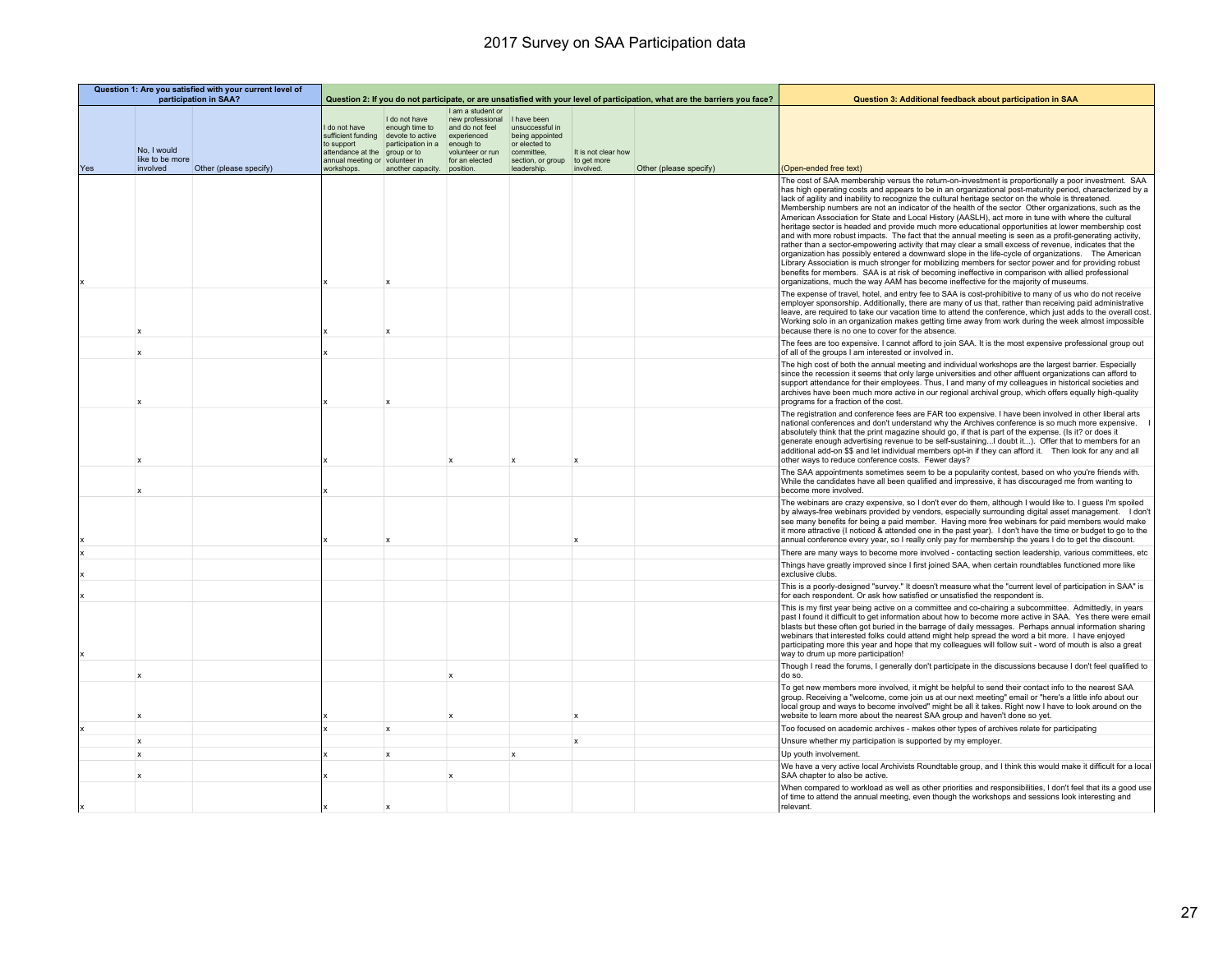|     | Question 1: Are you satisfied with your current level of<br>participation in SAA? |                        |                                                                                                        |                                                                                                                               | Question 2: If you do not participate, or are unsatisfied with your level of participation, what are the barriers you face?             |                                                                                                                     |                                                 | Question 3: Additional feedback about participation in SAA |                                                                                                                                                                                                                                                                                                                                                                                                                                                                                                                                                                                                                                                                                                                                                                                                                                                                                                                                                                                                                                                                                                                                                                                                                                 |
|-----|-----------------------------------------------------------------------------------|------------------------|--------------------------------------------------------------------------------------------------------|-------------------------------------------------------------------------------------------------------------------------------|-----------------------------------------------------------------------------------------------------------------------------------------|---------------------------------------------------------------------------------------------------------------------|-------------------------------------------------|------------------------------------------------------------|---------------------------------------------------------------------------------------------------------------------------------------------------------------------------------------------------------------------------------------------------------------------------------------------------------------------------------------------------------------------------------------------------------------------------------------------------------------------------------------------------------------------------------------------------------------------------------------------------------------------------------------------------------------------------------------------------------------------------------------------------------------------------------------------------------------------------------------------------------------------------------------------------------------------------------------------------------------------------------------------------------------------------------------------------------------------------------------------------------------------------------------------------------------------------------------------------------------------------------|
| Yes | No, I would<br>like to be more<br>involved                                        | Other (please specify) | do not have<br>sufficient funding<br>to support<br>attendance at the<br>annual meeting or<br>workshops | I do not have<br>enough time to<br>devote to active<br>participation in a<br>group or to<br>volunteer in<br>another capacity. | I am a student or<br>new professional<br>and do not feel<br>experienced<br>enough to<br>volunteer or run<br>for an elected<br>position. | I have been<br>unsuccessful in<br>being appointed<br>or elected to<br>committee,<br>section, or group<br>leadership | It is not clear how<br>to get more<br>involved. | Other (please specify)                                     | (Open-ended free text)                                                                                                                                                                                                                                                                                                                                                                                                                                                                                                                                                                                                                                                                                                                                                                                                                                                                                                                                                                                                                                                                                                                                                                                                          |
|     |                                                                                   |                        |                                                                                                        |                                                                                                                               |                                                                                                                                         |                                                                                                                     |                                                 |                                                            | When the call for volunteers (for committees, etc.) goes out, it is very difficult to understand what you are<br>actually volunteering to do--and, in some cases, what the committee even does. There's no where to<br>learn about the time commitment or scope or responsibility you'd have if you volunteer for something,<br>and I'm unwilling to volunteer for something without knowing more information like this. Annual<br>conference has been unaffordable for the past 15+ years I've been in the profession--lots of professional<br>archivists do not have travel/continuing ed support, and the expense of the conference is not something I<br>have the financial capacity to cover on my own--though, annual membership dues also remain tough to<br>cover (especially since it has to be paid all at once), and every year I seriously consider dropping my<br>SAA membership because the cost is such a burden. Overall, I find SAA difficult to participate in<br>because participation is so strongly linked to financial ability, and I find the organization is increasingly<br>tone-deaf to us many professional (para-professional, etc.) archivists out here who don't make<br>"professional" salaries. |
|     |                                                                                   |                        |                                                                                                        | $\mathbf{x}$                                                                                                                  |                                                                                                                                         |                                                                                                                     |                                                 |                                                            | While active in the appropriate workshops and affinity groups, I generally find the program at the Annual<br>Meeting to be uninteresting. I've attended the last couple years for networking opportunities, but<br>increasingly look to other organizations for stronger programming.                                                                                                                                                                                                                                                                                                                                                                                                                                                                                                                                                                                                                                                                                                                                                                                                                                                                                                                                           |
|     |                                                                                   |                        |                                                                                                        |                                                                                                                               |                                                                                                                                         |                                                                                                                     |                                                 |                                                            | While I am satisfied with my personal level of participation, I know we have colleagues that are not sure<br>how to get involved with SAA bodies they seek to join, and see membership fees, conference<br>registration fees, class fees, and travel considerations as strong barriers to participation, education, and<br>certification. I applaud our current conversations about diversity and inclusivity in the Society, and I<br>hope that SAA leaders are considering financial status along with other demographic markers.                                                                                                                                                                                                                                                                                                                                                                                                                                                                                                                                                                                                                                                                                             |
|     |                                                                                   |                        |                                                                                                        |                                                                                                                               |                                                                                                                                         |                                                                                                                     |                                                 |                                                            | While I have been able to participate in SAA, I think the issue of sufficient funding is a true barrier to<br>participation for many of my archival colleagues who don't receive travel or professional development<br>funding from their institutions. In some cases, these archivists have turned to state or regional archival<br>associations to be involved professionally, and many of these organizations are thriving. I think it is<br>incumbent upon SAA to develop creative ways for archivists of insufficient means to be able to<br>participate. Live streaming of sessions. Free or very low-cost webinars. Non-member access to email<br>lists. These are just a few ideas.                                                                                                                                                                                                                                                                                                                                                                                                                                                                                                                                     |
|     | $\mathbf{x}$                                                                      |                        |                                                                                                        |                                                                                                                               |                                                                                                                                         |                                                                                                                     | $\mathbf{x}$                                    |                                                            | While I was elected to a steering committee last year, I haven't really been asked to do anything.                                                                                                                                                                                                                                                                                                                                                                                                                                                                                                                                                                                                                                                                                                                                                                                                                                                                                                                                                                                                                                                                                                                              |
|     |                                                                                   |                        |                                                                                                        |                                                                                                                               |                                                                                                                                         |                                                                                                                     |                                                 |                                                            | while I've always had some institutional support to attend SAA, I know the cost of registering, traveling<br>to, and staying at, SAA meetings is a barrier to some of my colleagues. I think it's a little more difficult to<br>fully participate - in committees, etc. - if you don't make it to meetings. There are some committees, like<br>the scholarship committees, that are "doable" but my colleagues who have been involved with those<br>committees have found them less satisfying than being involved as a section steering committee<br>member, for example.                                                                                                                                                                                                                                                                                                                                                                                                                                                                                                                                                                                                                                                      |
|     |                                                                                   |                        |                                                                                                        |                                                                                                                               |                                                                                                                                         |                                                                                                                     |                                                 |                                                            | with a group so large, I feel it is really hard to get involved. I have been more involved with SCA (Society<br>of California Archivists) as they seem to fit my needs more.                                                                                                                                                                                                                                                                                                                                                                                                                                                                                                                                                                                                                                                                                                                                                                                                                                                                                                                                                                                                                                                    |
|     |                                                                                   |                        |                                                                                                        | x                                                                                                                             |                                                                                                                                         |                                                                                                                     |                                                 |                                                            | With the reduction of staffing, and funding, it is becoming more and more difficult to find the time and<br>ability to be more involved.                                                                                                                                                                                                                                                                                                                                                                                                                                                                                                                                                                                                                                                                                                                                                                                                                                                                                                                                                                                                                                                                                        |
|     | $\mathbf{x}$                                                                      |                        |                                                                                                        |                                                                                                                               | x                                                                                                                                       | $\mathbf{x}$                                                                                                        | $\mathbf{x}$                                    |                                                            |                                                                                                                                                                                                                                                                                                                                                                                                                                                                                                                                                                                                                                                                                                                                                                                                                                                                                                                                                                                                                                                                                                                                                                                                                                 |
|     | $\mathbf x$                                                                       |                        |                                                                                                        |                                                                                                                               | x                                                                                                                                       | $\boldsymbol{\mathsf{x}}$                                                                                           | $\pmb{\mathsf{x}}$                              |                                                            |                                                                                                                                                                                                                                                                                                                                                                                                                                                                                                                                                                                                                                                                                                                                                                                                                                                                                                                                                                                                                                                                                                                                                                                                                                 |
|     | $\boldsymbol{\mathsf{x}}$                                                         |                        |                                                                                                        | $\boldsymbol{\mathsf{x}}$                                                                                                     |                                                                                                                                         | $\boldsymbol{\mathsf{x}}$                                                                                           | $\pmb{\times}$                                  |                                                            |                                                                                                                                                                                                                                                                                                                                                                                                                                                                                                                                                                                                                                                                                                                                                                                                                                                                                                                                                                                                                                                                                                                                                                                                                                 |
|     | $\mathbf x$                                                                       |                        |                                                                                                        |                                                                                                                               |                                                                                                                                         | $\boldsymbol{\mathsf{x}}$                                                                                           | $\boldsymbol{\mathsf{x}}$                       |                                                            |                                                                                                                                                                                                                                                                                                                                                                                                                                                                                                                                                                                                                                                                                                                                                                                                                                                                                                                                                                                                                                                                                                                                                                                                                                 |
|     | $\pmb{\mathsf{x}}$                                                                |                        |                                                                                                        |                                                                                                                               |                                                                                                                                         | x                                                                                                                   | $\mathsf{x}$                                    |                                                            |                                                                                                                                                                                                                                                                                                                                                                                                                                                                                                                                                                                                                                                                                                                                                                                                                                                                                                                                                                                                                                                                                                                                                                                                                                 |
|     | $\mathbf{x}$                                                                      |                        |                                                                                                        |                                                                                                                               |                                                                                                                                         | $\mathbf{x}$                                                                                                        | $\boldsymbol{\mathsf{x}}$                       |                                                            |                                                                                                                                                                                                                                                                                                                                                                                                                                                                                                                                                                                                                                                                                                                                                                                                                                                                                                                                                                                                                                                                                                                                                                                                                                 |
|     | $\boldsymbol{\mathsf{x}}$                                                         |                        |                                                                                                        |                                                                                                                               |                                                                                                                                         | x                                                                                                                   | $\pmb{\times}$                                  |                                                            |                                                                                                                                                                                                                                                                                                                                                                                                                                                                                                                                                                                                                                                                                                                                                                                                                                                                                                                                                                                                                                                                                                                                                                                                                                 |
|     | $\mathbf{x}$                                                                      |                        |                                                                                                        |                                                                                                                               |                                                                                                                                         | $\mathbf{x}$                                                                                                        | $\mathbf{x}$                                    |                                                            |                                                                                                                                                                                                                                                                                                                                                                                                                                                                                                                                                                                                                                                                                                                                                                                                                                                                                                                                                                                                                                                                                                                                                                                                                                 |
|     | $\mathbf{x}$                                                                      |                        |                                                                                                        |                                                                                                                               |                                                                                                                                         | $\mathbf{x}$                                                                                                        | $\mathbf{x}$                                    |                                                            |                                                                                                                                                                                                                                                                                                                                                                                                                                                                                                                                                                                                                                                                                                                                                                                                                                                                                                                                                                                                                                                                                                                                                                                                                                 |
|     | $\mathbf{x}$                                                                      |                        |                                                                                                        |                                                                                                                               |                                                                                                                                         | $\mathbf{x}$                                                                                                        | $\boldsymbol{\mathsf{x}}$                       |                                                            |                                                                                                                                                                                                                                                                                                                                                                                                                                                                                                                                                                                                                                                                                                                                                                                                                                                                                                                                                                                                                                                                                                                                                                                                                                 |
|     | $\mathbf x$                                                                       |                        |                                                                                                        |                                                                                                                               |                                                                                                                                         | $\boldsymbol{\mathsf{x}}$                                                                                           | $\pmb{\mathsf{x}}$                              |                                                            |                                                                                                                                                                                                                                                                                                                                                                                                                                                                                                                                                                                                                                                                                                                                                                                                                                                                                                                                                                                                                                                                                                                                                                                                                                 |
|     | $\boldsymbol{\mathsf{x}}$                                                         |                        |                                                                                                        |                                                                                                                               |                                                                                                                                         | $\boldsymbol{\mathsf{x}}$                                                                                           | $\boldsymbol{\mathsf{x}}$                       |                                                            |                                                                                                                                                                                                                                                                                                                                                                                                                                                                                                                                                                                                                                                                                                                                                                                                                                                                                                                                                                                                                                                                                                                                                                                                                                 |
|     | $\mathbf x$                                                                       |                        |                                                                                                        | $\mathbf{x}$                                                                                                                  | <b>x</b>                                                                                                                                |                                                                                                                     | $\mathbf{x}$                                    |                                                            |                                                                                                                                                                                                                                                                                                                                                                                                                                                                                                                                                                                                                                                                                                                                                                                                                                                                                                                                                                                                                                                                                                                                                                                                                                 |
|     | $\mathbf{x}$                                                                      |                        |                                                                                                        | $\mathbf{x}$                                                                                                                  | $\mathbf{x}$                                                                                                                            |                                                                                                                     | $\boldsymbol{x}$                                |                                                            |                                                                                                                                                                                                                                                                                                                                                                                                                                                                                                                                                                                                                                                                                                                                                                                                                                                                                                                                                                                                                                                                                                                                                                                                                                 |
|     | <b>x</b>                                                                          |                        |                                                                                                        | $\mathbf{x}$                                                                                                                  | $\mathbf{x}$                                                                                                                            |                                                                                                                     | $\mathbf{x}$                                    |                                                            |                                                                                                                                                                                                                                                                                                                                                                                                                                                                                                                                                                                                                                                                                                                                                                                                                                                                                                                                                                                                                                                                                                                                                                                                                                 |
|     | $\mathbf{x}$                                                                      |                        |                                                                                                        | $\boldsymbol{\mathsf{x}}$                                                                                                     | $\mathbf{x}$                                                                                                                            |                                                                                                                     | $\boldsymbol{\mathsf{x}}$                       |                                                            |                                                                                                                                                                                                                                                                                                                                                                                                                                                                                                                                                                                                                                                                                                                                                                                                                                                                                                                                                                                                                                                                                                                                                                                                                                 |
|     | $\mathbf{x}$                                                                      |                        |                                                                                                        | $\boldsymbol{\mathsf{x}}$                                                                                                     | $\mathbf{x}$                                                                                                                            |                                                                                                                     | $\mathbf{x}$                                    |                                                            |                                                                                                                                                                                                                                                                                                                                                                                                                                                                                                                                                                                                                                                                                                                                                                                                                                                                                                                                                                                                                                                                                                                                                                                                                                 |
|     | $\mathbf x$                                                                       |                        |                                                                                                        | $\mathsf{x}$                                                                                                                  | $\mathbf{x}$                                                                                                                            |                                                                                                                     | $\boldsymbol{x}$                                |                                                            |                                                                                                                                                                                                                                                                                                                                                                                                                                                                                                                                                                                                                                                                                                                                                                                                                                                                                                                                                                                                                                                                                                                                                                                                                                 |
|     | $\mathbf{x}$                                                                      |                        |                                                                                                        | $\mathbf{x}$                                                                                                                  | $\mathbf{x}$                                                                                                                            |                                                                                                                     | $\mathbf{x}$                                    |                                                            |                                                                                                                                                                                                                                                                                                                                                                                                                                                                                                                                                                                                                                                                                                                                                                                                                                                                                                                                                                                                                                                                                                                                                                                                                                 |
|     | $\mathbf x$                                                                       |                        |                                                                                                        | $\mathbf x$                                                                                                                   | <b>x</b>                                                                                                                                |                                                                                                                     | $\mathbf{x}$                                    |                                                            |                                                                                                                                                                                                                                                                                                                                                                                                                                                                                                                                                                                                                                                                                                                                                                                                                                                                                                                                                                                                                                                                                                                                                                                                                                 |
|     | $\mathbf x$                                                                       |                        |                                                                                                        | $\mathbf{x}$                                                                                                                  | $\mathbf{x}$                                                                                                                            |                                                                                                                     | $\mathbf{x}$                                    |                                                            |                                                                                                                                                                                                                                                                                                                                                                                                                                                                                                                                                                                                                                                                                                                                                                                                                                                                                                                                                                                                                                                                                                                                                                                                                                 |
|     |                                                                                   |                        |                                                                                                        | $\boldsymbol{\mathsf{x}}$                                                                                                     | $\mathbf{x}$                                                                                                                            |                                                                                                                     | $\boldsymbol{\mathsf{x}}$                       |                                                            |                                                                                                                                                                                                                                                                                                                                                                                                                                                                                                                                                                                                                                                                                                                                                                                                                                                                                                                                                                                                                                                                                                                                                                                                                                 |
|     | $\mathbf{x}$                                                                      |                        |                                                                                                        |                                                                                                                               | x                                                                                                                                       |                                                                                                                     | $\boldsymbol{x}$                                |                                                            |                                                                                                                                                                                                                                                                                                                                                                                                                                                                                                                                                                                                                                                                                                                                                                                                                                                                                                                                                                                                                                                                                                                                                                                                                                 |
|     | $\mathbf{x}$                                                                      |                        |                                                                                                        |                                                                                                                               | $\mathbf x$                                                                                                                             |                                                                                                                     | $\mathbf x$                                     |                                                            |                                                                                                                                                                                                                                                                                                                                                                                                                                                                                                                                                                                                                                                                                                                                                                                                                                                                                                                                                                                                                                                                                                                                                                                                                                 |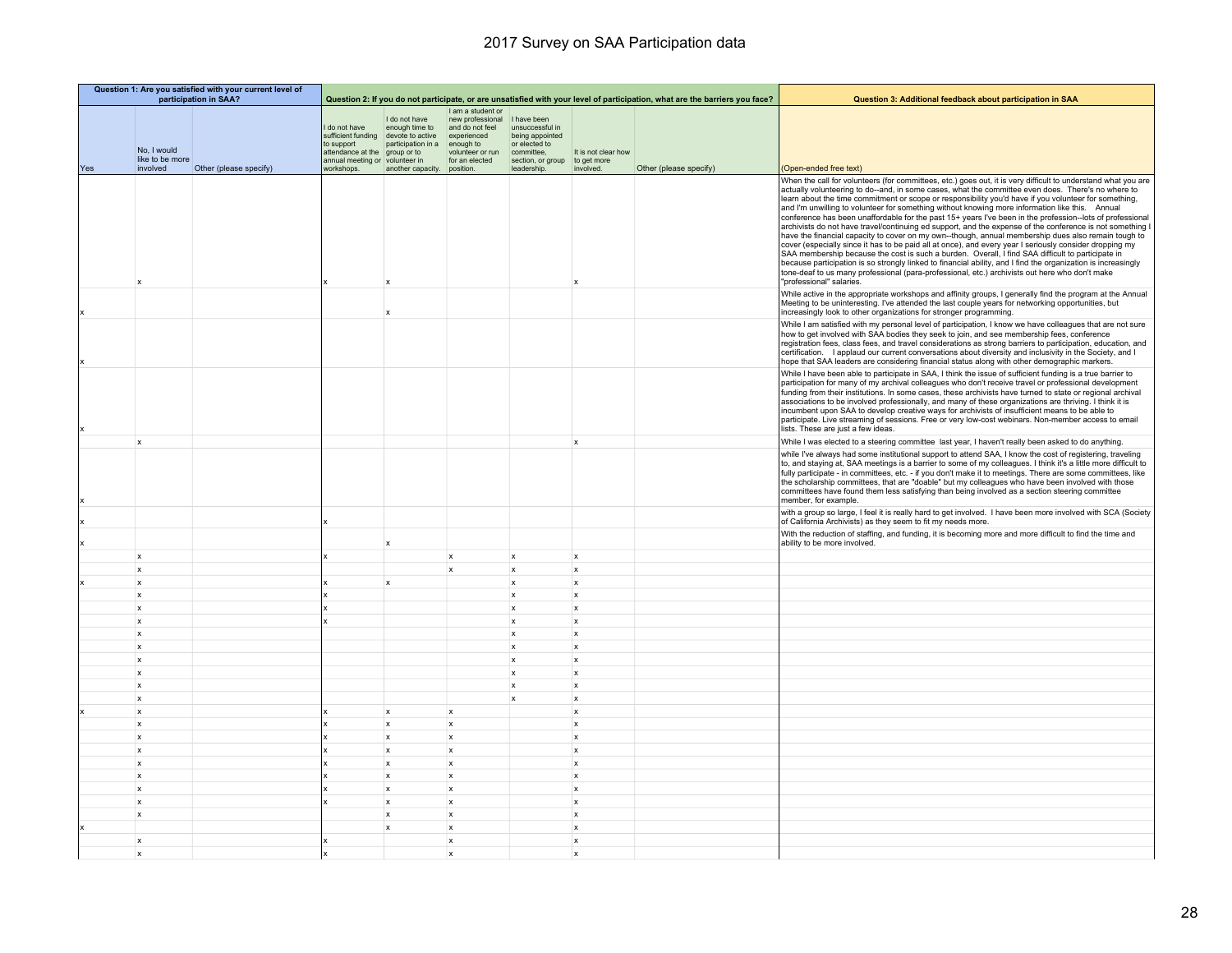|     | Question 1: Are you satisfied with your current level of<br>participation in SAA? |                        |                                                                                                              |                                                                                                                             |                                                                                                                       |                                                                                                |                                  |                                                                                                                             |                                                            |
|-----|-----------------------------------------------------------------------------------|------------------------|--------------------------------------------------------------------------------------------------------------|-----------------------------------------------------------------------------------------------------------------------------|-----------------------------------------------------------------------------------------------------------------------|------------------------------------------------------------------------------------------------|----------------------------------|-----------------------------------------------------------------------------------------------------------------------------|------------------------------------------------------------|
|     |                                                                                   |                        |                                                                                                              |                                                                                                                             | I am a student or                                                                                                     |                                                                                                |                                  | Question 2: If you do not participate, or are unsatisfied with your level of participation, what are the barriers you face? | Question 3: Additional feedback about participation in SAA |
| Yes | No, I would<br>like to be more<br>involved                                        | Other (please specify) | I do not have<br>to support<br>attendance at the group or to<br>annual meeting or volunteer in<br>workshops. | I do not have<br>enough time to<br>sufficient funding devote to active<br>participation in a<br>another capacity. position. | new professional<br>and do not feel unsuccessful in<br>experienced<br>enough to<br>volunteer or run<br>for an elected | being appointed<br>or elected to<br>committee,<br>section, or group to get more<br>leadership. | It is not clear how<br>involved. | Other (please specify)                                                                                                      | (Open-ended free text)                                     |
|     | $\mathbf{x}$                                                                      |                        |                                                                                                              |                                                                                                                             | x                                                                                                                     |                                                                                                | $\mathbf{x}$                     |                                                                                                                             |                                                            |
|     | $\mathsf{x}$                                                                      |                        |                                                                                                              |                                                                                                                             | $\boldsymbol{\mathsf{x}}$                                                                                             |                                                                                                | $\mathbf{x}$                     |                                                                                                                             |                                                            |
|     | $\mathsf{x}$                                                                      |                        |                                                                                                              |                                                                                                                             | $\mathsf{x}$                                                                                                          |                                                                                                | $\mathbf{x}$                     |                                                                                                                             |                                                            |
|     | $\mathsf{x}$                                                                      |                        |                                                                                                              |                                                                                                                             | $\mathbf{x}$                                                                                                          |                                                                                                | $\mathbf{x}$                     |                                                                                                                             |                                                            |
|     | $\mathbf{x}$                                                                      |                        |                                                                                                              |                                                                                                                             | $\mathsf{x}$                                                                                                          |                                                                                                | $\mathbf{x}$                     |                                                                                                                             |                                                            |
|     | $\boldsymbol{\mathsf{x}}$                                                         |                        |                                                                                                              |                                                                                                                             | $\boldsymbol{\mathsf{x}}$                                                                                             |                                                                                                | $\mathbf{x}$                     |                                                                                                                             |                                                            |
|     | $\boldsymbol{\mathsf{x}}$                                                         |                        |                                                                                                              |                                                                                                                             | $\boldsymbol{\mathsf{x}}$                                                                                             |                                                                                                | $\mathsf{x}$                     |                                                                                                                             |                                                            |
|     | $\mathsf{x}$                                                                      |                        |                                                                                                              |                                                                                                                             | $\mathbf{x}$                                                                                                          |                                                                                                | $\mathbf{x}$                     |                                                                                                                             |                                                            |
|     | $\mathsf{x}$                                                                      |                        |                                                                                                              |                                                                                                                             | $\mathsf{x}$                                                                                                          |                                                                                                | $\mathsf{x}$                     |                                                                                                                             |                                                            |
|     | $\mathbf{x}$                                                                      |                        |                                                                                                              |                                                                                                                             | $\mathsf{x}$                                                                                                          |                                                                                                | $\mathbf{x}$                     |                                                                                                                             |                                                            |
|     | $\mathsf{x}$                                                                      |                        |                                                                                                              |                                                                                                                             | $\mathsf{x}$<br>$\mathsf x$                                                                                           |                                                                                                | $\mathbf x$                      |                                                                                                                             |                                                            |
|     | $\mathbf{x}$<br>$\mathbf{x}$                                                      |                        |                                                                                                              |                                                                                                                             | $\mathsf{x}$                                                                                                          |                                                                                                | $\mathbf{x}$<br>$\mathbf{x}$     |                                                                                                                             |                                                            |
|     | $\mathbf{x}$                                                                      |                        |                                                                                                              |                                                                                                                             | $\mathbf{x}$                                                                                                          |                                                                                                | $\mathbf{x}$                     |                                                                                                                             |                                                            |
|     | $\mathsf{x}$                                                                      |                        |                                                                                                              |                                                                                                                             | $\mathbf{x}$                                                                                                          |                                                                                                | $\mathbf x$                      |                                                                                                                             |                                                            |
|     | $\boldsymbol{\mathsf{x}}$                                                         |                        |                                                                                                              |                                                                                                                             | $\mathbf{x}$                                                                                                          |                                                                                                | $\mathbf{x}$                     |                                                                                                                             |                                                            |
|     | $\boldsymbol{\mathsf{x}}$                                                         |                        |                                                                                                              |                                                                                                                             | $\boldsymbol{\mathsf{x}}$                                                                                             |                                                                                                | $\mathbf{x}$                     |                                                                                                                             |                                                            |
|     |                                                                                   |                        |                                                                                                              |                                                                                                                             | $\boldsymbol{\mathsf{x}}$                                                                                             |                                                                                                | $\mathbf{x}$                     |                                                                                                                             |                                                            |
| Ιx  |                                                                                   |                        |                                                                                                              |                                                                                                                             | $\boldsymbol{\mathsf{x}}$                                                                                             |                                                                                                | $\mathbf{x}$                     |                                                                                                                             |                                                            |
| x   |                                                                                   |                        |                                                                                                              |                                                                                                                             | $\mathbf{x}$                                                                                                          |                                                                                                | $\mathbf{x}$                     |                                                                                                                             |                                                            |
|     |                                                                                   |                        |                                                                                                              |                                                                                                                             | $\mathsf{x}$                                                                                                          |                                                                                                | $\mathbf{x}$                     |                                                                                                                             |                                                            |
|     | $\mathbf{x}$                                                                      |                        |                                                                                                              |                                                                                                                             | x                                                                                                                     |                                                                                                | $\mathbf{x}$                     |                                                                                                                             |                                                            |
|     | $\mathsf{x}$                                                                      |                        |                                                                                                              |                                                                                                                             | $\boldsymbol{\mathsf{x}}$                                                                                             |                                                                                                | $\mathbf x$                      |                                                                                                                             |                                                            |
|     | $\mathbf{x}$                                                                      |                        |                                                                                                              |                                                                                                                             | $\boldsymbol{\mathsf{x}}$                                                                                             |                                                                                                | $\mathbf{x}$                     |                                                                                                                             |                                                            |
|     | $\mathbf{x}$                                                                      |                        |                                                                                                              |                                                                                                                             | $\boldsymbol{\mathsf{x}}$                                                                                             |                                                                                                | $\boldsymbol{x}$                 |                                                                                                                             |                                                            |
|     | $\mathbf{x}$                                                                      |                        |                                                                                                              |                                                                                                                             | $\mathsf{x}$                                                                                                          |                                                                                                | $\mathbf{x}$                     |                                                                                                                             |                                                            |
|     | $\mathsf{x}$<br>$\mathbf{x}$                                                      |                        |                                                                                                              |                                                                                                                             | $\mathsf{x}$<br>$\mathsf{x}$                                                                                          |                                                                                                | $\mathbf{x}$<br>$\mathbf{x}$     |                                                                                                                             |                                                            |
|     | $\mathbf{x}$                                                                      |                        |                                                                                                              |                                                                                                                             | $\mathsf{x}$                                                                                                          |                                                                                                | $\mathbf{x}$                     |                                                                                                                             |                                                            |
|     | $\mathbf{x}$                                                                      |                        |                                                                                                              |                                                                                                                             | $\mathbf{x}$                                                                                                          |                                                                                                | $\mathbf x$                      |                                                                                                                             |                                                            |
|     | $\mathbf{x}$                                                                      |                        |                                                                                                              |                                                                                                                             | $\boldsymbol{\mathsf{x}}$                                                                                             |                                                                                                | $\boldsymbol{x}$                 |                                                                                                                             |                                                            |
|     | $\mathbf{x}$                                                                      |                        |                                                                                                              |                                                                                                                             | $\mathsf{x}$                                                                                                          |                                                                                                | $\mathbf{x}$                     |                                                                                                                             |                                                            |
|     |                                                                                   |                        |                                                                                                              |                                                                                                                             | $\boldsymbol{\mathsf{x}}$                                                                                             |                                                                                                | $\mathbf{x}$                     |                                                                                                                             |                                                            |
|     | $\mathbf{x}$                                                                      |                        |                                                                                                              | $\mathsf{x}$                                                                                                                |                                                                                                                       |                                                                                                | $\mathbf{x}$                     |                                                                                                                             |                                                            |
|     | $\mathsf{x}$                                                                      |                        |                                                                                                              | $\mathsf{x}$                                                                                                                |                                                                                                                       |                                                                                                | $\boldsymbol{x}$                 |                                                                                                                             |                                                            |
|     | $\mathbf{x}$                                                                      |                        |                                                                                                              | $\mathbf x$                                                                                                                 |                                                                                                                       |                                                                                                | $\mathbf x$                      |                                                                                                                             |                                                            |
|     | $\boldsymbol{\mathsf{x}}$                                                         |                        |                                                                                                              | $\boldsymbol{\mathsf{x}}$                                                                                                   |                                                                                                                       |                                                                                                | $\boldsymbol{\mathsf{x}}$        |                                                                                                                             |                                                            |
|     | $\mathbf{x}$                                                                      |                        |                                                                                                              | $\mathbf x$                                                                                                                 |                                                                                                                       |                                                                                                | $\mathbf x$                      |                                                                                                                             |                                                            |
|     |                                                                                   |                        |                                                                                                              | $\pmb{\mathsf{x}}$                                                                                                          |                                                                                                                       |                                                                                                | $\boldsymbol{\mathsf{x}}$        |                                                                                                                             |                                                            |
|     |                                                                                   |                        |                                                                                                              | $\mathsf{x}$                                                                                                                |                                                                                                                       |                                                                                                | $\boldsymbol{x}$                 |                                                                                                                             |                                                            |
|     |                                                                                   |                        |                                                                                                              | $\pmb{\mathsf{x}}$                                                                                                          |                                                                                                                       |                                                                                                | $\mathbf{x}$                     |                                                                                                                             |                                                            |
|     | $\mathbf{x}$<br>$\boldsymbol{x}$                                                  |                        |                                                                                                              | $\mathbf x$<br>$\boldsymbol{\mathsf{x}}$                                                                                    |                                                                                                                       |                                                                                                | $\mathbf x$<br>$\mathbf{x}$      |                                                                                                                             |                                                            |
|     | $\mathsf{x}$                                                                      |                        |                                                                                                              | $\mathsf{x}$                                                                                                                |                                                                                                                       |                                                                                                | $\mathbf{x}$                     |                                                                                                                             |                                                            |
|     | $\mathsf{x}$                                                                      |                        |                                                                                                              | $\boldsymbol{\mathsf{x}}$                                                                                                   |                                                                                                                       |                                                                                                | $\boldsymbol{\mathsf{x}}$        |                                                                                                                             |                                                            |
|     | $\mathsf{x}$                                                                      |                        |                                                                                                              | $\mathsf{x}$                                                                                                                |                                                                                                                       |                                                                                                | $\mathsf{x}$                     |                                                                                                                             |                                                            |
|     | $\mathsf x$                                                                       |                        |                                                                                                              | $\boldsymbol{\mathsf{x}}$                                                                                                   |                                                                                                                       |                                                                                                | $\mathbf{x}$                     |                                                                                                                             |                                                            |
|     | $\boldsymbol{\mathsf{x}}$                                                         |                        |                                                                                                              | $\mathbf x$                                                                                                                 |                                                                                                                       |                                                                                                | $\mathbf x$                      |                                                                                                                             |                                                            |
|     | $\boldsymbol{\mathsf{x}}$                                                         |                        |                                                                                                              | $\boldsymbol{\mathsf{x}}$                                                                                                   |                                                                                                                       |                                                                                                | $\boldsymbol{\mathsf{x}}$        |                                                                                                                             |                                                            |
|     | $\mathsf{x}$                                                                      |                        |                                                                                                              | $\mathsf{x}$                                                                                                                |                                                                                                                       |                                                                                                | $\mathbf{x}$                     |                                                                                                                             |                                                            |
|     |                                                                                   |                        |                                                                                                              | $\boldsymbol{\mathsf{x}}$                                                                                                   |                                                                                                                       |                                                                                                | $\boldsymbol{\mathsf{x}}$        |                                                                                                                             |                                                            |
|     |                                                                                   |                        |                                                                                                              | $\pmb{\mathsf{x}}$                                                                                                          |                                                                                                                       |                                                                                                | $\mathbf{x}$                     |                                                                                                                             |                                                            |
|     |                                                                                   |                        |                                                                                                              | $\boldsymbol{\mathsf{x}}$                                                                                                   |                                                                                                                       |                                                                                                | $\boldsymbol{\mathsf{x}}$        |                                                                                                                             |                                                            |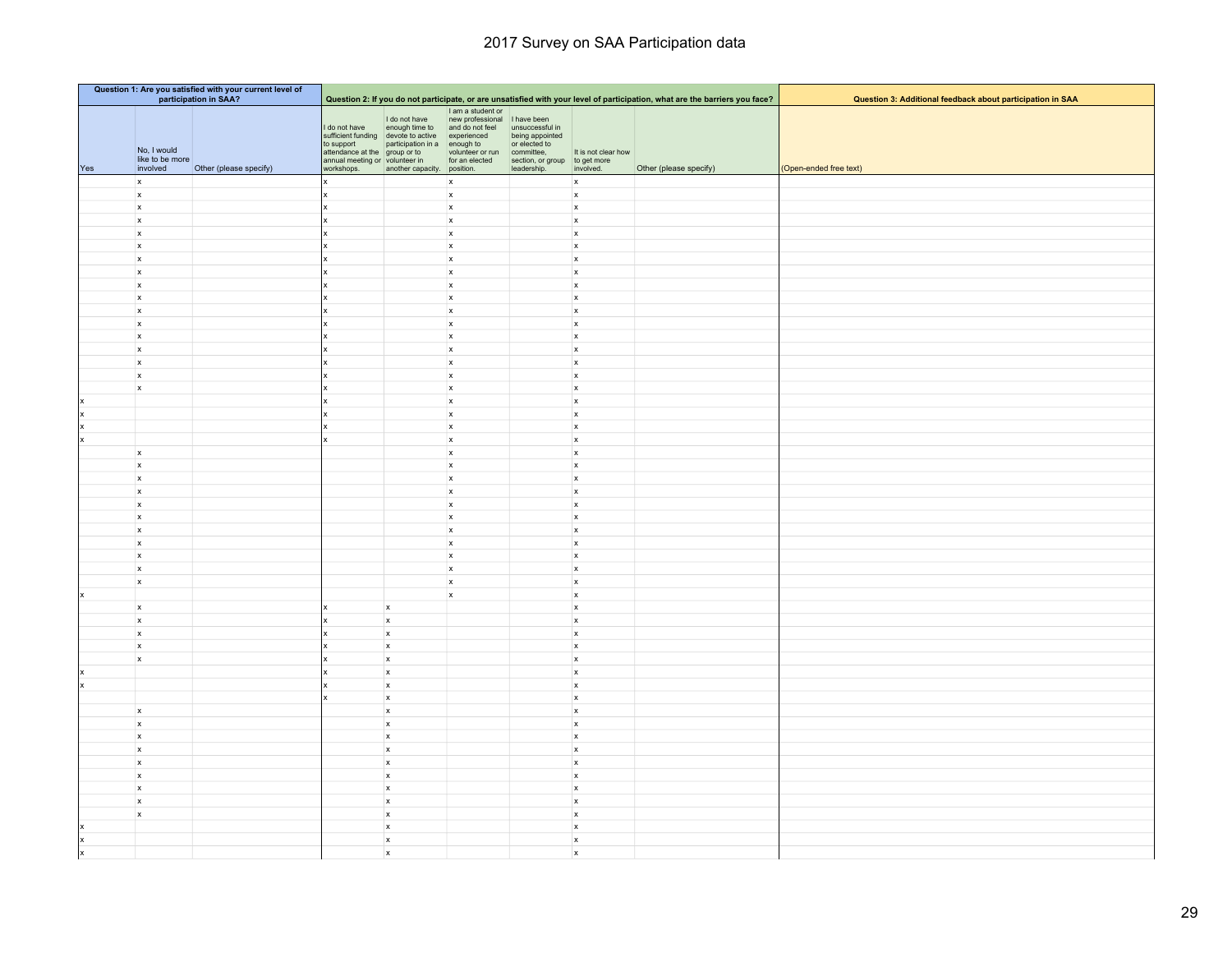| Question 1: Are you satisfied with your current level of<br>participation in SAA? |                                                        |                        |                                                                                                              |                                                                                                                                                   |                                                                                       |                                                                                                                   |                                  |                                                                                                                             |                                                            |
|-----------------------------------------------------------------------------------|--------------------------------------------------------|------------------------|--------------------------------------------------------------------------------------------------------------|---------------------------------------------------------------------------------------------------------------------------------------------------|---------------------------------------------------------------------------------------|-------------------------------------------------------------------------------------------------------------------|----------------------------------|-----------------------------------------------------------------------------------------------------------------------------|------------------------------------------------------------|
|                                                                                   |                                                        |                        |                                                                                                              |                                                                                                                                                   | I am a student or                                                                     |                                                                                                                   |                                  | Question 2: If you do not participate, or are unsatisfied with your level of participation, what are the barriers you face? | Question 3: Additional feedback about participation in SAA |
| Yes                                                                               | No, I would<br>like to be more<br>involved             | Other (please specify) | I do not have<br>to support<br>attendance at the group or to<br>annual meeting or volunteer in<br>workshops. | I do not have<br>enough time to<br>sufficient funding devote to active experienced<br>participation in a enough to<br>another capacity. position. | new professional I have been<br>and do not feel<br>volunteer or run<br>for an elected | unsuccessful in<br>being appointed<br>or elected to<br>committee,<br>section, or group to get more<br>leadership. | It is not clear how<br>involved. | Other (please specify)                                                                                                      | (Open-ended free text)                                     |
|                                                                                   | $\mathbf{x}$                                           |                        |                                                                                                              |                                                                                                                                                   |                                                                                       |                                                                                                                   | $\mathbf{x}$                     |                                                                                                                             |                                                            |
|                                                                                   | $\boldsymbol{\mathsf{x}}$                              |                        |                                                                                                              |                                                                                                                                                   |                                                                                       |                                                                                                                   | $\mathbf{x}$                     |                                                                                                                             |                                                            |
|                                                                                   | $\mathsf{x}$                                           |                        |                                                                                                              |                                                                                                                                                   |                                                                                       |                                                                                                                   | $\mathsf{x}$                     |                                                                                                                             |                                                            |
|                                                                                   | $\boldsymbol{\mathsf{x}}$                              |                        |                                                                                                              |                                                                                                                                                   |                                                                                       |                                                                                                                   | $\mathsf{x}$                     |                                                                                                                             |                                                            |
|                                                                                   | $\mathbf{x}$                                           |                        |                                                                                                              |                                                                                                                                                   |                                                                                       |                                                                                                                   | $\mathsf{x}$                     |                                                                                                                             |                                                            |
|                                                                                   | $\boldsymbol{\mathsf{x}}$                              |                        |                                                                                                              |                                                                                                                                                   |                                                                                       |                                                                                                                   | $\mathbf x$                      |                                                                                                                             |                                                            |
|                                                                                   | x                                                      |                        |                                                                                                              |                                                                                                                                                   |                                                                                       |                                                                                                                   | $\mathsf{x}$                     |                                                                                                                             |                                                            |
|                                                                                   | $\mathsf{x}$                                           |                        |                                                                                                              |                                                                                                                                                   |                                                                                       |                                                                                                                   | $\mathsf{x}$                     |                                                                                                                             |                                                            |
|                                                                                   | $\mathsf{x}$                                           |                        |                                                                                                              |                                                                                                                                                   |                                                                                       |                                                                                                                   | $\mathsf{x}$                     |                                                                                                                             |                                                            |
|                                                                                   | $\boldsymbol{\mathsf{x}}$<br>$\boldsymbol{\mathsf{x}}$ |                        |                                                                                                              |                                                                                                                                                   |                                                                                       |                                                                                                                   | $\mathbf{x}$<br>$\mathsf{x}$     |                                                                                                                             |                                                            |
|                                                                                   | $\boldsymbol{\mathsf{x}}$                              |                        |                                                                                                              |                                                                                                                                                   |                                                                                       |                                                                                                                   | $\mathsf{x}$                     |                                                                                                                             |                                                            |
|                                                                                   | $\mathbf{x}$                                           |                        |                                                                                                              |                                                                                                                                                   |                                                                                       |                                                                                                                   | $\mathbf{x}$                     |                                                                                                                             |                                                            |
|                                                                                   | $\mathbf{x}$                                           |                        |                                                                                                              |                                                                                                                                                   |                                                                                       |                                                                                                                   | $\mathbf{x}$                     |                                                                                                                             |                                                            |
|                                                                                   | $\mathsf{x}$                                           |                        |                                                                                                              |                                                                                                                                                   |                                                                                       |                                                                                                                   | $\mathsf{x}$                     |                                                                                                                             |                                                            |
|                                                                                   | $\boldsymbol{\mathsf{x}}$                              |                        |                                                                                                              |                                                                                                                                                   |                                                                                       |                                                                                                                   | $\mathbf{x}$                     |                                                                                                                             |                                                            |
|                                                                                   | $\mathbf{x}$                                           |                        |                                                                                                              |                                                                                                                                                   |                                                                                       |                                                                                                                   | $\mathsf{x}$                     |                                                                                                                             |                                                            |
|                                                                                   | $\mathsf{x}$                                           |                        |                                                                                                              |                                                                                                                                                   |                                                                                       |                                                                                                                   | $\mathbf x$                      |                                                                                                                             |                                                            |
|                                                                                   | $\boldsymbol{\mathsf{x}}$                              |                        |                                                                                                              |                                                                                                                                                   |                                                                                       |                                                                                                                   | $\mathbf{x}$                     |                                                                                                                             |                                                            |
|                                                                                   | $\mathbf{x}$                                           |                        |                                                                                                              |                                                                                                                                                   |                                                                                       |                                                                                                                   | $\mathbf{x}$                     |                                                                                                                             |                                                            |
|                                                                                   | $\mathbf{x}$<br>$\mathbf{x}$                           |                        |                                                                                                              |                                                                                                                                                   |                                                                                       |                                                                                                                   | $\mathbf{x}$<br>$\mathbf{x}$     |                                                                                                                             |                                                            |
|                                                                                   | $\boldsymbol{\mathsf{x}}$                              |                        |                                                                                                              |                                                                                                                                                   |                                                                                       |                                                                                                                   | $\mathsf{x}$                     |                                                                                                                             |                                                            |
|                                                                                   |                                                        |                        |                                                                                                              |                                                                                                                                                   |                                                                                       |                                                                                                                   | $\mathbf x$                      |                                                                                                                             |                                                            |
| ١x                                                                                |                                                        |                        |                                                                                                              |                                                                                                                                                   |                                                                                       |                                                                                                                   | $\mathsf{x}$                     |                                                                                                                             |                                                            |
|                                                                                   | $\mathbf{x}$                                           |                        |                                                                                                              |                                                                                                                                                   |                                                                                       |                                                                                                                   | $\mathbf{x}$                     |                                                                                                                             |                                                            |
|                                                                                   | $\mathsf{x}$                                           |                        |                                                                                                              |                                                                                                                                                   |                                                                                       |                                                                                                                   | $\mathbf{x}$                     |                                                                                                                             |                                                            |
|                                                                                   | $\mathbf{x}$                                           |                        |                                                                                                              |                                                                                                                                                   |                                                                                       |                                                                                                                   | $\mathbf{x}$                     |                                                                                                                             |                                                            |
|                                                                                   | $\mathbf{x}$                                           |                        |                                                                                                              |                                                                                                                                                   |                                                                                       |                                                                                                                   | $\mathbf{x}$                     |                                                                                                                             |                                                            |
|                                                                                   | $\mathbf{x}$                                           |                        |                                                                                                              |                                                                                                                                                   |                                                                                       |                                                                                                                   | $\mathbf{x}$                     |                                                                                                                             |                                                            |
|                                                                                   | x<br>$\mathsf{x}$                                      |                        |                                                                                                              |                                                                                                                                                   |                                                                                       |                                                                                                                   | $\mathbf{x}$<br>$\mathbf{x}$     |                                                                                                                             |                                                            |
|                                                                                   | $\mathbf{x}$                                           |                        |                                                                                                              |                                                                                                                                                   |                                                                                       |                                                                                                                   | $\mathbf{x}$                     |                                                                                                                             |                                                            |
|                                                                                   | $\mathbf{x}$                                           |                        |                                                                                                              |                                                                                                                                                   |                                                                                       |                                                                                                                   | $\mathbf{x}$                     |                                                                                                                             |                                                            |
|                                                                                   | $\mathsf{x}$                                           |                        |                                                                                                              |                                                                                                                                                   |                                                                                       |                                                                                                                   | $\mathbf x$                      |                                                                                                                             |                                                            |
|                                                                                   | $\mathsf{x}$                                           |                        |                                                                                                              |                                                                                                                                                   |                                                                                       |                                                                                                                   | $\mathbf{x}$                     |                                                                                                                             |                                                            |
|                                                                                   | $\mathbf{x}$                                           |                        |                                                                                                              |                                                                                                                                                   |                                                                                       |                                                                                                                   | $\mathbf{x}$                     |                                                                                                                             |                                                            |
|                                                                                   | $\mathbf{x}$                                           |                        |                                                                                                              |                                                                                                                                                   |                                                                                       |                                                                                                                   | $\mathbf{x}$                     |                                                                                                                             |                                                            |
|                                                                                   | $\mathsf{x}$                                           |                        |                                                                                                              |                                                                                                                                                   |                                                                                       |                                                                                                                   | $\mathbf{x}$                     |                                                                                                                             |                                                            |
|                                                                                   | $\mathbf{x}$                                           |                        |                                                                                                              |                                                                                                                                                   |                                                                                       |                                                                                                                   | $\mathbf{x}$                     |                                                                                                                             |                                                            |
|                                                                                   | $\mathbf{x}$<br>$\mathbf{x}$                           |                        |                                                                                                              |                                                                                                                                                   |                                                                                       |                                                                                                                   | $\mathbf{x}$<br>$\mathbf{x}$     |                                                                                                                             |                                                            |
|                                                                                   | $\mathbf{x}$                                           |                        |                                                                                                              |                                                                                                                                                   |                                                                                       |                                                                                                                   | $\boldsymbol{x}$                 |                                                                                                                             |                                                            |
|                                                                                   | $\mathbf{x}$                                           |                        |                                                                                                              |                                                                                                                                                   |                                                                                       |                                                                                                                   | $\mathbf{x}$                     |                                                                                                                             |                                                            |
|                                                                                   | $\mathbf{x}$                                           |                        |                                                                                                              |                                                                                                                                                   |                                                                                       |                                                                                                                   | $\mathbf{x}$                     |                                                                                                                             |                                                            |
|                                                                                   | $\mathbf{x}$                                           |                        |                                                                                                              |                                                                                                                                                   |                                                                                       |                                                                                                                   | $\mathbf{x}$                     |                                                                                                                             |                                                            |
|                                                                                   | x                                                      |                        |                                                                                                              |                                                                                                                                                   |                                                                                       |                                                                                                                   | $\mathbf{x}$                     |                                                                                                                             |                                                            |
|                                                                                   |                                                        |                        |                                                                                                              |                                                                                                                                                   |                                                                                       |                                                                                                                   | $\mathbf{x}$                     |                                                                                                                             |                                                            |
| ×                                                                                 |                                                        |                        |                                                                                                              |                                                                                                                                                   |                                                                                       |                                                                                                                   | $\mathbf{x}$                     |                                                                                                                             |                                                            |
|                                                                                   |                                                        |                        |                                                                                                              |                                                                                                                                                   |                                                                                       |                                                                                                                   | $\mathbf{x}$                     |                                                                                                                             |                                                            |
|                                                                                   |                                                        |                        |                                                                                                              |                                                                                                                                                   |                                                                                       |                                                                                                                   | $\mathbf{x}$<br>$\mathbf{x}$     |                                                                                                                             |                                                            |
|                                                                                   | $\mathsf{x}$                                           |                        |                                                                                                              | $\boldsymbol{x}$                                                                                                                                  | $\mathsf{x}$                                                                          | $\boldsymbol{\mathsf{x}}$                                                                                         |                                  |                                                                                                                             |                                                            |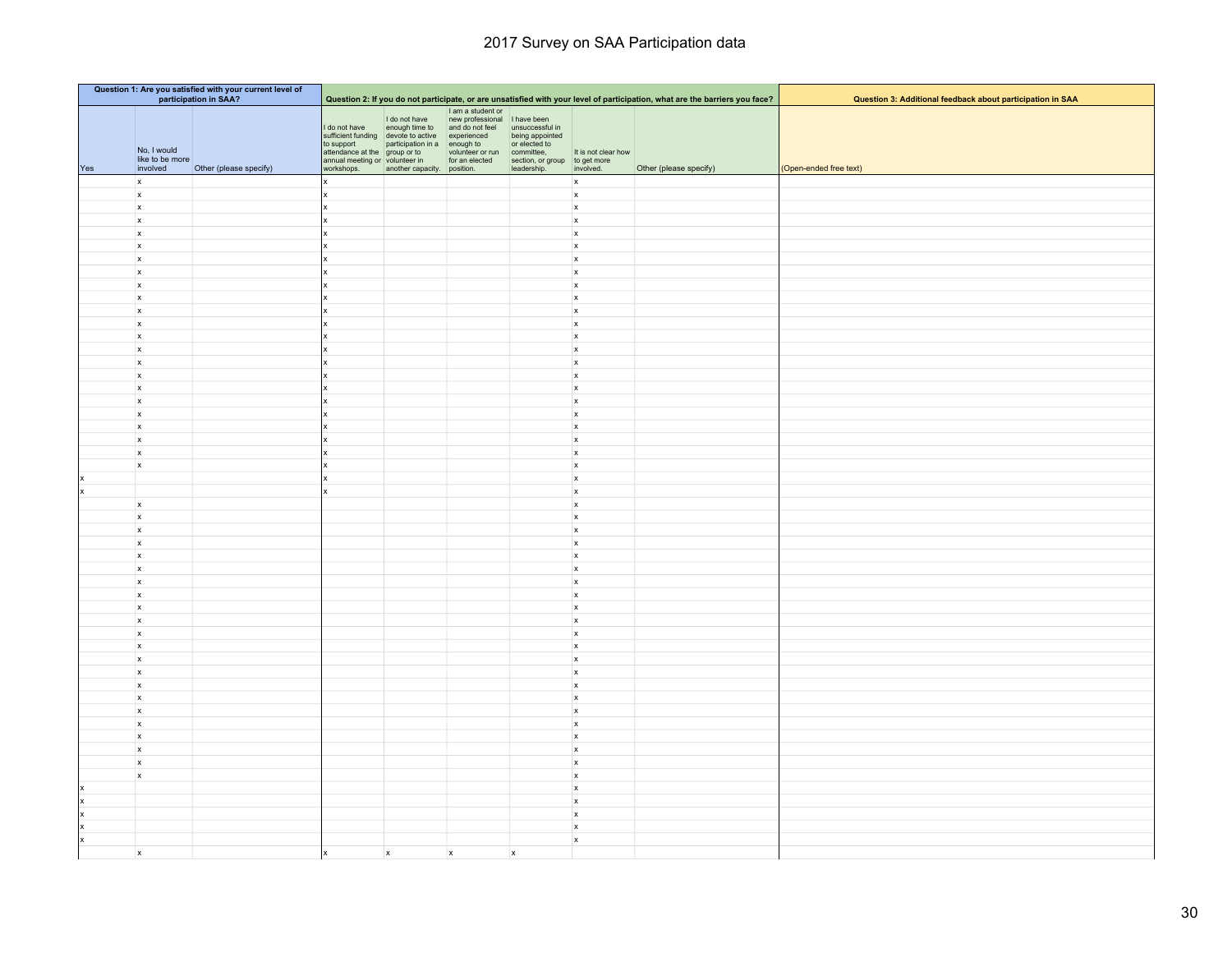| Question 1: Are you satisfied with your current level of<br>participation in SAA? |                                            |                        |                                                                                                              |                                                                                                                                                   |                                                                                                                           |                                                                                  |                                  |                                                                                                                             |                                                            |
|-----------------------------------------------------------------------------------|--------------------------------------------|------------------------|--------------------------------------------------------------------------------------------------------------|---------------------------------------------------------------------------------------------------------------------------------------------------|---------------------------------------------------------------------------------------------------------------------------|----------------------------------------------------------------------------------|----------------------------------|-----------------------------------------------------------------------------------------------------------------------------|------------------------------------------------------------|
|                                                                                   |                                            |                        |                                                                                                              |                                                                                                                                                   |                                                                                                                           |                                                                                  |                                  | Question 2: If you do not participate, or are unsatisfied with your level of participation, what are the barriers you face? | Question 3: Additional feedback about participation in SAA |
| Yes                                                                               | No, I would<br>like to be more<br>involved | Other (please specify) | I do not have<br>to support<br>attendance at the group or to<br>annual meeting or volunteer in<br>workshops. | I do not have<br>enough time to<br>sufficient funding devote to active experienced<br>participation in a enough to<br>another capacity. position. | I am a student or<br>new professional<br>and do not feel unsuccessful in<br>volunteer or run committee,<br>for an elected | being appointed<br>or elected to<br>section, or group to get more<br>leadership. | It is not clear how<br>involved. | Other (please specify)                                                                                                      | (Open-ended free text)                                     |
|                                                                                   | $\mathbf{x}$                               |                        |                                                                                                              |                                                                                                                                                   | $\mathsf{x}$                                                                                                              | $\mathbf{x}$                                                                     |                                  |                                                                                                                             |                                                            |
|                                                                                   | $\mathbf{x}$                               |                        |                                                                                                              | $\mathbf{x}$                                                                                                                                      |                                                                                                                           | $\mathbf{x}$                                                                     |                                  |                                                                                                                             |                                                            |
|                                                                                   | $\mathsf{x}$                               |                        |                                                                                                              | $\mathsf{x}$                                                                                                                                      |                                                                                                                           | $\boldsymbol{\mathsf{x}}$                                                        |                                  |                                                                                                                             |                                                            |
|                                                                                   | $\mathsf{x}$                               |                        |                                                                                                              | $\boldsymbol{\mathsf{x}}$                                                                                                                         |                                                                                                                           | $\mathbf{x}$                                                                     |                                  |                                                                                                                             |                                                            |
|                                                                                   | $\mathbf{x}$                               |                        |                                                                                                              | $\mathsf{x}$                                                                                                                                      |                                                                                                                           | $\mathbf{x}$                                                                     |                                  |                                                                                                                             |                                                            |
|                                                                                   | $\mathsf{x}$                               |                        |                                                                                                              | $\mathbf x$                                                                                                                                       |                                                                                                                           | $\mathbf{x}$                                                                     |                                  |                                                                                                                             |                                                            |
|                                                                                   | $\mathbf{x}$                               |                        |                                                                                                              | $\mathsf{x}$                                                                                                                                      |                                                                                                                           | $\mathsf{x}$                                                                     |                                  |                                                                                                                             |                                                            |
|                                                                                   | $\mathsf{x}$                               |                        |                                                                                                              | $\mathsf{x}$                                                                                                                                      |                                                                                                                           | $\mathbf{x}$                                                                     |                                  |                                                                                                                             |                                                            |
|                                                                                   | $\mathbf{x}$                               |                        |                                                                                                              | $\mathsf{x}$                                                                                                                                      |                                                                                                                           | $\mathsf{x}$                                                                     |                                  |                                                                                                                             |                                                            |
|                                                                                   | $\boldsymbol{\mathsf{x}}$                  |                        |                                                                                                              | $\mathsf{x}$                                                                                                                                      |                                                                                                                           | $\mathbf{x}$                                                                     |                                  |                                                                                                                             |                                                            |
|                                                                                   | $\mathbf{x}$                               |                        |                                                                                                              | $\mathbf x$                                                                                                                                       |                                                                                                                           | $\mathbf{x}$                                                                     |                                  |                                                                                                                             |                                                            |
|                                                                                   |                                            |                        |                                                                                                              | $\boldsymbol{\mathsf{x}}$                                                                                                                         |                                                                                                                           | $\mathbf{x}$                                                                     |                                  |                                                                                                                             |                                                            |
| ×                                                                                 |                                            |                        |                                                                                                              | $\mathbf x$                                                                                                                                       |                                                                                                                           | $\mathbf{x}$                                                                     |                                  |                                                                                                                             |                                                            |
| ١x                                                                                |                                            |                        |                                                                                                              | $\mathsf{x}$                                                                                                                                      |                                                                                                                           | $\mathbf{x}$                                                                     |                                  |                                                                                                                             |                                                            |
|                                                                                   | $\mathbf{x}$                               |                        |                                                                                                              |                                                                                                                                                   |                                                                                                                           | $\mathsf{x}$                                                                     |                                  |                                                                                                                             |                                                            |
|                                                                                   | $\boldsymbol{\mathsf{x}}$                  |                        |                                                                                                              |                                                                                                                                                   |                                                                                                                           | $\boldsymbol{\mathsf{x}}$                                                        |                                  |                                                                                                                             |                                                            |
|                                                                                   | $\mathsf{x}$                               |                        |                                                                                                              |                                                                                                                                                   |                                                                                                                           | $\mathbf{x}$                                                                     |                                  |                                                                                                                             |                                                            |
|                                                                                   | $\mathbf{x}$                               |                        |                                                                                                              |                                                                                                                                                   |                                                                                                                           | $\boldsymbol{\mathsf{x}}$                                                        |                                  |                                                                                                                             |                                                            |
|                                                                                   | $\mathsf{x}$                               |                        |                                                                                                              |                                                                                                                                                   |                                                                                                                           | $\mathbf{x}$                                                                     |                                  |                                                                                                                             |                                                            |
|                                                                                   | $\mathsf{x}$                               |                        |                                                                                                              |                                                                                                                                                   |                                                                                                                           | $\mathbf{x}$                                                                     |                                  |                                                                                                                             |                                                            |
|                                                                                   | $\mathbf{x}$                               |                        |                                                                                                              |                                                                                                                                                   |                                                                                                                           | $\mathbf{x}$                                                                     |                                  |                                                                                                                             |                                                            |
|                                                                                   | $\mathbf{x}$                               |                        |                                                                                                              |                                                                                                                                                   |                                                                                                                           | $\mathbf{x}$                                                                     |                                  |                                                                                                                             |                                                            |
|                                                                                   | $\mathbf{x}$                               |                        |                                                                                                              |                                                                                                                                                   |                                                                                                                           | $\mathsf{x}$                                                                     |                                  |                                                                                                                             |                                                            |
|                                                                                   |                                            |                        |                                                                                                              |                                                                                                                                                   |                                                                                                                           | $\mathbf{x}$                                                                     |                                  |                                                                                                                             |                                                            |
|                                                                                   | $\mathbf{x}$                               |                        |                                                                                                              |                                                                                                                                                   |                                                                                                                           | $\mathbf{x}$                                                                     |                                  |                                                                                                                             |                                                            |
|                                                                                   | $\mathsf{x}$                               |                        |                                                                                                              |                                                                                                                                                   |                                                                                                                           | $\mathbf{x}$                                                                     |                                  |                                                                                                                             |                                                            |
|                                                                                   | $\mathsf{x}$                               |                        |                                                                                                              |                                                                                                                                                   |                                                                                                                           | $\mathbf{x}$                                                                     |                                  |                                                                                                                             |                                                            |
|                                                                                   | $\mathbf{x}$                               |                        |                                                                                                              |                                                                                                                                                   |                                                                                                                           | $\mathbf{x}$                                                                     |                                  |                                                                                                                             |                                                            |
|                                                                                   | $\mathbf{x}$                               |                        |                                                                                                              |                                                                                                                                                   |                                                                                                                           | $\mathbf{x}$                                                                     |                                  |                                                                                                                             |                                                            |
|                                                                                   | $\mathbf{x}$                               |                        |                                                                                                              |                                                                                                                                                   |                                                                                                                           | $\mathbf{x}$                                                                     |                                  |                                                                                                                             |                                                            |
|                                                                                   | $\mathbf{x}$                               |                        |                                                                                                              |                                                                                                                                                   |                                                                                                                           | $\mathbf{x}$                                                                     |                                  |                                                                                                                             |                                                            |
|                                                                                   | $\mathsf{x}$                               |                        |                                                                                                              |                                                                                                                                                   |                                                                                                                           | $\mathbf{x}$                                                                     |                                  |                                                                                                                             |                                                            |
|                                                                                   | $\mathsf{x}$                               |                        |                                                                                                              |                                                                                                                                                   |                                                                                                                           | $\mathbf{x}$                                                                     |                                  |                                                                                                                             |                                                            |
|                                                                                   | $\mathsf{x}$                               |                        |                                                                                                              |                                                                                                                                                   |                                                                                                                           | $\mathbf{x}$                                                                     |                                  |                                                                                                                             |                                                            |
|                                                                                   | $\mathsf{x}$                               |                        |                                                                                                              |                                                                                                                                                   |                                                                                                                           | $\mathbf{x}$                                                                     |                                  |                                                                                                                             |                                                            |
|                                                                                   | $\mathbf{x}$                               |                        |                                                                                                              |                                                                                                                                                   |                                                                                                                           | $\mathbf{x}$                                                                     |                                  |                                                                                                                             |                                                            |
|                                                                                   | $\mathbf{x}$                               |                        |                                                                                                              |                                                                                                                                                   |                                                                                                                           | $\mathbf{x}$                                                                     |                                  |                                                                                                                             |                                                            |
|                                                                                   | $\mathbf{x}$                               |                        |                                                                                                              |                                                                                                                                                   |                                                                                                                           | $\mathbf{x}$                                                                     |                                  |                                                                                                                             |                                                            |
|                                                                                   | $\mathbf{x}$                               |                        |                                                                                                              |                                                                                                                                                   |                                                                                                                           | $\mathbf{x}$                                                                     |                                  |                                                                                                                             |                                                            |
|                                                                                   | $\mathsf{x}$                               |                        |                                                                                                              |                                                                                                                                                   |                                                                                                                           | $\mathbf{x}$                                                                     |                                  |                                                                                                                             |                                                            |
|                                                                                   | $\mathsf{x}$                               |                        |                                                                                                              |                                                                                                                                                   |                                                                                                                           | $\mathbf{x}$                                                                     |                                  |                                                                                                                             |                                                            |
|                                                                                   | $\mathbf{x}$                               |                        |                                                                                                              |                                                                                                                                                   |                                                                                                                           | $\mathbf{x}$                                                                     |                                  |                                                                                                                             |                                                            |
|                                                                                   | $\mathsf{x}$                               |                        |                                                                                                              |                                                                                                                                                   |                                                                                                                           | $\mathbf{x}$                                                                     |                                  |                                                                                                                             |                                                            |
|                                                                                   | $\mathbf{x}$                               |                        |                                                                                                              |                                                                                                                                                   |                                                                                                                           | $\mathbf{x}$                                                                     |                                  |                                                                                                                             |                                                            |
|                                                                                   | $\mathbf{x}$                               |                        |                                                                                                              |                                                                                                                                                   |                                                                                                                           | $\mathsf{x}$                                                                     |                                  |                                                                                                                             |                                                            |
|                                                                                   | $\mathbf{x}$                               |                        |                                                                                                              |                                                                                                                                                   |                                                                                                                           | $\mathbf{x}$                                                                     |                                  |                                                                                                                             |                                                            |
|                                                                                   | $\mathbf{x}$                               |                        |                                                                                                              |                                                                                                                                                   |                                                                                                                           | $\mathbf{x}$                                                                     |                                  |                                                                                                                             |                                                            |
|                                                                                   |                                            |                        |                                                                                                              |                                                                                                                                                   |                                                                                                                           |                                                                                  |                                  |                                                                                                                             |                                                            |
|                                                                                   |                                            |                        |                                                                                                              |                                                                                                                                                   |                                                                                                                           | $\mathbf{x}$                                                                     |                                  |                                                                                                                             |                                                            |
|                                                                                   |                                            |                        |                                                                                                              |                                                                                                                                                   |                                                                                                                           | $\mathbf{x}$                                                                     |                                  |                                                                                                                             |                                                            |
|                                                                                   | $\mathbf{x}$                               |                        |                                                                                                              | $\mathbf{x}$                                                                                                                                      | $\mathsf{x}$                                                                                                              |                                                                                  |                                  |                                                                                                                             |                                                            |
|                                                                                   | x                                          |                        |                                                                                                              | $\mathsf{x}$                                                                                                                                      | $\mathbf{x}$                                                                                                              |                                                                                  |                                  |                                                                                                                             |                                                            |
|                                                                                   | $\mathbf{x}$                               |                        |                                                                                                              | $\boldsymbol{\mathsf{x}}$                                                                                                                         | $\mathsf x$                                                                                                               |                                                                                  |                                  |                                                                                                                             |                                                            |
|                                                                                   | x                                          |                        |                                                                                                              | $\mathbf{x}$                                                                                                                                      | x                                                                                                                         |                                                                                  |                                  |                                                                                                                             |                                                            |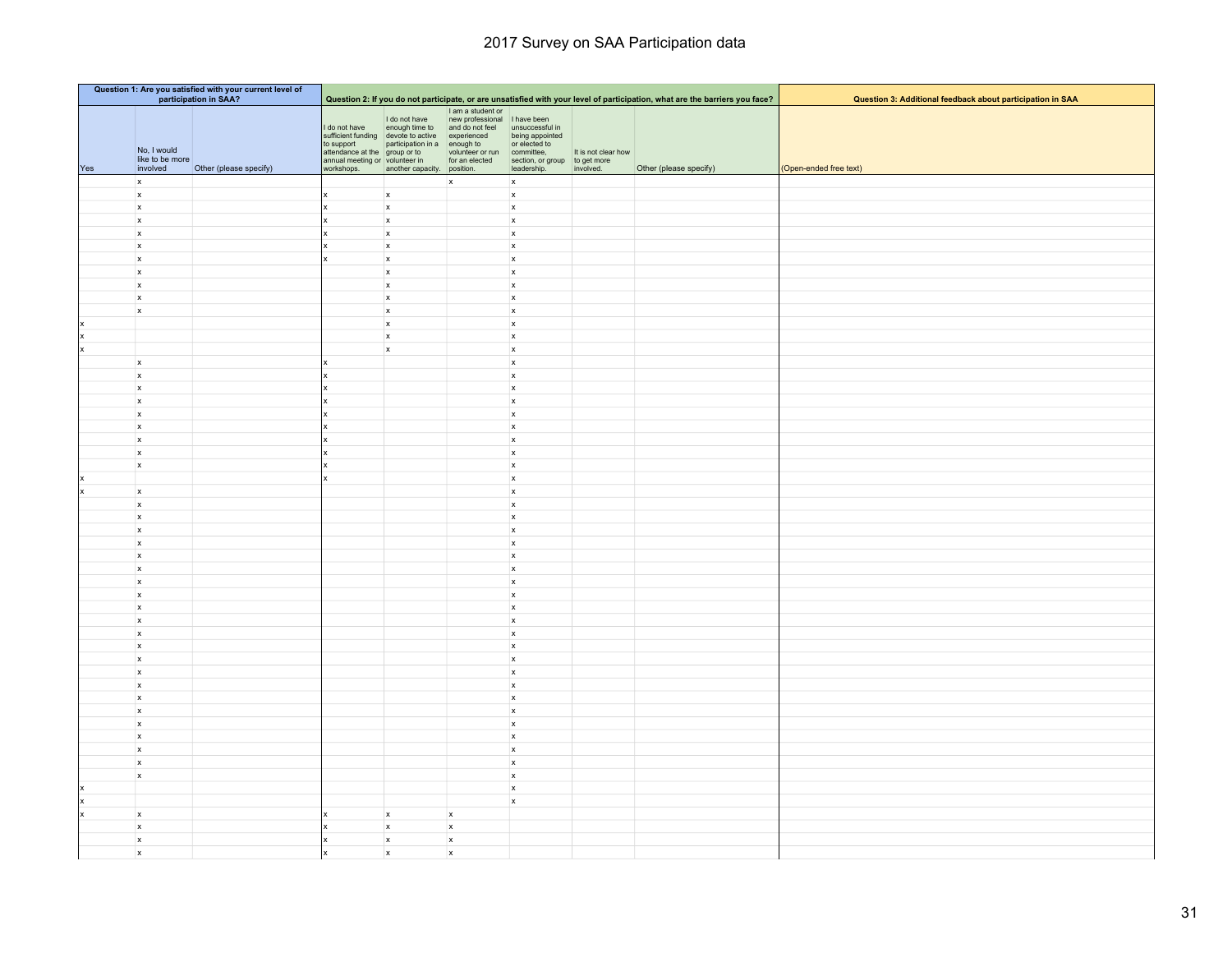|           | Question 1: Are you satisfied with your current level of<br>participation in SAA? |                        |                                                                                                |                                                                                                                    |                                                                                       |                                                                                                    |                                  | Question 2: If you do not participate, or are unsatisfied with your level of participation, what are the barriers you face? | Question 3: Additional feedback about participation in SAA |
|-----------|-----------------------------------------------------------------------------------|------------------------|------------------------------------------------------------------------------------------------|--------------------------------------------------------------------------------------------------------------------|---------------------------------------------------------------------------------------|----------------------------------------------------------------------------------------------------|----------------------------------|-----------------------------------------------------------------------------------------------------------------------------|------------------------------------------------------------|
|           |                                                                                   |                        |                                                                                                |                                                                                                                    | I am a student or                                                                     |                                                                                                    |                                  |                                                                                                                             |                                                            |
| Yes       | No, I would<br>like to be more<br>involved                                        | Other (please specify) | I do not have<br>to support<br>attendance at the group or to<br>annual meeting or volunteer in | I do not have<br>enough time to<br>sufficient funding devote to active experienced<br>participation in a enough to | new professional I have been<br>and do not feel<br>volunteer or run<br>for an elected | unsuccessful in<br>being appointed<br>or elected to<br>committee,<br>section, or group to get more | It is not clear how<br>involved. | Other (please specify)                                                                                                      | (Open-ended free text)                                     |
|           | $\mathbf{x}$                                                                      |                        | workshops.<br>x                                                                                | another capacity. position.<br>$\mathsf{x}$                                                                        | x                                                                                     | leadership.                                                                                        |                                  |                                                                                                                             |                                                            |
|           | $\boldsymbol{\mathsf{x}}$                                                         |                        |                                                                                                | $\boldsymbol{\mathsf{x}}$                                                                                          | $\boldsymbol{\mathsf{x}}$                                                             |                                                                                                    |                                  |                                                                                                                             |                                                            |
|           | $\mathsf x$                                                                       |                        |                                                                                                | $\mathsf{x}$                                                                                                       | $\mathsf{x}$                                                                          |                                                                                                    |                                  |                                                                                                                             |                                                            |
|           | $\mathsf{x}$                                                                      |                        |                                                                                                | $\mathbf x$                                                                                                        | $\boldsymbol{\mathsf{x}}$                                                             |                                                                                                    |                                  |                                                                                                                             |                                                            |
|           | $\mathbf{x}$                                                                      |                        |                                                                                                | $\mathsf{x}$                                                                                                       | $\mathsf{x}$                                                                          |                                                                                                    |                                  |                                                                                                                             |                                                            |
|           | $\mathsf{x}$                                                                      |                        |                                                                                                | $\mathsf{x}$                                                                                                       | $\mathsf{x}$                                                                          |                                                                                                    |                                  |                                                                                                                             |                                                            |
|           | $\mathsf{x}$                                                                      |                        |                                                                                                | $\mathsf{x}$                                                                                                       | $\mathsf{x}$                                                                          |                                                                                                    |                                  |                                                                                                                             |                                                            |
|           | $\mathsf x$                                                                       |                        |                                                                                                | $\mathsf{x}$                                                                                                       | $\mathsf{x}$                                                                          |                                                                                                    |                                  |                                                                                                                             |                                                            |
|           | $\mathbf{x}$                                                                      |                        |                                                                                                | $\mathsf{x}$                                                                                                       | $\mathsf{x}$                                                                          |                                                                                                    |                                  |                                                                                                                             |                                                            |
|           | $\mathsf{x}$<br>x                                                                 |                        |                                                                                                | $\mathsf{x}$<br>$\mathbf x$                                                                                        | $\boldsymbol{\mathsf{x}}$<br>$\mathbf{x}$                                             |                                                                                                    |                                  |                                                                                                                             |                                                            |
|           | $\mathsf{x}$                                                                      |                        |                                                                                                | $\mathsf{x}$                                                                                                       | $\mathbf{x}$                                                                          |                                                                                                    |                                  |                                                                                                                             |                                                            |
|           | $\mathbf{x}$                                                                      |                        |                                                                                                | $\mathsf{x}$                                                                                                       | $\mathsf{x}$                                                                          |                                                                                                    |                                  |                                                                                                                             |                                                            |
|           | $\mathbf{x}$                                                                      |                        |                                                                                                | $\mathbf{x}$                                                                                                       | x                                                                                     |                                                                                                    |                                  |                                                                                                                             |                                                            |
|           | $\mathsf{x}$                                                                      |                        |                                                                                                | $\mathsf{x}$                                                                                                       | $\mathsf{x}$                                                                          |                                                                                                    |                                  |                                                                                                                             |                                                            |
|           |                                                                                   |                        |                                                                                                | $\mathsf{x}$                                                                                                       | $\boldsymbol{\mathsf{x}}$                                                             |                                                                                                    |                                  |                                                                                                                             |                                                            |
|           |                                                                                   |                        |                                                                                                | $\pmb{\times}$                                                                                                     | $\mathsf{x}$                                                                          |                                                                                                    |                                  |                                                                                                                             |                                                            |
|           |                                                                                   |                        |                                                                                                | $\mathsf{x}$                                                                                                       | $\mathbf{x}$                                                                          |                                                                                                    |                                  |                                                                                                                             |                                                            |
| l x<br>١x |                                                                                   |                        |                                                                                                | $\mathsf{x}$<br>$\mathbf{x}$                                                                                       | x<br>$\mathbf{x}$                                                                     |                                                                                                    |                                  |                                                                                                                             |                                                            |
| l x       |                                                                                   |                        |                                                                                                | $\mathsf{x}$                                                                                                       | $\mathbf{x}$                                                                          |                                                                                                    |                                  |                                                                                                                             |                                                            |
| lx        |                                                                                   |                        |                                                                                                | $\mathsf{x}$                                                                                                       | $\mathbf{x}$                                                                          |                                                                                                    |                                  |                                                                                                                             |                                                            |
| Ιx        |                                                                                   |                        |                                                                                                | $\mathsf{x}$                                                                                                       | $\boldsymbol{\mathsf{x}}$                                                             |                                                                                                    |                                  |                                                                                                                             |                                                            |
| ١x        |                                                                                   |                        |                                                                                                | $\mathsf{x}$                                                                                                       | $\mathsf{x}$                                                                          |                                                                                                    |                                  |                                                                                                                             |                                                            |
| l x       |                                                                                   |                        |                                                                                                | $\mathsf{x}$                                                                                                       | $\mathbf{x}$                                                                          |                                                                                                    |                                  |                                                                                                                             |                                                            |
| l x       |                                                                                   |                        |                                                                                                | $\mathbf{x}$                                                                                                       | $\mathbf{x}$                                                                          |                                                                                                    |                                  |                                                                                                                             |                                                            |
| ×         |                                                                                   |                        |                                                                                                | $\mathsf{x}$                                                                                                       | $\boldsymbol{\mathsf{x}}$                                                             |                                                                                                    |                                  |                                                                                                                             |                                                            |
|           | $\mathbf{x}$                                                                      |                        |                                                                                                | $\mathsf{x}$                                                                                                       | $\mathbf{x}$                                                                          |                                                                                                    |                                  |                                                                                                                             |                                                            |
|           | $\mathbf{x}$<br>$\mathbf{x}$                                                      |                        |                                                                                                | $\mathsf{x}$<br>$\mathsf{x}$                                                                                       | $\mathsf{x}$<br>x                                                                     |                                                                                                    |                                  |                                                                                                                             |                                                            |
|           | $\mathsf{x}$                                                                      |                        |                                                                                                | $\mathsf{x}$                                                                                                       | x                                                                                     |                                                                                                    |                                  |                                                                                                                             |                                                            |
|           | $\mathbf{x}$                                                                      |                        |                                                                                                | $\mathsf{x}$                                                                                                       | $\mathbf{x}$                                                                          |                                                                                                    |                                  |                                                                                                                             |                                                            |
|           | $\mathbf{x}$                                                                      |                        |                                                                                                | $\mathsf{x}$                                                                                                       | $\mathbf{x}$                                                                          |                                                                                                    |                                  |                                                                                                                             |                                                            |
|           | $\mathbf{x}$                                                                      |                        |                                                                                                | $\mathsf{x}$                                                                                                       | $\mathbf{x}$                                                                          |                                                                                                    |                                  |                                                                                                                             |                                                            |
|           | $\mathsf x$                                                                       |                        |                                                                                                | $\mathsf{x}$                                                                                                       | x                                                                                     |                                                                                                    |                                  |                                                                                                                             |                                                            |
|           | $\mathbf{x}$                                                                      |                        |                                                                                                | $\mathsf{x}$                                                                                                       | x                                                                                     |                                                                                                    |                                  |                                                                                                                             |                                                            |
|           | x                                                                                 |                        |                                                                                                | $\mathsf{x}$                                                                                                       | $\mathbf{x}$                                                                          |                                                                                                    |                                  |                                                                                                                             |                                                            |
|           | $\mathbf{x}$<br>$\boldsymbol{\mathsf{x}}$                                         |                        |                                                                                                | $\mathbf x$<br>$\boldsymbol{\mathsf{x}}$                                                                           | $\mathbf{x}$<br>$\mathsf{x}$                                                          |                                                                                                    |                                  |                                                                                                                             |                                                            |
|           |                                                                                   |                        |                                                                                                | $\mathsf{x}$                                                                                                       | $\mathbf{x}$                                                                          |                                                                                                    |                                  |                                                                                                                             |                                                            |
|           |                                                                                   |                        |                                                                                                | $\mathsf{x}$                                                                                                       | $\mathsf{x}$                                                                          |                                                                                                    |                                  |                                                                                                                             |                                                            |
|           |                                                                                   |                        |                                                                                                | $\mathsf{x}$                                                                                                       | x                                                                                     |                                                                                                    |                                  |                                                                                                                             |                                                            |
|           |                                                                                   |                        |                                                                                                | $\mathbf x$                                                                                                        | $\mathbf{x}$                                                                          |                                                                                                    |                                  |                                                                                                                             |                                                            |
|           |                                                                                   |                        |                                                                                                | $\mathsf{x}$                                                                                                       | $\mathbf{x}$                                                                          |                                                                                                    |                                  |                                                                                                                             |                                                            |
|           |                                                                                   |                        |                                                                                                | $\boldsymbol{\mathsf{x}}$                                                                                          | $\mathsf{x}$                                                                          |                                                                                                    |                                  |                                                                                                                             |                                                            |
|           |                                                                                   |                        |                                                                                                | $\mathsf{x}$                                                                                                       | $\mathsf{x}$                                                                          |                                                                                                    |                                  |                                                                                                                             |                                                            |
|           |                                                                                   |                        |                                                                                                | $\boldsymbol{\mathsf{x}}$                                                                                          | $\mathbf{x}$                                                                          |                                                                                                    |                                  |                                                                                                                             |                                                            |
|           | $\mathsf{x}$                                                                      |                        |                                                                                                |                                                                                                                    | $\mathbf{x}$                                                                          |                                                                                                    |                                  |                                                                                                                             |                                                            |
|           | $\mathbf{x}$<br>$\mathsf{x}$                                                      |                        |                                                                                                |                                                                                                                    | $\mathsf{x}$<br>$\mathbf{x}$                                                          |                                                                                                    |                                  |                                                                                                                             |                                                            |
|           | $\pmb{\mathsf{x}}$                                                                |                        |                                                                                                |                                                                                                                    | $\pmb{\mathsf{x}}$                                                                    |                                                                                                    |                                  |                                                                                                                             |                                                            |
|           | $\mathsf{x}$                                                                      |                        |                                                                                                |                                                                                                                    | $\mathsf x$                                                                           |                                                                                                    |                                  |                                                                                                                             |                                                            |
|           | $\mathbf{x}$                                                                      |                        |                                                                                                |                                                                                                                    | $\mathsf x$                                                                           |                                                                                                    |                                  |                                                                                                                             |                                                            |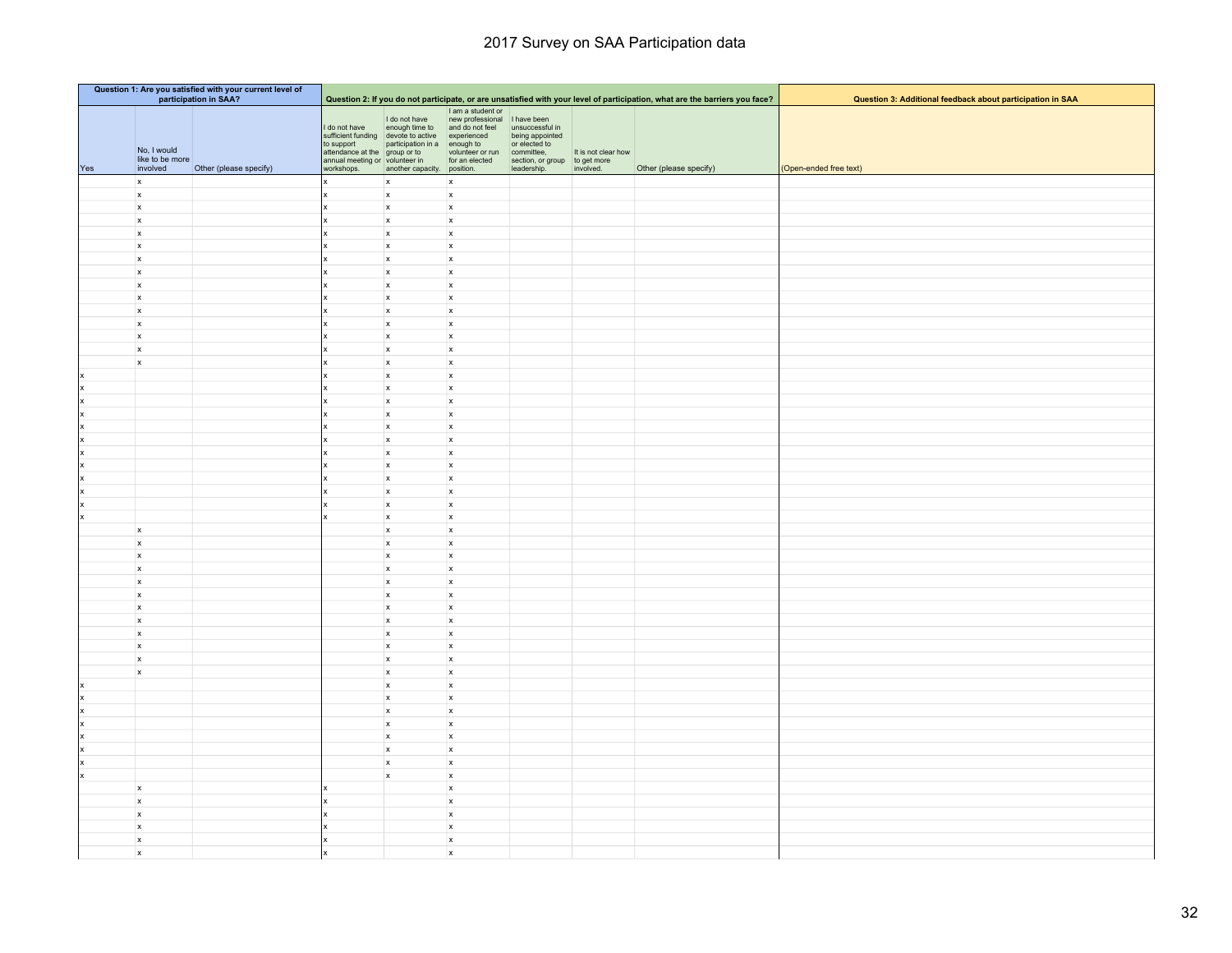|         | Question 1: Are you satisfied with your current level of<br>participation in SAA? |                        |                                                                                                              |                                                                                                                                                                         |                                                                                                                                                         |                                                                                                          |                     | Question 3: Additional feedback about participation in SAA                                                                  |                        |
|---------|-----------------------------------------------------------------------------------|------------------------|--------------------------------------------------------------------------------------------------------------|-------------------------------------------------------------------------------------------------------------------------------------------------------------------------|---------------------------------------------------------------------------------------------------------------------------------------------------------|----------------------------------------------------------------------------------------------------------|---------------------|-----------------------------------------------------------------------------------------------------------------------------|------------------------|
|         |                                                                                   |                        |                                                                                                              |                                                                                                                                                                         |                                                                                                                                                         |                                                                                                          |                     | Question 2: If you do not participate, or are unsatisfied with your level of participation, what are the barriers you face? |                        |
| Yes     | No, I would<br>like to be more<br>involved                                        | Other (please specify) | I do not have<br>to support<br>attendance at the group or to<br>annual meeting or volunteer in<br>workshops. | I do not have<br>enough time to<br>sufficient funding devote to active experienced<br>participation in a<br>group or to volunteer or run<br>another capacity. position. | and the student of<br>The assumed the student of the student of the student of the studies<br>Line appointed<br>the studies appointed<br>for an elected | being appointed<br>or elected to<br>committee,<br>section, or group to get more<br>leadership. involved. | It is not clear how | Other (please specify)                                                                                                      | (Open-ended free text) |
|         | $\mathbf{x}$                                                                      |                        |                                                                                                              |                                                                                                                                                                         | $\mathsf{x}$                                                                                                                                            |                                                                                                          |                     |                                                                                                                             |                        |
|         | $\boldsymbol{\mathsf{x}}$                                                         |                        |                                                                                                              |                                                                                                                                                                         | $\boldsymbol{\mathsf{x}}$                                                                                                                               |                                                                                                          |                     |                                                                                                                             |                        |
|         | $\mathbf{x}$                                                                      |                        |                                                                                                              |                                                                                                                                                                         | $\boldsymbol{x}$                                                                                                                                        |                                                                                                          |                     |                                                                                                                             |                        |
|         | $\boldsymbol{\mathsf{x}}$                                                         |                        |                                                                                                              |                                                                                                                                                                         | $\boldsymbol{\mathsf{x}}$                                                                                                                               |                                                                                                          |                     |                                                                                                                             |                        |
|         | $\mathsf{x}$                                                                      |                        |                                                                                                              |                                                                                                                                                                         | $\boldsymbol{\mathsf{x}}$                                                                                                                               |                                                                                                          |                     |                                                                                                                             |                        |
|         | $\mathsf{x}$                                                                      |                        |                                                                                                              |                                                                                                                                                                         | $\boldsymbol{\mathsf{x}}$                                                                                                                               |                                                                                                          |                     |                                                                                                                             |                        |
|         | $\mathsf{x}$                                                                      |                        |                                                                                                              |                                                                                                                                                                         | $\boldsymbol{\mathsf{x}}$                                                                                                                               |                                                                                                          |                     |                                                                                                                             |                        |
|         | $\mathsf{x}$                                                                      |                        |                                                                                                              |                                                                                                                                                                         | $\boldsymbol{\mathsf{x}}$                                                                                                                               |                                                                                                          |                     |                                                                                                                             |                        |
|         | $\mathsf{x}$<br>$\mathbf{x}$                                                      |                        |                                                                                                              |                                                                                                                                                                         | $\mathsf{x}$<br>$\boldsymbol{\mathsf{x}}$                                                                                                               |                                                                                                          |                     |                                                                                                                             |                        |
|         | $\mathsf{x}$                                                                      |                        |                                                                                                              |                                                                                                                                                                         | $\boldsymbol{\mathsf{x}}$                                                                                                                               |                                                                                                          |                     |                                                                                                                             |                        |
|         | $\boldsymbol{x}$                                                                  |                        |                                                                                                              |                                                                                                                                                                         | $\boldsymbol{\mathsf{x}}$                                                                                                                               |                                                                                                          |                     |                                                                                                                             |                        |
|         | $\mathbf{x}$                                                                      |                        |                                                                                                              |                                                                                                                                                                         | $\boldsymbol{x}$                                                                                                                                        |                                                                                                          |                     |                                                                                                                             |                        |
|         | $\mathbf{x}$                                                                      |                        |                                                                                                              |                                                                                                                                                                         | $\mathbf{x}$                                                                                                                                            |                                                                                                          |                     |                                                                                                                             |                        |
|         | $\mathsf{x}$                                                                      |                        |                                                                                                              |                                                                                                                                                                         | $\boldsymbol{\mathsf{x}}$                                                                                                                               |                                                                                                          |                     |                                                                                                                             |                        |
|         | $\boldsymbol{\mathsf{x}}$                                                         |                        |                                                                                                              |                                                                                                                                                                         | $\boldsymbol{\mathsf{x}}$                                                                                                                               |                                                                                                          |                     |                                                                                                                             |                        |
|         | $\mathbf{x}$                                                                      |                        |                                                                                                              |                                                                                                                                                                         | $\boldsymbol{\mathsf{x}}$                                                                                                                               |                                                                                                          |                     |                                                                                                                             |                        |
|         | $\mathbf{x}$                                                                      |                        |                                                                                                              |                                                                                                                                                                         | $\boldsymbol{x}$                                                                                                                                        |                                                                                                          |                     |                                                                                                                             |                        |
|         | $\mathsf{x}$                                                                      |                        |                                                                                                              |                                                                                                                                                                         | $\boldsymbol{x}$<br>$\mathbf{x}$                                                                                                                        |                                                                                                          |                     |                                                                                                                             |                        |
|         | $\boldsymbol{x}$<br>$\boldsymbol{x}$                                              |                        |                                                                                                              |                                                                                                                                                                         | $\boldsymbol{\mathsf{x}}$                                                                                                                               |                                                                                                          |                     |                                                                                                                             |                        |
|         | $\mathbf{x}$                                                                      |                        |                                                                                                              |                                                                                                                                                                         | $\mathbf{x}$                                                                                                                                            |                                                                                                          |                     |                                                                                                                             |                        |
|         | $\mathsf{x}$                                                                      |                        |                                                                                                              |                                                                                                                                                                         | $\boldsymbol{\mathsf{x}}$                                                                                                                               |                                                                                                          |                     |                                                                                                                             |                        |
|         | $\mathbf{x}$                                                                      |                        |                                                                                                              |                                                                                                                                                                         | $\boldsymbol{x}$                                                                                                                                        |                                                                                                          |                     |                                                                                                                             |                        |
|         | $\mathbf{x}$                                                                      |                        |                                                                                                              |                                                                                                                                                                         | $\boldsymbol{x}$                                                                                                                                        |                                                                                                          |                     |                                                                                                                             |                        |
|         | $\mathbf{x}$                                                                      |                        |                                                                                                              |                                                                                                                                                                         | $\mathbf{x}$                                                                                                                                            |                                                                                                          |                     |                                                                                                                             |                        |
|         | $\mathbf{x}$                                                                      |                        |                                                                                                              |                                                                                                                                                                         | $\mathbf{x}$                                                                                                                                            |                                                                                                          |                     |                                                                                                                             |                        |
|         | $\boldsymbol{\mathsf{x}}$                                                         |                        |                                                                                                              |                                                                                                                                                                         | $\mathbf{x}$                                                                                                                                            |                                                                                                          |                     |                                                                                                                             |                        |
|         | $\mathsf{x}$                                                                      |                        |                                                                                                              |                                                                                                                                                                         | $\boldsymbol{\mathsf{x}}$                                                                                                                               |                                                                                                          |                     |                                                                                                                             |                        |
|         | $\mathbf{x}$                                                                      |                        |                                                                                                              |                                                                                                                                                                         | $\boldsymbol{x}$                                                                                                                                        |                                                                                                          |                     |                                                                                                                             |                        |
|         | $\mathbf{x}$<br>$\mathbf{x}$                                                      |                        |                                                                                                              |                                                                                                                                                                         | $\mathbf{x}$<br>$\mathbf{x}$                                                                                                                            |                                                                                                          |                     |                                                                                                                             |                        |
|         | $\boldsymbol{\mathsf{x}}$                                                         |                        |                                                                                                              |                                                                                                                                                                         | $\pmb{\mathsf{x}}$                                                                                                                                      |                                                                                                          |                     |                                                                                                                             |                        |
|         | $\mathbf{x}$                                                                      |                        |                                                                                                              |                                                                                                                                                                         | $\mathbf{x}$                                                                                                                                            |                                                                                                          |                     |                                                                                                                             |                        |
|         | $\mathsf{x}$                                                                      |                        |                                                                                                              |                                                                                                                                                                         | $\boldsymbol{x}$                                                                                                                                        |                                                                                                          |                     |                                                                                                                             |                        |
|         | $\mathbf{x}$                                                                      |                        |                                                                                                              |                                                                                                                                                                         | $\boldsymbol{x}$                                                                                                                                        |                                                                                                          |                     |                                                                                                                             |                        |
|         | $\mathbf{x}$                                                                      |                        |                                                                                                              |                                                                                                                                                                         | $\boldsymbol{x}$                                                                                                                                        |                                                                                                          |                     |                                                                                                                             |                        |
|         | $\mathbf{x}$                                                                      |                        |                                                                                                              |                                                                                                                                                                         | $\pmb{\mathsf{x}}$                                                                                                                                      |                                                                                                          |                     |                                                                                                                             |                        |
|         | $\pmb{\mathsf{x}}$                                                                |                        |                                                                                                              |                                                                                                                                                                         | $\boldsymbol{x}$                                                                                                                                        |                                                                                                          |                     |                                                                                                                             |                        |
|         | $\mathbf{x}$                                                                      |                        |                                                                                                              |                                                                                                                                                                         | $\boldsymbol{x}$                                                                                                                                        |                                                                                                          |                     |                                                                                                                             |                        |
|         | $\mathbf{x}$                                                                      |                        |                                                                                                              |                                                                                                                                                                         | $\boldsymbol{x}$                                                                                                                                        |                                                                                                          |                     |                                                                                                                             |                        |
| Ιx      |                                                                                   |                        |                                                                                                              |                                                                                                                                                                         | $\boldsymbol{x}$                                                                                                                                        |                                                                                                          |                     |                                                                                                                             |                        |
| x<br> x |                                                                                   |                        |                                                                                                              |                                                                                                                                                                         | $\pmb{\mathsf{x}}$<br>$\boldsymbol{x}$                                                                                                                  |                                                                                                          |                     |                                                                                                                             |                        |
| x       |                                                                                   |                        |                                                                                                              |                                                                                                                                                                         | $\boldsymbol{\mathsf{x}}$                                                                                                                               |                                                                                                          |                     |                                                                                                                             |                        |
| x       |                                                                                   |                        |                                                                                                              |                                                                                                                                                                         | $\boldsymbol{\mathsf{x}}$                                                                                                                               |                                                                                                          |                     |                                                                                                                             |                        |
|         | $\boldsymbol{x}$                                                                  |                        |                                                                                                              |                                                                                                                                                                         | $\boldsymbol{x}$                                                                                                                                        |                                                                                                          |                     |                                                                                                                             |                        |
|         | $\boldsymbol{x}$                                                                  |                        |                                                                                                              |                                                                                                                                                                         | $\boldsymbol{x}$                                                                                                                                        |                                                                                                          |                     |                                                                                                                             |                        |
|         | $\boldsymbol{\mathsf{x}}$                                                         |                        |                                                                                                              |                                                                                                                                                                         | $\pmb{\mathsf{x}}$                                                                                                                                      |                                                                                                          |                     |                                                                                                                             |                        |
|         | $\mathbf{x}$                                                                      |                        |                                                                                                              |                                                                                                                                                                         | $\boldsymbol{x}$                                                                                                                                        |                                                                                                          |                     |                                                                                                                             |                        |
|         | $\boldsymbol{\mathsf{x}}$                                                         |                        |                                                                                                              |                                                                                                                                                                         | $\boldsymbol{\mathsf{x}}$                                                                                                                               |                                                                                                          |                     |                                                                                                                             |                        |
|         | $\mathsf{x}$                                                                      |                        |                                                                                                              |                                                                                                                                                                         | $\boldsymbol{\mathsf{x}}$                                                                                                                               |                                                                                                          |                     |                                                                                                                             |                        |
|         | $\boldsymbol{x}$                                                                  |                        |                                                                                                              |                                                                                                                                                                         | $\boldsymbol{\mathsf{x}}$                                                                                                                               |                                                                                                          |                     |                                                                                                                             |                        |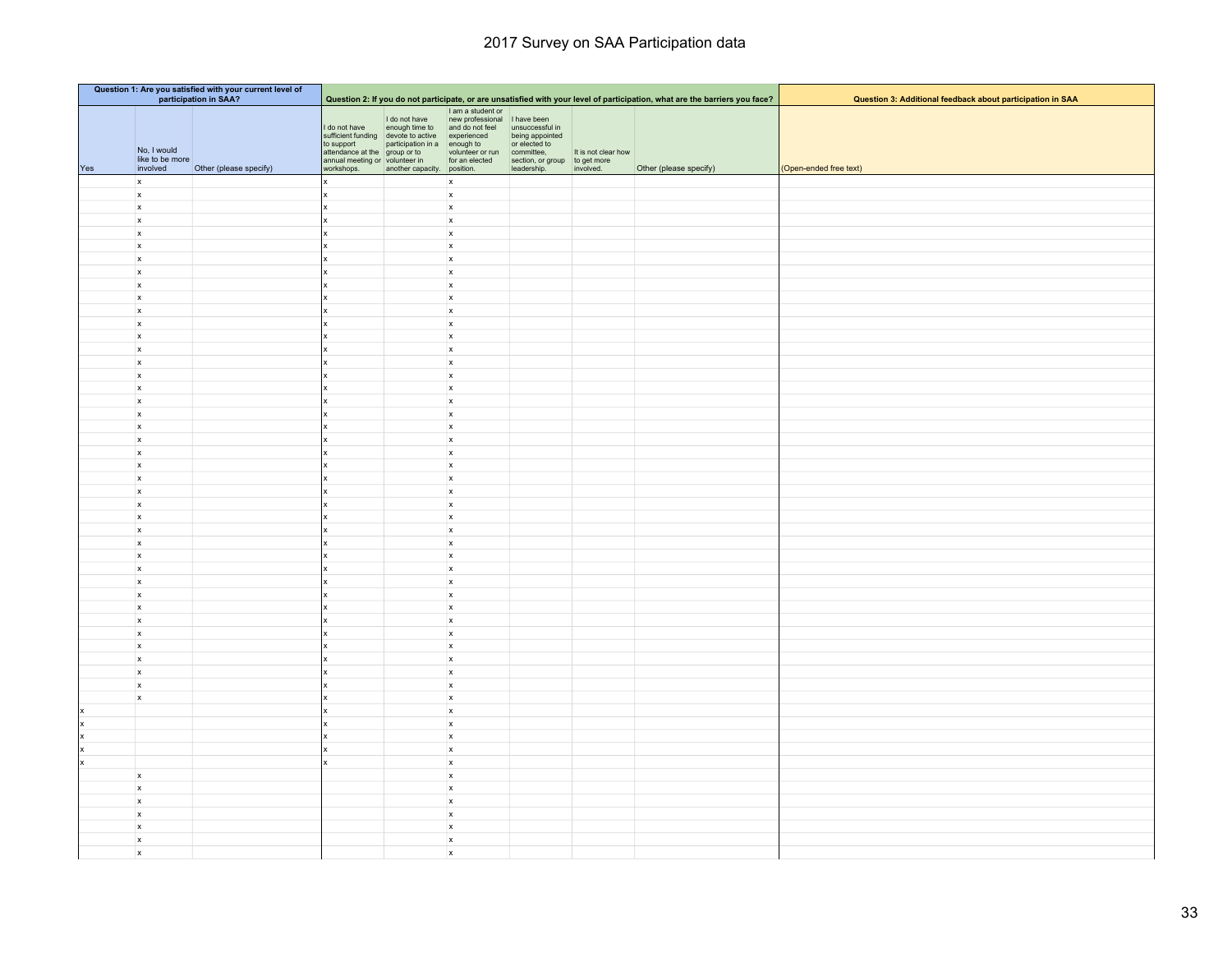|         | Question 1: Are you satisfied with your current level of<br>participation in SAA? |                        |                                                               |                                                                                                                                                                               |                                                                      |                                                                                                                                        |                                  |                                                                                                                             |                                                            |
|---------|-----------------------------------------------------------------------------------|------------------------|---------------------------------------------------------------|-------------------------------------------------------------------------------------------------------------------------------------------------------------------------------|----------------------------------------------------------------------|----------------------------------------------------------------------------------------------------------------------------------------|----------------------------------|-----------------------------------------------------------------------------------------------------------------------------|------------------------------------------------------------|
|         |                                                                                   |                        |                                                               |                                                                                                                                                                               |                                                                      |                                                                                                                                        |                                  | Question 2: If you do not participate, or are unsatisfied with your level of participation, what are the barriers you face? | Question 3: Additional feedback about participation in SAA |
| Yes     | No, I would<br>like to be more<br>involved                                        | Other (please specify) | I do not have<br>annual meeting or volunteer in<br>workshops. | I do not have<br>enough time to<br>sufficient funding devote to active experienced<br>to support<br>attendance at the group or to volunteer or<br>another capacity. position. | I am a student or<br>new professional I have been<br>and do not feel | unsuccessful in<br>being appointed<br>or elected to<br>volunteer or run<br>for an elected section, or group to get more<br>leadership. | It is not clear how<br>involved. | Other (please specify)                                                                                                      | (Open-ended free text)                                     |
|         | $\mathbf{x}$                                                                      |                        |                                                               |                                                                                                                                                                               | $\mathbf{x}$                                                         |                                                                                                                                        |                                  |                                                                                                                             |                                                            |
|         | $\mathbf{x}$                                                                      |                        |                                                               |                                                                                                                                                                               | $\boldsymbol{\mathsf{x}}$                                            |                                                                                                                                        |                                  |                                                                                                                             |                                                            |
|         | $\boldsymbol{x}$                                                                  |                        |                                                               |                                                                                                                                                                               | $\boldsymbol{\mathsf{x}}$                                            |                                                                                                                                        |                                  |                                                                                                                             |                                                            |
|         | $\mathsf{x}$                                                                      |                        |                                                               |                                                                                                                                                                               | $\mathbf{x}$                                                         |                                                                                                                                        |                                  |                                                                                                                             |                                                            |
|         | $\boldsymbol{x}$                                                                  |                        |                                                               |                                                                                                                                                                               | $\mathsf{x}$                                                         |                                                                                                                                        |                                  |                                                                                                                             |                                                            |
|         | $\mathbf{x}$                                                                      |                        |                                                               |                                                                                                                                                                               | $\mathbf{x}$                                                         |                                                                                                                                        |                                  |                                                                                                                             |                                                            |
|         | $\boldsymbol{\mathsf{x}}$                                                         |                        |                                                               |                                                                                                                                                                               | $\mathsf{x}$                                                         |                                                                                                                                        |                                  |                                                                                                                             |                                                            |
|         | $\mathbf{x}$                                                                      |                        |                                                               |                                                                                                                                                                               | $\boldsymbol{\mathsf{x}}$                                            |                                                                                                                                        |                                  |                                                                                                                             |                                                            |
|         | $\boldsymbol{x}$<br>$\mathbf{x}$                                                  |                        |                                                               |                                                                                                                                                                               | $\mathsf{x}$<br>$\mathbf{x}$                                         |                                                                                                                                        |                                  |                                                                                                                             |                                                            |
|         | $\boldsymbol{\mathsf{x}}$                                                         |                        |                                                               |                                                                                                                                                                               | $\mathsf{x}$                                                         |                                                                                                                                        |                                  |                                                                                                                             |                                                            |
|         | $\mathbf{x}$                                                                      |                        |                                                               |                                                                                                                                                                               | $\mathbf{x}$                                                         |                                                                                                                                        |                                  |                                                                                                                             |                                                            |
|         | $\boldsymbol{x}$                                                                  |                        |                                                               |                                                                                                                                                                               | $\mathbf{x}$                                                         |                                                                                                                                        |                                  |                                                                                                                             |                                                            |
|         | $\mathbf{x}$                                                                      |                        |                                                               |                                                                                                                                                                               | $\boldsymbol{\mathsf{x}}$                                            |                                                                                                                                        |                                  |                                                                                                                             |                                                            |
| x       |                                                                                   |                        |                                                               |                                                                                                                                                                               | $\mathsf{x}$                                                         |                                                                                                                                        |                                  |                                                                                                                             |                                                            |
| x       |                                                                                   |                        |                                                               |                                                                                                                                                                               | $\mathbf{x}$                                                         |                                                                                                                                        |                                  |                                                                                                                             |                                                            |
| x       |                                                                                   |                        |                                                               |                                                                                                                                                                               | $\boldsymbol{\mathsf{x}}$                                            |                                                                                                                                        |                                  |                                                                                                                             |                                                            |
| x       |                                                                                   |                        |                                                               |                                                                                                                                                                               | $\boldsymbol{\mathsf{x}}$                                            |                                                                                                                                        |                                  |                                                                                                                             |                                                            |
| x<br> x |                                                                                   |                        |                                                               |                                                                                                                                                                               | $\mathbf{x}$<br>$\mathbf{x}$                                         |                                                                                                                                        |                                  |                                                                                                                             |                                                            |
| x       |                                                                                   |                        |                                                               |                                                                                                                                                                               | $\mathsf{x}$                                                         |                                                                                                                                        |                                  |                                                                                                                             |                                                            |
| x       |                                                                                   |                        |                                                               |                                                                                                                                                                               | $\mathbf{x}$                                                         |                                                                                                                                        |                                  |                                                                                                                             |                                                            |
| x       |                                                                                   |                        |                                                               |                                                                                                                                                                               | $\pmb{\mathsf{x}}$                                                   |                                                                                                                                        |                                  |                                                                                                                             |                                                            |
| x       |                                                                                   |                        |                                                               |                                                                                                                                                                               | $\mathbf{x}$                                                         |                                                                                                                                        |                                  |                                                                                                                             |                                                            |
| x       |                                                                                   |                        |                                                               |                                                                                                                                                                               | $\mathbf{x}$                                                         |                                                                                                                                        |                                  |                                                                                                                             |                                                            |
| x       |                                                                                   |                        |                                                               |                                                                                                                                                                               | $\boldsymbol{\mathsf{x}}$                                            |                                                                                                                                        |                                  |                                                                                                                             |                                                            |
| x       |                                                                                   |                        |                                                               |                                                                                                                                                                               | $\boldsymbol{\mathsf{x}}$                                            |                                                                                                                                        |                                  |                                                                                                                             |                                                            |
| x<br> x |                                                                                   |                        |                                                               |                                                                                                                                                                               | $\mathbf{x}$<br>$\mathbf{x}$                                         |                                                                                                                                        |                                  |                                                                                                                             |                                                            |
| x       |                                                                                   |                        |                                                               |                                                                                                                                                                               | x                                                                    |                                                                                                                                        |                                  |                                                                                                                             |                                                            |
| x       |                                                                                   |                        |                                                               |                                                                                                                                                                               | x                                                                    |                                                                                                                                        |                                  |                                                                                                                             |                                                            |
| Ιx      |                                                                                   |                        |                                                               |                                                                                                                                                                               | $\boldsymbol{\mathsf{x}}$                                            |                                                                                                                                        |                                  |                                                                                                                             |                                                            |
| X       |                                                                                   |                        |                                                               |                                                                                                                                                                               | $\mathbf{x}$                                                         |                                                                                                                                        |                                  |                                                                                                                             |                                                            |
| Ιx      |                                                                                   |                        |                                                               |                                                                                                                                                                               | $\mathbf{x}$                                                         |                                                                                                                                        |                                  |                                                                                                                             |                                                            |
|         | $\boldsymbol{x}$                                                                  |                        |                                                               | $\mathbf{x}$                                                                                                                                                                  |                                                                      |                                                                                                                                        |                                  |                                                                                                                             |                                                            |
|         | $\mathbf{x}$                                                                      |                        |                                                               | $\mathbf{x}$                                                                                                                                                                  |                                                                      |                                                                                                                                        |                                  |                                                                                                                             |                                                            |
|         | $\mathbf{x}$<br>$\mathbf{x}$                                                      |                        |                                                               | $\mathbf{x}$<br>$\mathsf{x}$                                                                                                                                                  |                                                                      |                                                                                                                                        |                                  |                                                                                                                             |                                                            |
|         | $\boldsymbol{x}$                                                                  |                        |                                                               | $\boldsymbol{\mathsf{x}}$                                                                                                                                                     |                                                                      |                                                                                                                                        |                                  |                                                                                                                             |                                                            |
|         | $\mathbf{x}$                                                                      |                        |                                                               | $\mathbf{x}$                                                                                                                                                                  |                                                                      |                                                                                                                                        |                                  |                                                                                                                             |                                                            |
|         | $\mathbf{x}$                                                                      |                        |                                                               | $\mathbf{x}$                                                                                                                                                                  |                                                                      |                                                                                                                                        |                                  |                                                                                                                             |                                                            |
|         | $\mathbf{x}$                                                                      |                        |                                                               | $\mathbf{x}$                                                                                                                                                                  |                                                                      |                                                                                                                                        |                                  |                                                                                                                             |                                                            |
|         | $\mathbf{x}$                                                                      |                        |                                                               | $\mathbf{x}$                                                                                                                                                                  |                                                                      |                                                                                                                                        |                                  |                                                                                                                             |                                                            |
|         | $\mathbf{x}$                                                                      |                        |                                                               | $\mathbf{x}$                                                                                                                                                                  |                                                                      |                                                                                                                                        |                                  |                                                                                                                             |                                                            |
|         | $\pmb{\mathsf{x}}$                                                                |                        |                                                               | $\boldsymbol{\mathsf{x}}$                                                                                                                                                     |                                                                      |                                                                                                                                        |                                  |                                                                                                                             |                                                            |
|         | $\mathbf{x}$                                                                      |                        |                                                               | $\mathbf{x}$                                                                                                                                                                  |                                                                      |                                                                                                                                        |                                  |                                                                                                                             |                                                            |
|         | $\boldsymbol{\mathsf{x}}$                                                         |                        |                                                               | $\boldsymbol{\mathsf{x}}$                                                                                                                                                     |                                                                      |                                                                                                                                        |                                  |                                                                                                                             |                                                            |
|         | $\pmb{\mathsf{x}}$                                                                |                        |                                                               | $\boldsymbol{\mathsf{x}}$                                                                                                                                                     |                                                                      |                                                                                                                                        |                                  |                                                                                                                             |                                                            |
|         | $\boldsymbol{\mathsf{x}}$<br>$\boldsymbol{x}$                                     |                        |                                                               | $\boldsymbol{\mathsf{x}}$<br>$\mathbf{x}$                                                                                                                                     |                                                                      |                                                                                                                                        |                                  |                                                                                                                             |                                                            |
|         | $\boldsymbol{\mathsf{x}}$                                                         |                        |                                                               | $\boldsymbol{\mathsf{x}}$                                                                                                                                                     |                                                                      |                                                                                                                                        |                                  |                                                                                                                             |                                                            |
|         | $\pmb{\mathsf{x}}$                                                                |                        |                                                               | $\boldsymbol{\mathsf{x}}$                                                                                                                                                     |                                                                      |                                                                                                                                        |                                  |                                                                                                                             |                                                            |
|         | $\boldsymbol{x}$                                                                  |                        |                                                               | $\boldsymbol{\mathsf{x}}$                                                                                                                                                     |                                                                      |                                                                                                                                        |                                  |                                                                                                                             |                                                            |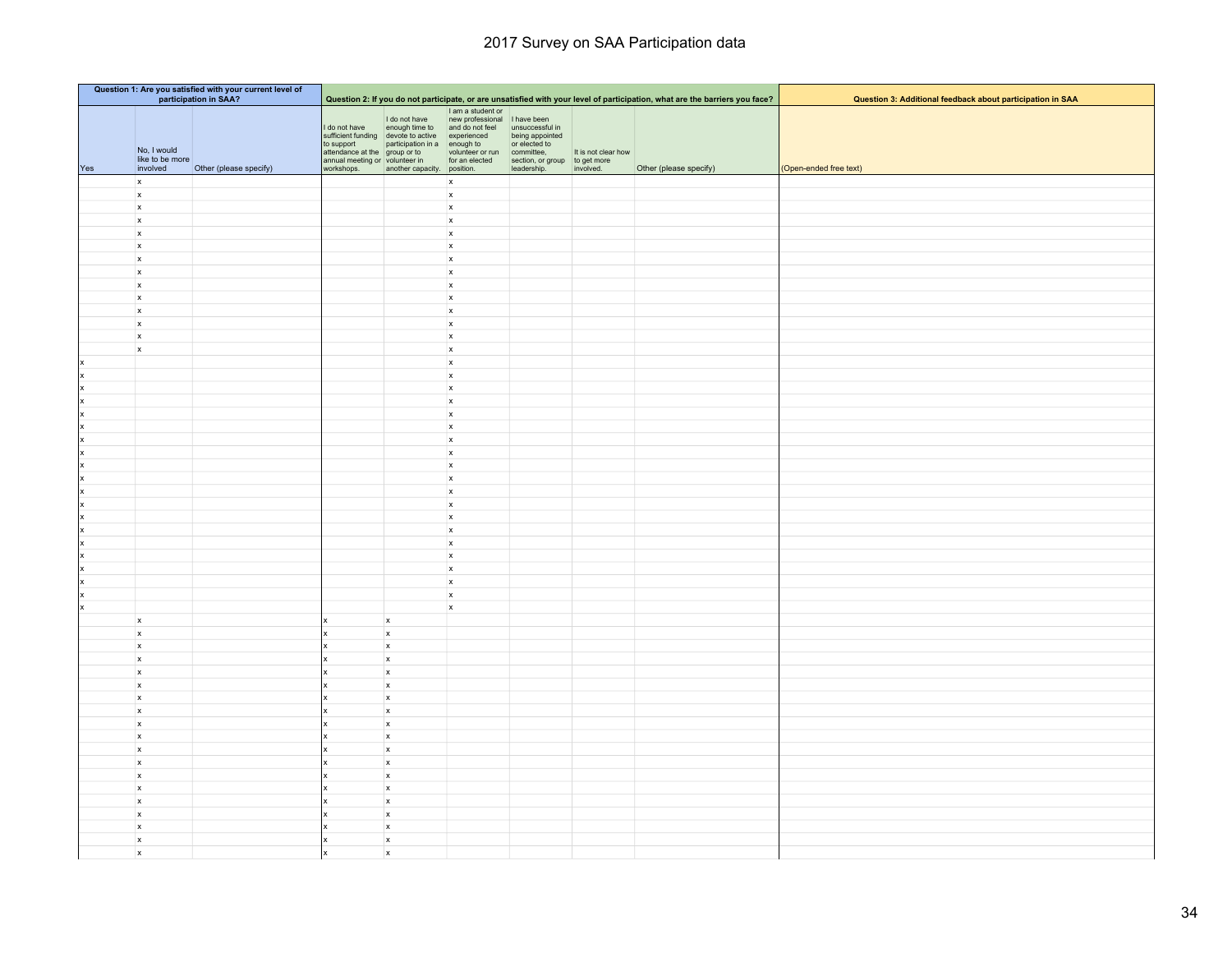|     | Question 1: Are you satisfied with your current level of<br>participation in SAA? |                        |                                                                                                |                                                                                    |                                                                                                                                                            |                                                                                      |                     |                                                                                                                             |                                                            |
|-----|-----------------------------------------------------------------------------------|------------------------|------------------------------------------------------------------------------------------------|------------------------------------------------------------------------------------|------------------------------------------------------------------------------------------------------------------------------------------------------------|--------------------------------------------------------------------------------------|---------------------|-----------------------------------------------------------------------------------------------------------------------------|------------------------------------------------------------|
|     |                                                                                   |                        |                                                                                                |                                                                                    | I am a student or                                                                                                                                          |                                                                                      |                     | Question 2: If you do not participate, or are unsatisfied with your level of participation, what are the barriers you face? | Question 3: Additional feedback about participation in SAA |
| Yes | No, I would<br>like to be more<br>involved                                        | Other (please specify) | I do not have<br>to support<br>attendance at the group or to<br>annual meeting or volunteer in | I do not have<br>enough time to<br>sufficient funding devote to active experienced | new professional I have been<br>and do not feel<br>participation in a enough to or elected to<br>group or to volunteer or run committee,<br>for an elected | unsuccessful in<br>being appointed<br>or elected to<br>section, or group to get more | It is not clear how | Other (please specify)                                                                                                      | (Open-ended free text)                                     |
|     | $\mathbf{x}$                                                                      |                        | workshops.<br>x                                                                                | another capacity. position.<br>$\mathsf{x}$                                        |                                                                                                                                                            | leadership.                                                                          | involved.           |                                                                                                                             |                                                            |
|     | $\boldsymbol{\mathsf{x}}$                                                         |                        |                                                                                                | $\boldsymbol{\mathsf{x}}$                                                          |                                                                                                                                                            |                                                                                      |                     |                                                                                                                             |                                                            |
|     | $\mathsf{x}$                                                                      |                        |                                                                                                | $\mathsf{x}$                                                                       |                                                                                                                                                            |                                                                                      |                     |                                                                                                                             |                                                            |
|     | $\mathsf{x}$                                                                      |                        |                                                                                                | $\mathsf{x}$                                                                       |                                                                                                                                                            |                                                                                      |                     |                                                                                                                             |                                                            |
|     | $\mathbf{x}$                                                                      |                        |                                                                                                | $\boldsymbol{\mathsf{x}}$                                                          |                                                                                                                                                            |                                                                                      |                     |                                                                                                                             |                                                            |
|     | $\boldsymbol{\mathsf{x}}$                                                         |                        |                                                                                                | $\pmb{\times}$                                                                     |                                                                                                                                                            |                                                                                      |                     |                                                                                                                             |                                                            |
|     | x                                                                                 |                        |                                                                                                | $\boldsymbol{\mathsf{x}}$                                                          |                                                                                                                                                            |                                                                                      |                     |                                                                                                                             |                                                            |
|     | $\mathsf{x}$                                                                      |                        |                                                                                                | $\mathsf{x}$                                                                       |                                                                                                                                                            |                                                                                      |                     |                                                                                                                             |                                                            |
|     | $\mathsf{x}$                                                                      |                        |                                                                                                | $\mathsf{x}$                                                                       |                                                                                                                                                            |                                                                                      |                     |                                                                                                                             |                                                            |
|     | $\mathsf{x}$                                                                      |                        |                                                                                                | $\mathbf x$                                                                        |                                                                                                                                                            |                                                                                      |                     |                                                                                                                             |                                                            |
|     | $\mathsf{x}$                                                                      |                        |                                                                                                | $\mathsf{x}$<br>$\mathsf{x}$                                                       |                                                                                                                                                            |                                                                                      |                     |                                                                                                                             |                                                            |
|     | $\boldsymbol{\mathsf{x}}$<br>$\mathbf{x}$                                         |                        |                                                                                                | $\mathsf{x}$                                                                       |                                                                                                                                                            |                                                                                      |                     |                                                                                                                             |                                                            |
|     | $\mathsf{x}$                                                                      |                        |                                                                                                | $\mathsf{x}$                                                                       |                                                                                                                                                            |                                                                                      |                     |                                                                                                                             |                                                            |
|     | $\mathsf{x}$                                                                      |                        |                                                                                                | $\mathsf{x}$                                                                       |                                                                                                                                                            |                                                                                      |                     |                                                                                                                             |                                                            |
|     | $\mathsf{x}$                                                                      |                        |                                                                                                | $\mathsf{x}$                                                                       |                                                                                                                                                            |                                                                                      |                     |                                                                                                                             |                                                            |
|     | $\mathsf{x}$                                                                      |                        |                                                                                                | $\mathsf{x}$                                                                       |                                                                                                                                                            |                                                                                      |                     |                                                                                                                             |                                                            |
|     | $\mathsf{x}$                                                                      |                        |                                                                                                | $\mathsf{x}$                                                                       |                                                                                                                                                            |                                                                                      |                     |                                                                                                                             |                                                            |
|     | $\mathbf{x}$                                                                      |                        |                                                                                                | $\mathsf{x}$                                                                       |                                                                                                                                                            |                                                                                      |                     |                                                                                                                             |                                                            |
|     | $\boldsymbol{\mathsf{x}}$                                                         |                        |                                                                                                | $\mathbf x$                                                                        |                                                                                                                                                            |                                                                                      |                     |                                                                                                                             |                                                            |
|     | $\mathsf{x}$                                                                      |                        |                                                                                                | $\pmb{\times}$                                                                     |                                                                                                                                                            |                                                                                      |                     |                                                                                                                             |                                                            |
|     | $\mathsf{x}$                                                                      |                        |                                                                                                | $\mathsf{x}$                                                                       |                                                                                                                                                            |                                                                                      |                     |                                                                                                                             |                                                            |
|     | $\mathsf{x}$<br>$\mathsf x$                                                       |                        |                                                                                                | $\boldsymbol{\mathsf{x}}$<br>$\mathsf{x}$                                          |                                                                                                                                                            |                                                                                      |                     |                                                                                                                             |                                                            |
|     | $\mathbf{x}$                                                                      |                        |                                                                                                | $\mathsf{x}$                                                                       |                                                                                                                                                            |                                                                                      |                     |                                                                                                                             |                                                            |
|     | $\mathsf{x}$                                                                      |                        |                                                                                                | $\mathbf x$                                                                        |                                                                                                                                                            |                                                                                      |                     |                                                                                                                             |                                                            |
|     | $\mathsf{x}$                                                                      |                        |                                                                                                | $\mathbf x$                                                                        |                                                                                                                                                            |                                                                                      |                     |                                                                                                                             |                                                            |
|     | $\boldsymbol{\mathsf{x}}$                                                         |                        |                                                                                                | $\mathbf x$                                                                        |                                                                                                                                                            |                                                                                      |                     |                                                                                                                             |                                                            |
|     | $\mathbf{x}$                                                                      |                        |                                                                                                | $\pmb{\times}$                                                                     |                                                                                                                                                            |                                                                                      |                     |                                                                                                                             |                                                            |
|     | $\mathbf{x}$                                                                      |                        |                                                                                                | $\mathsf{x}$                                                                       |                                                                                                                                                            |                                                                                      |                     |                                                                                                                             |                                                            |
|     | $\mathbf{x}$                                                                      |                        |                                                                                                | $\mathsf{x}$                                                                       |                                                                                                                                                            |                                                                                      |                     |                                                                                                                             |                                                            |
|     | $\mathsf{x}$                                                                      |                        |                                                                                                | $\mathsf{x}$                                                                       |                                                                                                                                                            |                                                                                      |                     |                                                                                                                             |                                                            |
|     |                                                                                   |                        |                                                                                                | $\mathsf{x}$                                                                       |                                                                                                                                                            |                                                                                      |                     |                                                                                                                             |                                                            |
|     |                                                                                   |                        |                                                                                                | $\mathbf x$                                                                        |                                                                                                                                                            |                                                                                      |                     |                                                                                                                             |                                                            |
|     |                                                                                   |                        |                                                                                                | $\mathsf{x}$<br>$\mathsf{x}$                                                       |                                                                                                                                                            |                                                                                      |                     |                                                                                                                             |                                                            |
|     |                                                                                   |                        |                                                                                                | $\mathsf{x}$                                                                       |                                                                                                                                                            |                                                                                      |                     |                                                                                                                             |                                                            |
|     |                                                                                   |                        |                                                                                                | $\mathsf{x}$                                                                       |                                                                                                                                                            |                                                                                      |                     |                                                                                                                             |                                                            |
|     |                                                                                   |                        |                                                                                                | $\mathsf{x}$                                                                       |                                                                                                                                                            |                                                                                      |                     |                                                                                                                             |                                                            |
|     |                                                                                   |                        |                                                                                                | $\mathbf x$                                                                        |                                                                                                                                                            |                                                                                      |                     |                                                                                                                             |                                                            |
|     |                                                                                   |                        |                                                                                                | $\pmb{\times}$                                                                     |                                                                                                                                                            |                                                                                      |                     |                                                                                                                             |                                                            |
|     |                                                                                   |                        |                                                                                                | $\mathsf{x}$                                                                       |                                                                                                                                                            |                                                                                      |                     |                                                                                                                             |                                                            |
|     |                                                                                   |                        |                                                                                                | $\mathsf{x}$                                                                       |                                                                                                                                                            |                                                                                      |                     |                                                                                                                             |                                                            |
|     |                                                                                   |                        |                                                                                                | $\mathsf{x}$                                                                       |                                                                                                                                                            |                                                                                      |                     |                                                                                                                             |                                                            |
|     |                                                                                   |                        |                                                                                                | $\mathsf{x}$<br>$\mathbf{x}$                                                       |                                                                                                                                                            |                                                                                      |                     |                                                                                                                             |                                                            |
|     |                                                                                   |                        |                                                                                                | $\mathbf{x}$                                                                       |                                                                                                                                                            |                                                                                      |                     |                                                                                                                             |                                                            |
|     |                                                                                   |                        |                                                                                                | $\mathsf{x}$                                                                       |                                                                                                                                                            |                                                                                      |                     |                                                                                                                             |                                                            |
|     |                                                                                   |                        |                                                                                                | $\pmb{\times}$                                                                     |                                                                                                                                                            |                                                                                      |                     |                                                                                                                             |                                                            |
|     |                                                                                   |                        |                                                                                                | $\mathsf{x}$                                                                       |                                                                                                                                                            |                                                                                      |                     |                                                                                                                             |                                                            |
|     |                                                                                   |                        |                                                                                                | $\mathsf{x}$                                                                       |                                                                                                                                                            |                                                                                      |                     |                                                                                                                             |                                                            |
|     |                                                                                   |                        |                                                                                                | $\mathbf{x}$                                                                       |                                                                                                                                                            |                                                                                      |                     |                                                                                                                             |                                                            |
|     |                                                                                   |                        |                                                                                                | $\pmb{\mathsf{x}}$                                                                 |                                                                                                                                                            |                                                                                      |                     |                                                                                                                             |                                                            |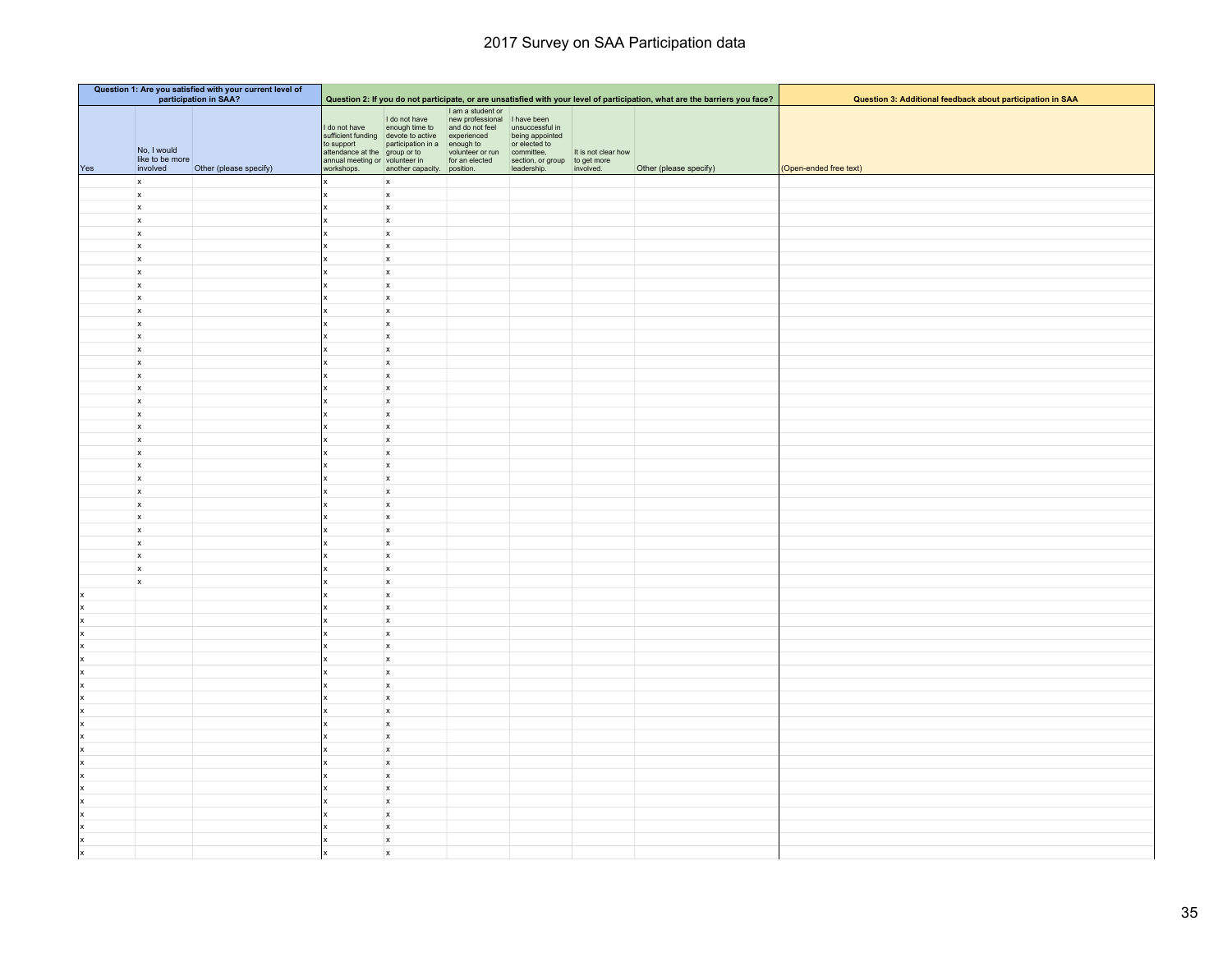|         | Question 1: Are you satisfied with your current level of<br>participation in SAA? |                        |                                                                                                               |                                                                                    |                                                                                                                          |                                                                                                     |                                  |                                                                                                                             |                                                            |
|---------|-----------------------------------------------------------------------------------|------------------------|---------------------------------------------------------------------------------------------------------------|------------------------------------------------------------------------------------|--------------------------------------------------------------------------------------------------------------------------|-----------------------------------------------------------------------------------------------------|----------------------------------|-----------------------------------------------------------------------------------------------------------------------------|------------------------------------------------------------|
|         |                                                                                   |                        |                                                                                                               |                                                                                    |                                                                                                                          |                                                                                                     |                                  | Question 2: If you do not participate, or are unsatisfied with your level of participation, what are the barriers you face? | Question 3: Additional feedback about participation in SAA |
| Yes     | No, I would<br>like to be more<br>involved                                        | Other (please specify) | I do not have<br>to support<br>attendance at the group or to volunteer or r<br>annual meeting or volunteer in | I do not have<br>enough time to<br>sufficient funding devote to active experienced | I am a student or<br>new professional I have been<br>and do not feel<br>volunteer or run<br>for an elected section, or g | unsuccessful in<br>being appointed<br>or elected to<br>section, or group to get more<br>leadership. | It is not clear how<br>involved. | Other (please specify)                                                                                                      | (Open-ended free text)                                     |
| x       |                                                                                   |                        | workshops.                                                                                                    | another capacity. position.<br>$\mathbf{x}$                                        |                                                                                                                          |                                                                                                     |                                  |                                                                                                                             |                                                            |
| x       |                                                                                   |                        |                                                                                                               | $\mathsf{x}$                                                                       |                                                                                                                          |                                                                                                     |                                  |                                                                                                                             |                                                            |
| x       |                                                                                   |                        |                                                                                                               | $\mathbf{x}$                                                                       |                                                                                                                          |                                                                                                     |                                  |                                                                                                                             |                                                            |
| x       |                                                                                   |                        |                                                                                                               | $\mathsf{x}$                                                                       |                                                                                                                          |                                                                                                     |                                  |                                                                                                                             |                                                            |
| x       |                                                                                   |                        |                                                                                                               | $\mathsf{x}$                                                                       |                                                                                                                          |                                                                                                     |                                  |                                                                                                                             |                                                            |
| x       |                                                                                   |                        |                                                                                                               | $\mathbf{x}$                                                                       |                                                                                                                          |                                                                                                     |                                  |                                                                                                                             |                                                            |
| x       |                                                                                   |                        |                                                                                                               | $\mathbf{x}$                                                                       |                                                                                                                          |                                                                                                     |                                  |                                                                                                                             |                                                            |
| x       |                                                                                   |                        |                                                                                                               | $\mathbf{x}$                                                                       |                                                                                                                          |                                                                                                     |                                  |                                                                                                                             |                                                            |
| x       |                                                                                   |                        |                                                                                                               | $\mathbf{x}$                                                                       |                                                                                                                          |                                                                                                     |                                  |                                                                                                                             |                                                            |
| x       |                                                                                   |                        |                                                                                                               | $\mathbf x$                                                                        |                                                                                                                          |                                                                                                     |                                  |                                                                                                                             |                                                            |
| x       |                                                                                   |                        |                                                                                                               | $\mathbf x$                                                                        |                                                                                                                          |                                                                                                     |                                  |                                                                                                                             |                                                            |
| x       |                                                                                   |                        |                                                                                                               | $\mathsf{x}$                                                                       |                                                                                                                          |                                                                                                     |                                  |                                                                                                                             |                                                            |
| x       |                                                                                   |                        |                                                                                                               | $\mathbf{x}$                                                                       |                                                                                                                          |                                                                                                     |                                  |                                                                                                                             |                                                            |
| x       |                                                                                   |                        |                                                                                                               | $\mathsf{x}$                                                                       |                                                                                                                          |                                                                                                     |                                  |                                                                                                                             |                                                            |
| x       |                                                                                   |                        |                                                                                                               | $\mathbf{x}$                                                                       |                                                                                                                          |                                                                                                     |                                  |                                                                                                                             |                                                            |
| x       |                                                                                   |                        |                                                                                                               | $\mathsf{x}$                                                                       |                                                                                                                          |                                                                                                     |                                  |                                                                                                                             |                                                            |
| x<br> x |                                                                                   |                        |                                                                                                               | $\mathbf x$<br>$\mathsf{x}$                                                        |                                                                                                                          |                                                                                                     |                                  |                                                                                                                             |                                                            |
| x       |                                                                                   |                        |                                                                                                               | $\mathbf{x}$                                                                       |                                                                                                                          |                                                                                                     |                                  |                                                                                                                             |                                                            |
| x       |                                                                                   |                        |                                                                                                               | $\mathsf{x}$                                                                       |                                                                                                                          |                                                                                                     |                                  |                                                                                                                             |                                                            |
| x       |                                                                                   |                        |                                                                                                               | $\mathbf{x}$                                                                       |                                                                                                                          |                                                                                                     |                                  |                                                                                                                             |                                                            |
| lx      |                                                                                   |                        |                                                                                                               | $\mathsf{x}$                                                                       |                                                                                                                          |                                                                                                     |                                  |                                                                                                                             |                                                            |
| x       |                                                                                   |                        |                                                                                                               | $\mathbf x$                                                                        |                                                                                                                          |                                                                                                     |                                  |                                                                                                                             |                                                            |
| x       |                                                                                   |                        |                                                                                                               | $\mathsf{x}$                                                                       |                                                                                                                          |                                                                                                     |                                  |                                                                                                                             |                                                            |
| Ιx      |                                                                                   |                        |                                                                                                               | $\mathbf{x}$                                                                       |                                                                                                                          |                                                                                                     |                                  |                                                                                                                             |                                                            |
| Ιx      |                                                                                   |                        |                                                                                                               | $\mathbf x$                                                                        |                                                                                                                          |                                                                                                     |                                  |                                                                                                                             |                                                            |
|         | $\mathbf{x}$                                                                      |                        |                                                                                                               | $\mathbf{x}$                                                                       |                                                                                                                          |                                                                                                     |                                  |                                                                                                                             |                                                            |
|         | $\mathbf{x}$                                                                      |                        |                                                                                                               | $\mathsf{x}$                                                                       |                                                                                                                          |                                                                                                     |                                  |                                                                                                                             |                                                            |
|         | $\mathbf{x}$                                                                      |                        |                                                                                                               | $\mathsf{x}$                                                                       |                                                                                                                          |                                                                                                     |                                  |                                                                                                                             |                                                            |
|         | $\mathbf{x}$                                                                      |                        |                                                                                                               | $\mathsf{x}$                                                                       |                                                                                                                          |                                                                                                     |                                  |                                                                                                                             |                                                            |
|         | $\boldsymbol{\mathsf{x}}$                                                         |                        |                                                                                                               | $\mathbf{x}$                                                                       |                                                                                                                          |                                                                                                     |                                  |                                                                                                                             |                                                            |
|         | $\mathbf{x}$                                                                      |                        |                                                                                                               | $\mathbf{x}$                                                                       |                                                                                                                          |                                                                                                     |                                  |                                                                                                                             |                                                            |
|         | $\boldsymbol{x}$                                                                  |                        |                                                                                                               | $\mathbf{x}$                                                                       |                                                                                                                          |                                                                                                     |                                  |                                                                                                                             |                                                            |
|         | $\mathbf{x}$                                                                      |                        |                                                                                                               | $\mathsf{x}$                                                                       |                                                                                                                          |                                                                                                     |                                  |                                                                                                                             |                                                            |
|         | $\mathbf{x}$                                                                      |                        |                                                                                                               | $\mathbf{x}$                                                                       |                                                                                                                          |                                                                                                     |                                  |                                                                                                                             |                                                            |
|         | $\mathbf{x}$                                                                      |                        |                                                                                                               | $\mathsf{x}$                                                                       |                                                                                                                          |                                                                                                     |                                  |                                                                                                                             |                                                            |
|         | $\boldsymbol{\mathsf{x}}$                                                         |                        |                                                                                                               | $\mathsf{x}$                                                                       |                                                                                                                          |                                                                                                     |                                  |                                                                                                                             |                                                            |
|         | $\mathbf{x}$                                                                      |                        |                                                                                                               | $\mathsf{x}$                                                                       |                                                                                                                          |                                                                                                     |                                  |                                                                                                                             |                                                            |
|         | $\mathbf{x}$                                                                      |                        |                                                                                                               | $\mathbf{x}$                                                                       |                                                                                                                          |                                                                                                     |                                  |                                                                                                                             |                                                            |
|         | $\mathbf{x}$                                                                      |                        |                                                                                                               | $\mathbf{x}$                                                                       |                                                                                                                          |                                                                                                     |                                  |                                                                                                                             |                                                            |
|         | $\boldsymbol{\mathsf{x}}$                                                         |                        |                                                                                                               | $\mathbf{x}$                                                                       |                                                                                                                          |                                                                                                     |                                  |                                                                                                                             |                                                            |
|         | $\mathbf{x}$                                                                      |                        |                                                                                                               | $\mathsf{x}$                                                                       |                                                                                                                          |                                                                                                     |                                  |                                                                                                                             |                                                            |
|         | $\mathbf{x}$                                                                      |                        |                                                                                                               | $\mathbf{x}$                                                                       |                                                                                                                          |                                                                                                     |                                  |                                                                                                                             |                                                            |
|         | $\mathbf{x}$                                                                      |                        |                                                                                                               | $\mathsf{x}$                                                                       |                                                                                                                          |                                                                                                     |                                  |                                                                                                                             |                                                            |
|         | $\mathbf{x}$                                                                      |                        |                                                                                                               | $\mathbf{x}$                                                                       |                                                                                                                          |                                                                                                     |                                  |                                                                                                                             |                                                            |
|         | $\mathbf{x}$                                                                      |                        |                                                                                                               | $\mathbf{x}$                                                                       |                                                                                                                          |                                                                                                     |                                  |                                                                                                                             |                                                            |
|         | $\mathbf{x}$<br>$\mathbf{x}$                                                      |                        |                                                                                                               | $\mathbf{x}$<br>$\mathsf{x}$                                                       |                                                                                                                          |                                                                                                     |                                  |                                                                                                                             |                                                            |
|         |                                                                                   |                        |                                                                                                               | $\mathbf{x}$                                                                       |                                                                                                                          |                                                                                                     |                                  |                                                                                                                             |                                                            |
|         | $\overline{\mathbf{x}}$<br>$\mathbf{x}$                                           |                        |                                                                                                               | $\mathsf{x}$                                                                       |                                                                                                                          |                                                                                                     |                                  |                                                                                                                             |                                                            |
|         | $\pmb{\mathsf{x}}$                                                                |                        |                                                                                                               | $\mathbf{x}$                                                                       |                                                                                                                          |                                                                                                     |                                  |                                                                                                                             |                                                            |
|         | $\mathbf{x}$                                                                      |                        |                                                                                                               | $\mathbf{x}$                                                                       |                                                                                                                          |                                                                                                     |                                  |                                                                                                                             |                                                            |
|         | $\mathbf{x}$                                                                      |                        |                                                                                                               | $\boldsymbol{\mathsf{x}}$                                                          |                                                                                                                          |                                                                                                     |                                  |                                                                                                                             |                                                            |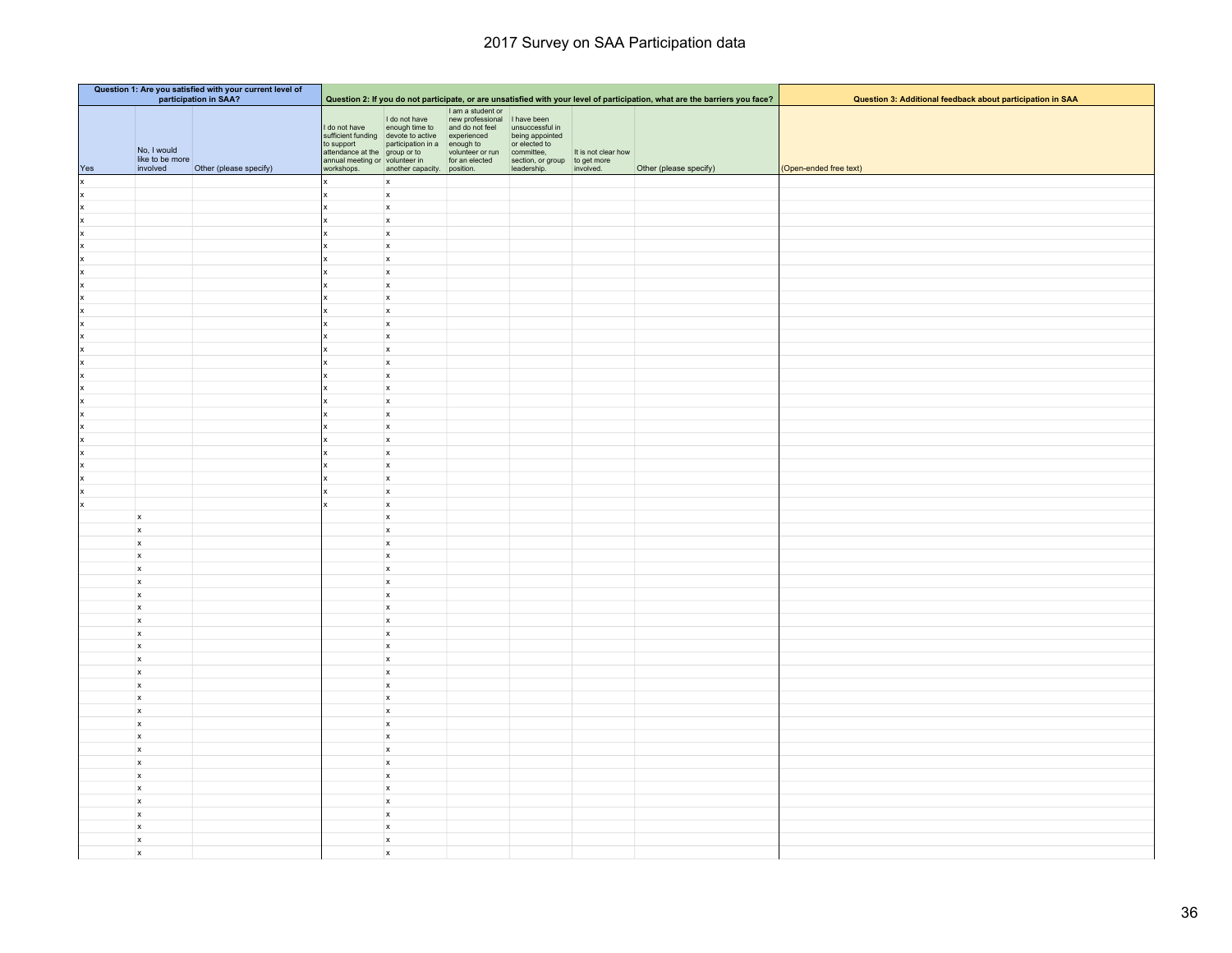| Question 1: Are you satisfied with your current level of<br>participation in SAA? |                                            |                        |                                                                                                |                                                                                    |                                                                                                                                                                                 |                                                                                                               |                     |                                                                                                                             |                                                            |
|-----------------------------------------------------------------------------------|--------------------------------------------|------------------------|------------------------------------------------------------------------------------------------|------------------------------------------------------------------------------------|---------------------------------------------------------------------------------------------------------------------------------------------------------------------------------|---------------------------------------------------------------------------------------------------------------|---------------------|-----------------------------------------------------------------------------------------------------------------------------|------------------------------------------------------------|
|                                                                                   |                                            |                        |                                                                                                |                                                                                    |                                                                                                                                                                                 |                                                                                                               |                     | Question 2: If you do not participate, or are unsatisfied with your level of participation, what are the barriers you face? | Question 3: Additional feedback about participation in SAA |
|                                                                                   | No, I would<br>like to be more<br>involved |                        | I do not have<br>to support<br>attendance at the group or to<br>annual meeting or volunteer in | I do not have<br>enough time to<br>sufficient funding devote to active experienced | I am a student or<br>new professional I have been<br>and do not feel<br>participation in a enough to or elected to<br>group or to volunteer or run committee,<br>for an elected | unsuccessful in<br>being appointed<br>or elected to<br>section, or group to get more<br>leadership. involved. | It is not clear how |                                                                                                                             | (Open-ended free text)                                     |
| Yes                                                                               |                                            | Other (please specify) | workshops.                                                                                     | another capacity. position.                                                        |                                                                                                                                                                                 |                                                                                                               |                     | Other (please specify)                                                                                                      |                                                            |
|                                                                                   | $\mathbf{x}$<br>$\boldsymbol{\mathsf{x}}$  |                        |                                                                                                | $\mathsf{x}$<br>$\boldsymbol{\mathsf{x}}$                                          |                                                                                                                                                                                 |                                                                                                               |                     |                                                                                                                             |                                                            |
|                                                                                   | $\mathsf{x}$                               |                        |                                                                                                | $\mathbf x$                                                                        |                                                                                                                                                                                 |                                                                                                               |                     |                                                                                                                             |                                                            |
|                                                                                   | $\mathsf{x}$                               |                        |                                                                                                | $\boldsymbol{\mathsf{x}}$                                                          |                                                                                                                                                                                 |                                                                                                               |                     |                                                                                                                             |                                                            |
|                                                                                   | $\mathbf{x}$                               |                        |                                                                                                | $\mathsf{x}$                                                                       |                                                                                                                                                                                 |                                                                                                               |                     |                                                                                                                             |                                                            |
|                                                                                   | $\boldsymbol{\mathsf{x}}$                  |                        |                                                                                                | $\pmb{\times}$                                                                     |                                                                                                                                                                                 |                                                                                                               |                     |                                                                                                                             |                                                            |
|                                                                                   | x                                          |                        |                                                                                                | $\pmb{\times}$                                                                     |                                                                                                                                                                                 |                                                                                                               |                     |                                                                                                                             |                                                            |
|                                                                                   | $\mathsf{x}$                               |                        |                                                                                                | $\pmb{\mathsf{x}}$                                                                 |                                                                                                                                                                                 |                                                                                                               |                     |                                                                                                                             |                                                            |
|                                                                                   | $\mathsf{x}$                               |                        |                                                                                                | $\pmb{\mathsf{x}}$                                                                 |                                                                                                                                                                                 |                                                                                                               |                     |                                                                                                                             |                                                            |
|                                                                                   | $\mathsf{x}$                               |                        |                                                                                                | $\boldsymbol{\mathsf{x}}$                                                          |                                                                                                                                                                                 |                                                                                                               |                     |                                                                                                                             |                                                            |
|                                                                                   | $\mathsf{x}$                               |                        |                                                                                                | $\mathsf{x}$                                                                       |                                                                                                                                                                                 |                                                                                                               |                     |                                                                                                                             |                                                            |
|                                                                                   | $\mathsf{x}$                               |                        |                                                                                                | $\boldsymbol{x}$                                                                   |                                                                                                                                                                                 |                                                                                                               |                     |                                                                                                                             |                                                            |
|                                                                                   | $\mathbf{x}$                               |                        |                                                                                                | $\mathsf{x}$                                                                       |                                                                                                                                                                                 |                                                                                                               |                     |                                                                                                                             |                                                            |
|                                                                                   | $\mathsf{x}$                               |                        |                                                                                                | $\mathbf x$                                                                        |                                                                                                                                                                                 |                                                                                                               |                     |                                                                                                                             |                                                            |
|                                                                                   | $\mathsf{x}$                               |                        |                                                                                                | $\pmb{\mathsf{x}}$                                                                 |                                                                                                                                                                                 |                                                                                                               |                     |                                                                                                                             |                                                            |
|                                                                                   | $\mathsf{x}$                               |                        |                                                                                                | $\pmb{\mathsf{x}}$                                                                 |                                                                                                                                                                                 |                                                                                                               |                     |                                                                                                                             |                                                            |
|                                                                                   | $\mathsf{x}$                               |                        |                                                                                                | $\pmb{\mathsf{x}}$                                                                 |                                                                                                                                                                                 |                                                                                                               |                     |                                                                                                                             |                                                            |
|                                                                                   | $\mathsf{x}$                               |                        |                                                                                                | $\boldsymbol{x}$                                                                   |                                                                                                                                                                                 |                                                                                                               |                     |                                                                                                                             |                                                            |
|                                                                                   | $\mathsf{x}$                               |                        |                                                                                                | $\mathsf{x}$                                                                       |                                                                                                                                                                                 |                                                                                                               |                     |                                                                                                                             |                                                            |
|                                                                                   | $\mathbf{x}$                               |                        |                                                                                                | $\mathbf x$                                                                        |                                                                                                                                                                                 |                                                                                                               |                     |                                                                                                                             |                                                            |
|                                                                                   | x                                          |                        |                                                                                                | $\pmb{\mathsf{x}}$                                                                 |                                                                                                                                                                                 |                                                                                                               |                     |                                                                                                                             |                                                            |
|                                                                                   |                                            |                        |                                                                                                | $\mathbf x$                                                                        |                                                                                                                                                                                 |                                                                                                               |                     |                                                                                                                             |                                                            |
|                                                                                   |                                            |                        |                                                                                                | $\boldsymbol{\mathsf{x}}$                                                          |                                                                                                                                                                                 |                                                                                                               |                     |                                                                                                                             |                                                            |
|                                                                                   |                                            |                        |                                                                                                | $\mathsf{x}$                                                                       |                                                                                                                                                                                 |                                                                                                               |                     |                                                                                                                             |                                                            |
|                                                                                   |                                            |                        |                                                                                                | $\boldsymbol{\mathsf{x}}$                                                          |                                                                                                                                                                                 |                                                                                                               |                     |                                                                                                                             |                                                            |
|                                                                                   |                                            |                        |                                                                                                | $\mathbf x$                                                                        |                                                                                                                                                                                 |                                                                                                               |                     |                                                                                                                             |                                                            |
|                                                                                   |                                            |                        |                                                                                                | $\pmb{\times}$                                                                     |                                                                                                                                                                                 |                                                                                                               |                     |                                                                                                                             |                                                            |
|                                                                                   |                                            |                        |                                                                                                | $\mathbf x$                                                                        |                                                                                                                                                                                 |                                                                                                               |                     |                                                                                                                             |                                                            |
|                                                                                   |                                            |                        |                                                                                                | $\mathsf{x}$                                                                       |                                                                                                                                                                                 |                                                                                                               |                     |                                                                                                                             |                                                            |
|                                                                                   |                                            |                        |                                                                                                | $\boldsymbol{x}$                                                                   |                                                                                                                                                                                 |                                                                                                               |                     |                                                                                                                             |                                                            |
|                                                                                   |                                            |                        |                                                                                                | $\mathsf{x}$                                                                       |                                                                                                                                                                                 |                                                                                                               |                     |                                                                                                                             |                                                            |
|                                                                                   |                                            |                        |                                                                                                | $\mathsf{x}$                                                                       |                                                                                                                                                                                 |                                                                                                               |                     |                                                                                                                             |                                                            |
|                                                                                   |                                            |                        |                                                                                                | $\boldsymbol{\mathsf{x}}$                                                          |                                                                                                                                                                                 |                                                                                                               |                     |                                                                                                                             |                                                            |
|                                                                                   |                                            |                        |                                                                                                | $\mathbf x$                                                                        |                                                                                                                                                                                 |                                                                                                               |                     |                                                                                                                             |                                                            |
|                                                                                   |                                            |                        |                                                                                                | $\mathsf{x}$                                                                       |                                                                                                                                                                                 |                                                                                                               |                     |                                                                                                                             |                                                            |
|                                                                                   |                                            |                        |                                                                                                | $\boldsymbol{x}$                                                                   |                                                                                                                                                                                 |                                                                                                               |                     |                                                                                                                             |                                                            |
|                                                                                   |                                            |                        |                                                                                                | $\mathsf{x}$                                                                       |                                                                                                                                                                                 |                                                                                                               |                     |                                                                                                                             |                                                            |
|                                                                                   |                                            |                        |                                                                                                | $\boldsymbol{\mathsf{x}}$                                                          |                                                                                                                                                                                 |                                                                                                               |                     |                                                                                                                             |                                                            |
| x                                                                                 |                                            |                        |                                                                                                | $\mathsf{x}$                                                                       |                                                                                                                                                                                 |                                                                                                               |                     |                                                                                                                             |                                                            |
|                                                                                   |                                            |                        |                                                                                                | $\pmb{\times}$                                                                     |                                                                                                                                                                                 |                                                                                                               |                     |                                                                                                                             |                                                            |
|                                                                                   |                                            |                        |                                                                                                | $\boldsymbol{\mathsf{x}}$                                                          |                                                                                                                                                                                 |                                                                                                               |                     |                                                                                                                             |                                                            |
|                                                                                   |                                            |                        |                                                                                                | $\mathbf x$                                                                        |                                                                                                                                                                                 |                                                                                                               |                     |                                                                                                                             |                                                            |
|                                                                                   |                                            |                        |                                                                                                | $\mathsf{x}$                                                                       |                                                                                                                                                                                 |                                                                                                               |                     |                                                                                                                             |                                                            |
|                                                                                   |                                            |                        |                                                                                                | $\boldsymbol{x}$                                                                   |                                                                                                                                                                                 |                                                                                                               |                     |                                                                                                                             |                                                            |
|                                                                                   |                                            |                        |                                                                                                | $\mathsf{x}$<br>$\mathbf{x}$                                                       |                                                                                                                                                                                 |                                                                                                               |                     |                                                                                                                             |                                                            |
| l x                                                                               |                                            |                        |                                                                                                | $\mathbf{x}$                                                                       |                                                                                                                                                                                 |                                                                                                               |                     |                                                                                                                             |                                                            |
|                                                                                   |                                            |                        |                                                                                                | $\boldsymbol{\mathsf{x}}$                                                          |                                                                                                                                                                                 |                                                                                                               |                     |                                                                                                                             |                                                            |
|                                                                                   |                                            |                        |                                                                                                | $\boldsymbol{\mathsf{x}}$                                                          |                                                                                                                                                                                 |                                                                                                               |                     |                                                                                                                             |                                                            |
|                                                                                   |                                            |                        |                                                                                                | $\mathbf x$                                                                        |                                                                                                                                                                                 |                                                                                                               |                     |                                                                                                                             |                                                            |
|                                                                                   |                                            |                        |                                                                                                | $\mathsf{x}$                                                                       |                                                                                                                                                                                 |                                                                                                               |                     |                                                                                                                             |                                                            |
|                                                                                   |                                            |                        |                                                                                                | $\mathbf{x}$                                                                       |                                                                                                                                                                                 |                                                                                                               |                     |                                                                                                                             |                                                            |
|                                                                                   |                                            |                        |                                                                                                | $\boldsymbol{x}$                                                                   |                                                                                                                                                                                 |                                                                                                               |                     |                                                                                                                             |                                                            |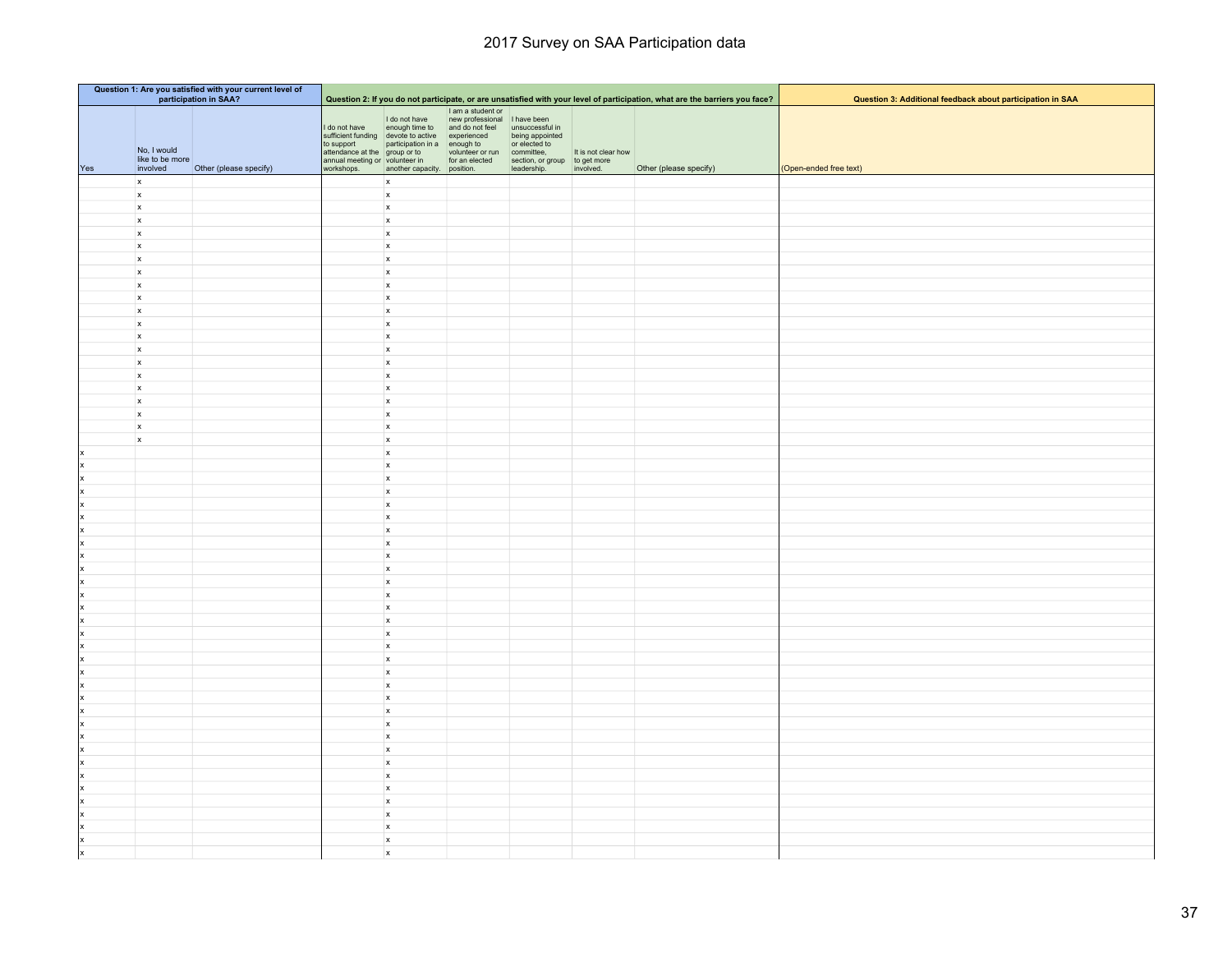| Question 1: Are you satisfied with your current level of<br>participation in SAA? |                                               | Question 2: If you do not participate, or are unsatisfied with your level of participation, what are the barriers you face? |                                                                                                                                                                                                                                                                           |                                                                                                                   |                                                                                      |                                |           |                        |                                                            |  |  |  |
|-----------------------------------------------------------------------------------|-----------------------------------------------|-----------------------------------------------------------------------------------------------------------------------------|---------------------------------------------------------------------------------------------------------------------------------------------------------------------------------------------------------------------------------------------------------------------------|-------------------------------------------------------------------------------------------------------------------|--------------------------------------------------------------------------------------|--------------------------------|-----------|------------------------|------------------------------------------------------------|--|--|--|
|                                                                                   |                                               |                                                                                                                             |                                                                                                                                                                                                                                                                           |                                                                                                                   |                                                                                      |                                |           |                        | Question 3: Additional feedback about participation in SAA |  |  |  |
| Yes                                                                               | No, I would<br>like to be more<br>involved    | Other (please specify)                                                                                                      | I do not have<br>to support<br>the gradiential in a enough to or elected to the gradient of the gradient<br>contract the gradient contract the contract of the standard meeting or volume<br>term to an elected section, or group to get more<br>annual mee<br>workshops. | I do not have<br>enough time to<br>sufficient funding devote to active experienced<br>another capacity. position. | I am a student or<br>new professional I have been<br>and do not feel unsuccessful in | being appointed<br>leadership. | involved. | Other (please specify) | (Open-ended free text)                                     |  |  |  |
| x                                                                                 |                                               |                                                                                                                             |                                                                                                                                                                                                                                                                           | $\mathbf{x}$                                                                                                      |                                                                                      |                                |           |                        |                                                            |  |  |  |
| x                                                                                 |                                               |                                                                                                                             |                                                                                                                                                                                                                                                                           | $\mathsf{x}$                                                                                                      |                                                                                      |                                |           |                        |                                                            |  |  |  |
| x                                                                                 |                                               |                                                                                                                             |                                                                                                                                                                                                                                                                           | $\mathbf x$                                                                                                       |                                                                                      |                                |           |                        |                                                            |  |  |  |
| x                                                                                 |                                               |                                                                                                                             |                                                                                                                                                                                                                                                                           | $\mathsf{x}$                                                                                                      |                                                                                      |                                |           |                        |                                                            |  |  |  |
| x                                                                                 |                                               |                                                                                                                             |                                                                                                                                                                                                                                                                           | $\mathsf{x}$                                                                                                      |                                                                                      |                                |           |                        |                                                            |  |  |  |
| x                                                                                 |                                               |                                                                                                                             |                                                                                                                                                                                                                                                                           | $\mathsf{x}$                                                                                                      |                                                                                      |                                |           |                        |                                                            |  |  |  |
| x                                                                                 |                                               |                                                                                                                             |                                                                                                                                                                                                                                                                           | $\mathbf{x}$                                                                                                      |                                                                                      |                                |           |                        |                                                            |  |  |  |
| x                                                                                 |                                               |                                                                                                                             |                                                                                                                                                                                                                                                                           | $\mathbf{x}$                                                                                                      |                                                                                      |                                |           |                        |                                                            |  |  |  |
| x                                                                                 |                                               |                                                                                                                             |                                                                                                                                                                                                                                                                           | $\mathsf{x}$                                                                                                      |                                                                                      |                                |           |                        |                                                            |  |  |  |
| x                                                                                 |                                               |                                                                                                                             |                                                                                                                                                                                                                                                                           | $\mathsf{x}$                                                                                                      |                                                                                      |                                |           |                        |                                                            |  |  |  |
| x                                                                                 |                                               |                                                                                                                             |                                                                                                                                                                                                                                                                           | $\mathbf{x}$<br>$\mathbf x$                                                                                       |                                                                                      |                                |           |                        |                                                            |  |  |  |
| Ιx<br>x                                                                           |                                               |                                                                                                                             |                                                                                                                                                                                                                                                                           | $\mathbf{x}$                                                                                                      |                                                                                      |                                |           |                        |                                                            |  |  |  |
| lx                                                                                |                                               |                                                                                                                             |                                                                                                                                                                                                                                                                           | $\mathsf{x}$                                                                                                      |                                                                                      |                                |           |                        |                                                            |  |  |  |
| x                                                                                 |                                               |                                                                                                                             |                                                                                                                                                                                                                                                                           | $\mathbf x$                                                                                                       |                                                                                      |                                |           |                        |                                                            |  |  |  |
| x                                                                                 |                                               |                                                                                                                             |                                                                                                                                                                                                                                                                           | $\mathsf{x}$                                                                                                      |                                                                                      |                                |           |                        |                                                            |  |  |  |
| x                                                                                 |                                               |                                                                                                                             |                                                                                                                                                                                                                                                                           | $\mathbf{x}$                                                                                                      |                                                                                      |                                |           |                        |                                                            |  |  |  |
| x                                                                                 |                                               |                                                                                                                             |                                                                                                                                                                                                                                                                           | $\mathsf{x}$                                                                                                      |                                                                                      |                                |           |                        |                                                            |  |  |  |
| x                                                                                 |                                               |                                                                                                                             |                                                                                                                                                                                                                                                                           | $\mathbf{x}$                                                                                                      |                                                                                      |                                |           |                        |                                                            |  |  |  |
| x                                                                                 |                                               |                                                                                                                             |                                                                                                                                                                                                                                                                           | $\mathsf{x}$                                                                                                      |                                                                                      |                                |           |                        |                                                            |  |  |  |
| x                                                                                 |                                               |                                                                                                                             |                                                                                                                                                                                                                                                                           | $\mathbf{x}$                                                                                                      |                                                                                      |                                |           |                        |                                                            |  |  |  |
| x                                                                                 |                                               |                                                                                                                             |                                                                                                                                                                                                                                                                           | $\mathsf{x}$                                                                                                      |                                                                                      |                                |           |                        |                                                            |  |  |  |
| x                                                                                 |                                               |                                                                                                                             |                                                                                                                                                                                                                                                                           | $\mathbf{x}$                                                                                                      |                                                                                      |                                |           |                        |                                                            |  |  |  |
| x                                                                                 |                                               |                                                                                                                             |                                                                                                                                                                                                                                                                           | $\mathbf{x}$                                                                                                      |                                                                                      |                                |           |                        |                                                            |  |  |  |
| x<br> x                                                                           |                                               |                                                                                                                             |                                                                                                                                                                                                                                                                           | $\mathbf{x}$<br>$\mathsf{x}$                                                                                      |                                                                                      |                                |           |                        |                                                            |  |  |  |
| x                                                                                 |                                               |                                                                                                                             |                                                                                                                                                                                                                                                                           | $\mathbf{x}$                                                                                                      |                                                                                      |                                |           |                        |                                                            |  |  |  |
| x                                                                                 |                                               |                                                                                                                             |                                                                                                                                                                                                                                                                           | $\mathsf{x}$                                                                                                      |                                                                                      |                                |           |                        |                                                            |  |  |  |
| x                                                                                 |                                               |                                                                                                                             |                                                                                                                                                                                                                                                                           | $\mathbf{x}$                                                                                                      |                                                                                      |                                |           |                        |                                                            |  |  |  |
| x                                                                                 |                                               |                                                                                                                             |                                                                                                                                                                                                                                                                           | $\mathbf{x}$                                                                                                      |                                                                                      |                                |           |                        |                                                            |  |  |  |
| Ιx                                                                                |                                               |                                                                                                                             |                                                                                                                                                                                                                                                                           | $\mathbf{x}$                                                                                                      |                                                                                      |                                |           |                        |                                                            |  |  |  |
| Ιx                                                                                |                                               |                                                                                                                             |                                                                                                                                                                                                                                                                           | $\mathsf{x}$                                                                                                      |                                                                                      |                                |           |                        |                                                            |  |  |  |
| x                                                                                 |                                               |                                                                                                                             |                                                                                                                                                                                                                                                                           | $\mathbf{x}$                                                                                                      |                                                                                      |                                |           |                        |                                                            |  |  |  |
| X                                                                                 |                                               |                                                                                                                             |                                                                                                                                                                                                                                                                           | $\mathsf{x}$                                                                                                      |                                                                                      |                                |           |                        |                                                            |  |  |  |
| x                                                                                 |                                               |                                                                                                                             |                                                                                                                                                                                                                                                                           | $\mathbf{x}$                                                                                                      |                                                                                      |                                |           |                        |                                                            |  |  |  |
| x                                                                                 |                                               |                                                                                                                             |                                                                                                                                                                                                                                                                           | $\mathbf{x}$                                                                                                      |                                                                                      |                                |           |                        |                                                            |  |  |  |
| Ιx<br>Ιx                                                                          |                                               |                                                                                                                             |                                                                                                                                                                                                                                                                           | $\mathbf{x}$<br>$\mathsf{x}$                                                                                      |                                                                                      |                                |           |                        |                                                            |  |  |  |
| ×                                                                                 |                                               |                                                                                                                             |                                                                                                                                                                                                                                                                           | $\boldsymbol{\mathsf{x}}$                                                                                         |                                                                                      |                                |           |                        |                                                            |  |  |  |
| Ιx                                                                                |                                               |                                                                                                                             |                                                                                                                                                                                                                                                                           | $\mathbf{x}$                                                                                                      |                                                                                      |                                |           |                        |                                                            |  |  |  |
|                                                                                   |                                               |                                                                                                                             |                                                                                                                                                                                                                                                                           | $\boldsymbol{\mathsf{x}}$                                                                                         |                                                                                      |                                |           |                        |                                                            |  |  |  |
|                                                                                   |                                               |                                                                                                                             |                                                                                                                                                                                                                                                                           | $\mathbf{x}$                                                                                                      |                                                                                      |                                |           |                        |                                                            |  |  |  |
| Ιx                                                                                | $\mathbf{x}$                                  |                                                                                                                             |                                                                                                                                                                                                                                                                           |                                                                                                                   |                                                                                      |                                |           |                        |                                                            |  |  |  |
|                                                                                   | $\mathbf{x}$                                  |                                                                                                                             |                                                                                                                                                                                                                                                                           |                                                                                                                   |                                                                                      |                                |           |                        |                                                            |  |  |  |
|                                                                                   | $\pmb{\mathsf{x}}$                            |                                                                                                                             |                                                                                                                                                                                                                                                                           |                                                                                                                   |                                                                                      |                                |           |                        |                                                            |  |  |  |
|                                                                                   | $\pmb{\mathsf{x}}$                            |                                                                                                                             |                                                                                                                                                                                                                                                                           |                                                                                                                   |                                                                                      |                                |           |                        |                                                            |  |  |  |
|                                                                                   | $\boldsymbol{\mathsf{x}}$                     |                                                                                                                             |                                                                                                                                                                                                                                                                           |                                                                                                                   |                                                                                      |                                |           |                        |                                                            |  |  |  |
|                                                                                   | $\mathbf{x}$                                  |                                                                                                                             |                                                                                                                                                                                                                                                                           |                                                                                                                   |                                                                                      |                                |           |                        |                                                            |  |  |  |
|                                                                                   | $\boldsymbol{\mathsf{x}}$                     |                                                                                                                             |                                                                                                                                                                                                                                                                           |                                                                                                                   |                                                                                      |                                |           |                        |                                                            |  |  |  |
|                                                                                   | $\boldsymbol{x}$<br>$\boldsymbol{\mathsf{x}}$ |                                                                                                                             |                                                                                                                                                                                                                                                                           |                                                                                                                   |                                                                                      |                                |           |                        |                                                            |  |  |  |
|                                                                                   | $\boldsymbol{\mathsf{x}}$                     |                                                                                                                             |                                                                                                                                                                                                                                                                           |                                                                                                                   |                                                                                      |                                |           |                        |                                                            |  |  |  |
|                                                                                   | $\mathsf x$                                   |                                                                                                                             |                                                                                                                                                                                                                                                                           |                                                                                                                   |                                                                                      |                                |           |                        |                                                            |  |  |  |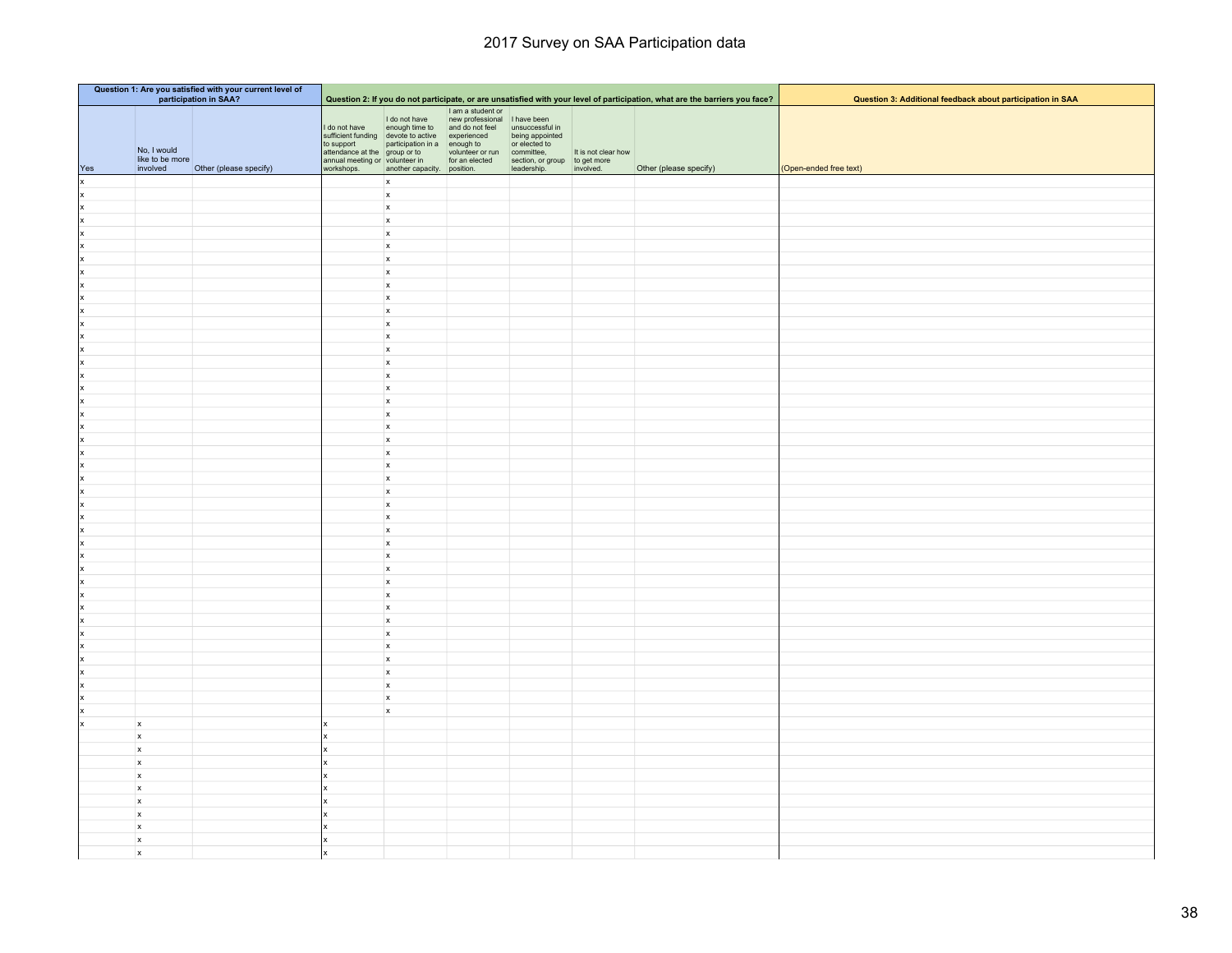| Question 1: Are you satisfied with your current level of<br>participation in SAA? |                                            |                        |                             |                                                                                |                                                                                                                                                                                                                                      |                                                                                            |                     |                                                                                                                             |                                                            |
|-----------------------------------------------------------------------------------|--------------------------------------------|------------------------|-----------------------------|--------------------------------------------------------------------------------|--------------------------------------------------------------------------------------------------------------------------------------------------------------------------------------------------------------------------------------|--------------------------------------------------------------------------------------------|---------------------|-----------------------------------------------------------------------------------------------------------------------------|------------------------------------------------------------|
|                                                                                   |                                            |                        |                             |                                                                                |                                                                                                                                                                                                                                      |                                                                                            |                     | Question 2: If you do not participate, or are unsatisfied with your level of participation, what are the barriers you face? | Question 3: Additional feedback about participation in SAA |
| Yes                                                                               | No, I would<br>like to be more<br>involved | Other (please specify) | I do not have<br>workshops. | sufficient funding devote to active experienced<br>another capacity. position. | I am a student or<br>I do not have<br>enough time to<br>and do not feel unsuccessful in<br>to support<br>attendance at the group or to volunteer or run committee,<br>annual meeting or volunteer in for an elected<br>section, or g | being appointed<br>or elected to<br>section, or group to get more<br>leadership. involved. | It is not clear how | Other (please specify)                                                                                                      | (Open-ended free text)                                     |
|                                                                                   | $\mathbf{x}$                               |                        |                             |                                                                                |                                                                                                                                                                                                                                      |                                                                                            |                     |                                                                                                                             |                                                            |
|                                                                                   | $\boldsymbol{\mathsf{x}}$                  |                        |                             |                                                                                |                                                                                                                                                                                                                                      |                                                                                            |                     |                                                                                                                             |                                                            |
|                                                                                   | $\mathbf{x}$                               |                        |                             |                                                                                |                                                                                                                                                                                                                                      |                                                                                            |                     |                                                                                                                             |                                                            |
|                                                                                   | $\boldsymbol{x}$                           |                        |                             |                                                                                |                                                                                                                                                                                                                                      |                                                                                            |                     |                                                                                                                             |                                                            |
|                                                                                   | $\mathsf{x}$                               |                        |                             |                                                                                |                                                                                                                                                                                                                                      |                                                                                            |                     |                                                                                                                             |                                                            |
|                                                                                   | $\mathsf{x}$                               |                        |                             |                                                                                |                                                                                                                                                                                                                                      |                                                                                            |                     |                                                                                                                             |                                                            |
|                                                                                   | $\mathsf{x}$                               |                        |                             |                                                                                |                                                                                                                                                                                                                                      |                                                                                            |                     |                                                                                                                             |                                                            |
|                                                                                   | $\mathbf{x}$                               |                        |                             |                                                                                |                                                                                                                                                                                                                                      |                                                                                            |                     |                                                                                                                             |                                                            |
|                                                                                   | $\mathsf{x}$<br>$\mathbf{x}$               |                        |                             |                                                                                |                                                                                                                                                                                                                                      |                                                                                            |                     |                                                                                                                             |                                                            |
|                                                                                   | $\mathbf{x}$                               |                        |                             |                                                                                |                                                                                                                                                                                                                                      |                                                                                            |                     |                                                                                                                             |                                                            |
|                                                                                   | $\boldsymbol{x}$                           |                        |                             |                                                                                |                                                                                                                                                                                                                                      |                                                                                            |                     |                                                                                                                             |                                                            |
|                                                                                   | $\mathbf{x}$                               |                        |                             |                                                                                |                                                                                                                                                                                                                                      |                                                                                            |                     |                                                                                                                             |                                                            |
|                                                                                   | $\mathbf{x}$                               |                        |                             |                                                                                |                                                                                                                                                                                                                                      |                                                                                            |                     |                                                                                                                             |                                                            |
|                                                                                   | $\mathsf{x}$                               |                        |                             |                                                                                |                                                                                                                                                                                                                                      |                                                                                            |                     |                                                                                                                             |                                                            |
|                                                                                   | $\mathbf{x}$                               |                        |                             |                                                                                |                                                                                                                                                                                                                                      |                                                                                            |                     |                                                                                                                             |                                                            |
|                                                                                   | $\mathbf{x}$                               |                        |                             |                                                                                |                                                                                                                                                                                                                                      |                                                                                            |                     |                                                                                                                             |                                                            |
|                                                                                   | $\mathbf{x}$                               |                        |                             |                                                                                |                                                                                                                                                                                                                                      |                                                                                            |                     |                                                                                                                             |                                                            |
|                                                                                   | $\mathbf{x}$<br>$\boldsymbol{x}$           |                        |                             |                                                                                |                                                                                                                                                                                                                                      |                                                                                            |                     |                                                                                                                             |                                                            |
|                                                                                   | $\boldsymbol{x}$                           |                        |                             |                                                                                |                                                                                                                                                                                                                                      |                                                                                            |                     |                                                                                                                             |                                                            |
|                                                                                   | $\mathbf{x}$                               |                        |                             |                                                                                |                                                                                                                                                                                                                                      |                                                                                            |                     |                                                                                                                             |                                                            |
|                                                                                   | $\mathbf{x}$                               |                        |                             |                                                                                |                                                                                                                                                                                                                                      |                                                                                            |                     |                                                                                                                             |                                                            |
|                                                                                   | $\boldsymbol{\mathsf{x}}$                  |                        |                             |                                                                                |                                                                                                                                                                                                                                      |                                                                                            |                     |                                                                                                                             |                                                            |
|                                                                                   | $\mathbf{x}$                               |                        |                             |                                                                                |                                                                                                                                                                                                                                      |                                                                                            |                     |                                                                                                                             |                                                            |
|                                                                                   | $\mathbf{x}$                               |                        |                             |                                                                                |                                                                                                                                                                                                                                      |                                                                                            |                     |                                                                                                                             |                                                            |
|                                                                                   | $\mathbf{x}$                               |                        |                             |                                                                                |                                                                                                                                                                                                                                      |                                                                                            |                     |                                                                                                                             |                                                            |
|                                                                                   | $\mathbf{x}$                               |                        |                             |                                                                                |                                                                                                                                                                                                                                      |                                                                                            |                     |                                                                                                                             |                                                            |
|                                                                                   | $\mathsf{x}$<br>$\mathbf{x}$               |                        |                             |                                                                                |                                                                                                                                                                                                                                      |                                                                                            |                     |                                                                                                                             |                                                            |
|                                                                                   | $\boldsymbol{\mathsf{x}}$                  |                        |                             |                                                                                |                                                                                                                                                                                                                                      |                                                                                            |                     |                                                                                                                             |                                                            |
|                                                                                   | $\mathbf{x}$                               |                        |                             |                                                                                |                                                                                                                                                                                                                                      |                                                                                            |                     |                                                                                                                             |                                                            |
|                                                                                   | $\boldsymbol{x}$                           |                        |                             |                                                                                |                                                                                                                                                                                                                                      |                                                                                            |                     |                                                                                                                             |                                                            |
|                                                                                   | $\mathbf{x}$                               |                        |                             |                                                                                |                                                                                                                                                                                                                                      |                                                                                            |                     |                                                                                                                             |                                                            |
|                                                                                   | $\mathsf{x}$                               |                        |                             |                                                                                |                                                                                                                                                                                                                                      |                                                                                            |                     |                                                                                                                             |                                                            |
|                                                                                   | $\mathbf{x}$                               |                        |                             |                                                                                |                                                                                                                                                                                                                                      |                                                                                            |                     |                                                                                                                             |                                                            |
|                                                                                   | $\boldsymbol{x}$                           |                        |                             |                                                                                |                                                                                                                                                                                                                                      |                                                                                            |                     |                                                                                                                             |                                                            |
|                                                                                   | $\mathbf{x}$<br>$\mathbf{x}$               |                        |                             |                                                                                |                                                                                                                                                                                                                                      |                                                                                            |                     |                                                                                                                             |                                                            |
|                                                                                   | x                                          |                        |                             |                                                                                |                                                                                                                                                                                                                                      |                                                                                            |                     |                                                                                                                             |                                                            |
|                                                                                   | $\mathbf{x}$                               |                        |                             |                                                                                |                                                                                                                                                                                                                                      |                                                                                            |                     |                                                                                                                             |                                                            |
|                                                                                   | $\mathbf{x}$                               |                        |                             |                                                                                |                                                                                                                                                                                                                                      |                                                                                            |                     |                                                                                                                             |                                                            |
|                                                                                   | $\pmb{\mathsf{x}}$                         |                        |                             |                                                                                |                                                                                                                                                                                                                                      |                                                                                            |                     |                                                                                                                             |                                                            |
|                                                                                   | $\mathbf{x}$                               |                        |                             |                                                                                |                                                                                                                                                                                                                                      |                                                                                            |                     |                                                                                                                             |                                                            |
|                                                                                   | $\boldsymbol{\mathsf{x}}$                  |                        |                             |                                                                                |                                                                                                                                                                                                                                      |                                                                                            |                     |                                                                                                                             |                                                            |
| x                                                                                 |                                            |                        |                             |                                                                                |                                                                                                                                                                                                                                      |                                                                                            |                     |                                                                                                                             |                                                            |
| x                                                                                 |                                            |                        |                             |                                                                                |                                                                                                                                                                                                                                      |                                                                                            |                     |                                                                                                                             |                                                            |
| $\vert x \vert$                                                                   |                                            |                        |                             |                                                                                |                                                                                                                                                                                                                                      |                                                                                            |                     |                                                                                                                             |                                                            |
| x<br> x                                                                           |                                            |                        |                             |                                                                                |                                                                                                                                                                                                                                      |                                                                                            |                     |                                                                                                                             |                                                            |
| x                                                                                 |                                            |                        |                             |                                                                                |                                                                                                                                                                                                                                      |                                                                                            |                     |                                                                                                                             |                                                            |
| x                                                                                 |                                            |                        |                             |                                                                                |                                                                                                                                                                                                                                      |                                                                                            |                     |                                                                                                                             |                                                            |
| x                                                                                 |                                            |                        |                             |                                                                                |                                                                                                                                                                                                                                      |                                                                                            |                     |                                                                                                                             |                                                            |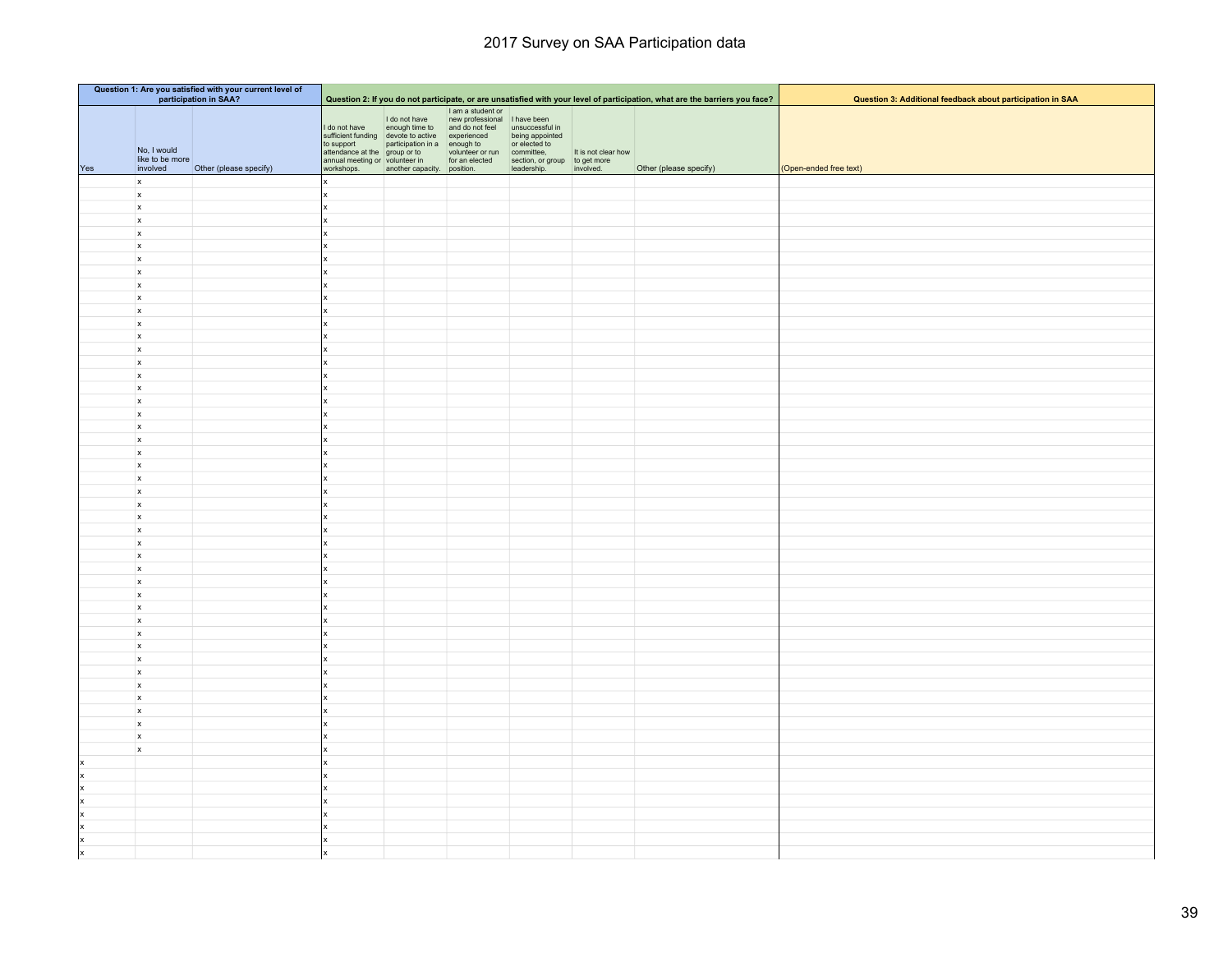| Question 1: Are you satisfied with your current level of<br>participation in SAA? |                                            |                        |                                                                                             |                                                                                                                                                                                                                                                                                         |                                                                    |                                                                                | Question 2: If you do not participate, or are unsatisfied with your level of participation, what are the barriers you face? | Question 3: Additional feedback about participation in SAA |                        |
|-----------------------------------------------------------------------------------|--------------------------------------------|------------------------|---------------------------------------------------------------------------------------------|-----------------------------------------------------------------------------------------------------------------------------------------------------------------------------------------------------------------------------------------------------------------------------------------|--------------------------------------------------------------------|--------------------------------------------------------------------------------|-----------------------------------------------------------------------------------------------------------------------------|------------------------------------------------------------|------------------------|
| Yes                                                                               | No, I would<br>like to be more<br>involved | Other (please specify) | to support<br>attendance at the group or to<br>annual meeting or volunteer in<br>workshops. | I do not have<br>I do not have<br>sufficient funding devote to active experienced<br>sufficient funding devote to active experienced<br>to support<br>to support<br>to support<br>$\frac{1}{2}$ active experienced<br>to support<br>$\frac{1}{2}$ active<br>another capacity. position. | I am a student or<br>volunteer or run committee,<br>for an elected | being appointed<br>or elected to<br>section, or group<br>leadership. involved. | It is not clear how                                                                                                         | Other (please specify)                                     | (Open-ended free text) |
| x                                                                                 |                                            |                        |                                                                                             |                                                                                                                                                                                                                                                                                         |                                                                    |                                                                                |                                                                                                                             |                                                            |                        |
| x                                                                                 |                                            |                        |                                                                                             |                                                                                                                                                                                                                                                                                         |                                                                    |                                                                                |                                                                                                                             |                                                            |                        |
| ×                                                                                 |                                            |                        |                                                                                             |                                                                                                                                                                                                                                                                                         |                                                                    |                                                                                |                                                                                                                             |                                                            |                        |
| x                                                                                 |                                            |                        |                                                                                             |                                                                                                                                                                                                                                                                                         |                                                                    |                                                                                |                                                                                                                             |                                                            |                        |
| x                                                                                 |                                            |                        |                                                                                             |                                                                                                                                                                                                                                                                                         |                                                                    |                                                                                |                                                                                                                             |                                                            |                        |
| x                                                                                 |                                            |                        |                                                                                             |                                                                                                                                                                                                                                                                                         |                                                                    |                                                                                |                                                                                                                             |                                                            |                        |
| x                                                                                 |                                            |                        |                                                                                             |                                                                                                                                                                                                                                                                                         |                                                                    |                                                                                |                                                                                                                             |                                                            |                        |
| x                                                                                 |                                            |                        |                                                                                             |                                                                                                                                                                                                                                                                                         |                                                                    |                                                                                |                                                                                                                             |                                                            |                        |
| x                                                                                 |                                            |                        |                                                                                             |                                                                                                                                                                                                                                                                                         |                                                                    |                                                                                |                                                                                                                             |                                                            |                        |
| x<br> x                                                                           |                                            |                        |                                                                                             |                                                                                                                                                                                                                                                                                         |                                                                    |                                                                                |                                                                                                                             |                                                            |                        |
| x                                                                                 |                                            |                        |                                                                                             |                                                                                                                                                                                                                                                                                         |                                                                    |                                                                                |                                                                                                                             |                                                            |                        |
| X                                                                                 |                                            |                        |                                                                                             |                                                                                                                                                                                                                                                                                         |                                                                    |                                                                                |                                                                                                                             |                                                            |                        |
| lx                                                                                |                                            |                        |                                                                                             |                                                                                                                                                                                                                                                                                         |                                                                    |                                                                                |                                                                                                                             |                                                            |                        |
|                                                                                   | x                                          |                        |                                                                                             |                                                                                                                                                                                                                                                                                         |                                                                    |                                                                                |                                                                                                                             |                                                            |                        |
|                                                                                   | $\boldsymbol{\mathsf{x}}$                  |                        |                                                                                             |                                                                                                                                                                                                                                                                                         |                                                                    |                                                                                |                                                                                                                             |                                                            |                        |
| x                                                                                 |                                            |                        |                                                                                             |                                                                                                                                                                                                                                                                                         |                                                                    |                                                                                |                                                                                                                             |                                                            |                        |
| x                                                                                 |                                            |                        |                                                                                             |                                                                                                                                                                                                                                                                                         |                                                                    |                                                                                |                                                                                                                             |                                                            |                        |
| x                                                                                 |                                            |                        |                                                                                             |                                                                                                                                                                                                                                                                                         |                                                                    |                                                                                |                                                                                                                             |                                                            |                        |
| x                                                                                 |                                            |                        |                                                                                             |                                                                                                                                                                                                                                                                                         |                                                                    |                                                                                |                                                                                                                             |                                                            |                        |
| x                                                                                 |                                            |                        |                                                                                             |                                                                                                                                                                                                                                                                                         |                                                                    |                                                                                |                                                                                                                             |                                                            |                        |
| x                                                                                 |                                            |                        |                                                                                             |                                                                                                                                                                                                                                                                                         |                                                                    |                                                                                |                                                                                                                             |                                                            |                        |
| x                                                                                 |                                            |                        |                                                                                             |                                                                                                                                                                                                                                                                                         |                                                                    |                                                                                |                                                                                                                             |                                                            |                        |
| x                                                                                 |                                            |                        |                                                                                             |                                                                                                                                                                                                                                                                                         |                                                                    |                                                                                |                                                                                                                             |                                                            |                        |
| x                                                                                 |                                            |                        |                                                                                             |                                                                                                                                                                                                                                                                                         |                                                                    |                                                                                |                                                                                                                             |                                                            |                        |
| x<br> x                                                                           |                                            |                        |                                                                                             |                                                                                                                                                                                                                                                                                         |                                                                    |                                                                                |                                                                                                                             |                                                            |                        |
| x                                                                                 |                                            |                        |                                                                                             |                                                                                                                                                                                                                                                                                         |                                                                    |                                                                                |                                                                                                                             |                                                            |                        |
| x                                                                                 |                                            |                        |                                                                                             |                                                                                                                                                                                                                                                                                         |                                                                    |                                                                                |                                                                                                                             |                                                            |                        |
| x                                                                                 |                                            |                        |                                                                                             |                                                                                                                                                                                                                                                                                         |                                                                    |                                                                                |                                                                                                                             |                                                            |                        |
| x                                                                                 |                                            |                        |                                                                                             |                                                                                                                                                                                                                                                                                         |                                                                    |                                                                                |                                                                                                                             |                                                            |                        |
| x                                                                                 |                                            |                        |                                                                                             |                                                                                                                                                                                                                                                                                         |                                                                    |                                                                                |                                                                                                                             |                                                            |                        |
| x                                                                                 |                                            |                        |                                                                                             |                                                                                                                                                                                                                                                                                         |                                                                    |                                                                                |                                                                                                                             |                                                            |                        |
| x                                                                                 |                                            |                        |                                                                                             |                                                                                                                                                                                                                                                                                         |                                                                    |                                                                                |                                                                                                                             |                                                            |                        |
| x                                                                                 |                                            |                        |                                                                                             |                                                                                                                                                                                                                                                                                         |                                                                    |                                                                                |                                                                                                                             |                                                            |                        |
| x                                                                                 |                                            |                        |                                                                                             |                                                                                                                                                                                                                                                                                         |                                                                    |                                                                                |                                                                                                                             |                                                            |                        |
| x                                                                                 |                                            |                        |                                                                                             |                                                                                                                                                                                                                                                                                         |                                                                    |                                                                                |                                                                                                                             |                                                            |                        |
| x                                                                                 |                                            |                        |                                                                                             |                                                                                                                                                                                                                                                                                         |                                                                    |                                                                                |                                                                                                                             |                                                            |                        |
| x                                                                                 |                                            |                        |                                                                                             |                                                                                                                                                                                                                                                                                         |                                                                    |                                                                                |                                                                                                                             |                                                            |                        |
| x                                                                                 |                                            |                        |                                                                                             |                                                                                                                                                                                                                                                                                         |                                                                    |                                                                                |                                                                                                                             |                                                            |                        |
| x                                                                                 |                                            |                        |                                                                                             |                                                                                                                                                                                                                                                                                         |                                                                    |                                                                                |                                                                                                                             |                                                            |                        |
| x                                                                                 |                                            |                        |                                                                                             |                                                                                                                                                                                                                                                                                         |                                                                    |                                                                                |                                                                                                                             |                                                            |                        |
| x<br> x                                                                           |                                            |                        |                                                                                             |                                                                                                                                                                                                                                                                                         |                                                                    |                                                                                |                                                                                                                             |                                                            |                        |
| x                                                                                 |                                            |                        |                                                                                             |                                                                                                                                                                                                                                                                                         |                                                                    |                                                                                |                                                                                                                             |                                                            |                        |
| x                                                                                 |                                            |                        |                                                                                             |                                                                                                                                                                                                                                                                                         |                                                                    |                                                                                |                                                                                                                             |                                                            |                        |
| x                                                                                 |                                            |                        |                                                                                             |                                                                                                                                                                                                                                                                                         |                                                                    |                                                                                |                                                                                                                             |                                                            |                        |
| Ιx                                                                                |                                            |                        |                                                                                             |                                                                                                                                                                                                                                                                                         |                                                                    |                                                                                |                                                                                                                             |                                                            |                        |
| x                                                                                 |                                            |                        |                                                                                             |                                                                                                                                                                                                                                                                                         |                                                                    |                                                                                |                                                                                                                             |                                                            |                        |
| Ιx                                                                                |                                            |                        |                                                                                             |                                                                                                                                                                                                                                                                                         |                                                                    |                                                                                |                                                                                                                             |                                                            |                        |
|                                                                                   |                                            |                        |                                                                                             |                                                                                                                                                                                                                                                                                         |                                                                    |                                                                                |                                                                                                                             |                                                            |                        |
| Ιx                                                                                |                                            |                        |                                                                                             |                                                                                                                                                                                                                                                                                         |                                                                    |                                                                                |                                                                                                                             |                                                            |                        |
|                                                                                   |                                            |                        |                                                                                             |                                                                                                                                                                                                                                                                                         |                                                                    |                                                                                |                                                                                                                             |                                                            |                        |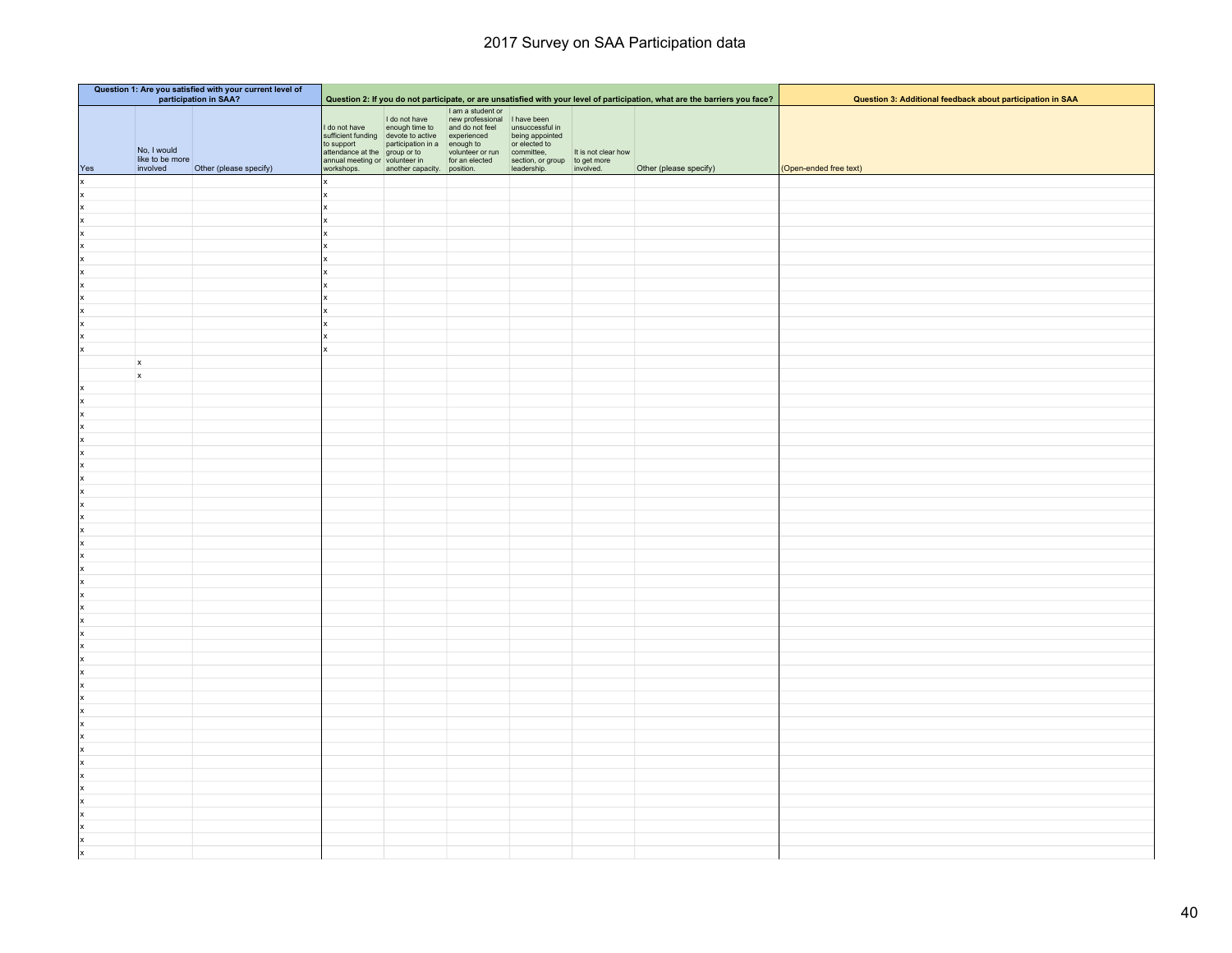| Question 1: Are you satisfied with your current level of<br>participation in SAA? |                                            |                        |                                                                                             |                             |                                                                                                                                                                                                                                                                                                                          |                                                                                | Question 2: If you do not participate, or are unsatisfied with your level of participation, what are the barriers you face? | Question 3: Additional feedback about participation in SAA |                        |
|-----------------------------------------------------------------------------------|--------------------------------------------|------------------------|---------------------------------------------------------------------------------------------|-----------------------------|--------------------------------------------------------------------------------------------------------------------------------------------------------------------------------------------------------------------------------------------------------------------------------------------------------------------------|--------------------------------------------------------------------------------|-----------------------------------------------------------------------------------------------------------------------------|------------------------------------------------------------|------------------------|
| Yes                                                                               | No, I would<br>like to be more<br>involved | Other (please specify) | to support<br>attendance at the group or to<br>annual meeting or volunteer in<br>workshops. | another capacity. position. | I am a student or<br>I do not have<br>I do not have<br>a memory of the state of the state of the substitution of the state of the state<br>sufficient funding devote to active experienced<br>to support<br>to support<br>$\frac{1}{2}$ and $\frac{1}{2}$ control of th<br>volunteer or run committee,<br>for an elected | being appointed<br>or elected to<br>section, or group<br>leadership. involved. | It is not clear how                                                                                                         | Other (please specify)                                     | (Open-ended free text) |
| x                                                                                 |                                            |                        |                                                                                             |                             |                                                                                                                                                                                                                                                                                                                          |                                                                                |                                                                                                                             |                                                            |                        |
| x                                                                                 |                                            |                        |                                                                                             |                             |                                                                                                                                                                                                                                                                                                                          |                                                                                |                                                                                                                             |                                                            |                        |
| ×                                                                                 |                                            |                        |                                                                                             |                             |                                                                                                                                                                                                                                                                                                                          |                                                                                |                                                                                                                             |                                                            |                        |
| x                                                                                 |                                            |                        |                                                                                             |                             |                                                                                                                                                                                                                                                                                                                          |                                                                                |                                                                                                                             |                                                            |                        |
| x                                                                                 |                                            |                        |                                                                                             |                             |                                                                                                                                                                                                                                                                                                                          |                                                                                |                                                                                                                             |                                                            |                        |
| x                                                                                 |                                            |                        |                                                                                             |                             |                                                                                                                                                                                                                                                                                                                          |                                                                                |                                                                                                                             |                                                            |                        |
| x                                                                                 |                                            |                        |                                                                                             |                             |                                                                                                                                                                                                                                                                                                                          |                                                                                |                                                                                                                             |                                                            |                        |
| x                                                                                 |                                            |                        |                                                                                             |                             |                                                                                                                                                                                                                                                                                                                          |                                                                                |                                                                                                                             |                                                            |                        |
| x<br> x                                                                           |                                            |                        |                                                                                             |                             |                                                                                                                                                                                                                                                                                                                          |                                                                                |                                                                                                                             |                                                            |                        |
| x                                                                                 |                                            |                        |                                                                                             |                             |                                                                                                                                                                                                                                                                                                                          |                                                                                |                                                                                                                             |                                                            |                        |
| x                                                                                 |                                            |                        |                                                                                             |                             |                                                                                                                                                                                                                                                                                                                          |                                                                                |                                                                                                                             |                                                            |                        |
| x                                                                                 |                                            |                        |                                                                                             |                             |                                                                                                                                                                                                                                                                                                                          |                                                                                |                                                                                                                             |                                                            |                        |
| x                                                                                 |                                            |                        |                                                                                             |                             |                                                                                                                                                                                                                                                                                                                          |                                                                                |                                                                                                                             |                                                            |                        |
| x                                                                                 |                                            |                        |                                                                                             |                             |                                                                                                                                                                                                                                                                                                                          |                                                                                |                                                                                                                             |                                                            |                        |
| x                                                                                 |                                            |                        |                                                                                             |                             |                                                                                                                                                                                                                                                                                                                          |                                                                                |                                                                                                                             |                                                            |                        |
| x                                                                                 |                                            |                        |                                                                                             |                             |                                                                                                                                                                                                                                                                                                                          |                                                                                |                                                                                                                             |                                                            |                        |
| x                                                                                 |                                            |                        |                                                                                             |                             |                                                                                                                                                                                                                                                                                                                          |                                                                                |                                                                                                                             |                                                            |                        |
| x                                                                                 |                                            |                        |                                                                                             |                             |                                                                                                                                                                                                                                                                                                                          |                                                                                |                                                                                                                             |                                                            |                        |
| x                                                                                 |                                            |                        |                                                                                             |                             |                                                                                                                                                                                                                                                                                                                          |                                                                                |                                                                                                                             |                                                            |                        |
| x                                                                                 |                                            |                        |                                                                                             |                             |                                                                                                                                                                                                                                                                                                                          |                                                                                |                                                                                                                             |                                                            |                        |
| x<br> x                                                                           |                                            |                        |                                                                                             |                             |                                                                                                                                                                                                                                                                                                                          |                                                                                |                                                                                                                             |                                                            |                        |
| x                                                                                 |                                            |                        |                                                                                             |                             |                                                                                                                                                                                                                                                                                                                          |                                                                                |                                                                                                                             |                                                            |                        |
| x                                                                                 |                                            |                        |                                                                                             |                             |                                                                                                                                                                                                                                                                                                                          |                                                                                |                                                                                                                             |                                                            |                        |
| x                                                                                 |                                            |                        |                                                                                             |                             |                                                                                                                                                                                                                                                                                                                          |                                                                                |                                                                                                                             |                                                            |                        |
| x                                                                                 |                                            |                        |                                                                                             |                             |                                                                                                                                                                                                                                                                                                                          |                                                                                |                                                                                                                             |                                                            |                        |
| x                                                                                 |                                            |                        |                                                                                             |                             |                                                                                                                                                                                                                                                                                                                          |                                                                                |                                                                                                                             |                                                            |                        |
| x                                                                                 |                                            |                        |                                                                                             |                             |                                                                                                                                                                                                                                                                                                                          |                                                                                |                                                                                                                             |                                                            |                        |
| x                                                                                 |                                            |                        |                                                                                             |                             |                                                                                                                                                                                                                                                                                                                          |                                                                                |                                                                                                                             |                                                            |                        |
| x                                                                                 |                                            |                        |                                                                                             |                             |                                                                                                                                                                                                                                                                                                                          |                                                                                |                                                                                                                             |                                                            |                        |
| x                                                                                 |                                            |                        |                                                                                             |                             |                                                                                                                                                                                                                                                                                                                          |                                                                                |                                                                                                                             |                                                            |                        |
| x                                                                                 |                                            |                        |                                                                                             |                             |                                                                                                                                                                                                                                                                                                                          |                                                                                |                                                                                                                             |                                                            |                        |
| x                                                                                 |                                            |                        |                                                                                             |                             |                                                                                                                                                                                                                                                                                                                          |                                                                                |                                                                                                                             |                                                            |                        |
| x<br> x                                                                           |                                            |                        |                                                                                             |                             |                                                                                                                                                                                                                                                                                                                          |                                                                                |                                                                                                                             |                                                            |                        |
| x                                                                                 |                                            |                        |                                                                                             |                             |                                                                                                                                                                                                                                                                                                                          |                                                                                |                                                                                                                             |                                                            |                        |
| x                                                                                 |                                            |                        |                                                                                             |                             |                                                                                                                                                                                                                                                                                                                          |                                                                                |                                                                                                                             |                                                            |                        |
| x                                                                                 |                                            |                        |                                                                                             |                             |                                                                                                                                                                                                                                                                                                                          |                                                                                |                                                                                                                             |                                                            |                        |
| x                                                                                 |                                            |                        |                                                                                             |                             |                                                                                                                                                                                                                                                                                                                          |                                                                                |                                                                                                                             |                                                            |                        |
| x                                                                                 |                                            |                        |                                                                                             |                             |                                                                                                                                                                                                                                                                                                                          |                                                                                |                                                                                                                             |                                                            |                        |
| x                                                                                 |                                            |                        |                                                                                             |                             |                                                                                                                                                                                                                                                                                                                          |                                                                                |                                                                                                                             |                                                            |                        |
| x                                                                                 |                                            |                        |                                                                                             |                             |                                                                                                                                                                                                                                                                                                                          |                                                                                |                                                                                                                             |                                                            |                        |
| x                                                                                 |                                            |                        |                                                                                             |                             |                                                                                                                                                                                                                                                                                                                          |                                                                                |                                                                                                                             |                                                            |                        |
| x                                                                                 |                                            |                        |                                                                                             |                             |                                                                                                                                                                                                                                                                                                                          |                                                                                |                                                                                                                             |                                                            |                        |
| x                                                                                 |                                            |                        |                                                                                             |                             |                                                                                                                                                                                                                                                                                                                          |                                                                                |                                                                                                                             |                                                            |                        |
| x                                                                                 |                                            |                        |                                                                                             |                             |                                                                                                                                                                                                                                                                                                                          |                                                                                |                                                                                                                             |                                                            |                        |
| Ιx<br>x                                                                           |                                            |                        |                                                                                             |                             |                                                                                                                                                                                                                                                                                                                          |                                                                                |                                                                                                                             |                                                            |                        |
| Ιx                                                                                |                                            |                        |                                                                                             |                             |                                                                                                                                                                                                                                                                                                                          |                                                                                |                                                                                                                             |                                                            |                        |
| X                                                                                 |                                            |                        |                                                                                             |                             |                                                                                                                                                                                                                                                                                                                          |                                                                                |                                                                                                                             |                                                            |                        |
| Ιx                                                                                |                                            |                        |                                                                                             |                             |                                                                                                                                                                                                                                                                                                                          |                                                                                |                                                                                                                             |                                                            |                        |
|                                                                                   |                                            |                        |                                                                                             |                             |                                                                                                                                                                                                                                                                                                                          |                                                                                |                                                                                                                             |                                                            |                        |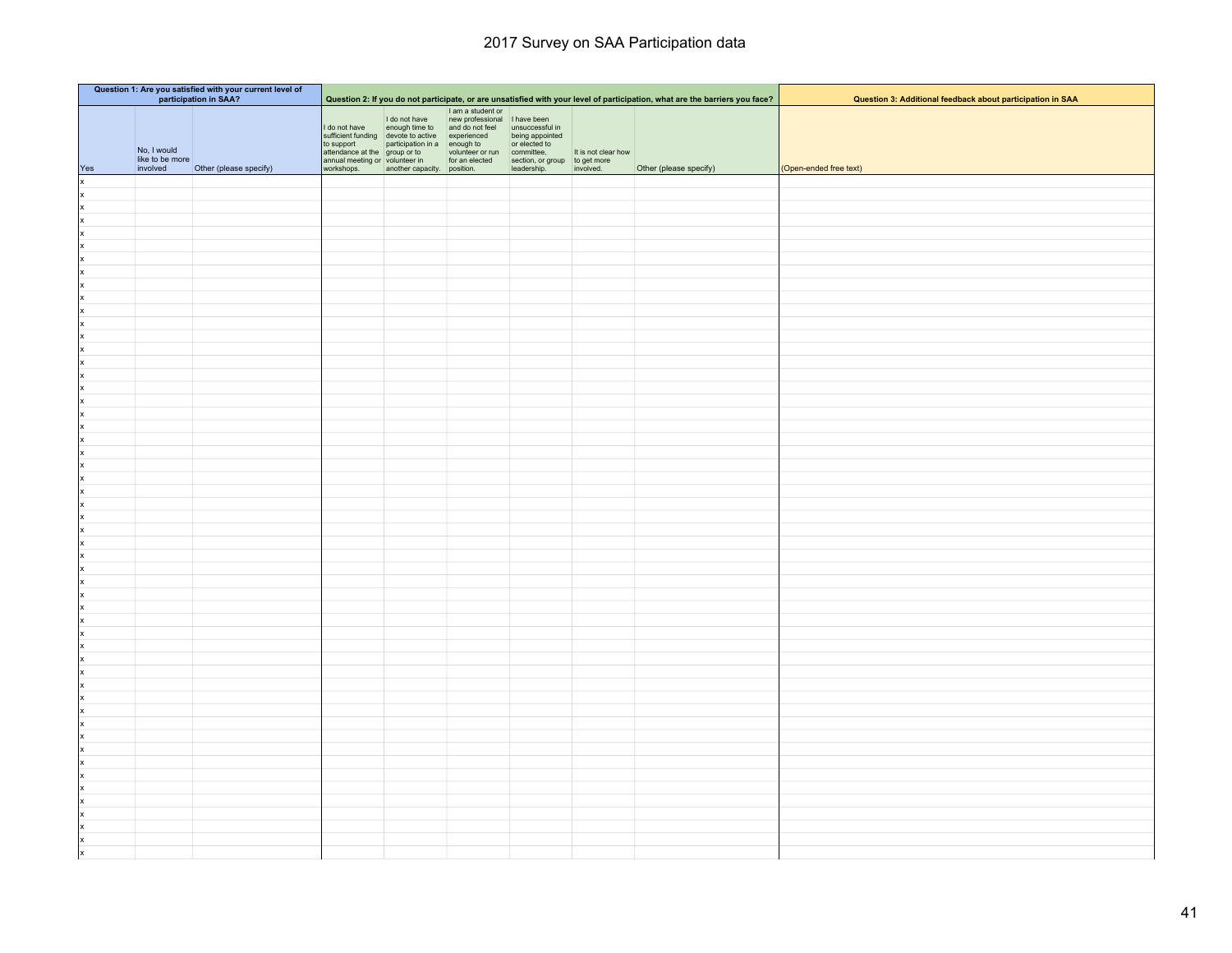| Question 1: Are you satisfied with your current level of<br>participation in SAA? |                                            |                        |                                                                                             |                             |                                                                                                                                                                                                                                                                                                                          |                                                                                | Question 2: If you do not participate, or are unsatisfied with your level of participation, what are the barriers you face? | Question 3: Additional feedback about participation in SAA |                        |
|-----------------------------------------------------------------------------------|--------------------------------------------|------------------------|---------------------------------------------------------------------------------------------|-----------------------------|--------------------------------------------------------------------------------------------------------------------------------------------------------------------------------------------------------------------------------------------------------------------------------------------------------------------------|--------------------------------------------------------------------------------|-----------------------------------------------------------------------------------------------------------------------------|------------------------------------------------------------|------------------------|
| Yes                                                                               | No, I would<br>like to be more<br>involved | Other (please specify) | to support<br>attendance at the group or to<br>annual meeting or volunteer in<br>workshops. | another capacity. position. | I am a student or<br>I do not have<br>I do not have<br>a memory of the state of the state of the substitution of the state of the state<br>sufficient funding devote to active experienced<br>to support<br>to support<br>$\frac{1}{2}$ and $\frac{1}{2}$ control of th<br>volunteer or run committee,<br>for an elected | being appointed<br>or elected to<br>section, or group<br>leadership. involved. | It is not clear how                                                                                                         | Other (please specify)                                     | (Open-ended free text) |
| x                                                                                 |                                            |                        |                                                                                             |                             |                                                                                                                                                                                                                                                                                                                          |                                                                                |                                                                                                                             |                                                            |                        |
| x                                                                                 |                                            |                        |                                                                                             |                             |                                                                                                                                                                                                                                                                                                                          |                                                                                |                                                                                                                             |                                                            |                        |
| ×                                                                                 |                                            |                        |                                                                                             |                             |                                                                                                                                                                                                                                                                                                                          |                                                                                |                                                                                                                             |                                                            |                        |
| x                                                                                 |                                            |                        |                                                                                             |                             |                                                                                                                                                                                                                                                                                                                          |                                                                                |                                                                                                                             |                                                            |                        |
| x                                                                                 |                                            |                        |                                                                                             |                             |                                                                                                                                                                                                                                                                                                                          |                                                                                |                                                                                                                             |                                                            |                        |
| x                                                                                 |                                            |                        |                                                                                             |                             |                                                                                                                                                                                                                                                                                                                          |                                                                                |                                                                                                                             |                                                            |                        |
| x                                                                                 |                                            |                        |                                                                                             |                             |                                                                                                                                                                                                                                                                                                                          |                                                                                |                                                                                                                             |                                                            |                        |
| x                                                                                 |                                            |                        |                                                                                             |                             |                                                                                                                                                                                                                                                                                                                          |                                                                                |                                                                                                                             |                                                            |                        |
| x                                                                                 |                                            |                        |                                                                                             |                             |                                                                                                                                                                                                                                                                                                                          |                                                                                |                                                                                                                             |                                                            |                        |
| x                                                                                 |                                            |                        |                                                                                             |                             |                                                                                                                                                                                                                                                                                                                          |                                                                                |                                                                                                                             |                                                            |                        |
| x<br> x                                                                           |                                            |                        |                                                                                             |                             |                                                                                                                                                                                                                                                                                                                          |                                                                                |                                                                                                                             |                                                            |                        |
| x                                                                                 |                                            |                        |                                                                                             |                             |                                                                                                                                                                                                                                                                                                                          |                                                                                |                                                                                                                             |                                                            |                        |
| x                                                                                 |                                            |                        |                                                                                             |                             |                                                                                                                                                                                                                                                                                                                          |                                                                                |                                                                                                                             |                                                            |                        |
| x                                                                                 |                                            |                        |                                                                                             |                             |                                                                                                                                                                                                                                                                                                                          |                                                                                |                                                                                                                             |                                                            |                        |
| x                                                                                 |                                            |                        |                                                                                             |                             |                                                                                                                                                                                                                                                                                                                          |                                                                                |                                                                                                                             |                                                            |                        |
| x                                                                                 |                                            |                        |                                                                                             |                             |                                                                                                                                                                                                                                                                                                                          |                                                                                |                                                                                                                             |                                                            |                        |
| x                                                                                 |                                            |                        |                                                                                             |                             |                                                                                                                                                                                                                                                                                                                          |                                                                                |                                                                                                                             |                                                            |                        |
| x                                                                                 |                                            |                        |                                                                                             |                             |                                                                                                                                                                                                                                                                                                                          |                                                                                |                                                                                                                             |                                                            |                        |
| x                                                                                 |                                            |                        |                                                                                             |                             |                                                                                                                                                                                                                                                                                                                          |                                                                                |                                                                                                                             |                                                            |                        |
| x                                                                                 |                                            |                        |                                                                                             |                             |                                                                                                                                                                                                                                                                                                                          |                                                                                |                                                                                                                             |                                                            |                        |
| x                                                                                 |                                            |                        |                                                                                             |                             |                                                                                                                                                                                                                                                                                                                          |                                                                                |                                                                                                                             |                                                            |                        |
| x<br> x                                                                           |                                            |                        |                                                                                             |                             |                                                                                                                                                                                                                                                                                                                          |                                                                                |                                                                                                                             |                                                            |                        |
| x                                                                                 |                                            |                        |                                                                                             |                             |                                                                                                                                                                                                                                                                                                                          |                                                                                |                                                                                                                             |                                                            |                        |
| x                                                                                 |                                            |                        |                                                                                             |                             |                                                                                                                                                                                                                                                                                                                          |                                                                                |                                                                                                                             |                                                            |                        |
| x                                                                                 |                                            |                        |                                                                                             |                             |                                                                                                                                                                                                                                                                                                                          |                                                                                |                                                                                                                             |                                                            |                        |
| x                                                                                 |                                            |                        |                                                                                             |                             |                                                                                                                                                                                                                                                                                                                          |                                                                                |                                                                                                                             |                                                            |                        |
| x                                                                                 |                                            |                        |                                                                                             |                             |                                                                                                                                                                                                                                                                                                                          |                                                                                |                                                                                                                             |                                                            |                        |
| x                                                                                 |                                            |                        |                                                                                             |                             |                                                                                                                                                                                                                                                                                                                          |                                                                                |                                                                                                                             |                                                            |                        |
| x                                                                                 |                                            |                        |                                                                                             |                             |                                                                                                                                                                                                                                                                                                                          |                                                                                |                                                                                                                             |                                                            |                        |
| x                                                                                 |                                            |                        |                                                                                             |                             |                                                                                                                                                                                                                                                                                                                          |                                                                                |                                                                                                                             |                                                            |                        |
| x                                                                                 |                                            |                        |                                                                                             |                             |                                                                                                                                                                                                                                                                                                                          |                                                                                |                                                                                                                             |                                                            |                        |
| x                                                                                 |                                            |                        |                                                                                             |                             |                                                                                                                                                                                                                                                                                                                          |                                                                                |                                                                                                                             |                                                            |                        |
| x                                                                                 |                                            |                        |                                                                                             |                             |                                                                                                                                                                                                                                                                                                                          |                                                                                |                                                                                                                             |                                                            |                        |
| x<br> x                                                                           |                                            |                        |                                                                                             |                             |                                                                                                                                                                                                                                                                                                                          |                                                                                |                                                                                                                             |                                                            |                        |
| x                                                                                 |                                            |                        |                                                                                             |                             |                                                                                                                                                                                                                                                                                                                          |                                                                                |                                                                                                                             |                                                            |                        |
| x                                                                                 |                                            |                        |                                                                                             |                             |                                                                                                                                                                                                                                                                                                                          |                                                                                |                                                                                                                             |                                                            |                        |
| x                                                                                 |                                            |                        |                                                                                             |                             |                                                                                                                                                                                                                                                                                                                          |                                                                                |                                                                                                                             |                                                            |                        |
| x                                                                                 |                                            |                        |                                                                                             |                             |                                                                                                                                                                                                                                                                                                                          |                                                                                |                                                                                                                             |                                                            |                        |
| x                                                                                 |                                            |                        |                                                                                             |                             |                                                                                                                                                                                                                                                                                                                          |                                                                                |                                                                                                                             |                                                            |                        |
| x                                                                                 |                                            |                        |                                                                                             |                             |                                                                                                                                                                                                                                                                                                                          |                                                                                |                                                                                                                             |                                                            |                        |
| x                                                                                 |                                            |                        |                                                                                             |                             |                                                                                                                                                                                                                                                                                                                          |                                                                                |                                                                                                                             |                                                            |                        |
| x                                                                                 |                                            |                        |                                                                                             |                             |                                                                                                                                                                                                                                                                                                                          |                                                                                |                                                                                                                             |                                                            |                        |
| x                                                                                 |                                            |                        |                                                                                             |                             |                                                                                                                                                                                                                                                                                                                          |                                                                                |                                                                                                                             |                                                            |                        |
| x                                                                                 |                                            |                        |                                                                                             |                             |                                                                                                                                                                                                                                                                                                                          |                                                                                |                                                                                                                             |                                                            |                        |
| Ιx                                                                                |                                            |                        |                                                                                             |                             |                                                                                                                                                                                                                                                                                                                          |                                                                                |                                                                                                                             |                                                            |                        |
| x                                                                                 |                                            |                        |                                                                                             |                             |                                                                                                                                                                                                                                                                                                                          |                                                                                |                                                                                                                             |                                                            |                        |
| Ιx<br>X                                                                           |                                            |                        |                                                                                             |                             |                                                                                                                                                                                                                                                                                                                          |                                                                                |                                                                                                                             |                                                            |                        |
| Ιx                                                                                |                                            |                        |                                                                                             |                             |                                                                                                                                                                                                                                                                                                                          |                                                                                |                                                                                                                             |                                                            |                        |
|                                                                                   |                                            |                        |                                                                                             |                             |                                                                                                                                                                                                                                                                                                                          |                                                                                |                                                                                                                             |                                                            |                        |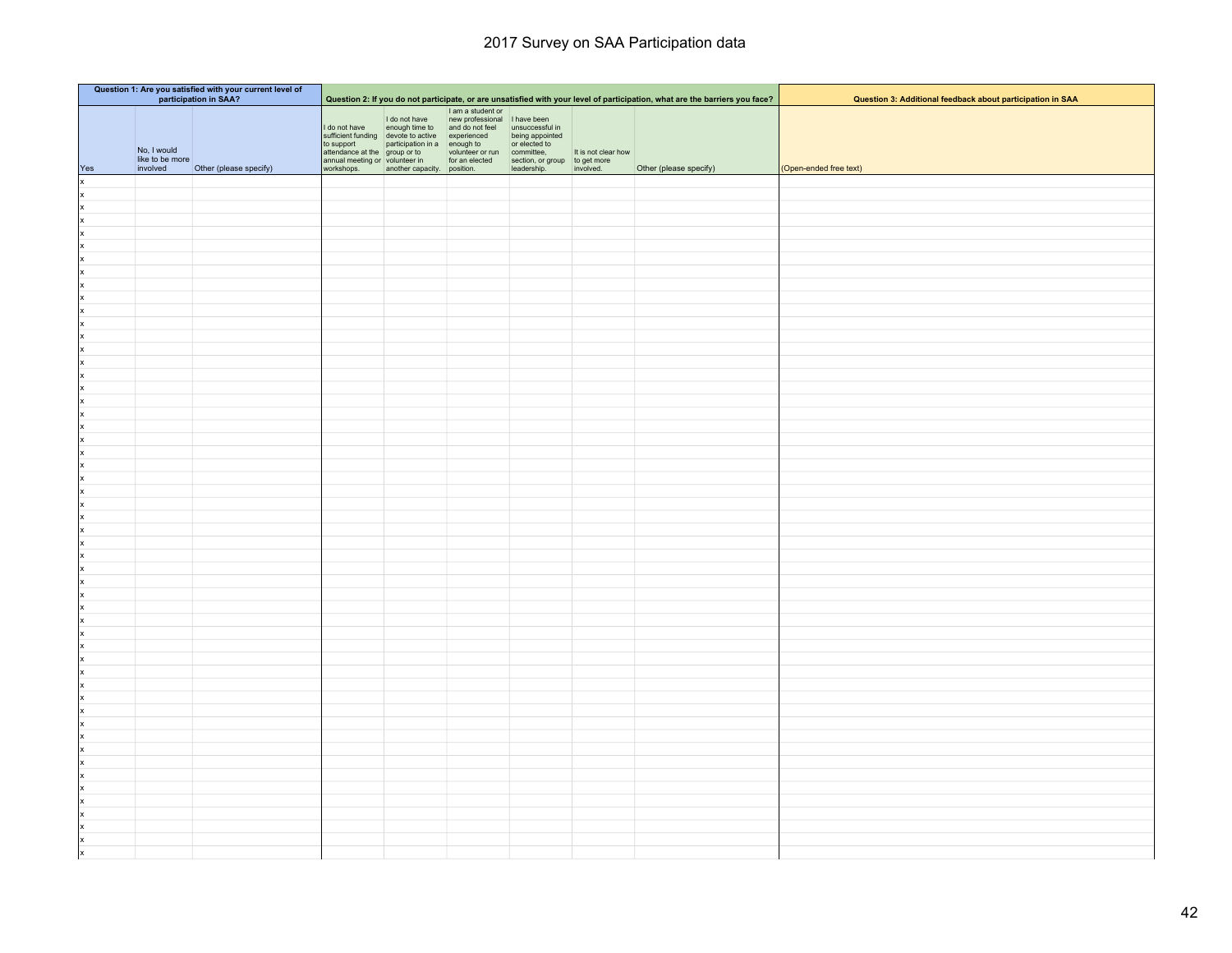| Question 1: Are you satisfied with your current level of<br>participation in SAA? |                                            |                        |                                                                                             |                             |                                                                                                                                                                                                                                                                                                                          |                                                                                | Question 2: If you do not participate, or are unsatisfied with your level of participation, what are the barriers you face? | Question 3: Additional feedback about participation in SAA |                        |
|-----------------------------------------------------------------------------------|--------------------------------------------|------------------------|---------------------------------------------------------------------------------------------|-----------------------------|--------------------------------------------------------------------------------------------------------------------------------------------------------------------------------------------------------------------------------------------------------------------------------------------------------------------------|--------------------------------------------------------------------------------|-----------------------------------------------------------------------------------------------------------------------------|------------------------------------------------------------|------------------------|
| Yes                                                                               | No, I would<br>like to be more<br>involved | Other (please specify) | to support<br>attendance at the group or to<br>annual meeting or volunteer in<br>workshops. | another capacity. position. | I am a student or<br>I do not have<br>I do not have<br>a memory of the state of the state of the substitution of the state of the state<br>sufficient funding devote to active experienced<br>to support<br>to support<br>$\frac{1}{2}$ and $\frac{1}{2}$ control of th<br>volunteer or run committee,<br>for an elected | being appointed<br>or elected to<br>section, or group<br>leadership. involved. | It is not clear how                                                                                                         | Other (please specify)                                     | (Open-ended free text) |
| x                                                                                 |                                            |                        |                                                                                             |                             |                                                                                                                                                                                                                                                                                                                          |                                                                                |                                                                                                                             |                                                            |                        |
| x                                                                                 |                                            |                        |                                                                                             |                             |                                                                                                                                                                                                                                                                                                                          |                                                                                |                                                                                                                             |                                                            |                        |
| ×                                                                                 |                                            |                        |                                                                                             |                             |                                                                                                                                                                                                                                                                                                                          |                                                                                |                                                                                                                             |                                                            |                        |
| x                                                                                 |                                            |                        |                                                                                             |                             |                                                                                                                                                                                                                                                                                                                          |                                                                                |                                                                                                                             |                                                            |                        |
| x                                                                                 |                                            |                        |                                                                                             |                             |                                                                                                                                                                                                                                                                                                                          |                                                                                |                                                                                                                             |                                                            |                        |
| x                                                                                 |                                            |                        |                                                                                             |                             |                                                                                                                                                                                                                                                                                                                          |                                                                                |                                                                                                                             |                                                            |                        |
| x                                                                                 |                                            |                        |                                                                                             |                             |                                                                                                                                                                                                                                                                                                                          |                                                                                |                                                                                                                             |                                                            |                        |
| x                                                                                 |                                            |                        |                                                                                             |                             |                                                                                                                                                                                                                                                                                                                          |                                                                                |                                                                                                                             |                                                            |                        |
| x                                                                                 |                                            |                        |                                                                                             |                             |                                                                                                                                                                                                                                                                                                                          |                                                                                |                                                                                                                             |                                                            |                        |
| x                                                                                 |                                            |                        |                                                                                             |                             |                                                                                                                                                                                                                                                                                                                          |                                                                                |                                                                                                                             |                                                            |                        |
| x<br> x                                                                           |                                            |                        |                                                                                             |                             |                                                                                                                                                                                                                                                                                                                          |                                                                                |                                                                                                                             |                                                            |                        |
| x                                                                                 |                                            |                        |                                                                                             |                             |                                                                                                                                                                                                                                                                                                                          |                                                                                |                                                                                                                             |                                                            |                        |
| x                                                                                 |                                            |                        |                                                                                             |                             |                                                                                                                                                                                                                                                                                                                          |                                                                                |                                                                                                                             |                                                            |                        |
| x                                                                                 |                                            |                        |                                                                                             |                             |                                                                                                                                                                                                                                                                                                                          |                                                                                |                                                                                                                             |                                                            |                        |
| x                                                                                 |                                            |                        |                                                                                             |                             |                                                                                                                                                                                                                                                                                                                          |                                                                                |                                                                                                                             |                                                            |                        |
| x                                                                                 |                                            |                        |                                                                                             |                             |                                                                                                                                                                                                                                                                                                                          |                                                                                |                                                                                                                             |                                                            |                        |
| x                                                                                 |                                            |                        |                                                                                             |                             |                                                                                                                                                                                                                                                                                                                          |                                                                                |                                                                                                                             |                                                            |                        |
| x                                                                                 |                                            |                        |                                                                                             |                             |                                                                                                                                                                                                                                                                                                                          |                                                                                |                                                                                                                             |                                                            |                        |
| x                                                                                 |                                            |                        |                                                                                             |                             |                                                                                                                                                                                                                                                                                                                          |                                                                                |                                                                                                                             |                                                            |                        |
| x                                                                                 |                                            |                        |                                                                                             |                             |                                                                                                                                                                                                                                                                                                                          |                                                                                |                                                                                                                             |                                                            |                        |
| x                                                                                 |                                            |                        |                                                                                             |                             |                                                                                                                                                                                                                                                                                                                          |                                                                                |                                                                                                                             |                                                            |                        |
| x<br> x                                                                           |                                            |                        |                                                                                             |                             |                                                                                                                                                                                                                                                                                                                          |                                                                                |                                                                                                                             |                                                            |                        |
| x                                                                                 |                                            |                        |                                                                                             |                             |                                                                                                                                                                                                                                                                                                                          |                                                                                |                                                                                                                             |                                                            |                        |
| x                                                                                 |                                            |                        |                                                                                             |                             |                                                                                                                                                                                                                                                                                                                          |                                                                                |                                                                                                                             |                                                            |                        |
| x                                                                                 |                                            |                        |                                                                                             |                             |                                                                                                                                                                                                                                                                                                                          |                                                                                |                                                                                                                             |                                                            |                        |
| x                                                                                 |                                            |                        |                                                                                             |                             |                                                                                                                                                                                                                                                                                                                          |                                                                                |                                                                                                                             |                                                            |                        |
| x                                                                                 |                                            |                        |                                                                                             |                             |                                                                                                                                                                                                                                                                                                                          |                                                                                |                                                                                                                             |                                                            |                        |
| x                                                                                 |                                            |                        |                                                                                             |                             |                                                                                                                                                                                                                                                                                                                          |                                                                                |                                                                                                                             |                                                            |                        |
| x                                                                                 |                                            |                        |                                                                                             |                             |                                                                                                                                                                                                                                                                                                                          |                                                                                |                                                                                                                             |                                                            |                        |
| x                                                                                 |                                            |                        |                                                                                             |                             |                                                                                                                                                                                                                                                                                                                          |                                                                                |                                                                                                                             |                                                            |                        |
| x                                                                                 |                                            |                        |                                                                                             |                             |                                                                                                                                                                                                                                                                                                                          |                                                                                |                                                                                                                             |                                                            |                        |
| x                                                                                 |                                            |                        |                                                                                             |                             |                                                                                                                                                                                                                                                                                                                          |                                                                                |                                                                                                                             |                                                            |                        |
| x                                                                                 |                                            |                        |                                                                                             |                             |                                                                                                                                                                                                                                                                                                                          |                                                                                |                                                                                                                             |                                                            |                        |
| x<br> x                                                                           |                                            |                        |                                                                                             |                             |                                                                                                                                                                                                                                                                                                                          |                                                                                |                                                                                                                             |                                                            |                        |
| x                                                                                 |                                            |                        |                                                                                             |                             |                                                                                                                                                                                                                                                                                                                          |                                                                                |                                                                                                                             |                                                            |                        |
| x                                                                                 |                                            |                        |                                                                                             |                             |                                                                                                                                                                                                                                                                                                                          |                                                                                |                                                                                                                             |                                                            |                        |
| x                                                                                 |                                            |                        |                                                                                             |                             |                                                                                                                                                                                                                                                                                                                          |                                                                                |                                                                                                                             |                                                            |                        |
| x                                                                                 |                                            |                        |                                                                                             |                             |                                                                                                                                                                                                                                                                                                                          |                                                                                |                                                                                                                             |                                                            |                        |
| x                                                                                 |                                            |                        |                                                                                             |                             |                                                                                                                                                                                                                                                                                                                          |                                                                                |                                                                                                                             |                                                            |                        |
| x                                                                                 |                                            |                        |                                                                                             |                             |                                                                                                                                                                                                                                                                                                                          |                                                                                |                                                                                                                             |                                                            |                        |
| x                                                                                 |                                            |                        |                                                                                             |                             |                                                                                                                                                                                                                                                                                                                          |                                                                                |                                                                                                                             |                                                            |                        |
| x                                                                                 |                                            |                        |                                                                                             |                             |                                                                                                                                                                                                                                                                                                                          |                                                                                |                                                                                                                             |                                                            |                        |
| x                                                                                 |                                            |                        |                                                                                             |                             |                                                                                                                                                                                                                                                                                                                          |                                                                                |                                                                                                                             |                                                            |                        |
| x                                                                                 |                                            |                        |                                                                                             |                             |                                                                                                                                                                                                                                                                                                                          |                                                                                |                                                                                                                             |                                                            |                        |
| Ιx                                                                                |                                            |                        |                                                                                             |                             |                                                                                                                                                                                                                                                                                                                          |                                                                                |                                                                                                                             |                                                            |                        |
| x                                                                                 |                                            |                        |                                                                                             |                             |                                                                                                                                                                                                                                                                                                                          |                                                                                |                                                                                                                             |                                                            |                        |
| Ιx                                                                                |                                            |                        |                                                                                             |                             |                                                                                                                                                                                                                                                                                                                          |                                                                                |                                                                                                                             |                                                            |                        |
| Ιx                                                                                |                                            |                        |                                                                                             |                             |                                                                                                                                                                                                                                                                                                                          |                                                                                |                                                                                                                             |                                                            |                        |
|                                                                                   |                                            |                        |                                                                                             |                             |                                                                                                                                                                                                                                                                                                                          |                                                                                |                                                                                                                             |                                                            |                        |